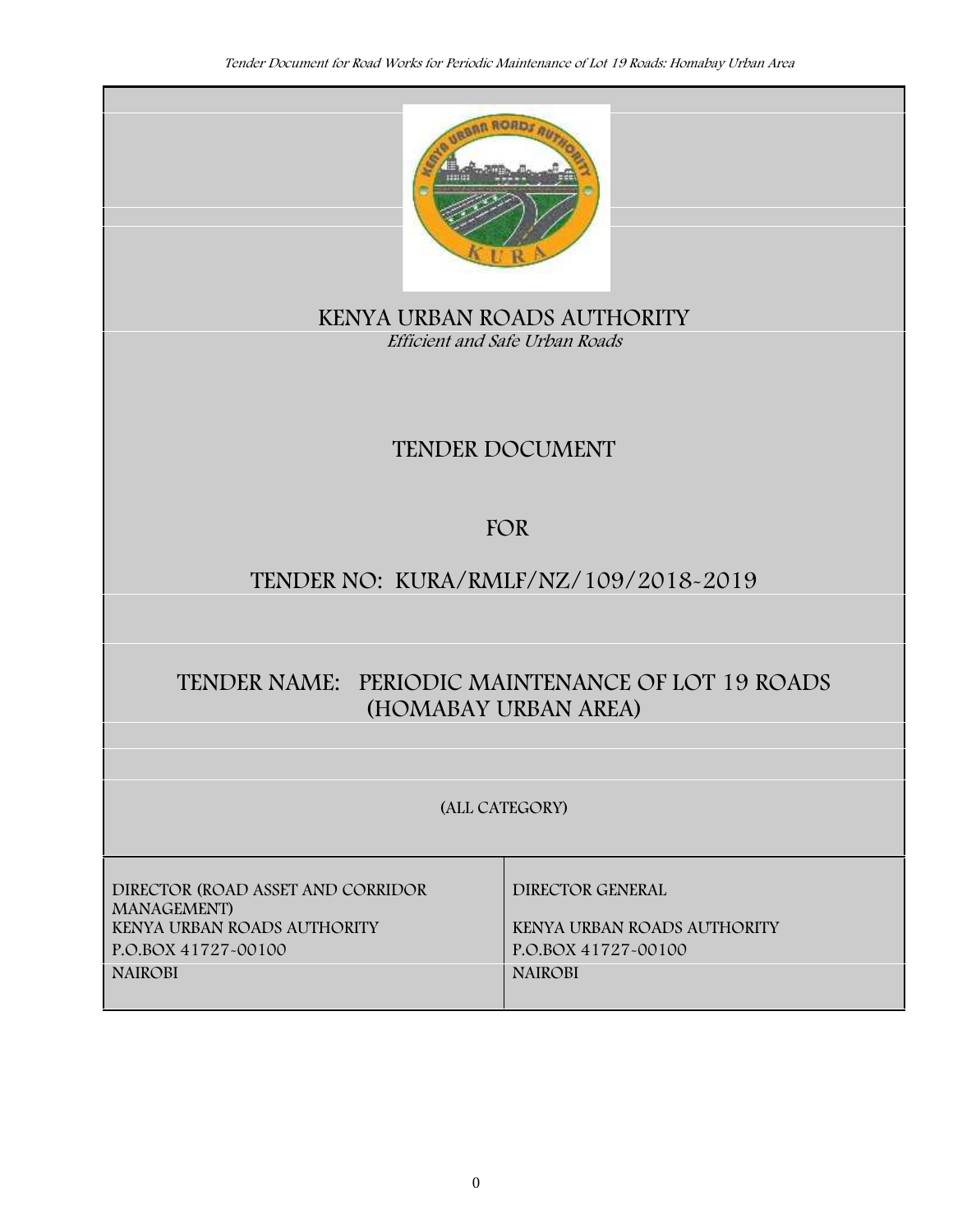# **PERIODIC MAINTENANCE OF LOT 19 ROADS: HOMABAY URBAN AREA**

# **TABLE OF CONTENTS**

| SECTION II: INSTRUCTIONS TO TENDERERS AND CONDITIONS OF TENDER 3     |  |
|----------------------------------------------------------------------|--|
|                                                                      |  |
|                                                                      |  |
|                                                                      |  |
|                                                                      |  |
|                                                                      |  |
| SECTION VI: SUPERVISION AND CONTRACT EVALUATION MANUAL 2012109       |  |
|                                                                      |  |
|                                                                      |  |
|                                                                      |  |
|                                                                      |  |
|                                                                      |  |
|                                                                      |  |
|                                                                      |  |
|                                                                      |  |
|                                                                      |  |
| SECTION XIII: FORM OF PERFORMANCE BANK GUARANTEE (UNCONDITIONAL) 149 |  |

1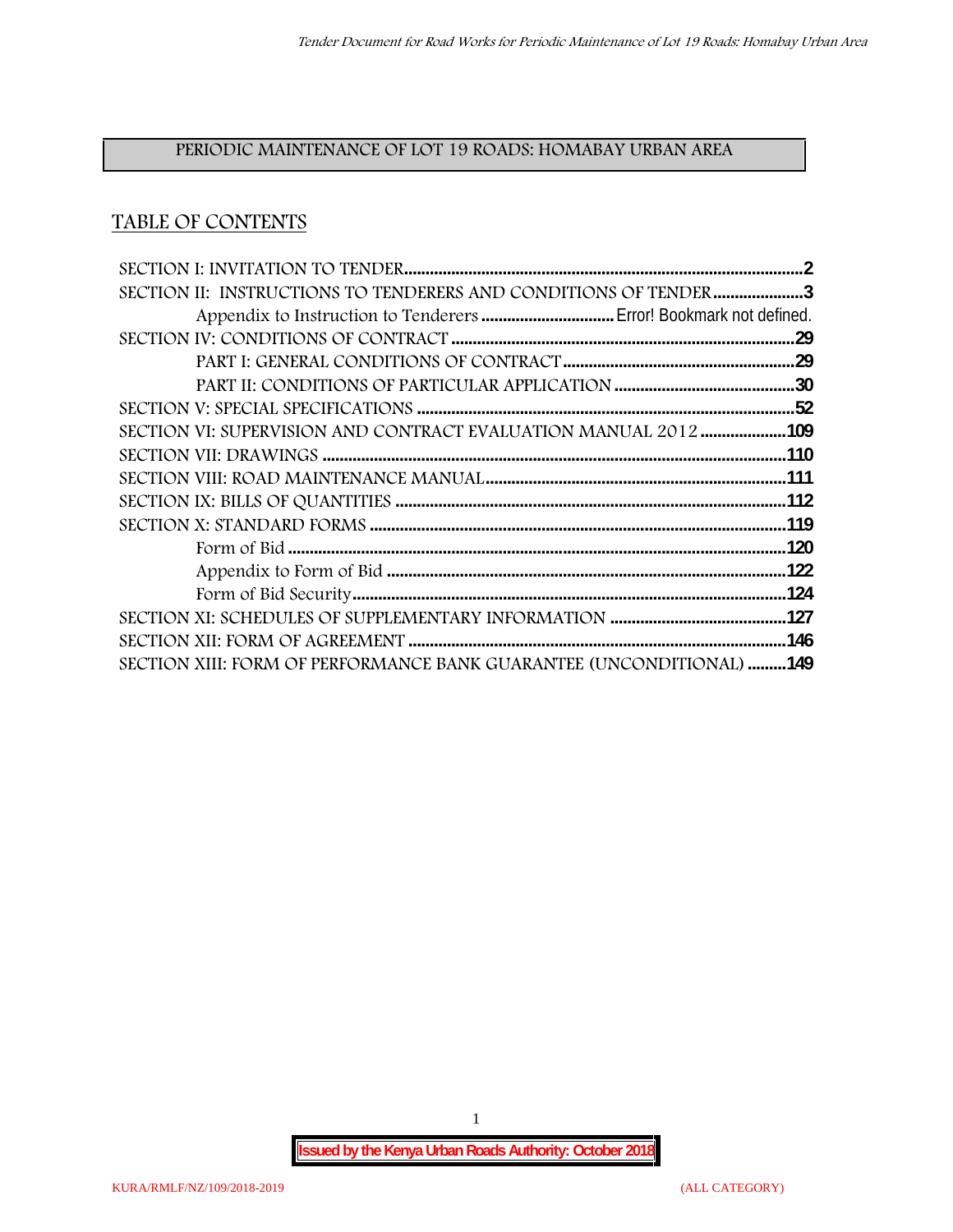# **SECTION I: INVITATION TO TENDER**

(See tender invitation on www.kura.go.ke/tender notices)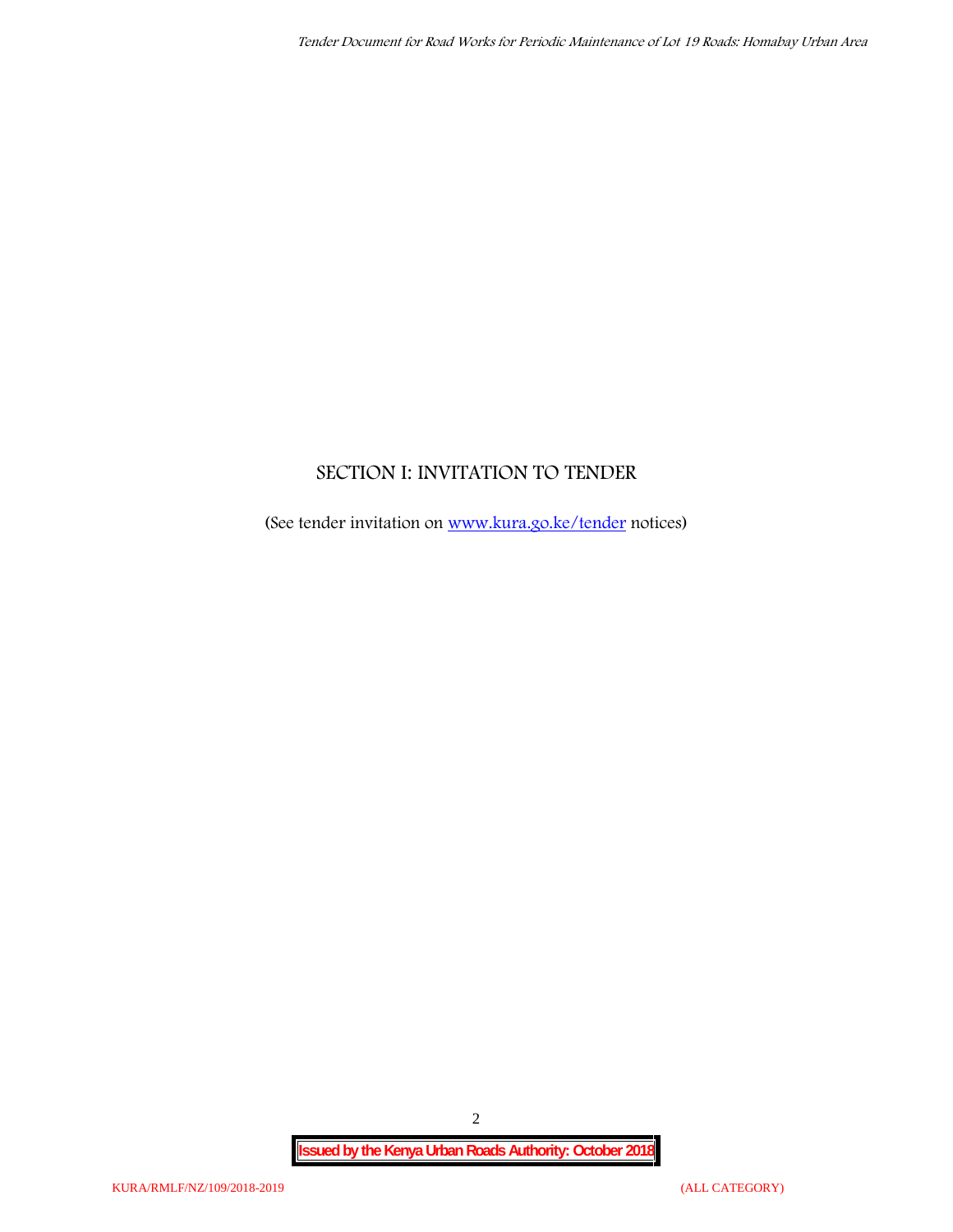# **SECTION II: INSTRUCTIONS TO TENDERERS AND CONDITIONS OF TENDER**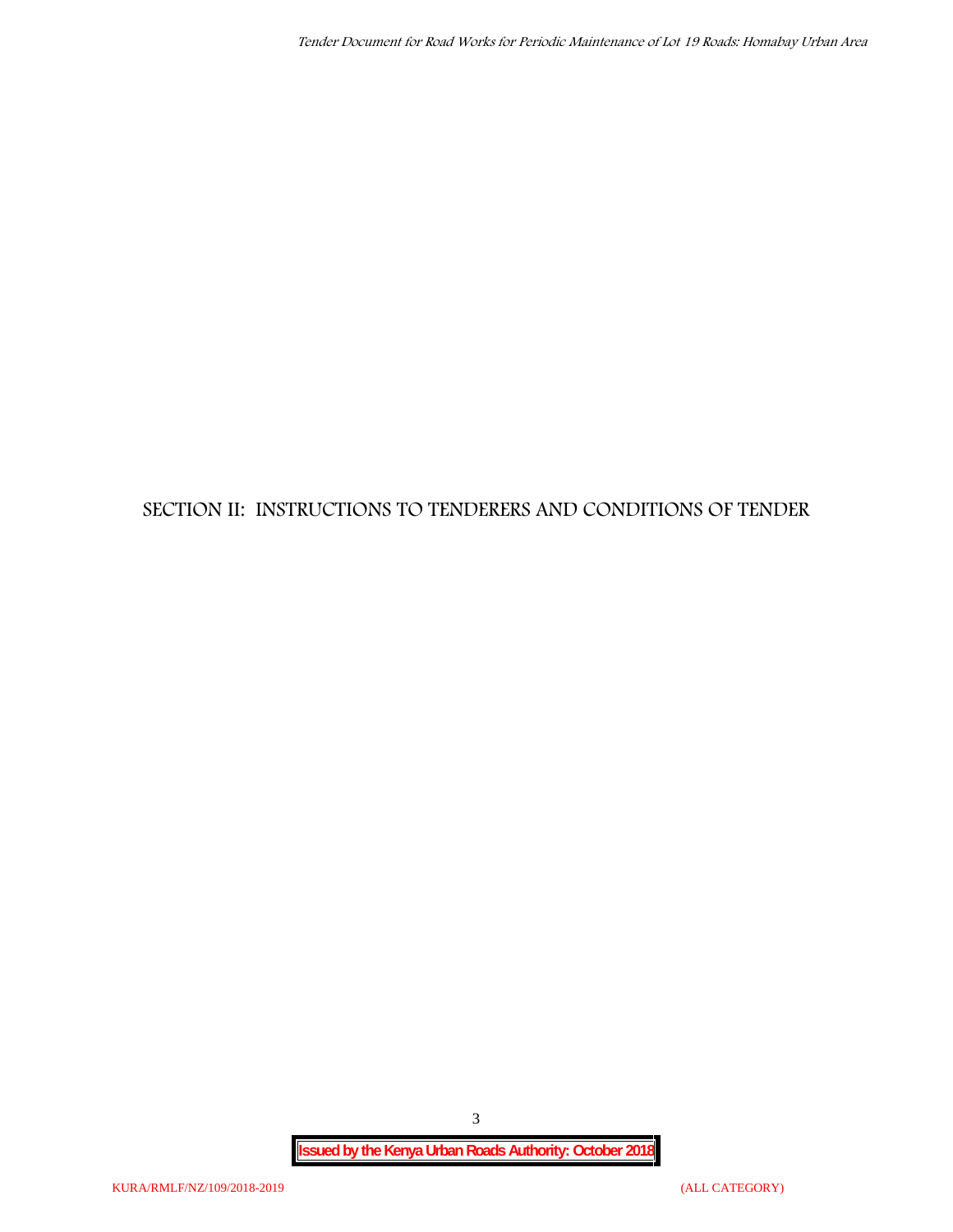#### TABLE OF CONTENTS

| A.        |                                                                      |  |
|-----------|----------------------------------------------------------------------|--|
| 1         |                                                                      |  |
| 2         |                                                                      |  |
| 3         |                                                                      |  |
| 4         |                                                                      |  |
| 5         |                                                                      |  |
| 6         |                                                                      |  |
| 7         |                                                                      |  |
| 8         |                                                                      |  |
| <b>B.</b> |                                                                      |  |
| 9         |                                                                      |  |
| 10        |                                                                      |  |
| 11        |                                                                      |  |
| C.        |                                                                      |  |
| 12        |                                                                      |  |
| 13        |                                                                      |  |
| 14        |                                                                      |  |
| 15        |                                                                      |  |
| 16        |                                                                      |  |
| 17        |                                                                      |  |
| 18        |                                                                      |  |
| 19        |                                                                      |  |
| 20        |                                                                      |  |
| D.        |                                                                      |  |
| 21        |                                                                      |  |
| 22        |                                                                      |  |
| 23        |                                                                      |  |
| 24        |                                                                      |  |
| E.        |                                                                      |  |
| 25        |                                                                      |  |
| 26        |                                                                      |  |
| 27        |                                                                      |  |
| 28        |                                                                      |  |
| 29        |                                                                      |  |
| 30        |                                                                      |  |
| F.        |                                                                      |  |
| G.        |                                                                      |  |
| 31        |                                                                      |  |
| 32        | employer's right to accept any bid and to reject any or all bids  16 |  |
| 33        |                                                                      |  |
| 34        |                                                                      |  |
| 35        |                                                                      |  |
| 36        |                                                                      |  |

 $\overline{4}$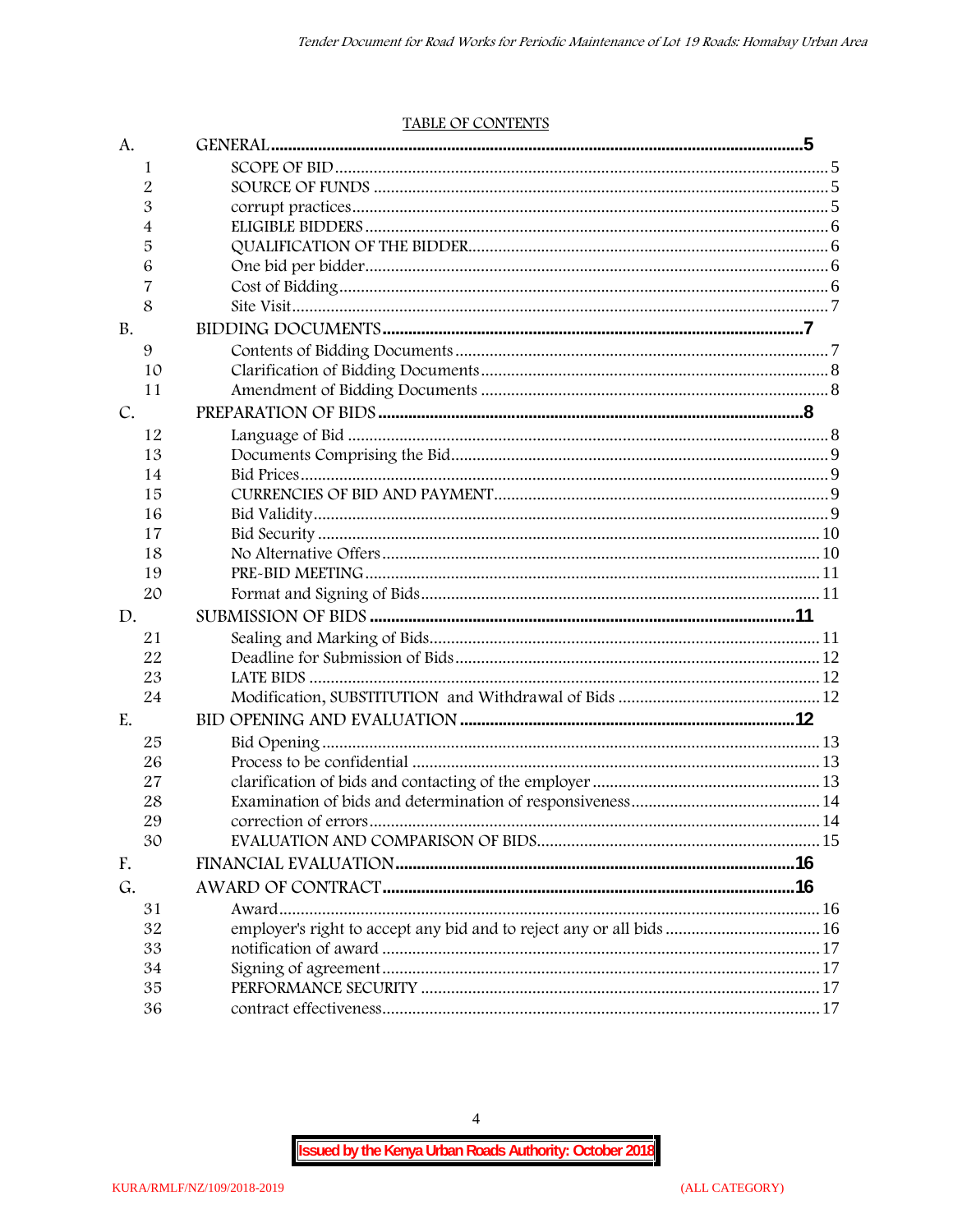# **INSTRUCTIONS TO TENDERERS AND CONDITIONS OF TENDER**

# **A. GENERAL**

- **1 SCOPE OF BID**
	- 1.1 The Employer, as defined in the Conditions of Contract Part II hereinafter "the Employer" wishes to receive bids for the construction of works as described in Section 1, clause 102 of the Special Specifications – "Location and extent of the Works")
	- 1.2 The successful bidder will be expected to complete the Works within the period stated in the Appendix to Form of Bid from the date of commencement of the Works.
	- 1.3 Throughout these bidding documents, the terms bid and tender and their derivatives (bidder/tenderer, bid/tendered, bidding/tendering etc.) are synonymous, and day means calendar day. Singular also means plural.

# **2 SOURCE OF FUNDS**

2.1 The source of funding is the Government of Kenya through the Road Maintenance Levy Fund.

# **3 CORRUPT PRACTICES**

3.1 The government requires that the bidders, suppliers, sub-contractors and supervisors observe the highest standards of ethics during the execution of such contracts. In this pursuit of this policy, the government;

Defines for the purpose of this provision, the terms set forth below as follows:

- i) "corrupt practice" means the offering, giving, receiving, or soliciting of anything of value to influence the action of the public official in the procurement process or in the execution, and
- ii) "fraudulent practice" means a misrepresentation of facts in order to influence a procurement process or the execution of a contract to the detriment of the employer, and includes collusive practices among bidders (prior to or after bid submission) designed to establish bid prices at artificial, non-competitive levels and to deprive the employer the benefits of free and open competition

Will reject a proposal for award if it determines that the bidder recommended for award has engaged in corrupt or fraudulent practices in competing for the contract, and

Will declare a firm ineligible, either indefinitely or for a stated period of time, to be awarded a government contract if it at any time it is determined that the firm has engaged in corrupt or fraudulent practices in competing for, or in executing, a government financed contract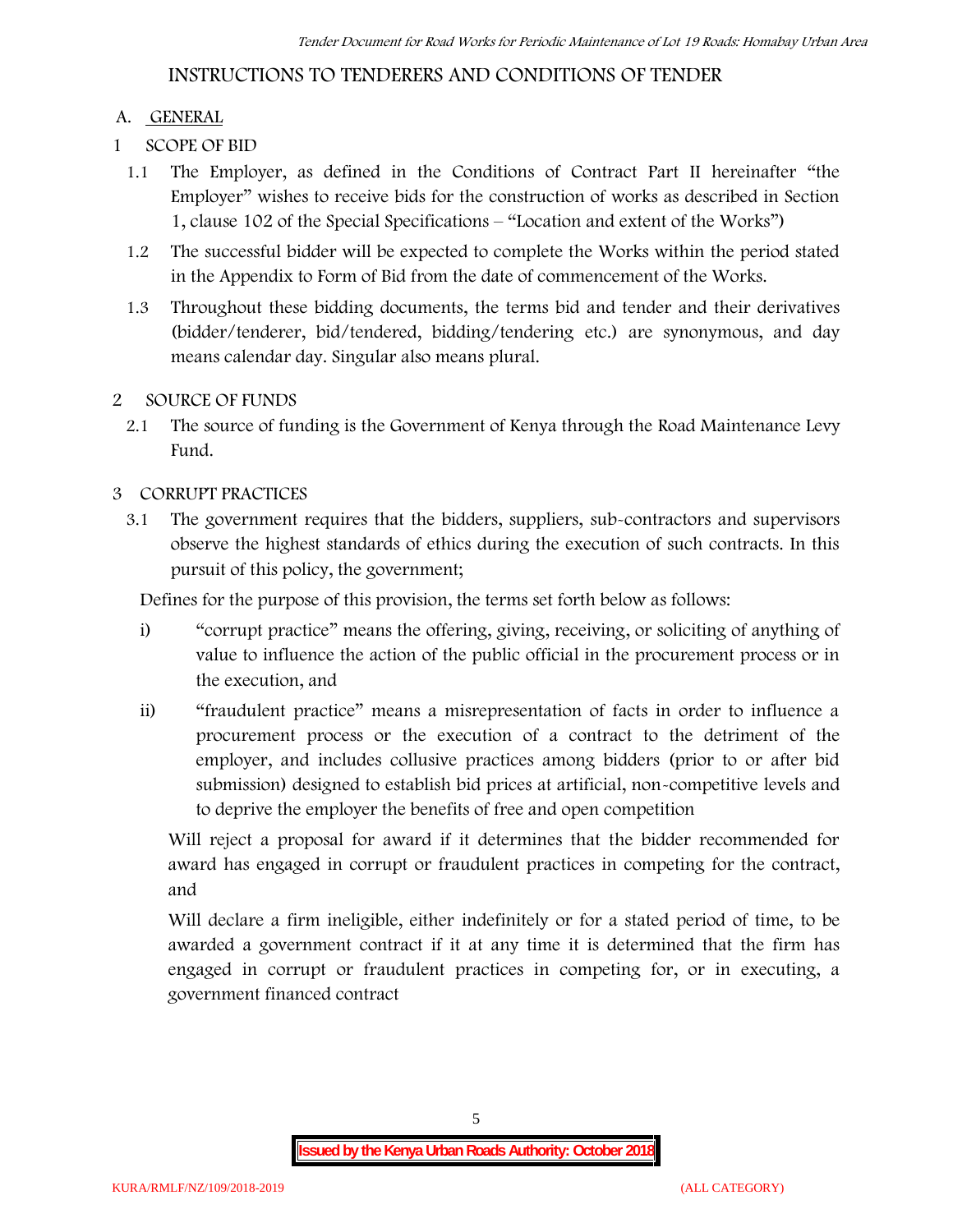## **4 ELIGIBLE BIDDERS**

- 4.1 This invitation to bid is open to all bidders who are legally registered or incorporated in the Republic of Kenya as of the time of bid submission. Registration with National Construction Authority (NCA) as a road works contractor is mandatory.
- 4.2 Bidders shall not have a conflict of interest. Bidders shall be considered to have conflict of interest, if they participated as a consultant in the preparation of the design, documentation or technical specifications of the works that are the subject of this bidding other than as far as required by the Employer.
- 4.3 A firm that is under a declaration of eligibility by the Employer in accordance with clause 3, at the date of submission of the Bid or thereafter, shall be disqualified.
- 4.4 Bidders shall provide such evidence of their continued eligibility satisfactory to the Employer as the Employer shall reasonably request.

## **5 QUALIFICATION OF THE BIDDER**

- 5.1 Bidders shall as part of their bid:
- (a) Submit a written power of attorney authorizing the signatory of the bid to commit the bidder; and
- (b) Update any information submitted with their bids and update in any case the information indicated in the schedules and continue to meet the minimum threshold criteria set out in the bid documents.
	- 5.2 As a minimum, bidders shall update the following information:
- (a) evidence of access to lines of credit from a bank and availability of other financial resources
- (b) financial predictions for the current year and the two subsequent years, including the effect of known commitments
- (c) work commitments
- (d) current litigation information; and
- (e) availability of critical equipment
	- 5.3 Bidders shall also submit proposals of work methods and schedule in sufficient detail to demonstrate the adequacy of the bidders' proposals to meet the technical specifications and the completion time referred to in Clause 1.2 above.
- **6 ONE BID PER BIDDER**
	- 6.1 Each bidder shall submit only one bid. A bidder who submits or participates in more than one bid will be disqualified.
- **7 COST OF BIDDING**
	- 7.1 The bidder shall bear all costs associated with the preparation and submission of his bid and the Employer will in no case be responsible or liable for those costs, regardless of the conduct or outcome of the bidding process.

6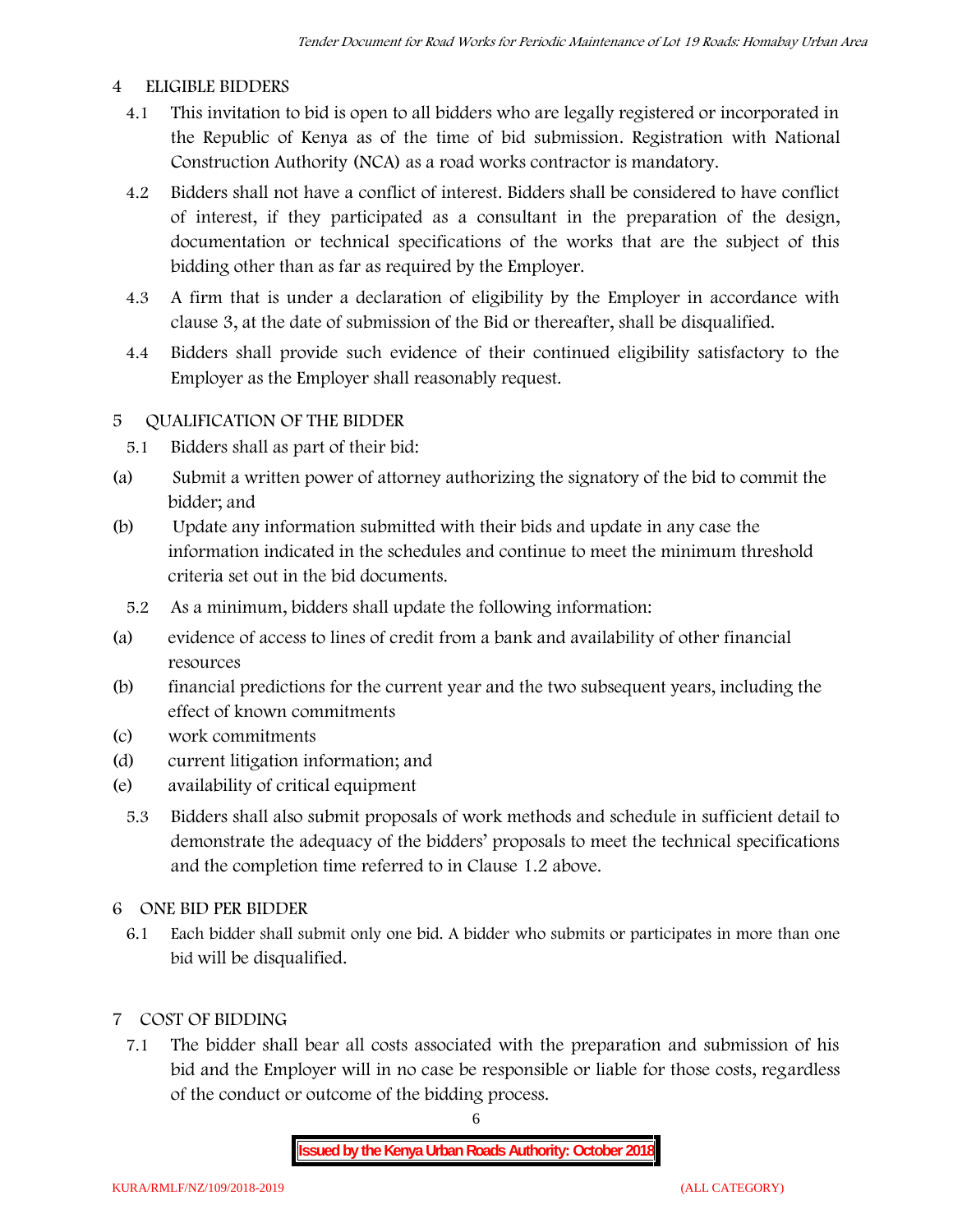# **8 SITE VISIT**

- 8.1 The tenderer is advised to visit and examine the site and its surroundings and obtain for himself on his own responsibility, all information that may be necessary for preparing the tender and entering into a contract. The costs of visiting the site shall be the tenderer's own responsibility.
	- 8.2 The tenderer and any of his personnel or agents will be granted permission by the Employer to enter upon premises and lands for the purpose of such inspection, but only upon the express condition that the tenderer, his personnel or agents, will release and indemnify the Employer from and against all liability in respect of, and will be responsible for personal injury (whether fatal or otherwise), loss of or damage to property and any other loss, damage, costs and expenses however caused, which but for the exercise of such permission, would not have arisen.
	- 8.3 A Mandatory pre-tender site meeting shall be held as specified in the tender notice. A representative of the Employer will be available to meet the intending tenderers at the venue.
	- 8.4 The Employer will conduct a Site Visit concurrently with the pre-bid meeting referred to in Clause 19, attendance for which is necessary for all bidders. Attendance by the tenderers shall be as specified in the tender notice.
	- 8.5 Tenderers must provide their own transport. The representative will not be available at any other time for site inspection visits.
	- 8.6 Each tenderer shall complete the Certificate of Tenderer's Visit to the Site, whether he in fact visits the Site at the time of the organized site visit or by himself at some other time.

# **B. BIDDING DOCUMENTS**

- **9 CONTENTS OF BIDDING DOCUMENTS**
	- 9.1 The set of documents comprising the tender includes the following together with any addenda issued in accordance with Clause 11:
- (a) Invitation to Bid
- (b) Instructions to Bidders and Conditions of Tender
- (c) Appendix to Instruction to Tenderers
- (d) Conditions of Contract Part I
- (e) Conditions of Contract Part II
- (f) Road Maintenance Manual (May 2010 Edition)
- (g) Standard Specifications
- (h) Special Specifications
- (i) Form of Bid, Appendix to Form of Bid and Bid Security
- (j) Bills of Quantities
- (k) Schedules of Supplementary information

7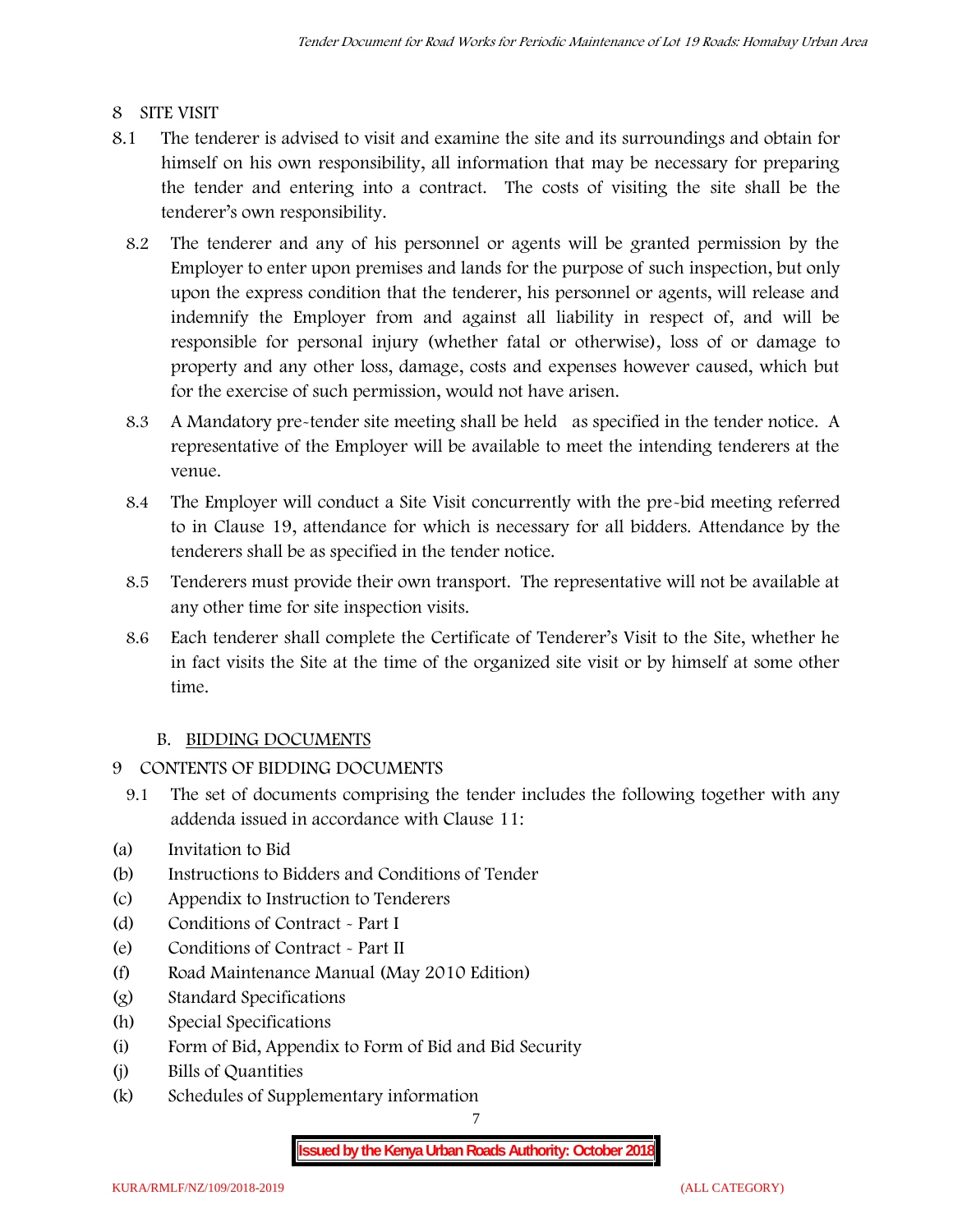- (l) Form of Contract Agreement
- (m) Form of Performance Security
- (n) Drawings
- (o) BID Addenda (Bid Notices)
- (p) Declaration Form
	- 9.2 The bidder is expected to examine carefully all instructions, conditions, forms, terms, specifications and drawings in the bidding documents. Failure to comply with the requirements of bid submission will be at the bidder's own risk. Bids that are not substantially responsive to the requirements of the bidding documents will be rejected.
	- 9.3 All recipients of the documents for the proposed Contract for the purpose of submitting a tender (whether they submit a tender or not) shall treat the details of the documents as "private and confidential".

## **10 CLARIFICATION OF BIDDING DOCUMENTS**

- 10.1 The prospective bidder requiring any clarification of the bidding documents may notify the Employer in writing, cable or by e-mail (hereinafter the term cable is deemed to include telex and facsimile) at the Employer's mailing address indicated in the Bidding Data.
- 10.2 The Employer will respond in writing to any request for clarification that he receives earlier than 7 days prior to the deadline for the submission of bids. Copies of the Employer's response to queries raised by bidders (including an explanation of the query but without identifying the sources of the inquiry) will be sent to all prospective bidders who will have purchased the bidding documents.

## **11 AMENDMENT OF BIDDING DOCUMENTS**

- 11.1 At any time prior to the deadline for submission of bids, the Employer may, for any reason, whether at his own initiative or in response to a clarification requested by a prospective bidder, modify the bidding documents by issuing subsequent Addenda.
- 11.2 The Addendum thus issued shall be part of the bidding documents pursuant to Sub- Clause 10.1 and shall be communicated in writing or cable to all purchasers of the bidding documents. Prospective bidders shall promptly acknowledge receipt of each Addendum in writing or by cable to the Employer.
- 11.3 In order to afford prospective bidders reasonable time in which to take an Addendum into account in preparing their bids, the Employer may, at his discretion, extend the deadline for the submission of bids in accordance with Clause 16.2.

## **C. PREPARATION OF BIDS**

## **12 LANGUAGE OF BID**

12.1 The bid prepared by the bidder and all correspondences and documents relating to the bid exchanged by the bidder and the Employer shall be written in the English Language. Supporting documents and printed literature furnished by the bidder may

8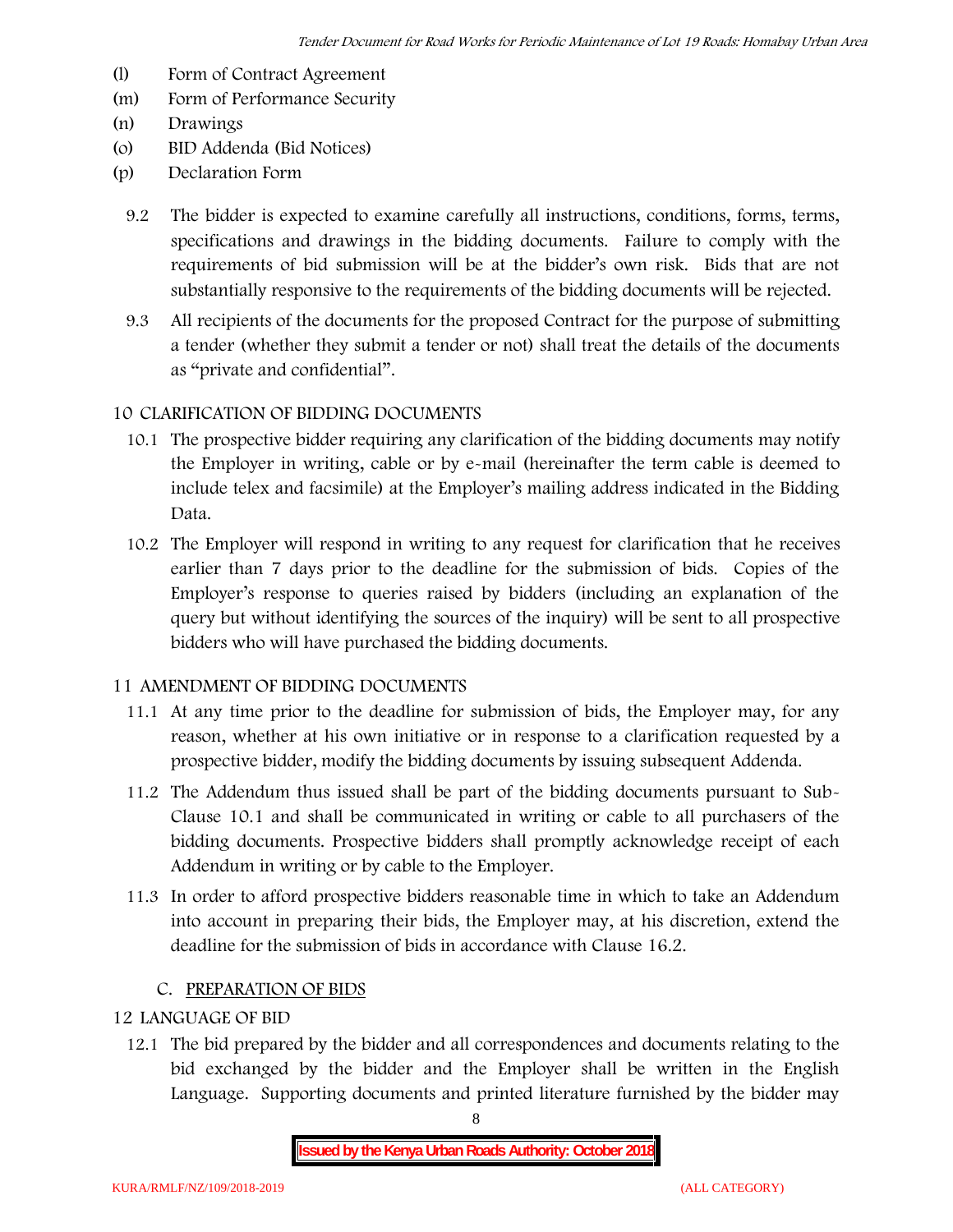be in another language provided they are accompanied by an appropriate translation of pertinent passages in the above stated language. For the purpose of interpretation of the bid, the English language shall prevail.

# **13 DOCUMENTS COMPRISING THE BID**

13.1 The bid to be prepared by the bidder shall comprise:

- (a) Duly filled-in Form of Bid and Appendix to form of bid;
- (b) Bid security;
- (c) Priced Bills of Quantities;
- (d) Schedules of information
- (e) Qualification criteria
- (f) Any other materials required to be completed and submitted in accordance with the Instructions to Bidders embodied in these bidding documents.
	- 13.2 These Forms, Bills of Quantities and Schedules provided in these bidding documents shall be used without exception (subject to extensions of the Schedules in the same format).

## **14 BID PRICES**

- 14.1 Unless explicitly stated otherwise in the bidding documents, the contract shall be for the whole works as described in Sub-Clause 1.1, based on the basic unit rates and prices in the Bill of Quantities submitted by the bidder.
- 14.2 The bidder shall fill in rates and prices for all items of Works described in the Bills of Quantities, whether quantities are stated or not.
- 14.3 All duties, taxes (including VAT) and other levies payable by the Contractor under the Contract, or for any other cause as of the date 7 days prior to the deadline for submission of bids, shall be included in the rates and prices and the total Bid Price submitted by the bidder.
- 14.4 Unless otherwise provided in the Bidding Data and Conditions of Particular Application the rates and prices quoted by the bidder are subject to adjustment during the performance of the contract in accordance with the provisions of Clause 70 of the Conditions of Contract.

## **15 CURRENCIES OF BID AND PAYMENT**

15.1 Bids shall be priced in Kenya Shillings.

# **16 BID VALIDITY**

- 16.1 The bid shall remain valid and open for acceptance for a period of 90 calendar days from the specified date of bid opening specified in Clause 22.
- 16.2 In exceptional circumstances prior to expiry of the original bid validity period, the Employer may request that the bidders extend the period of validity for a specified additional period. The request and the responses thereto shall be made in writing or by

9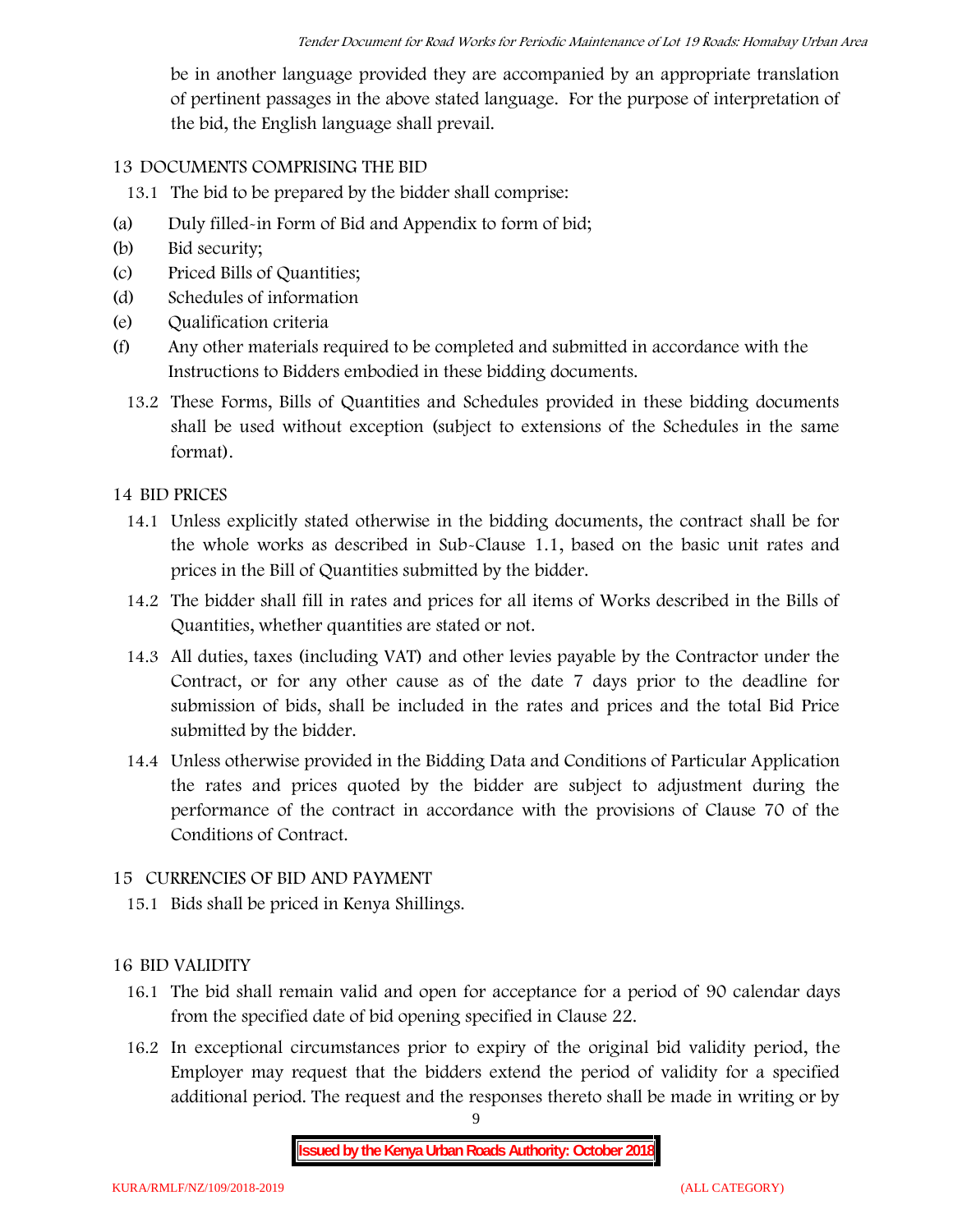cable. A bidder may refuse the request without forfeiting his bid security. A bidder agreeing to the request will not be required nor permitted to modify his bid, but will be required to extend the validity of his bid security for the period of the extension, and in compliance with Clause 17 in all respects.

## **17 BID SECURITY**

- **17.1** The bidder shall furnish, as part of his bid, a bid security in the amount shown in the Appendix to instruction to tenderers. **The bid security must be in form of unconditional Bank guarantee.**
- 17.2 The bid security shall be in the form of unconditional bank guarantee from a reputable bank selected by the bidder and located in Kenya. The format of the bank guarantee shall be in accordance with bid security included in Section 3. The bid security shall remain valid for a period of thirty (30) days beyond the original validity period for the bid, and beyond any period of extension subsequently requested under Sub-Clause 16.2.
- 17.3 Any bid not accompanied by an acceptable bid security will be rejected by the Employer as non-responsive.
- 17.4 The bid securities of unsuccessful bidders will be discharged/ returned as promptly as possible as but not later than 30 days after the expiration of the period of bid security validity.
- 17.5 The bid security of the successful bidder will be discharged upon the bidder signing the Contract Agreement and furnishing the required performance security.
- 17.6 The bid security may be forfeited:
- (a) if a bidder withdraws his bid, except as provided in Sub-Clause 24.2.
- (b) if the bidder does not accept the correction of any errors, pursuant to Sub-Clause 28.2 or
- (c) in the case of a successful bidder, if he fails within the specified time limit to:
	- (i) sign the Contract Agreement or
	- (ii) furnish the necessary performance security

# **18 NO ALTERNATIVE OFFERS**

- 18.1 The bidder shall submit one offer, which complies fully with the requirements of the bidding documents.
- 18.2 The bid submitted shall be solely on behalf of the bidder. A bidder who submits or participates in more than one bid will be disqualified.
- 18.3 A price or rate shall be entered in indelible ink against every item in the Bills of Quantities with the exception of items which already have Prime Cost or Provisional sums affixed thereto. The bidders are reminded that no "nil" or "included" rates or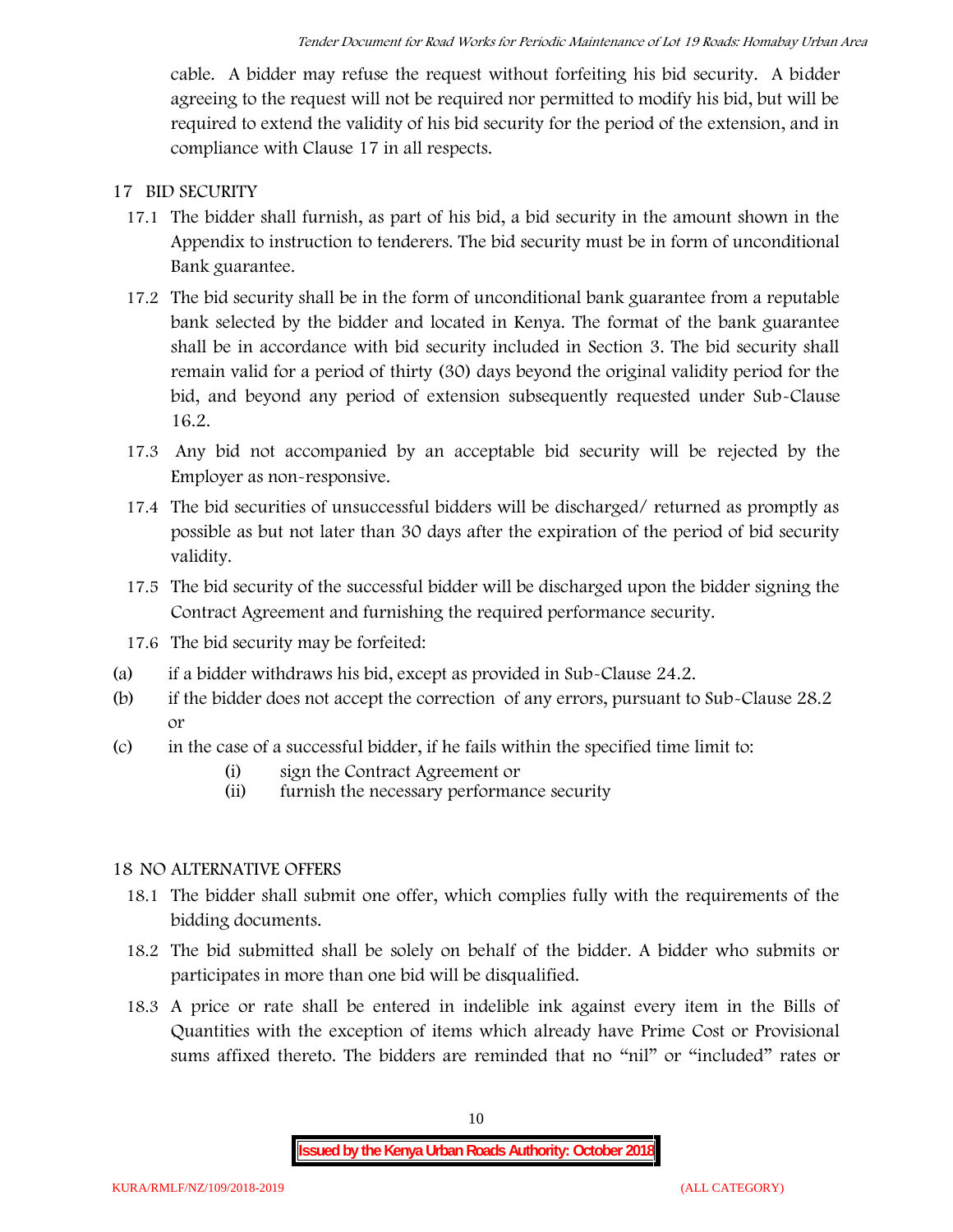"lump-sum" discounts will be accepted. The rates for various items should include discounts if any. Bidders who fail to comply will be disqualified.

## **19 PRE-BID MEETING**

- 19.1 The bidder's designated representative is invited to attend a mandatory pre-bid meeting, which will take place as specified in the Tender notice. The purpose of the meeting will be to clarify issues and to answer questions on any matter that may be raised at that stage.
- 19.2 The bidder is requested as far as possible to submit any questions in writing or by cable, to reach the Employer not later than one week before the meeting. It may not be practicable at the meeting to answer questions received late, but questions and responses will be transmitted in accordance with the Minutes of the meeting, including the text of the questions raised and the responses given together with any responses prepared after the meeting, will be transmitted without delay to all purchasers of the bidding documents. Any modification of the bidding documents listed in Sub-Clause 9.1, which may become necessary as a result of the pre-bid meeting shall be made by the Employer exclusively through the issue of an Addendum pursuant to Clause 10 or through the minutes of the pre-bid meeting.

## **20 FORMAT AND SIGNING OF BIDS**

- 20.1 The bidder shall prepare one original of the documents comprising the bid as described in Clause 13 of these Instructions to Bidders, bound with the section containing the Form of Bid and Appendix to Bid, and clearly marked "ORIGINAL". In addition, the bidder shall submit another copy of the bid clearly marked "COPY OF ORIGINAL". In the event of discrepancy between them, the original shall prevail.
- 20.2 The original and copies of the bid shall be typed or written in indelible ink (in the case of copies, photocopies are also acceptable) and shall be signed by a person or persons duly authorized to sign on behalf of the bidder pursuant to Sub-Clause 5.1(a) OR 4.3 (c) as the case may be. The person or persons signing the bid shall initial all pages of the bid where entries or amendments have been made.
- 20.3 The bid shall be without alterations, omissions or conditions except as necessary to correct errors made by the bidder, in which case such corrections shall be initialled by the person or persons signing the bid.

## **D. SUBMISSION OF BIDS**

## **21 SEALING AND MARKING OF BIDS**

- 21.1 The bidder shall seal the original and each copy of the bid in separate envelopes duly marking the envelopes "ORIGINAL" and "COPY". The envelopes shall then be sealed in an outer separate envelope.
- 21.2 The inner and outer envelopes shall be:
	- (a) Addressed to the Employer at the address provided in the Appendix to Form of Bid.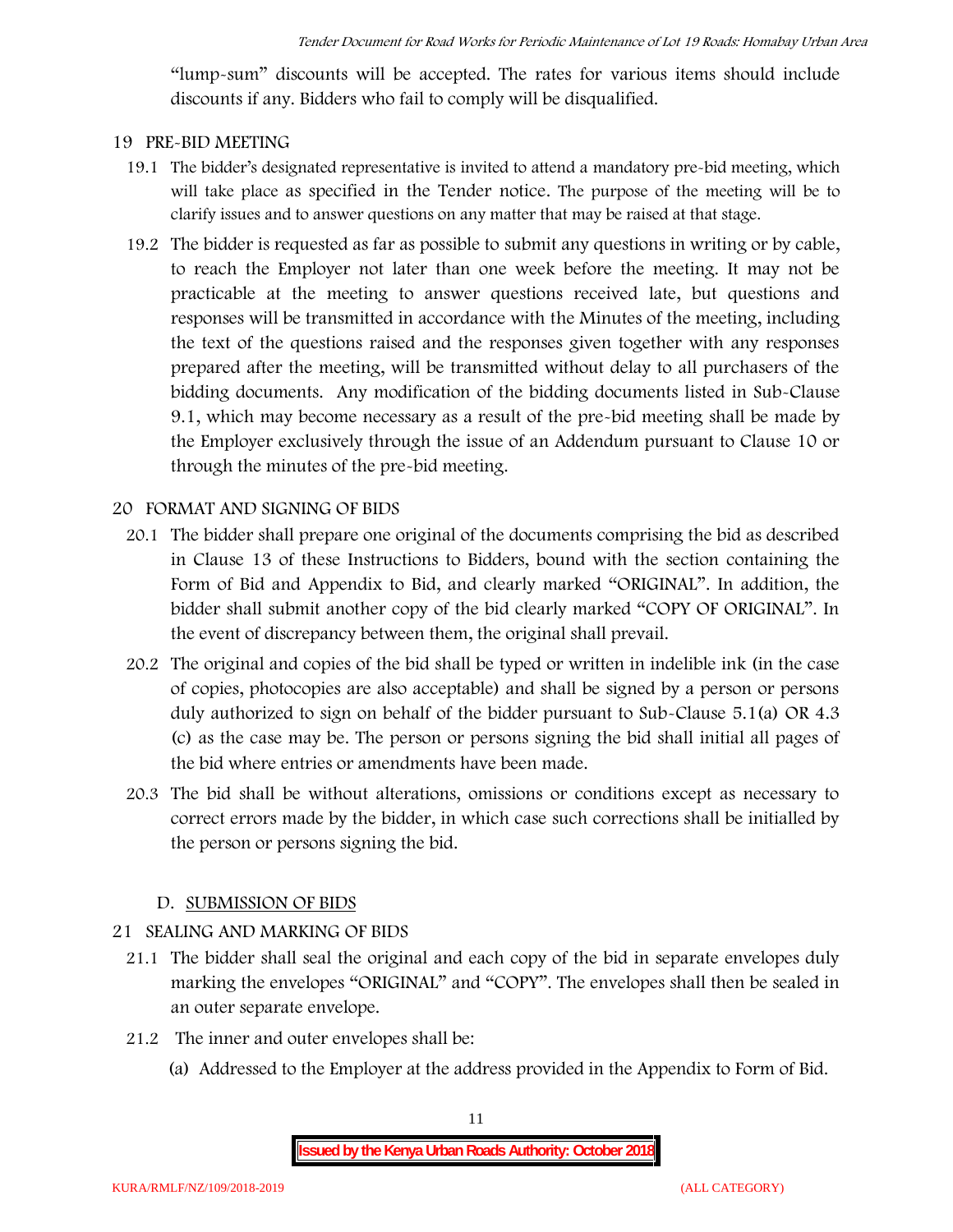- (b) Bear the name and identification number of the contract. In addition to the identification required in sub-Clause 21.2, the inner envelopes shall indicate the name and address of the bidder to enable the bid to be returned unopened in case it is declared "late" pursuant to Clause 23.1, and for matching purposes under Clause 24.
- 21.3 If the outer envelope is not sealed and marked as instructed above, the Employer will assume no responsibility for the misplacement or premature opening of the bid. If the outer envelope discloses the bidder's identity the Employer will not guarantee the anonymity of the bid submission, but this shall not constitute grounds for rejection of the bid.

## **22 DEADLINE FOR SUBMISSION OF BIDS**

22.1 Bids must be received by the Employer at the address specified in Sub Clause 21.2 not later than **the date indicated in the tender notice.**

Tenders delivered by hand must be placed in the "tender box" provided in the office of the employer.

Proof of posting will not be accepted as proof of delivery and any tender delivered after the above stipulated time, from whatever cause arising will not be considered.

- 22.2 The Employer may, at his discretion, extend the deadline for the submission of bids through the issue of an Addendum in accordance with Clause 11 in which case all rights and obligations of the Employer and the bidders previously subject to the original deadline shall thereafter be subject to the new deadline as extended.
- **23 LATE BIDS**
	- 23.1 Any bid received by the Employer after the deadline for submission of bids prescribed in Clause 22 will be returned unopened to the bidder.

# **24 MODIFICATION, SUBSTITUTION AND WITHDRAWAL OF BIDS**

- 24.1 The bidder may modify, substitute or withdraw his bid after bid submission, provided that written notice of modification or withdrawal is received by the Employer prior to the prescribed deadline for submission of bids.
- 24.2 The bidder's modification, substitution or withdrawal notice shall be prepared, sealed, marked and delivered in accordance with the provisions of Clause 21, with the outer and inner envelopes additionally marked "MODIFICATION" or "WITHDRAWAL" as appropriate.
- 24.3 No bid may be modified subsequent to the deadline for submission of bids, except in accordance with Sub-Clause 29.2.
- 24.4 Any withdrawal of a bid during the interval between the deadline for submission of bids and expiration of the period of bid validity specified in Clause 17 may result in the forfeiture of the bid security pursuant to Sub-Clause 17.6.
	- **E. BID OPENING AND EVALUATION**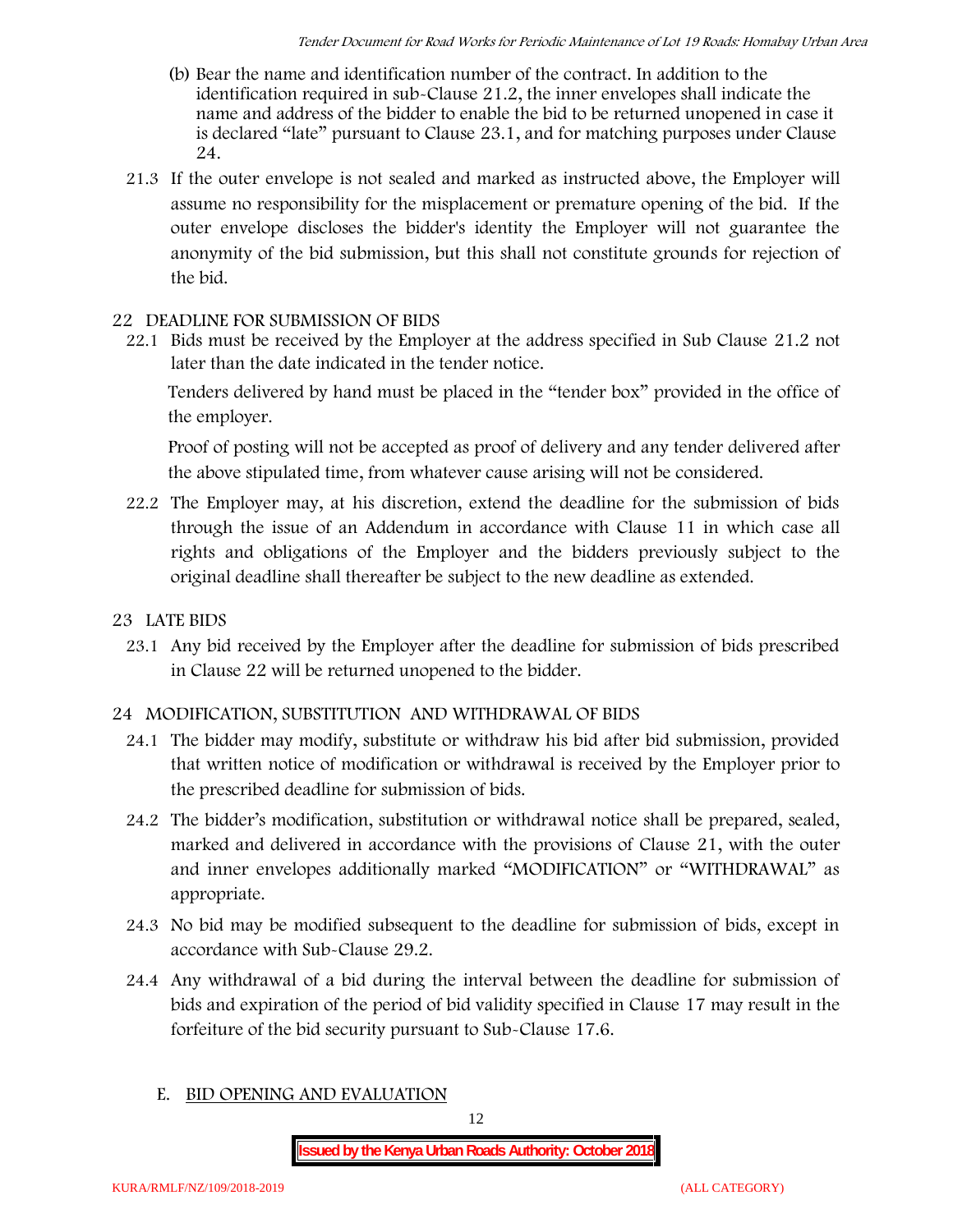## **25 BID OPENING**

- 25.1 The Employer will open the bids, including withdrawals and modifications made pursuant to Clause 24, in the presence of bidders' designated representatives who choose to attend, at the time, date, and location stipulated in the letter of invitation. The bidders' representatives who are present shall sign a register evidencing their attendance.
- 25.2 Envelopes marked "WITHDRAWAL" and "SUBSTITUTION" shall be opened first and the name of the bidder shall be read out. Bids for which an acceptable notice of withdrawal has been submitted pursuant to Clause 24 shall not be opened.
- 25.3 The bidder's name, the Bid Prices, including any bid modifications and withdrawals, the presence (or absence) of bid security, and any such details as the Employer may consider appropriate, will be announced by the Employer at the opening. Subsequently, all envelopes marked "MODIFICATION" shall be opened and the submissions therein read out in appropriate detail. No bid shall be rejected at bid opening except for late bids pursuant to Clause 22.
- 25.4 The Employer shall prepare minutes of the bid opening, including the information disclosed to those present in accordance with Sub-Clause 24.3.
- 25.5 Bids not opened and read out at bid opening shall not be considered further for evaluation, irrespective of the circumstances.

## **26 PROCESS TO BE CONFIDENTIAL**

26.1 Information relating to the examination, evaluation and comparison of bids, and recommendations for the award of contract shall not be disclosed to bidders or any other persons not officially concerned with such process until the award to the successful bidder has been announced. Any effort by a bidder to influence the Employer's processing of bids or award decisions may result in the rejection of the bidder's bid.

# **27 CLARIFICATION OF BIDS AND CONTACTING OF THE EMPLOYER**

- 27.1 To assist in the examination, evaluation, and comparison of bids, the Employer may, at its discretion, ask any bidder for clarification of its bid, including breakdowns of unit rates. The request for clarification and the response shall be in writing or by cable, but no change in the price or substance of the bid shall be sought, offered, or permitted except as required to confirm the correction of arithmetic errors discovered by the Employer in the evaluation of the bids in accordance with Clause 29.
- 27.2 Subject to Sub-Clause 26.1, no bidder shall contact the Employer on any matter relating to its bid from the time of the bid opening to the time the contract is awarded. If the bidder wishes to bring additional information to the notice of the Employer, should do so in writing.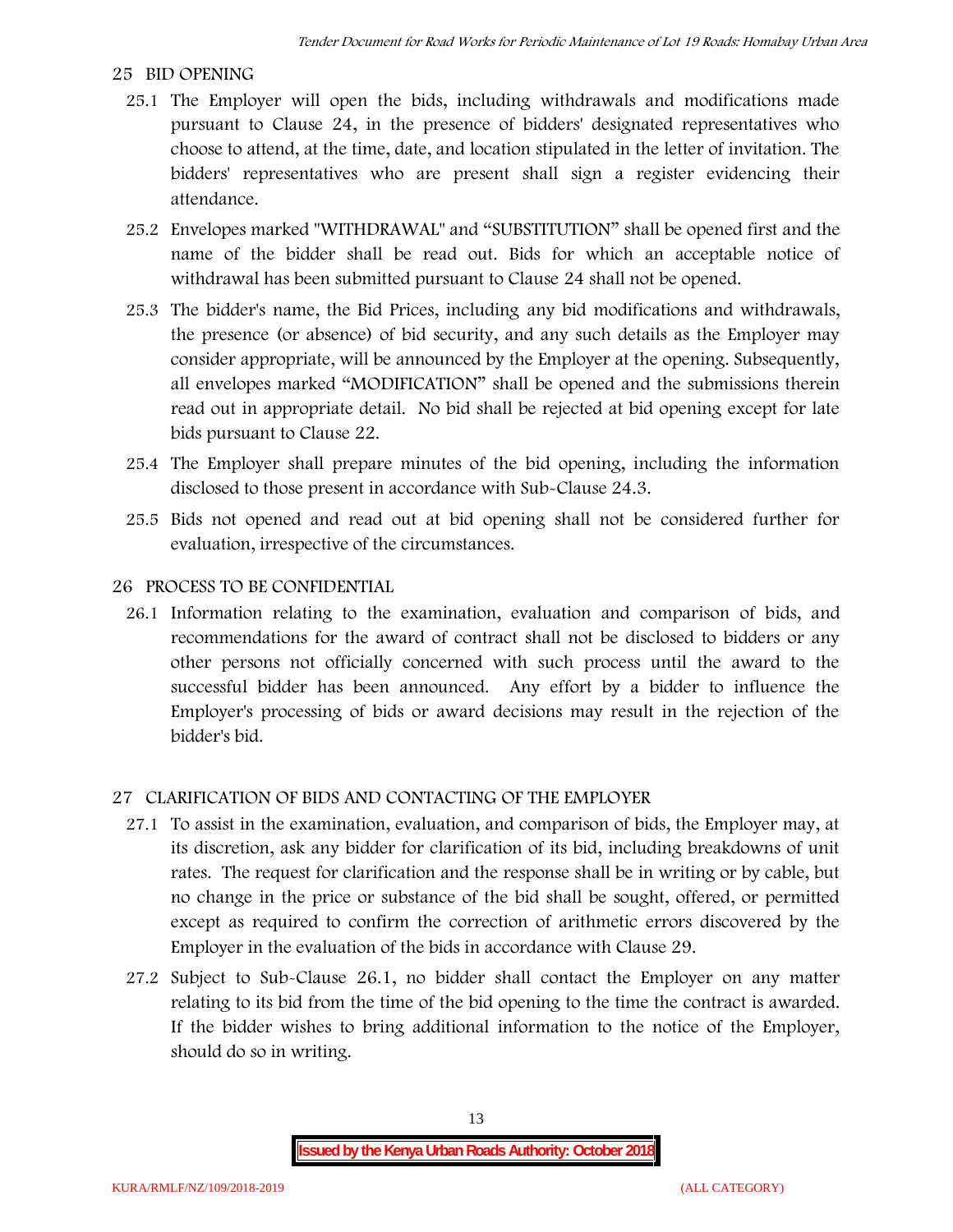27.3 Any effort by the bidder to influence the Employer in the Employer's bid evaluation, bid comparison or contract award decisions may result in the rejection of the bidder's bid.

# **28 EXAMINATION OF BIDS AND DETERMINATION OF RESPONSIVENESS**

- 28.1 Prior to the detailed evaluation of bids, the Employer will determine whether each bid (a) has been properly signed; (b) is accompanied by the required securities; (c) is substantially responsive to the requirements of the bidding documents; and (d) provides any clarification and/or substantiation that the Employer may require to determine responsiveness pursuant to Sub-Clause 28.2.
- 28.2 A substantially responsive bid is one that conforms to all the terms, conditions, and specifications of the bidding documents without material deviation or reservation and has a valid tender bank guarantee. A material deviation or reservation is one

(a) Which affects in any substantial way the scope, quality, or performance of the works;

(b) Which limits in any substantial way, inconsistent with the bidding documents, the Employer's rights or the bidder's obligations under the contract; or

(c) Whose rectification would affect unfairly the competitive position of other bidders presenting substantially responsive bids.

28.3 If a bid is not substantially responsive, it will be rejected by the Employer and may not subsequently be made responsive by correction or withdrawal of the nonconforming deviation or reservation.

## **29 CORRECTION OF ERRORS**

Tenders determined to be substantially responsive shall be checked by the Employer for any arithmetic errors in the computations and summations. Errors will be corrected by the Employer as follows:

- (a) Where there is a discrepancy between the amount in figures and the amount in words, the amount in words will govern.
- (b) Where there is a discrepancy between the unit rate and the line item total resulting from multiplying the unit rate by the quantity, the unit rate as quoted will prevail, unless in the opinion of the Employer, there is an obvious typographical error, in which case adjustment will be made to the entry containing that error.
- (c) In the event of a discrepancy between the tender amount as stated in the Form of Tender and the corrected tender figure in the main summary of the Bills of Quantities, the amount as stated in the Form of Tender shall prevail.
- (d) The Error Correction Factor shall be computed by expressing the difference between the tender amount and the corrected tender sum as a percentage of the corrected work items (i.e. corrected tender sum less Prime Cost and Provisional Sums.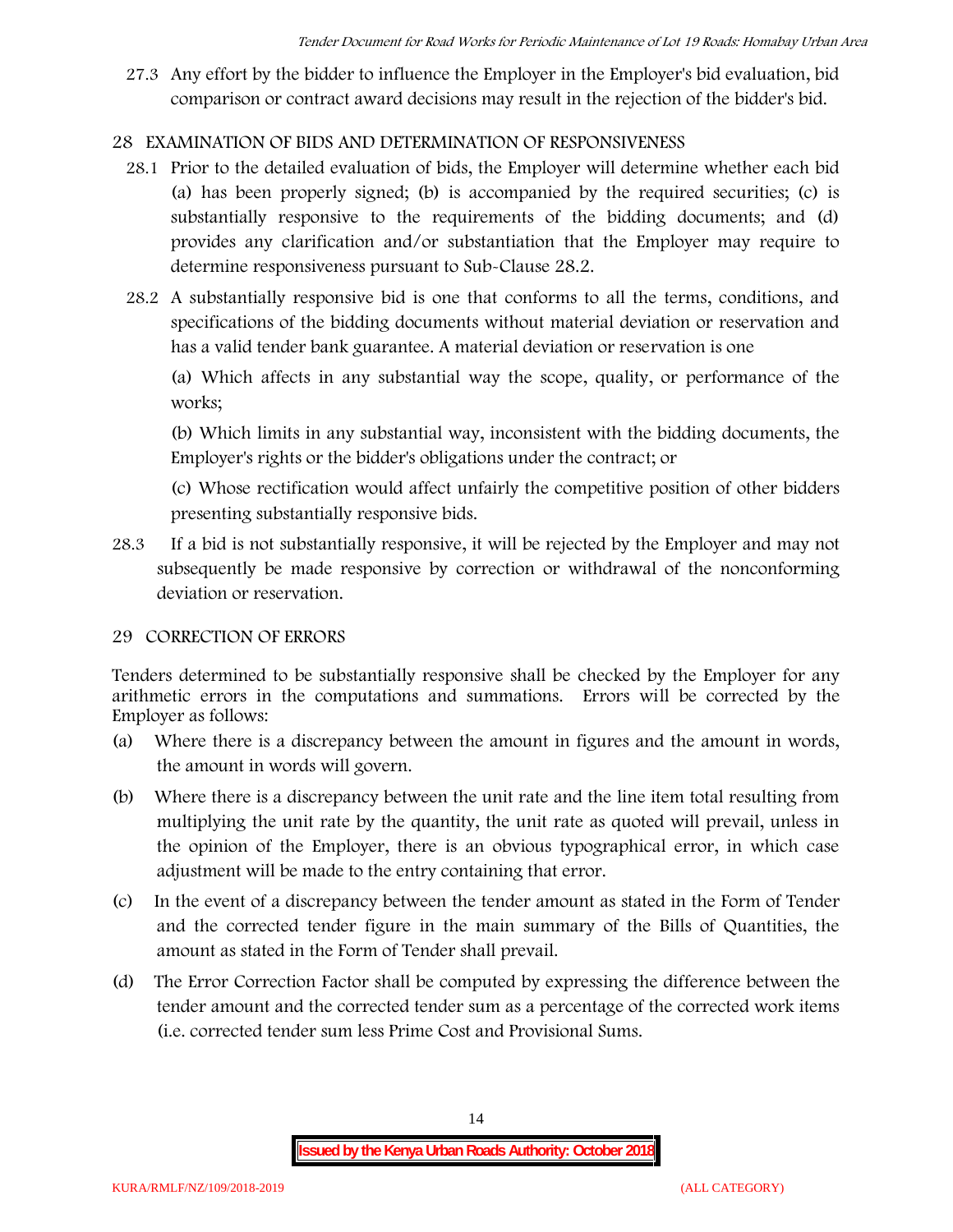- (e) The Error Correction Factor shall be applied to all work items (as a rebate or addition as the case may be) for the purposes of valuations for Interim Certificates and valuations of variations.
- (f) The Bidder shall within three (3) days after issuance of the written notice by the Employer, or such further time as the Employer may allow, correct his tender in such a manner as may be agreed or directed by the Employer failing which the tender may be absolutely rejected and the Bid Security forfeited in accordance with Sub-Clause 17.6 .

## **30 EVALUATION AND COMPARISON OF BIDS**

- 30.1 The Employer will carry out evaluation of details and information provided in post- Qualification Questionnaire and any bidder who does not qualify shall not have his/her bid evaluated further.
- 30.2 The Employer will then evaluate and compare only the bids determined to be substantially responsive in accordance with Clauses 27 and 28.
	- 30.3 The procuring entity may at any time terminate procurement proceedings before contract award and shall not be liable to any person for the termination.
	- 30.4 A tenderer who gives false information in the tender document about its qualification or who refuses to enter into a contract after notification of contract award shall be considered for debarment from participating in future public procurement.

# **31 QUALIFICATION AND EVALUATION CRITERIA**

- 31.1 Post-qualification will be based on meeting all of the following minimum point scale criteria regarding the Applicant's general and particular experience, personnel and equipment capabilities as well as financial position. The Employer reserves the right to waive minor deviations, if they do not materially affect the capacity of an applicant to perform the contract. Subcontractor's experience and resources shall not be taken into account in determining the Applicant's compliance with qualifying criteria.
- **31.2** *General Experience***.**

The Applicant shall meet the following minimum criteria: -

- (a) Average annual turnover for the last 2 years **KShs. 20,000,000.00/-.**
- (b) Successful completion as a prime contractor or sub-contractor in the execution of at least three roads rehabilitation/new construction projects of a similar nature and comparable in complexity to the proposed contract within the last three years, for which at least one was located in an urban environment in Kenya.
- 31.3 *Personnel Capabilities***.** The Applicant should list down personnel of minimum qualification of HND in Civil Engineering for Site Agent, Ordinary Diploma for the surveyor and other supervisory staff.
- 31.4 *Equipment Capabilities.* The Applicant should list down, the plants and equipment that are in his ownership and the ones proposed for hire which should be suitable for executing contract works. – Applicants must attaché evidence of ownership or hiring arrangements.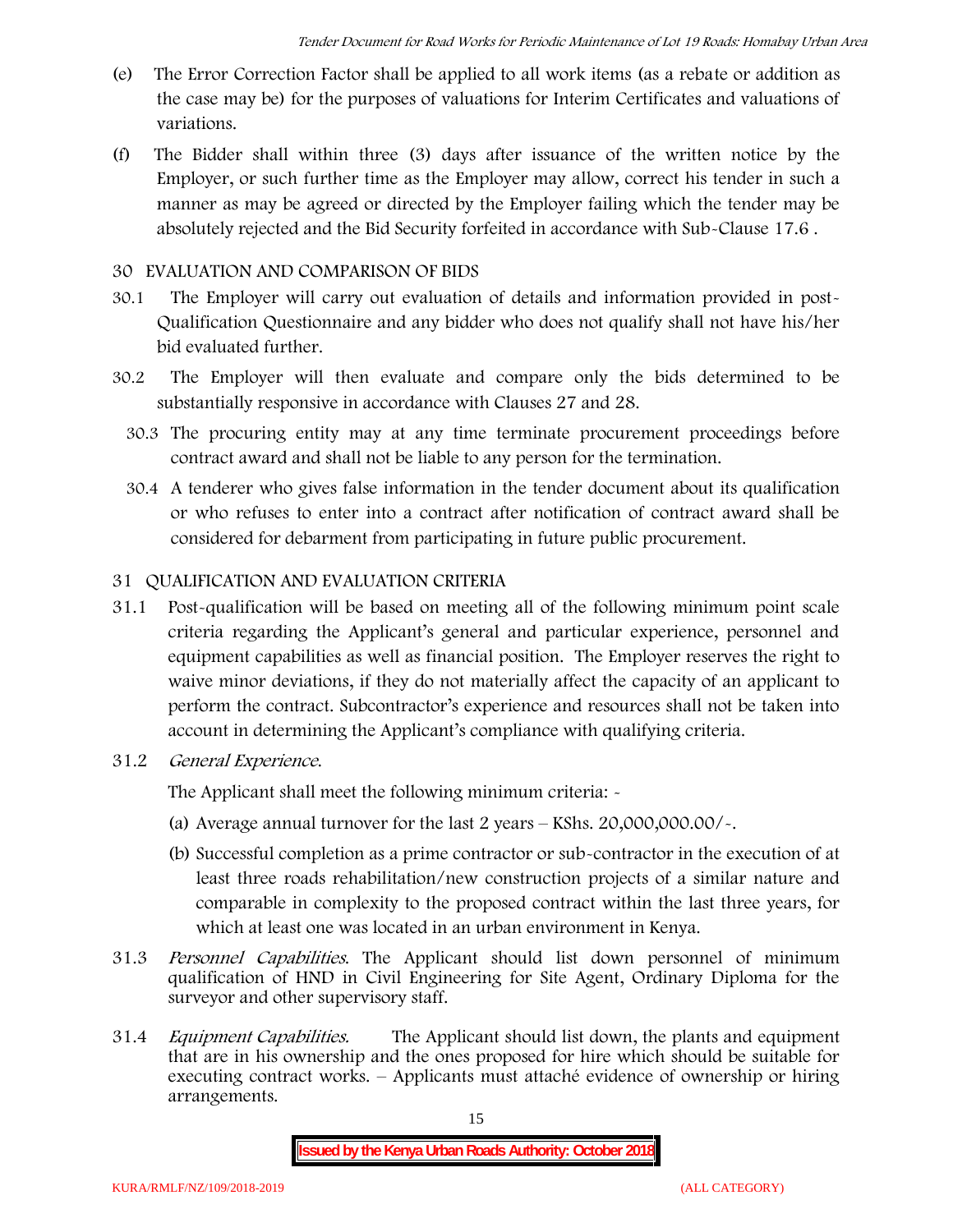- 31.5 *Cash flow statement.* The Applicant should demonstrate that the firm has access to or has available, liquid assets, unencumbered real assets, lines or credit, and other financial means sufficient to meet the construction cash flow for a period of 2 months, estimated at 20% of the estimated tender sum.
- 31.6 **Balance Sheets***.* Signed and stamped Audited balance sheets for the last two years should be submitted and must demonstrate the soundness of the Applicant's financial position, availability of working capital and net worth.
- 31.7 **Financial position/Ratios.** The applicant's financial information will be assessed in terms of ROCE, current ratio and return on equity, and the point scale criteria on their financial position given on this basis. Where necessary, the Employer may make inquiries with the Applicant's bankers.
- 31.8 *Litigation History.* The Applicant should provide accurate information on any litigation or arbitration resulting from contracts complete or under execution by him over the last five years. A consistent history of litigation against the Applicant may result in failure of the application.
- 31.9 Post-qualification criteria are as provided in the Appendix to instruction to tenderers. The bidders who pass the technical criteria will be subjected to financial evaluation.

## **F. FINANCIAL EVALUATION**

31.8 Comparison of major rates of items of construction & credibility of tenderers rates

The Employer will compare the tenderers' rates with the Engineer's estimates for major items of construction. If some bids are seriously unbalanced or front loaded in relation to the Engineer's estimates for the major items of work to be performed under the contract, the Employer may require the bidder to produce detailed price analyses for any or all items of the Bills of Quantities, to demonstrate the internal consistency of those prices with the construction methods and schedule proposed. After evaluation of the price analyses, taking into consideration the schedule of estimated contract payments, the Employer may require that the amount of the Performance Security set forth in Clause 35 be increased at the expense of the bidder to a level sufficient to protect the Employer against financial loss in the event of default of the successful bidder under the contract.

# **G. AWARD OF CONTRACT**

## **32 AWARD**

- 32.1 Subject to Clause 32, the Employer will award the contract to the bidder whose bid has been determined to be substantially responsive to the bidding documents and who has offered the lowest Evaluated Bid Price pursuant to Clause 29, provided that such bidder has been determined to be (a) eligible in accordance with the provisions of Sub-Clause 3.1, and (b) qualified in accordance with the provisions of Clause 4.
- **33 EMPLOYER'S RIGHT TO ACCEPT ANY BID AND TO REJECT ANY OR ALL BIDS**

16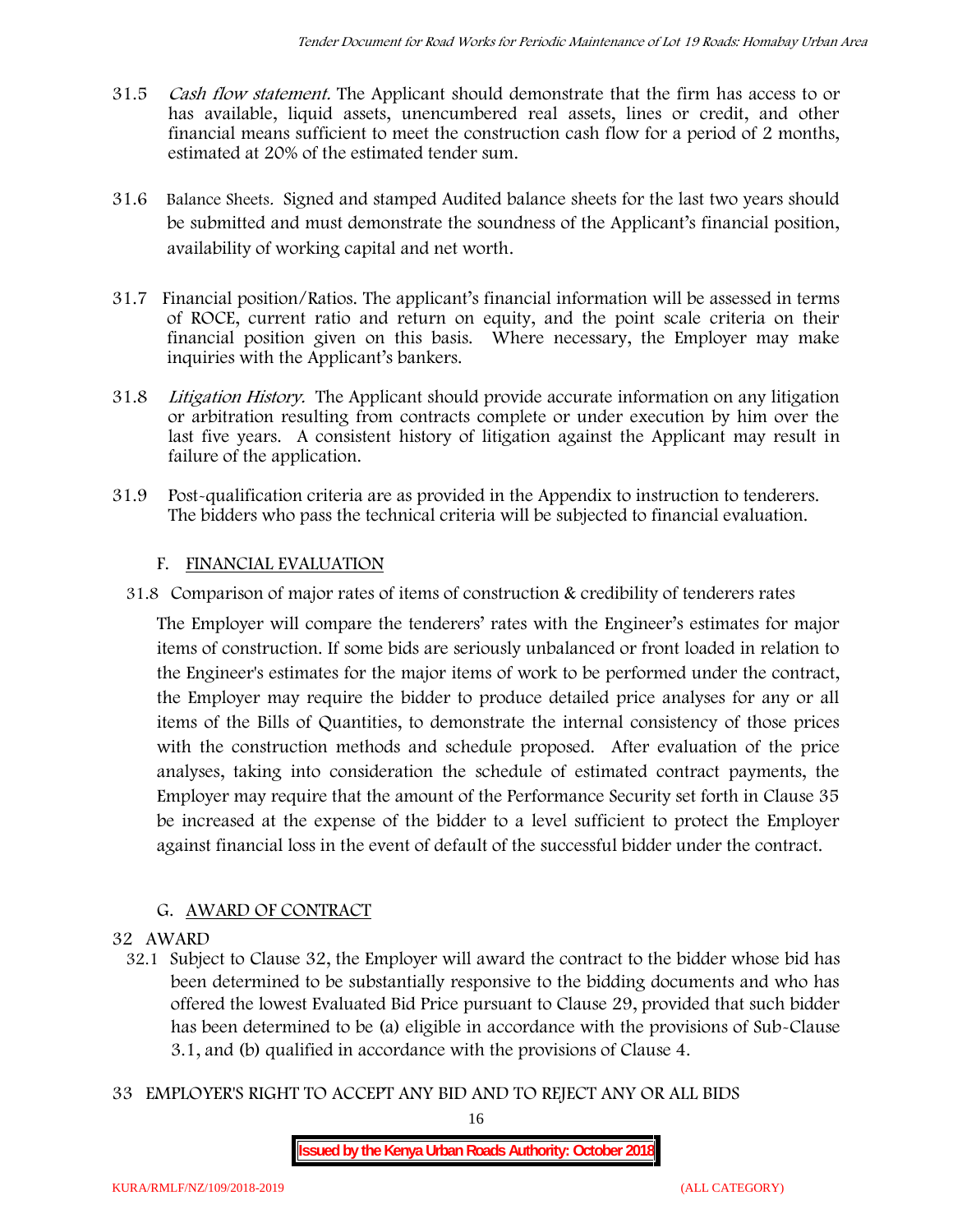33.1 The Employer reserves the right to accept or reject any bid, and to annul the bidding process and reject all bids, at any time prior to award of contract, without thereby incurring any liability to the affected bidder or bidders or any obligation to inform the affected bidder or bidders of the grounds for the Employer's action.

# **34 NOTIFICATION OF AWARD**

- 34.1 Prior to expiration of the period of bid validity prescribed by the Employer, the Employer will notify the successful bidder in writing or by cable confirmed by registered letter that its bid has been accepted. This letter (hereinafter and in the Conditions of Contract called "Letter of Acceptance") shall specify the sum, which the Employer will pay the Contractor in consideration of the execution and completion of the works and the remedying of any defects therein by the Contractor as prescribed by the contract (hereinafter and in the Conditions of Contract called "the Contract Price").
- 34.2 At the same time that the Employer notifies the successful bidder that his bid has been accepted, the Employer shall notify the other bidders that their bids have been unsuccessful and that their bid security will be returned as promptly as possible, in accordance with sub clause 17.4.

# **35 SIGNING OF AGREEMENT**

35.1 Within 21 days of receipt of the Notification of Award, the successful bidder shall sign the Form of Agreement and return it to the Employer, together with the required performance security.

# **36 PERFORMANCE SECURITY**

- 36.1 Within 21 days of receipt of the Letter of Acceptance from the Employer, the successful bidder shall furnish to the Employer a performance security in the form stipulated in the Conditions of contract. The form of performance security provided in Section 9 of the bidding documents shall be used.
- 36.2 The successful bidder shall provide a performance security in the form of an Unconditional Bank Guarantee from a reputable bank located in Kenya.
- 36.3 Failure by successful bidder to lodge the required performance Guarantee within 21 days of the receipt of the letter of Acceptance shall constitute sufficient grounds for annulment of the award and forfeiture of the bid surety; in which event the Employer may make the award to another bidder or call for new bids.

# **37 CONTRACT EFFECTIVENESS**

37.1 The Contract will be effective only upon signature of the Agreement between the Contractor and the Employer.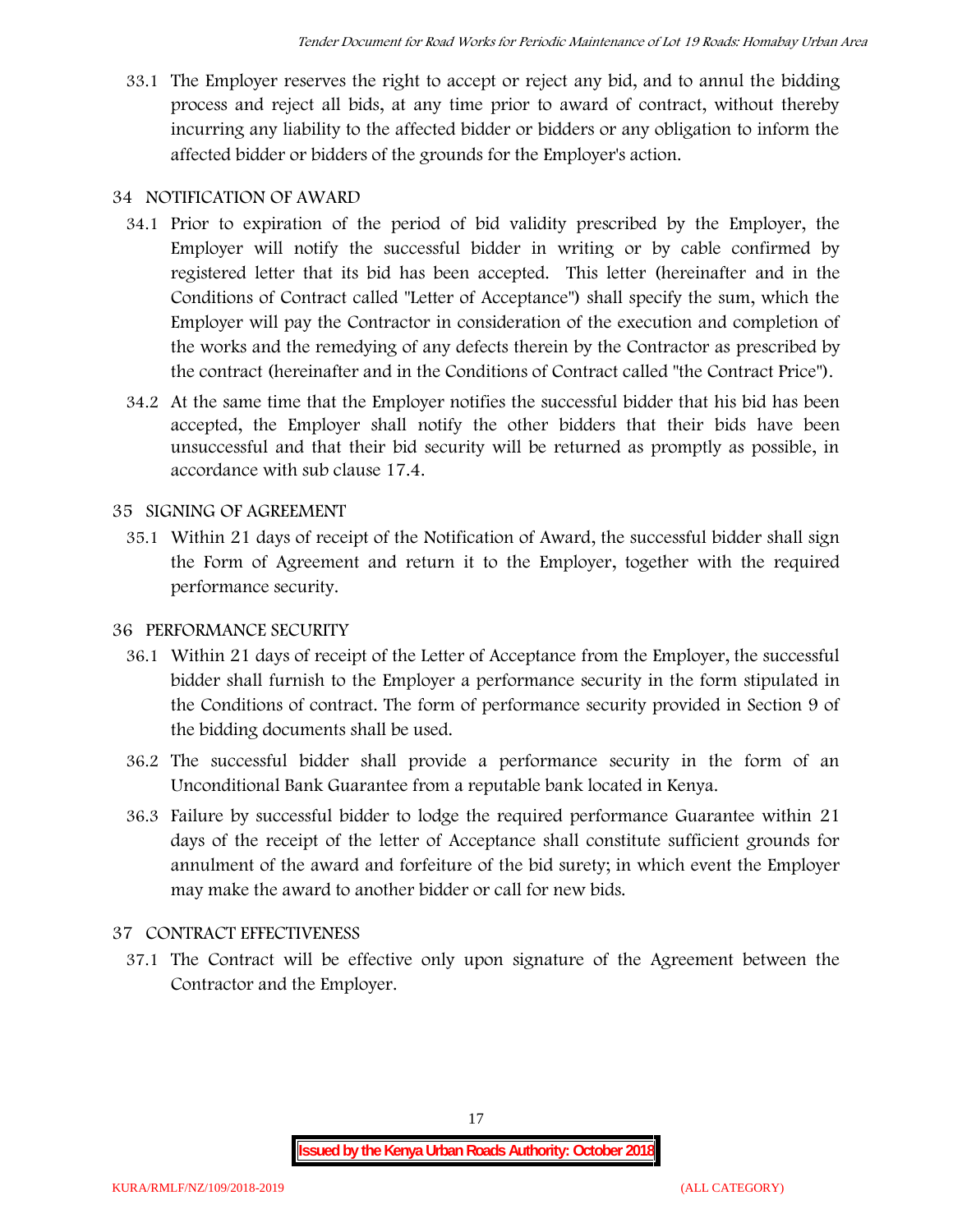# **QUALIFICATION CRITERIA**

This Section contains all the factors, methods and criteria that the Employer shall use to evaluate applications. The information to be provided in relation to each factor and the definitions of the corresponding terms are included in the respective Application Forms.

### **Contents**

| 7. Schedule of the Major Items of Plant/Equipment Available for Proposed Contract. Error! |  |
|-------------------------------------------------------------------------------------------|--|
| Bookmark not defined.                                                                     |  |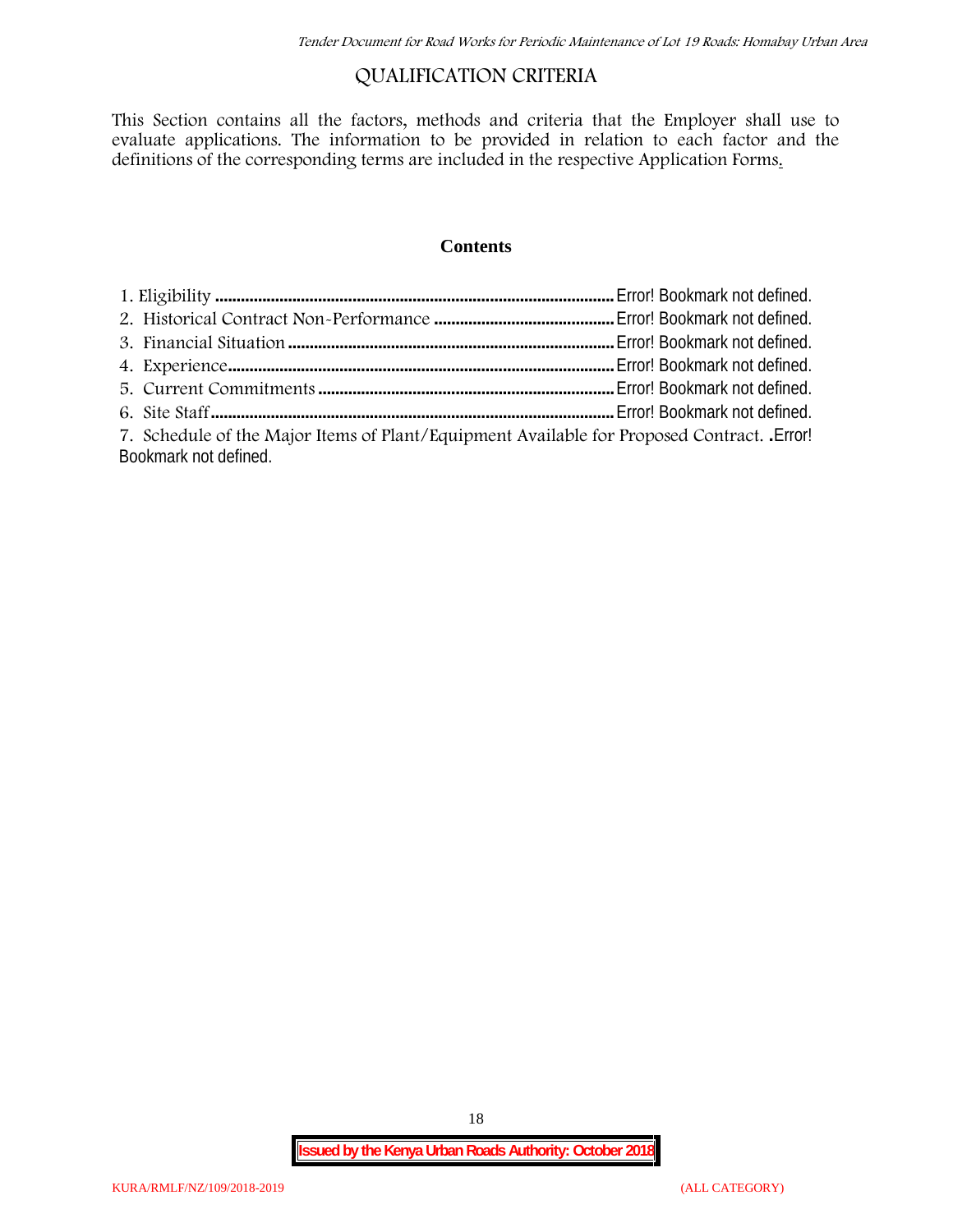| No. | Subject                                    | Requirement                                                                                                                                                                                                                                                                                                                                                                                                                                                                   | Bidder                | Submission<br>Requirements |
|-----|--------------------------------------------|-------------------------------------------------------------------------------------------------------------------------------------------------------------------------------------------------------------------------------------------------------------------------------------------------------------------------------------------------------------------------------------------------------------------------------------------------------------------------------|-----------------------|----------------------------|
| 1.1 | 1. Eligibility<br>Eligibility              | Nationality in accordance with<br>Sub-Clause 4.1.                                                                                                                                                                                                                                                                                                                                                                                                                             | Must meet requirement | Section 2, Schedule 1      |
| 1.2 | Conflict of Interest                       | No conflicts of interest in Sub-<br>Clause 4.2.                                                                                                                                                                                                                                                                                                                                                                                                                               | Must meet requirement | Section 2, Schedule 1      |
| 1.3 | Debarment                                  | Not having been declared<br>ineligible by the Employer, as<br>described in Sub-Clause 4.3.                                                                                                                                                                                                                                                                                                                                                                                    | Must meet requirement | Section 2, Schedule 11     |
| 1.4 | Incorporation &<br>Registration            | Pursuant to sub-clause 4.1 the<br>following shall be provided;<br>- Copy of Certificate of<br>incorporation certified by a<br>Commissioner of Oaths or<br>issuing authority to show that<br>the applicant is a registered<br>company and legally authorised<br>to do business in Kenya                                                                                                                                                                                        | Must meet requirement | Section 2, Schedule 1      |
|     |                                            | - Proof of registration with the<br>National Construction Authority<br>(NCA) in the categories<br>indicated in the tender notice.                                                                                                                                                                                                                                                                                                                                             |                       |                            |
|     | 2. Historical Contract Non-Performance     |                                                                                                                                                                                                                                                                                                                                                                                                                                                                               |                       |                            |
| 2.1 | History of Non-<br>Performing<br>Contracts | Non-performance of a contract<br>did not occur within the last<br>five (5) years prior to the<br>deadline for application<br>submission based on all<br>information on fully settled<br>disputes or litigation. A fully<br>settled dispute or litigation is<br>one that has been resolved in<br>accordance with the Dispute<br>Resolution Mechanism under<br>the respective contract, and<br>where all appeal instances<br>available to the applicant have<br>been exhausted. | Must meet requirement | Section 2, Schedule 5      |
| 2.2 | Pending Litigation                         | All pending litigation shall in<br>total not represent more than<br>fifty percent (50%)] of the<br>Applicant's net worth and shall<br>be treated as resolved against<br>the Applicant.                                                                                                                                                                                                                                                                                        | Must meet requirement | Section 2, Schedule 10     |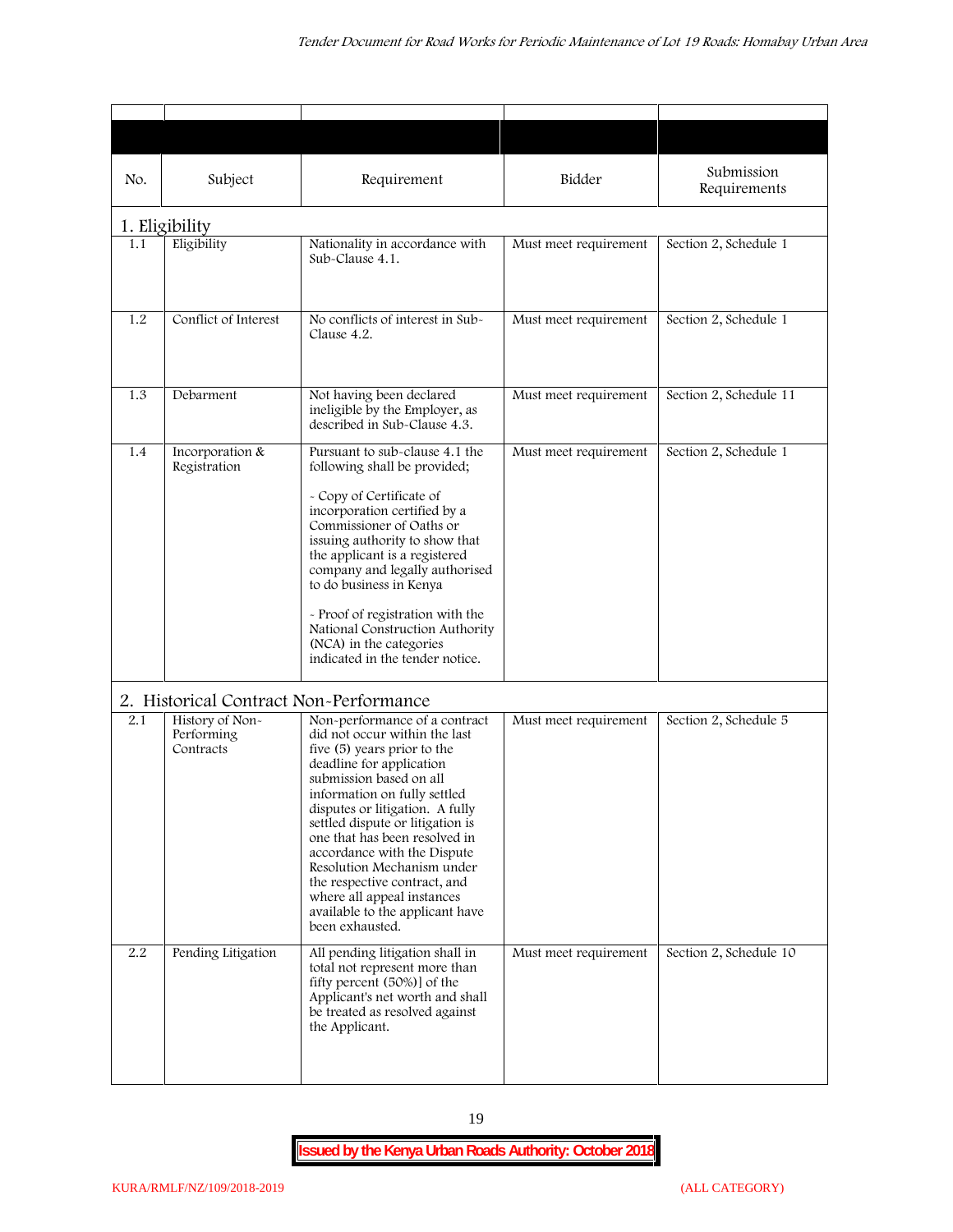| No.    | Subject                                    | Requirement                                                                                                                                                                                                                                                                                                                                                                                                                            | Bidder                                                                                                                              | Submission<br>Requirements                                                                                                                                                                                                                                                                                                                                                                                                                                                              |
|--------|--------------------------------------------|----------------------------------------------------------------------------------------------------------------------------------------------------------------------------------------------------------------------------------------------------------------------------------------------------------------------------------------------------------------------------------------------------------------------------------------|-------------------------------------------------------------------------------------------------------------------------------------|-----------------------------------------------------------------------------------------------------------------------------------------------------------------------------------------------------------------------------------------------------------------------------------------------------------------------------------------------------------------------------------------------------------------------------------------------------------------------------------------|
|        | 3. Financial Situation                     |                                                                                                                                                                                                                                                                                                                                                                                                                                        |                                                                                                                                     |                                                                                                                                                                                                                                                                                                                                                                                                                                                                                         |
| 3.1    | Financial<br>Performance                   | (a) Submission of audited<br>balance sheets or other financial<br>statements acceptable to the<br>Employer, for the last two [2]<br>years and authenticated bank<br>statement for the last six (6)<br>months to demonstrate:<br>(b) the current soundness of the<br>applicants financial position<br>and its prospective long term<br>profitability, and<br>(c) capacity to have a cash flow<br>equivalent to 20% of the tender<br>sum | Must submit as<br>required and bidders<br>who meet the<br>requirement are<br>marked YES, those<br>that do not meet are<br>marked NO | Attach evidence on<br>the requirement of<br>Section 2, Schedule 8<br>a) All pages must be<br>initialized and<br>stamped by both a<br>practicing Auditor<br>registered with<br>ICPAK and one of the<br>Directors. Auditor's<br>practicing<br>membership number<br>from ICPAC must be<br>indicated. Non-<br>adherence to this to<br>part a, b and c leads<br>to disqualification.<br>(b) All pages in the<br>bank statement must<br>be initialized and<br>stamped by the<br>issuing bank. |
| 3.2    | Average Annual<br>Construction<br>Turnover | (d) Average annual<br>construction turnover of<br>KShs.20 Million [Twenty<br>Million], calculated as total<br>certified payments received for<br>contracts in progress or<br>completed, within the last two<br>$[ (2) ]$ years                                                                                                                                                                                                         | Must submit as<br>required and bidders<br>who meet the<br>requirement are<br>marked YES, those<br>that do not meet are<br>marked NO | Section 2, Schedule 8                                                                                                                                                                                                                                                                                                                                                                                                                                                                   |
|        | 4. Experience                              |                                                                                                                                                                                                                                                                                                                                                                                                                                        |                                                                                                                                     |                                                                                                                                                                                                                                                                                                                                                                                                                                                                                         |
| 4.1(a) | General<br>Construction<br>Experience      | Experience under construction<br>contracts in the role as a main<br>contractor or subcontractor for<br>at least the last five [5] years<br>prior to the applications<br>submission deadline                                                                                                                                                                                                                                            | Must submit as<br>required and bidders<br>who meet the<br>requirement are<br>marked YES, those<br>that do not meet are<br>marked NO | Section 2, Schedule 6A                                                                                                                                                                                                                                                                                                                                                                                                                                                                  |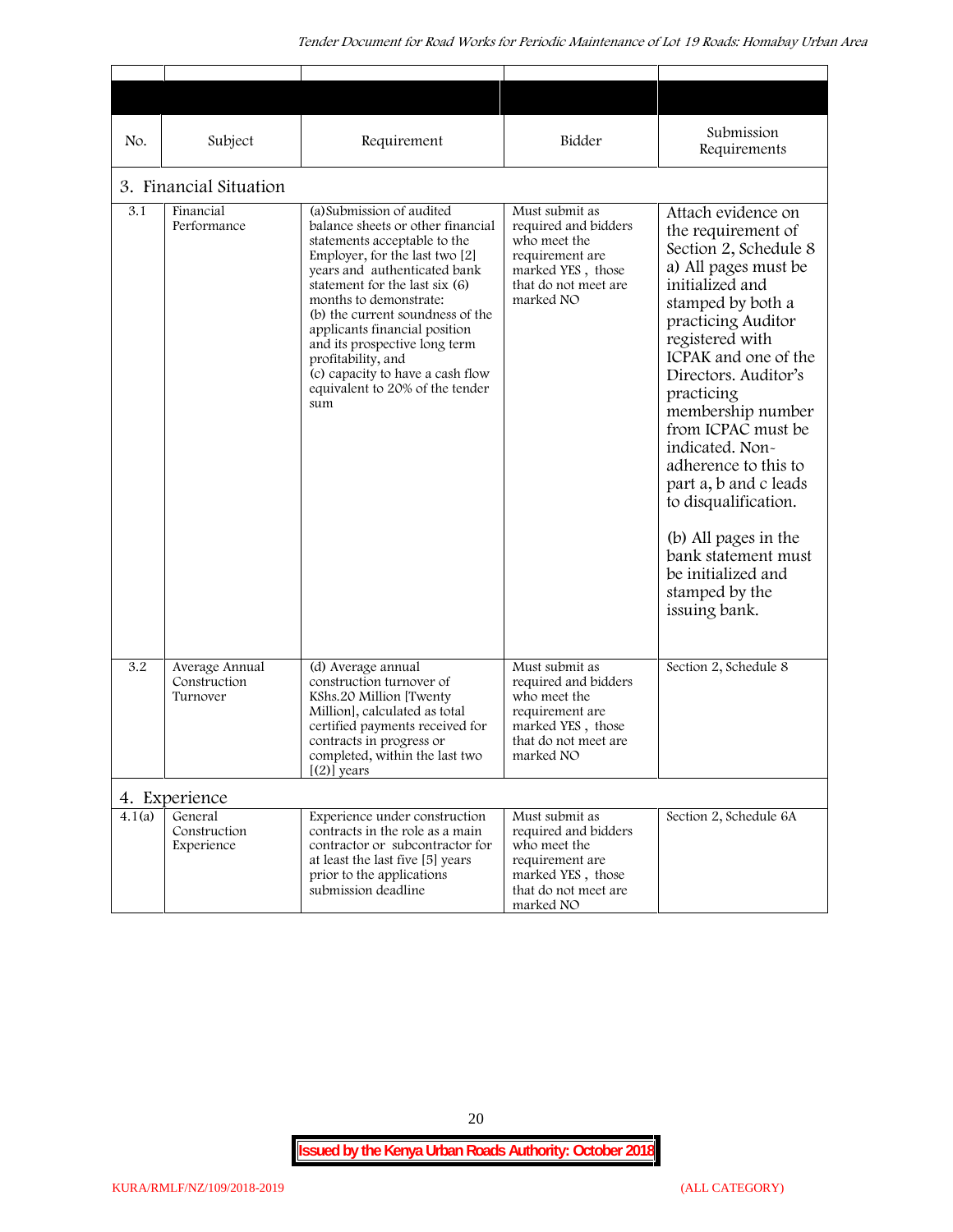| No.<br>4.2(b) | Subject<br>Specific<br>Construction<br>Experience | Requirement<br>Participation as a roads<br>contractor, management<br>contractor or subcontractor, in<br>at least three (3) each with a<br>value of at least<br>KShs. 5 Million (five million),                                                                                                       | Bidder<br>Must submit as<br>required and bidders<br>who meet the<br>requirement are<br>marked YES, those                            | Submission<br>Requirements<br>Section 2, Schedule6A |
|---------------|---------------------------------------------------|------------------------------------------------------------------------------------------------------------------------------------------------------------------------------------------------------------------------------------------------------------------------------------------------------|-------------------------------------------------------------------------------------------------------------------------------------|-----------------------------------------------------|
|               |                                                   | successfully and substantially<br>completed. One (1) of the<br>contracts should be in a City<br>and that are similar to the<br>proposed works. The similarity<br>shall be based on the physical<br>size, complexity,<br>methods/technology or other<br>characteristics as described in<br>Section 2. | that do not meet are<br>marked NO                                                                                                   |                                                     |
|               | 5. Current Commitments                            |                                                                                                                                                                                                                                                                                                      |                                                                                                                                     |                                                     |
| 5.1           | On-going contracts                                | The total value of outstanding<br>works on the on-going<br>contracts should not exceed the<br>average annual turnover for the<br>last two years.                                                                                                                                                     | Must submit as<br>required and bidders<br>who meet the<br>requirement are<br>marked YES, those<br>that do not meet are<br>marked NO | Section 2, Schedule 6B                              |
|               | 6. Site Staff                                     |                                                                                                                                                                                                                                                                                                      |                                                                                                                                     |                                                     |
|               |                                                   | The site staff shall posses<br>minimum levels of<br>qualifications set below;                                                                                                                                                                                                                        |                                                                                                                                     | Section 2, Schedule 5                               |
|               | HQ Staff                                          | Qualification $=$<br>Diploma in Civil<br>Engineering/Building<br>construction                                                                                                                                                                                                                        | Must submit as<br>required and bidders<br>who meet the<br>requirement are                                                           |                                                     |
|               | Site Agent                                        | $Qualification =$<br>Degree in Civil Engineering                                                                                                                                                                                                                                                     | marked YES, those<br>that do not meet are<br>marked NO                                                                              |                                                     |
|               |                                                   | General Experience<br>Specific Experience                                                                                                                                                                                                                                                            |                                                                                                                                     |                                                     |
|               | Foreman                                           | Qualification = $Dip$ . Civil<br>Engineering<br>General Experience $=$ 5 yrs<br>Specific Experience $=$ 3 Yrs                                                                                                                                                                                        | Must submit as<br>required and bidders<br>who meet the<br>requirement are                                                           |                                                     |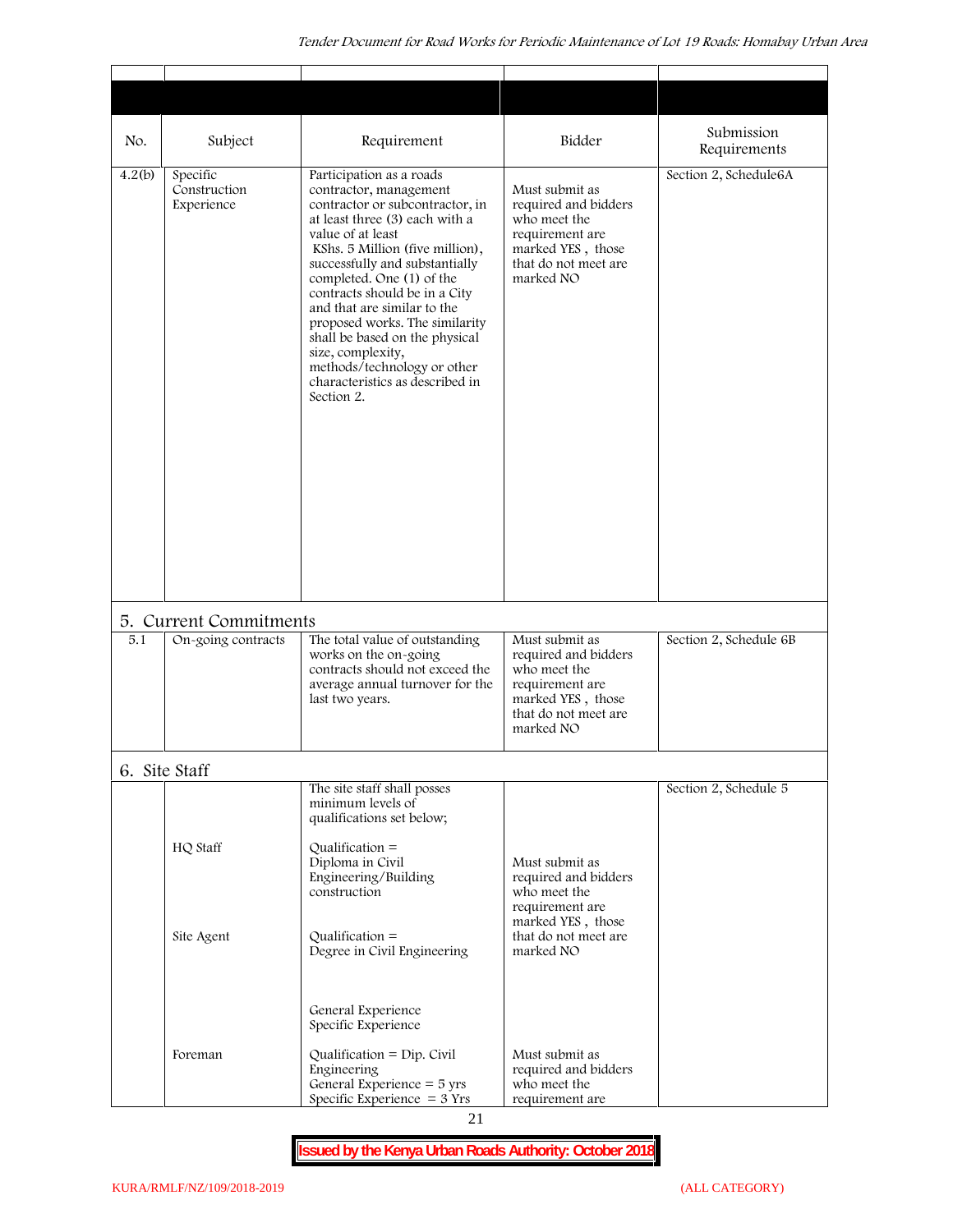| No. | Subject                                | Requirement                                                                                                   | Bidder                                                                                                                              | Submission<br>Requirements |
|-----|----------------------------------------|---------------------------------------------------------------------------------------------------------------|-------------------------------------------------------------------------------------------------------------------------------------|----------------------------|
|     | Site Surveyor                          | Qualification = Diploma in<br>Survey<br>General Experience = $3 \text{ yrs}$<br>Specific Experience $= 2$ Yrs | marked YES, those<br>that do not meet are<br>marked NO                                                                              |                            |
| 5.  | PLANT AND EQUIPMENT                    |                                                                                                               |                                                                                                                                     |                            |
|     | See description<br>below in Schedule 7 |                                                                                                               |                                                                                                                                     |                            |
| 6.  | Work Methodology                       | Submission of a brief work<br>methodology in accordance with<br>sub-clause 5.3                                | Must submit as<br>required and bidders<br>who meet the<br>requirement are<br>marked YES, those<br>that do not meet are<br>marked NO | Section 2                  |
| 7.  | Business permit and<br>office location | Should have a physical address<br>and Current business Permit                                                 | Must submit as<br>required and bidders<br>who meet the<br>requirement are<br>marked YES, those<br>that do not meet are<br>marked NO | Section 2, Schedule 1      |
| 8.  | Litigation History                     | The applicant to provide a valid<br>Sworn affidavit for the tender.                                           | Must submit as<br>required and bidders<br>who meet the<br>requirement are<br>marked YES, those<br>that do not meet are<br>marked NO | Section 2, Schedule 10     |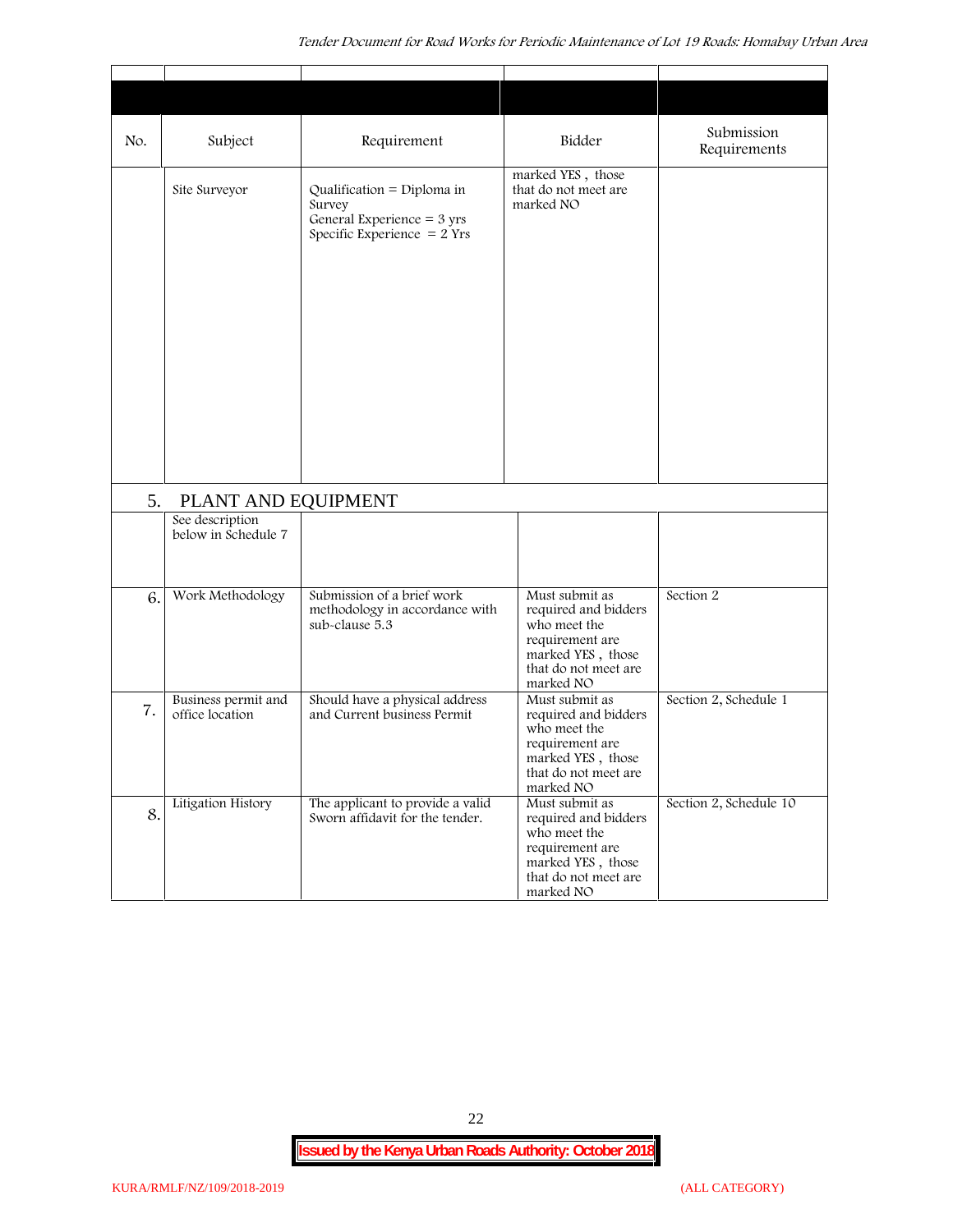**7. Schedule of the Major Items of Plant/Equipment Available for Proposed Contract.**

The Bidder must indicate the core plant and equipment considered by the company to be necessary for undertaking the project together with proof of ownership or lease of the same. The lease must be current i.e. dated from July 2018. Leases which are out dated will not be accepted. (\* Mandatory minimum number of equipment required by the Employer for the execution of the project that the bidder must make available for the Contract).

| Item<br>No.               | Equipment Details                         | *Minimum<br>Number<br>Required<br>for the<br>Contract<br>Execution | Compliance<br>Requirement | No of<br>Equipment<br>Owned by<br>the Bidder | No. of<br>equipment<br>to be<br>hired/<br>purchased<br>by the<br>Bidder | No. of<br>equipment<br>to be made<br>available for<br>the Contract<br>by the<br>Bidder |
|---------------------------|-------------------------------------------|--------------------------------------------------------------------|---------------------------|----------------------------------------------|-------------------------------------------------------------------------|----------------------------------------------------------------------------------------|
| $\mathbf{A}$              | General Plant                             |                                                                    |                           |                                              |                                                                         |                                                                                        |
|                           | Asphalt Concrete patching<br>plant        | optional                                                           |                           |                                              |                                                                         |                                                                                        |
| $\, {\bf B}$              | Milling Machine                           |                                                                    |                           |                                              |                                                                         |                                                                                        |
|                           | Asphalt Milling Machine                   | optional                                                           |                           |                                              |                                                                         |                                                                                        |
| $\mathcal{C}$             | Bituminous Plants                         |                                                                    |                           |                                              |                                                                         |                                                                                        |
|                           | Bitumen Pressure distributor              | optional                                                           |                           |                                              |                                                                         |                                                                                        |
|                           | Asphalt concrete paver                    | optional                                                           |                           |                                              |                                                                         |                                                                                        |
| $\mathbf D$               | Compactors                                |                                                                    |                           |                                              |                                                                         |                                                                                        |
|                           | Vibrating compaction plate<br>300 mm wide | optional                                                           |                           |                                              |                                                                         |                                                                                        |
|                           | Vibrating compaction plate<br>600 mm wide | optional                                                           |                           |                                              |                                                                         |                                                                                        |
| ${\bf E}$                 | Pot hole repair machines                  |                                                                    |                           |                                              |                                                                         |                                                                                        |
|                           | Colas Sprayer                             | $\mathcal{O}$                                                      |                           |                                              |                                                                         |                                                                                        |
|                           | Pavement Cutter Machine                   | $\mathcal{O}$                                                      |                           |                                              |                                                                         |                                                                                        |
|                           | Paver Braker Machine                      | $\mathcal{O}$                                                      |                           |                                              |                                                                         |                                                                                        |
|                           | Pedestrian Roller                         | $\mathcal{O}$                                                      |                           |                                              |                                                                         |                                                                                        |
|                           |                                           |                                                                    |                           |                                              |                                                                         |                                                                                        |
| $\boldsymbol{\mathrm{F}}$ | Concrete Equipment                        |                                                                    |                           |                                              |                                                                         |                                                                                        |
|                           | Mobile concrete mixers                    | $\mathbf{1}$                                                       | Yes/no                    |                                              |                                                                         |                                                                                        |
|                           | Concrete vibrators                        | $\mathbf{1}$                                                       | Yes/no                    |                                              |                                                                         |                                                                                        |
|                           |                                           |                                                                    |                           |                                              |                                                                         |                                                                                        |

23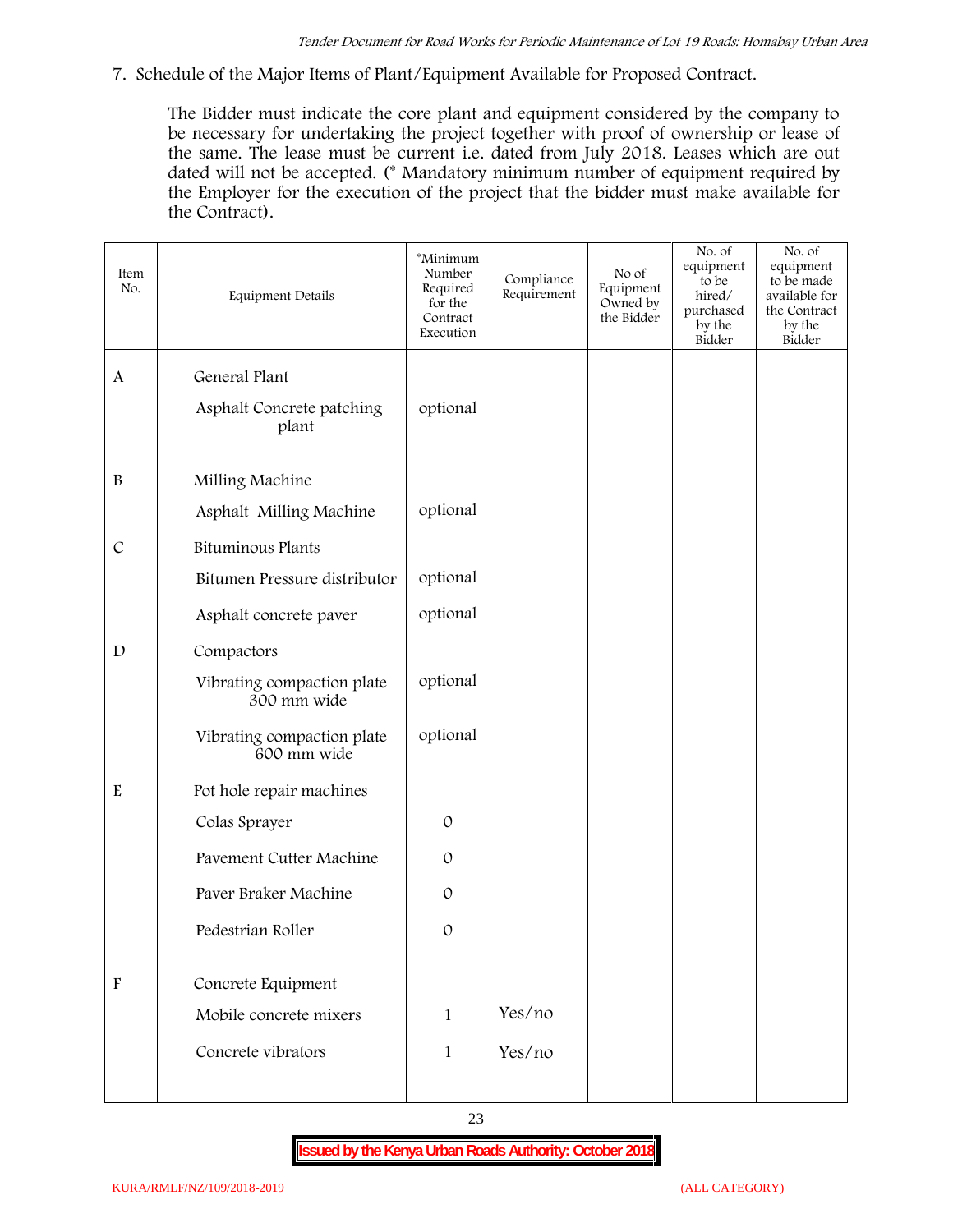| Item<br>No. | <b>Equipment Details</b>                                                                          | *Minimum<br>Number<br>Required<br>for the<br>Contract<br>Execution | Compliance<br>Requirement | No of<br>Equipment<br>Owned by<br>the Bidder | No. of<br>equipment<br>to be<br>hired/<br>purchased<br>by the<br>Bidder | No. of<br>equipment<br>to be made<br>available for<br>the Contract<br>by the<br>Bidder |
|-------------|---------------------------------------------------------------------------------------------------|--------------------------------------------------------------------|---------------------------|----------------------------------------------|-------------------------------------------------------------------------|----------------------------------------------------------------------------------------|
| $\mathsf G$ | Transport (Tippers,<br>dumpers, water tankers)                                                    |                                                                    |                           |                                              |                                                                         |                                                                                        |
|             | $4X2$ tippers payload $7 - 12$<br>tonnes                                                          |                                                                    |                           |                                              |                                                                         |                                                                                        |
|             | 6X4 tippers payload $16 - 20$<br>tonnes                                                           |                                                                    |                           |                                              |                                                                         |                                                                                        |
|             | 8X4 tippers payload $16 - 20$<br>tonnes                                                           |                                                                    |                           |                                              |                                                                         |                                                                                        |
|             | Flat bed lorries                                                                                  |                                                                    |                           |                                              |                                                                         |                                                                                        |
|             | Subtotal for $G$ – tippers &<br>dumpers                                                           | 3                                                                  | Yes/no                    |                                              |                                                                         |                                                                                        |
|             | Water tankers $(18,000 -$<br>20,000 litres<br>capacity)                                           | optional                                                           |                           |                                              |                                                                         |                                                                                        |
| H           | Earth – Moving Equipment                                                                          |                                                                    |                           |                                              |                                                                         |                                                                                        |
|             | Wheeled loaders                                                                                   |                                                                    |                           |                                              |                                                                         |                                                                                        |
|             | Motor graders (93 -<br>205kW)                                                                     |                                                                    |                           |                                              |                                                                         |                                                                                        |
|             | Trench excavator                                                                                  |                                                                    |                           |                                              |                                                                         |                                                                                        |
|             | Subtotal for $H$ – Earth<br>moving equipment                                                      | $\mathbf{1}$                                                       | Yes/no                    |                                              |                                                                         |                                                                                        |
|             |                                                                                                   |                                                                    |                           |                                              |                                                                         |                                                                                        |
| I           | Excavators                                                                                        |                                                                    |                           |                                              |                                                                         |                                                                                        |
|             | Hydraulic crawler mounted<br>$(7 - 10 \text{ tonnes}) - 0.25 - 0.4$<br>m <sup>3</sup> SAE bucket. |                                                                    |                           |                                              |                                                                         |                                                                                        |
|             | Hydraulic crawler mounted<br>$(10 - 16 \text{ tonnes}) - 0.40$<br>0.60 m <sup>3</sup> SAE bucket. |                                                                    |                           |                                              |                                                                         |                                                                                        |
|             | Hydraulic wheel mounted<br>$(7 - 10 \text{ tonnes}) - 0.25 - 0.4$<br>m <sup>3</sup> SAE bucket.   |                                                                    |                           |                                              |                                                                         |                                                                                        |
|             | Hydraulic wheel mounted                                                                           |                                                                    |                           |                                              |                                                                         |                                                                                        |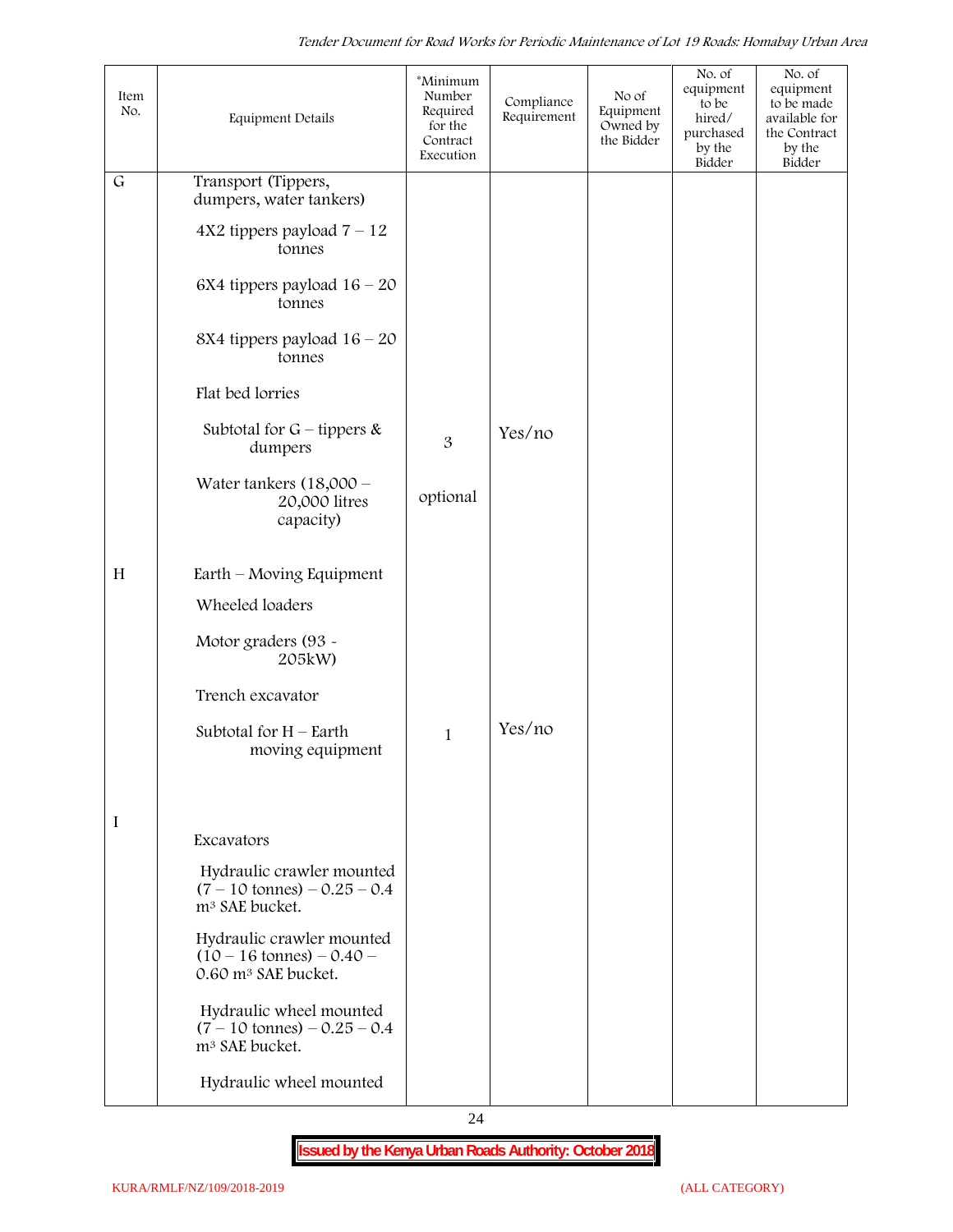*Tender Document for Road Works for Periodic Maintenance of Lot 19 Roads: Homabay Urban Area*

| Item<br>No. | <b>Equipment Details</b>                                                                                                                                                     | *Minimum<br>Number<br>Required<br>for the<br>Contract<br>Execution | Compliance<br>Requirement | No of<br>Equipment<br>Owned by<br>the Bidder | No. of<br>equipment<br>to be<br>hired/<br>purchased<br>by the<br>Bidder | No. of<br>equipment<br>to be made<br>available for<br>the Contract<br>by the<br>Bidder |
|-------------|------------------------------------------------------------------------------------------------------------------------------------------------------------------------------|--------------------------------------------------------------------|---------------------------|----------------------------------------------|-------------------------------------------------------------------------|----------------------------------------------------------------------------------------|
|             | $(10 - 16 \text{ tonnes}) - 0.40 -$<br>0.6 m <sup>3</sup> SAE bucket.<br>Hydraulic wheel mounted<br>backloader $(7 - 10$ tonnes)<br>$-0.25 - 0.4$ m <sup>3</sup> SAE bucket. |                                                                    |                           |                                              |                                                                         |                                                                                        |
|             | Subtotal for I (Excavators)                                                                                                                                                  |                                                                    |                           |                                              |                                                                         |                                                                                        |
| J           | Rollers                                                                                                                                                                      | $\mathbf{1}$                                                       | Yes/no                    |                                              |                                                                         |                                                                                        |
|             | Self-propelled single drum<br>vibrating (various types)                                                                                                                      |                                                                    |                           |                                              |                                                                         |                                                                                        |
|             | Pneumatic rubber tyre (1-2<br>tonnes/wheel)                                                                                                                                  | $\mathbf{1}$                                                       | Yes/no                    |                                              |                                                                         |                                                                                        |
|             | Double drum vibrating<br>pedestrian roller                                                                                                                                   | 1                                                                  | Yes/no                    |                                              |                                                                         |                                                                                        |
|             |                                                                                                                                                                              | Optional                                                           |                           |                                              |                                                                         |                                                                                        |
|             |                                                                                                                                                                              |                                                                    |                           |                                              |                                                                         |                                                                                        |
|             |                                                                                                                                                                              |                                                                    |                           |                                              |                                                                         |                                                                                        |

25

 $\overline{\phantom{a}}$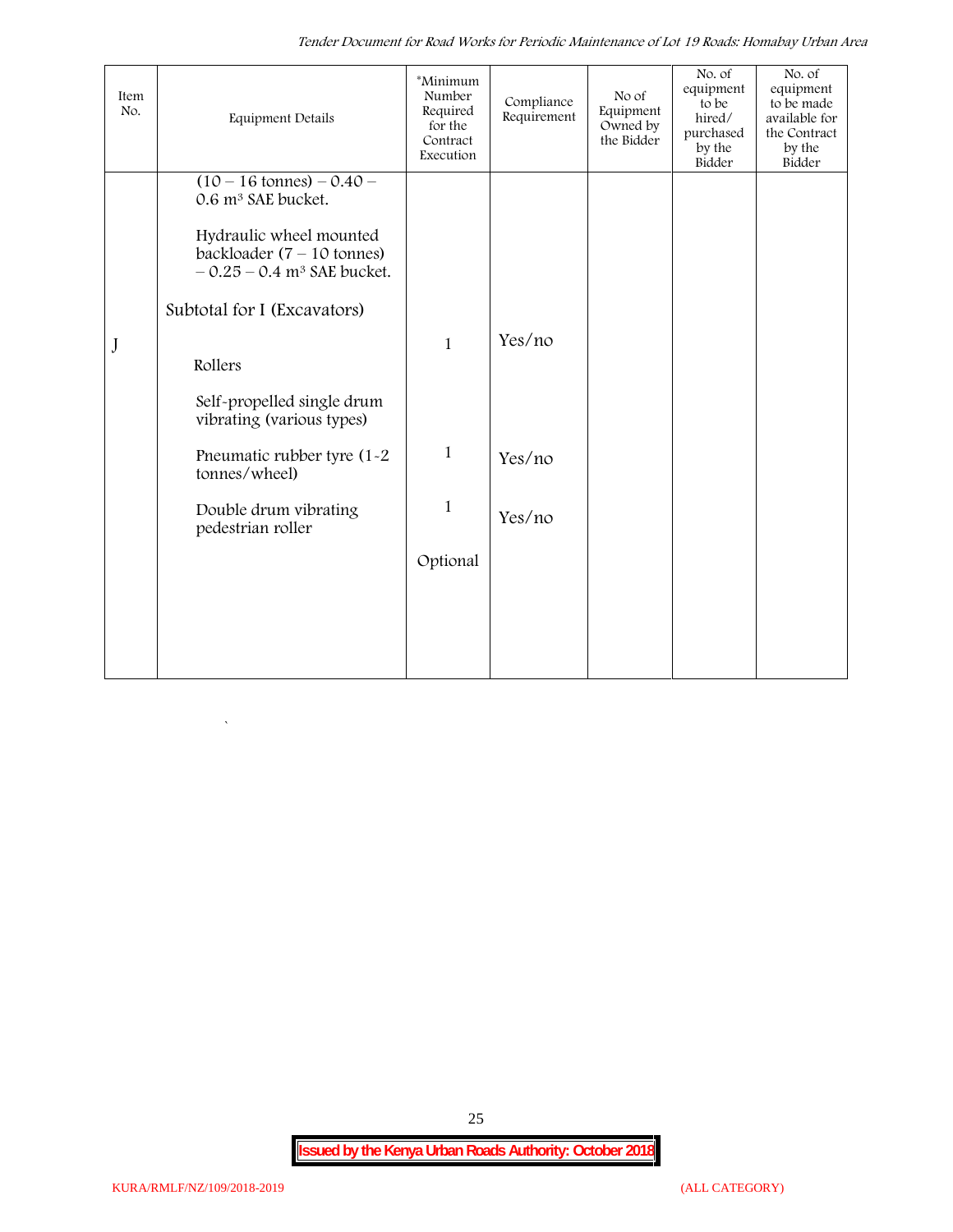# **Appendix to Instruction to Tenderers**

# **Table 1: Pre- Qualification Checklist for Completeness and Responsiveness.**

| $S/NO$ . | Completeness and<br>Responsiveness<br>Criteria                | References                                   | Requirement                                                                                                                        |
|----------|---------------------------------------------------------------|----------------------------------------------|------------------------------------------------------------------------------------------------------------------------------------|
| 1.       | Form of Bid                                                   | Section II<br>Clause 20.2                    | - Amount must be indicated<br>Properly stamped, filled and signed<br>$\tilde{\phantom{a}}$                                         |
| 2.       | Appendix to Form of<br>Bid                                    | Section II<br>Clause 20.2                    | Properly stamped, filled and signed                                                                                                |
| 3.       | <b>Bid Security</b>                                           | Section II<br>Clause 17                      | Unconditional bank guarantee<br>In the format provided with all<br>conditions<br>- must be valid for 30 days after bid<br>validity |
| 4.       | <b>Confidential Business</b><br>Questionnaire                 | Section IX;<br>Schedule 1                    | Properly filled, stamped and signed<br>Provide all required information                                                            |
| 5.       | Form of Power of<br>Attorney                                  | Section IX;<br>Schedule 2<br>Clause $5.1(a)$ | Properly filled, stamped and signed<br>$\tilde{}$                                                                                  |
| 6.       | Tax Compliance<br>Certificate                                 | Tender notice                                | - Provide valid tax compliance certificate                                                                                         |
| 7.       | Registration with<br>National Construction<br>Authority (NCA) | Tender notice<br>Item 1.4 of QC              | - Copy of valid certificate and practicing<br>license                                                                              |
| 8.       | Certificate of<br>Incorporation                               | Tender notice<br>Item 1.4 of $QC$            | Copy of certificate Certified by<br>$\widetilde{\phantom{m}}$<br>Commissioner for Oaths                                            |
| 9.       | Priced Bill of<br>Quantities                                  | Clause 14.1<br>Section IX                    | - Fill all rates, prices and amounts and<br>counter sign any alteration(s)<br>Stamp and initial all pages of BOQ's                 |
| 10.      | Eligibility                                                   | Section II;<br>Schedule 1<br>Clause 4.1      | - Legible copies of National ID or passport<br>for all directors<br>- System generated Form CR12 (12<br>months)                    |
| 11.      | Conflict of interest                                          | Section II;<br>Schedule 1<br>Clause 4.2      | - to state explicitly                                                                                                              |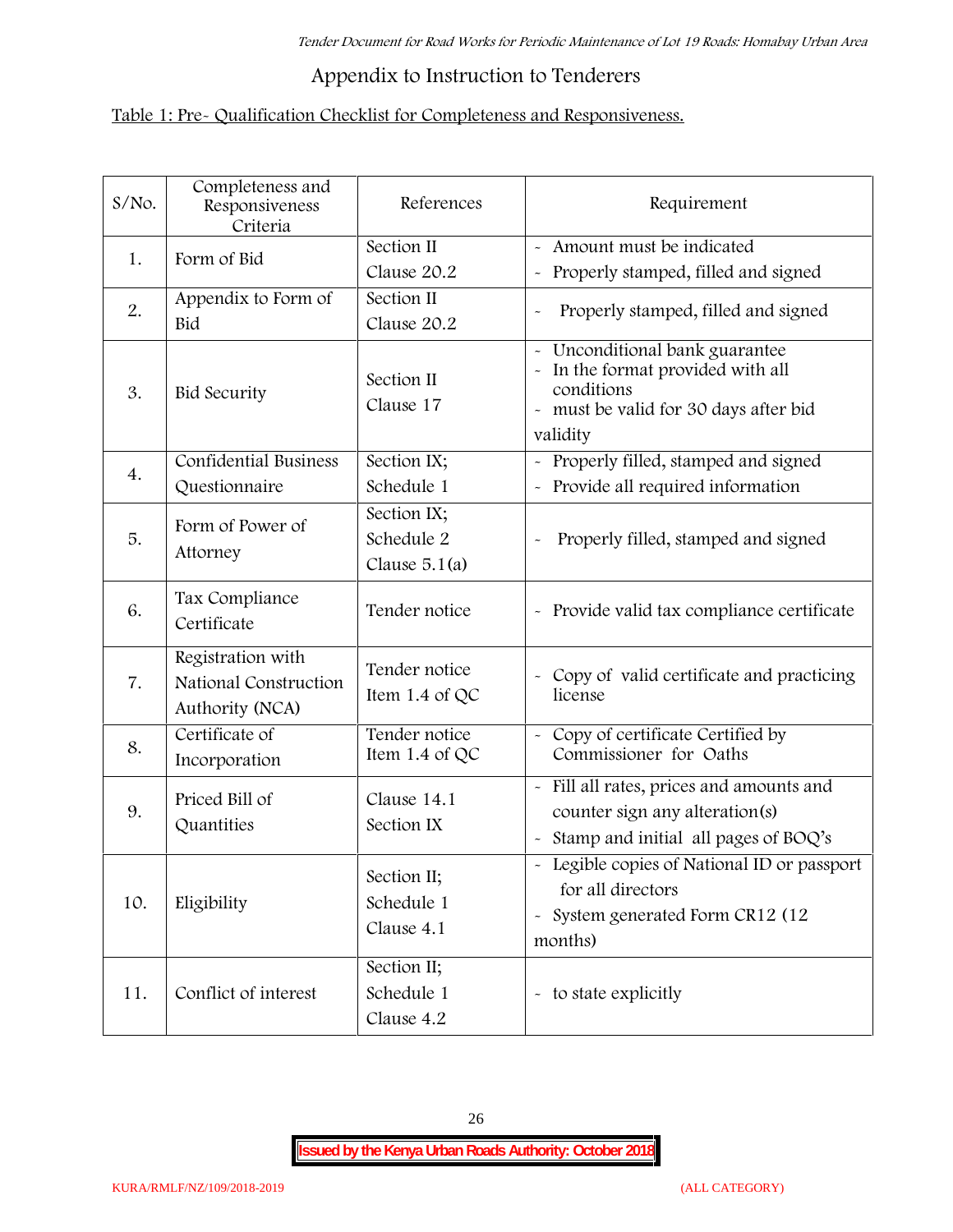| 12. | Debarment                                                                  | Section II<br>Clause 30.4;<br>Schedule 11<br>Item 1.3 of QC | Properly filled, stamped and signed                                                                                                                                                                                                                                                                                                            |
|-----|----------------------------------------------------------------------------|-------------------------------------------------------------|------------------------------------------------------------------------------------------------------------------------------------------------------------------------------------------------------------------------------------------------------------------------------------------------------------------------------------------------|
| 13. | Pending Litigation                                                         | Item $2.2$ of QC                                            | Provide original sworn affidavit for the<br>specific tender                                                                                                                                                                                                                                                                                    |
| 14. | Litigation History                                                         | Section II Clause<br>31.8; Schedule 10                      | Properly filled, stamped and signed                                                                                                                                                                                                                                                                                                            |
| 15. | History of Non<br>performance                                              | Schedule 6B<br>Item $2.1$ of QC                             | - Fill information on non-completed<br>works                                                                                                                                                                                                                                                                                                   |
| 16. | Certificate of<br>Tenderers Visit to Site                                  | Section II;<br>Clause 8.3                                   | - Attend pre-bid meeting/visit<br>- Certificate must be signed and stamped<br>by the Employer's representative                                                                                                                                                                                                                                 |
| 17. | Schedule of Major<br>Items of Plant                                        | Section XI<br>Item 5 of QC;<br>Schedule 7                   | Properly filled, stamped and signed                                                                                                                                                                                                                                                                                                            |
| 18. | Schedule of Key<br>Personnel                                               | Section XI<br>Item 6 of QC;<br>Schedule 5                   | Properly filled, stamped and signed                                                                                                                                                                                                                                                                                                            |
| 19. | Roadwork Completed<br>Satisfactorily                                       | Section XI;<br>Item 4 of QC<br>Schedule 6A                  | Properly filled, stamped and signed<br>$\tilde{\phantom{a}}$                                                                                                                                                                                                                                                                                   |
| 20. | Schedule of Ongoing<br>Projects                                            | Section XI;<br>Item 5.1 of QC<br>Schedule 7                 | Properly filled, stamped and signed                                                                                                                                                                                                                                                                                                            |
| 21  | Schedule of other<br>Supplementary<br>Information /<br>Financial Standings | Section XI;<br>Item $5.1$ of QC<br>Schedule 9               | Properly filled, stamped and signed                                                                                                                                                                                                                                                                                                            |
| 22  | Declaration form for<br>bankrupt or insolvent                              | Schedule 11                                                 | Properly filled, stamped and signed                                                                                                                                                                                                                                                                                                            |
| 23  | Anti-corruption form                                                       | Schedule 12                                                 | Properly filled, stamped and signed                                                                                                                                                                                                                                                                                                            |
| 24. | Copy of Bid Document                                                       | Clause 20.1                                                 | Replica of the original                                                                                                                                                                                                                                                                                                                        |
| 25. | Bid documents must<br>be serialized                                        | <b>PPDA 2015</b>                                            | -All pages of the tender documents must<br>be serialized. (either the bidder serializes<br>from the first page of the tender<br>documents or serializes as continuity from<br>the KURA tender documents <i>i.e.</i> if the<br>KURA tender documents ends at page 200<br>then the next document of the bidder<br>should continue as $201, 2012$ |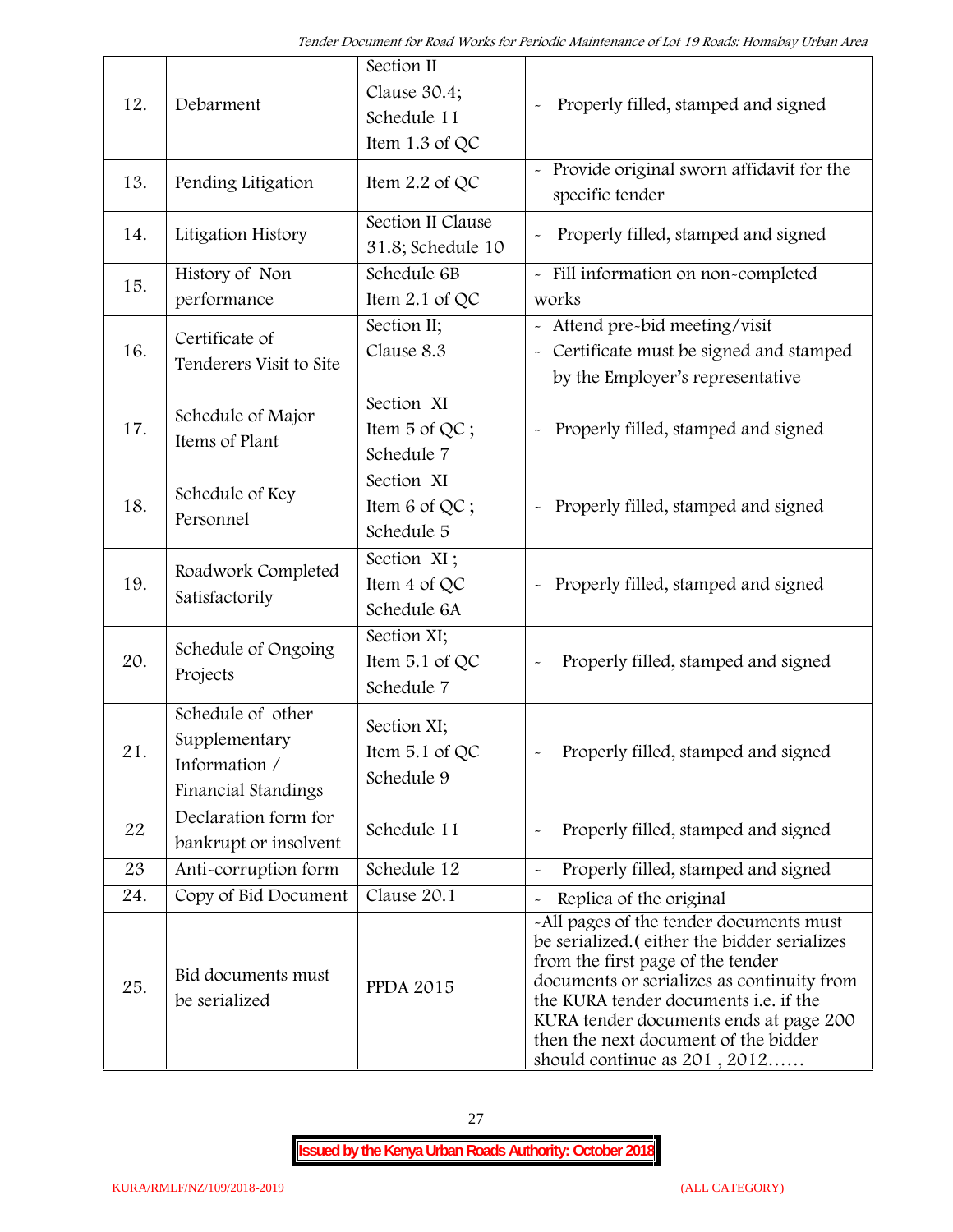| <b>REMARKS</b> | Clause 13.1/20.2 | Bid document to be complete, properly<br>filled and signed. |  |
|----------------|------------------|-------------------------------------------------------------|--|
|----------------|------------------|-------------------------------------------------------------|--|

# **Key:** QC – Qualification Criteria

#### **Table 2: Post- qualification Score**

| <b>ITEM</b>    |               | <b>DESCRIPTION</b>                   | <b>MUST</b>     | <b>MEET</b> |
|----------------|---------------|--------------------------------------|-----------------|-------------|
|                |               |                                      | <b>CRITERIA</b> |             |
| 1              |               | <b>FINANCIAL CAPACITY</b>            |                 |             |
|                | a             | <b>Audited Statements</b>            | YES/NO          |             |
|                | b             | Cash flow statement (forecasts)      | YES/NO          |             |
|                | $\mathcal{C}$ | Financial position/Ratios            | YES/NO          |             |
|                | d             | Turnover                             | YES/NO          |             |
| $\overline{2}$ |               | <b>EXPERIENCE</b>                    |                 |             |
|                |               | General Experience                   | YES/NO          |             |
|                |               | Specific experience in related works | YES/NO          |             |
| 3              |               | <b>CURRENT COMMITMENTS</b>           |                 |             |
|                |               | On-going works                       | YES/NO          |             |
| $\overline{4}$ |               | <b>KEY PERSONNEL</b>                 |                 |             |
|                |               | HQ Staff                             | YES/NO          |             |
|                |               | Site Agent                           | YES/NO          |             |
|                |               | Surveyor                             | YES/NO          |             |
|                |               | Foreman                              | YES/NO          |             |
| 5              |               | PLANT AND EQUIPMENT                  |                 |             |
|                |               | Equipment capabilities               | YES/NO          |             |
| 6              |               | WORK METHODOLOGY                     | YES/NO          |             |
| $\overline{7}$ |               | <b>LITIGATION HISTORY</b>            | YES/NO          |             |
| 8              |               | Business permit and office location  | YES/NO          |             |
|                |               | <b>REMARKS</b>                       | YES/NO          |             |
|                |               |                                      |                 |             |

Bidders must achieve YES in all the measured parameters to qualify.

 The bidders who pass the technical criteria will be subjected to financial evaluation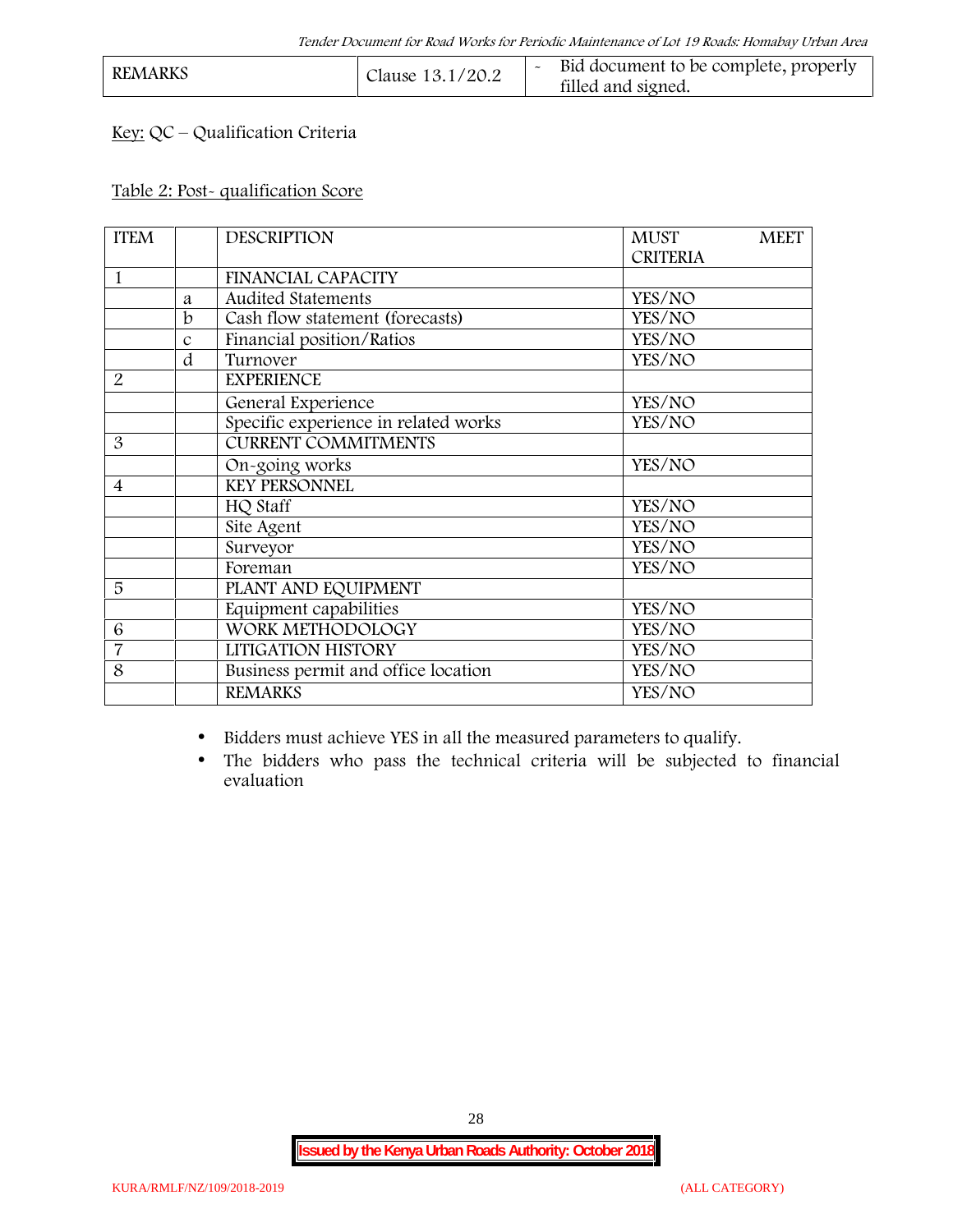# **SECTION IV: CONDITIONS OF CONTRACT**

# **PART I: GENERAL CONDITIONS OF CONTRACT**

The Conditions Of Contract Part 1 – General Conditions shall be those forming Part 1 of the Conditions Of Contract for works of Civil engineering construction Fourth Edition 1987, reprinted in 1992 with further amendments, prepared by the Federation Internationale des Ingenieurs Conseils (FIDIC)

Copies of the FIDIC Conditions of Contract can be obtained from:

FIDIC Secretariat P.O. Box 86 1000 Lausanne 12 **Switzerland** Fax: 41 21 653 5432 Telephone: 41 21 653 5003

29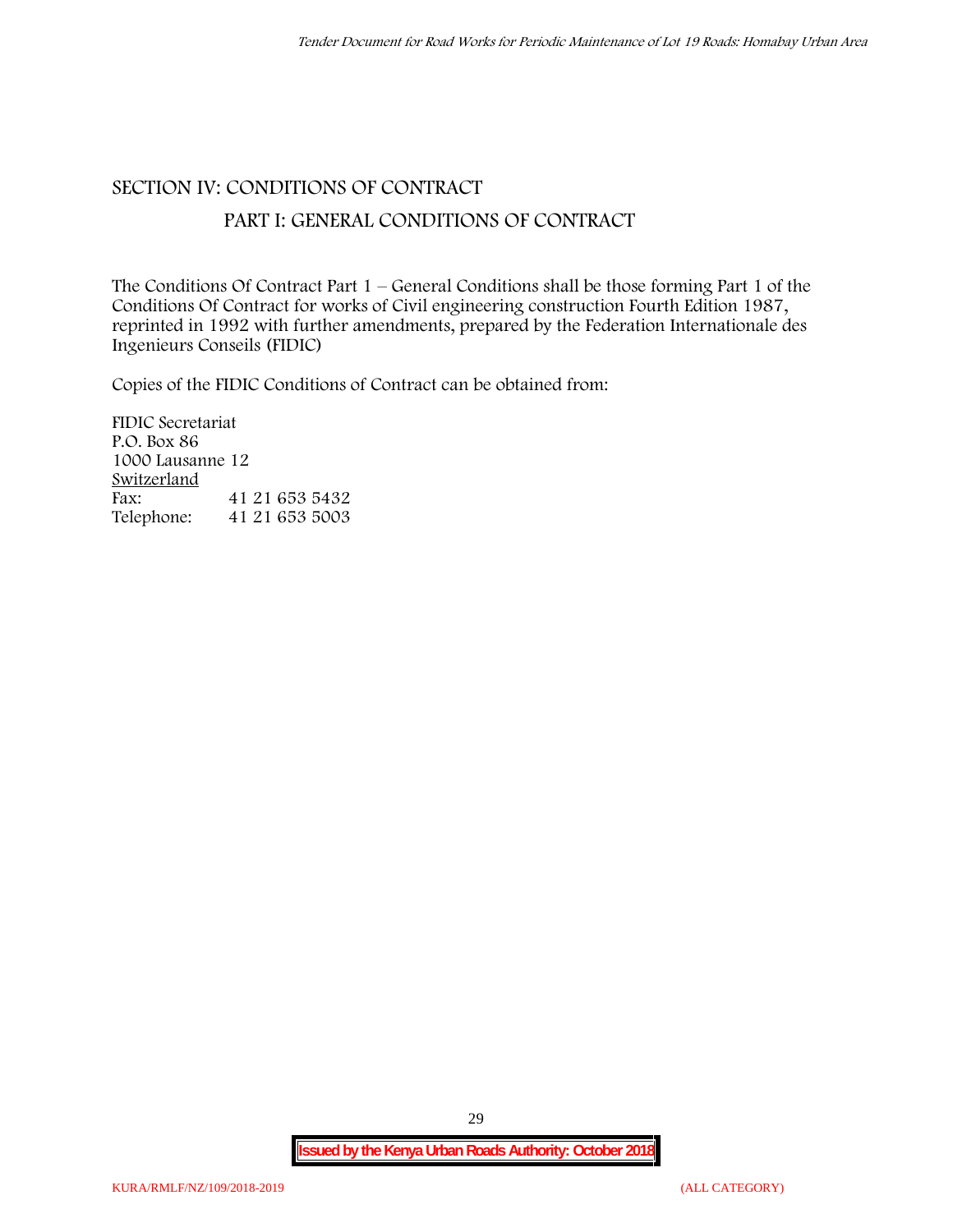# **PART II: CONDITIONS OF PARTICULAR APPLICATION**

The following Conditions of Particular Application shall supplement the General Conditions of Contract. Whenever there is a conflict, the provisions herein shall prevail over those in the General Conditions of Contract. The Particular Condition is preceded by the corresponding clause number of the General Conditions to which it relates.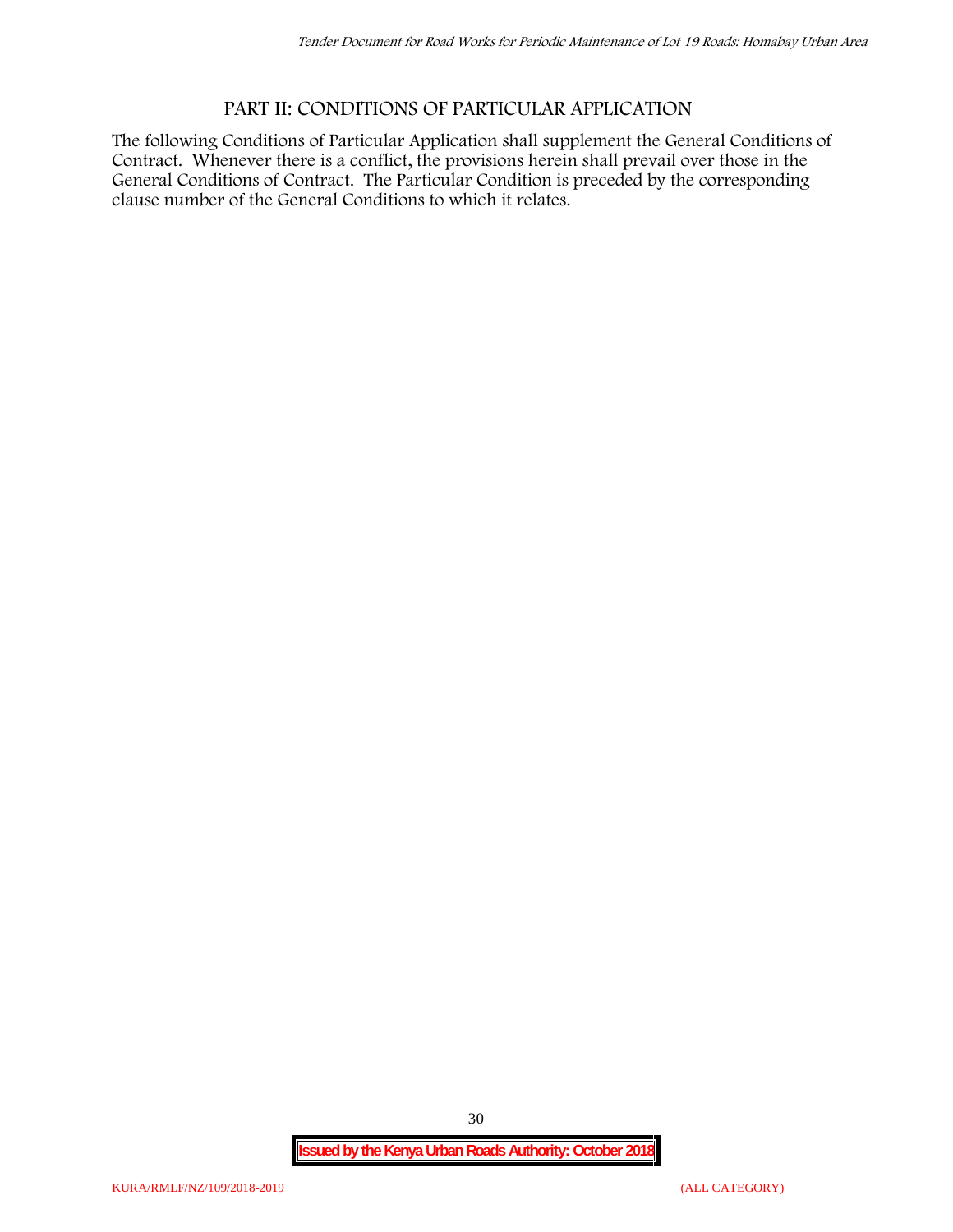#### **CONTENTS**

| SUBCLAUSE 15.2-LANGUAGE ABILITY AND QUALIFICATIONS OF CONTRACTOR'S         |  |
|----------------------------------------------------------------------------|--|
|                                                                            |  |
|                                                                            |  |
| SUBCLAUSE 16.3- QUALIFICATION AND LANGUAGE ABILITY OF SUPERINTENDING STAFF |  |
|                                                                            |  |
| SUBCLAUSE 19.1 - SAFETY, SECURITY AND PROTECTION OF THE ENVIRONMENT 37     |  |
|                                                                            |  |
| SUBCLAUSE 21.1 - INSURANCE OF WORKS AND CONTRACTOR 'S EQUIPMENT 38         |  |
|                                                                            |  |
|                                                                            |  |
|                                                                            |  |
|                                                                            |  |
|                                                                            |  |
|                                                                            |  |
|                                                                            |  |
|                                                                            |  |
| SUBCLAUSE 29.2 - REINSTATEMENT AND COMPENSATION FOR DAMAGES TO PERSONS     |  |
|                                                                            |  |
|                                                                            |  |
|                                                                            |  |
|                                                                            |  |
|                                                                            |  |
|                                                                            |  |
|                                                                            |  |
|                                                                            |  |
|                                                                            |  |
|                                                                            |  |
|                                                                            |  |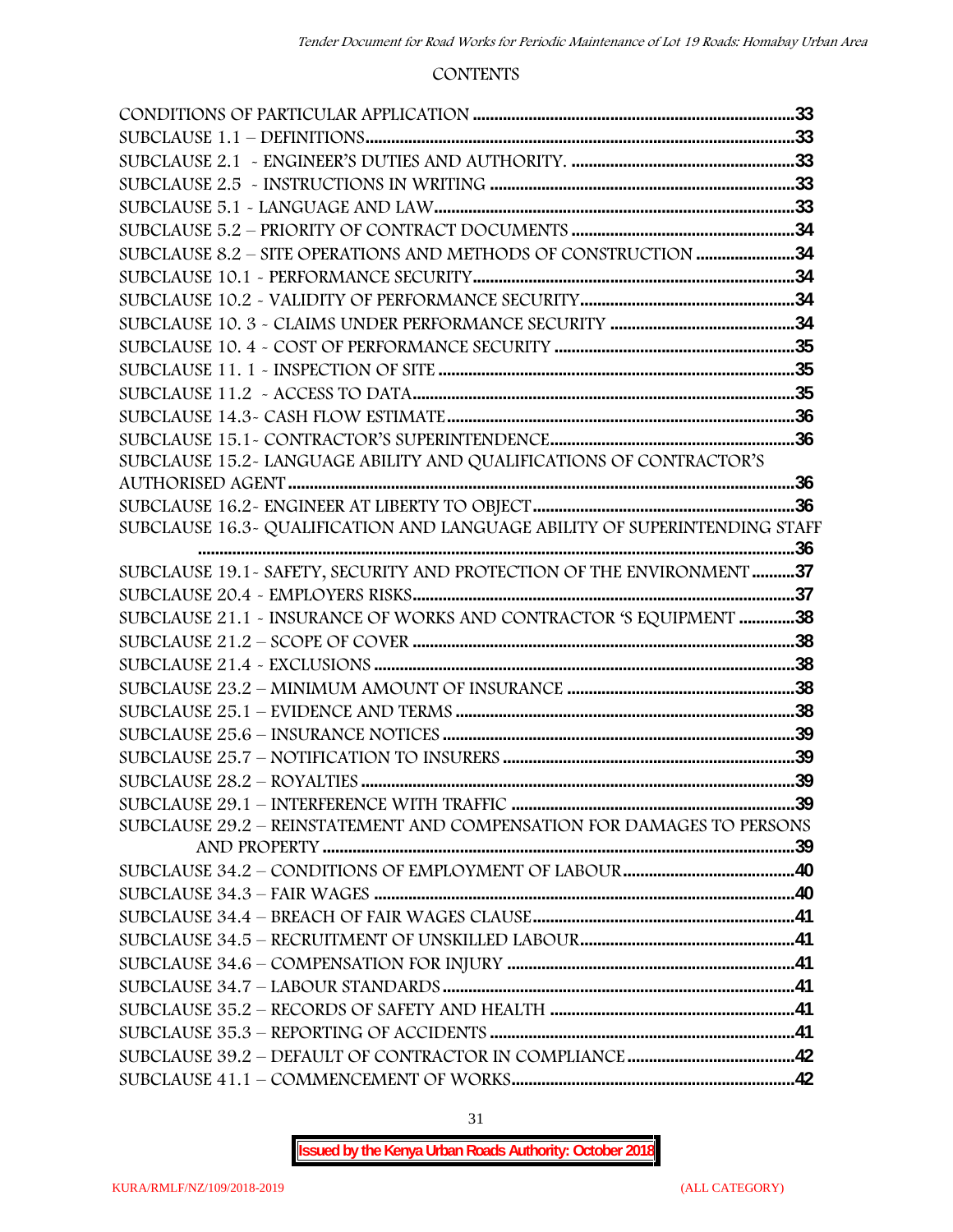| SUBCLAUSE 54.1 - CONTROCTOR'S EQUIPMENT, TEMPORARY WORKS AND MATERIALS |  |
|------------------------------------------------------------------------|--|
|                                                                        |  |
|                                                                        |  |
|                                                                        |  |
|                                                                        |  |
|                                                                        |  |
| SUBCLAUSE 60.3 - RETENTION MONEY AND PAYMENT OF RETENTION MONEY44      |  |
|                                                                        |  |
|                                                                        |  |
|                                                                        |  |
|                                                                        |  |
|                                                                        |  |
|                                                                        |  |
|                                                                        |  |
|                                                                        |  |
|                                                                        |  |
|                                                                        |  |
|                                                                        |  |
|                                                                        |  |
|                                                                        |  |
|                                                                        |  |
|                                                                        |  |
|                                                                        |  |
|                                                                        |  |
|                                                                        |  |
|                                                                        |  |
|                                                                        |  |
|                                                                        |  |
|                                                                        |  |
|                                                                        |  |
|                                                                        |  |
|                                                                        |  |
|                                                                        |  |
|                                                                        |  |
|                                                                        |  |
|                                                                        |  |

32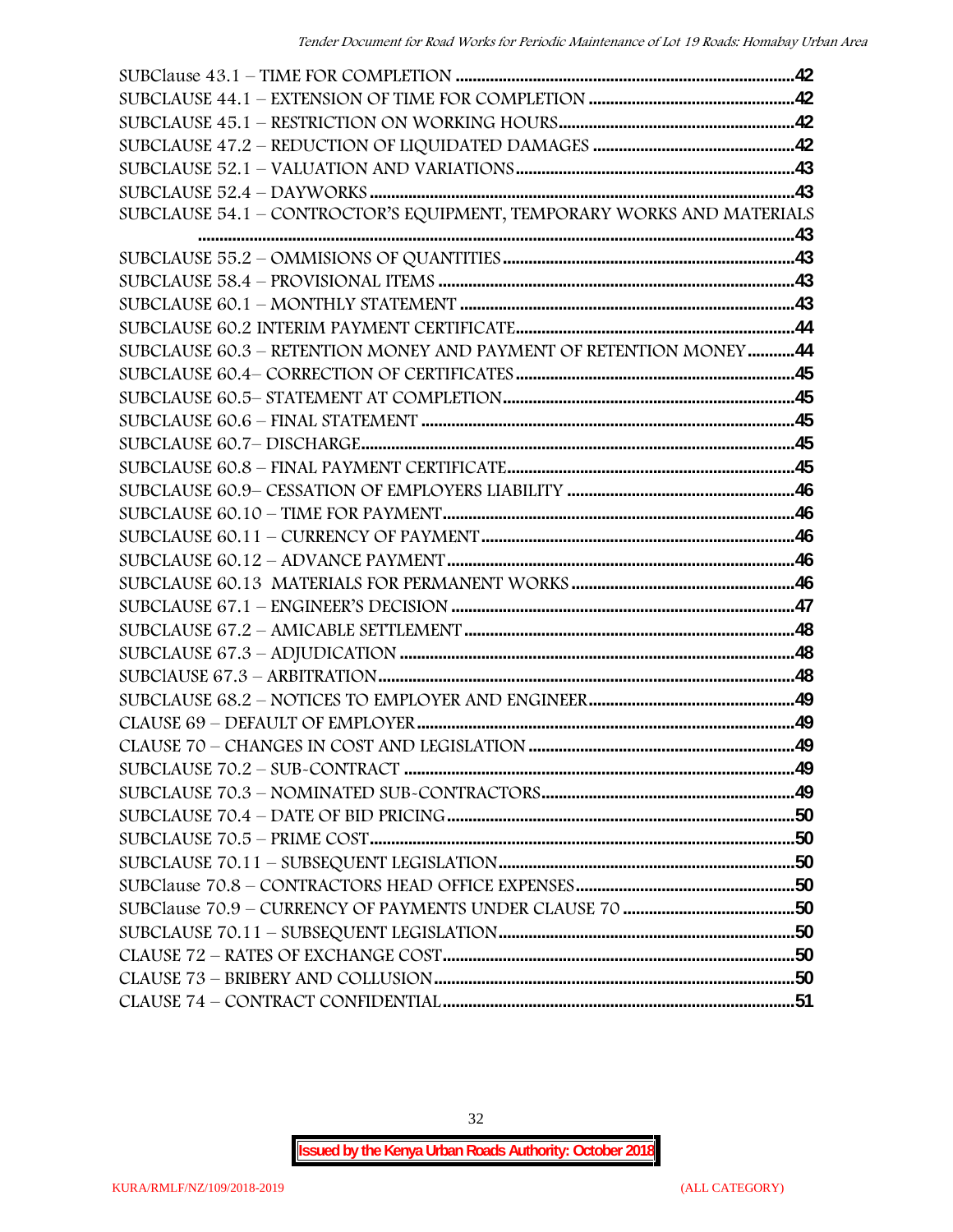#### CONDITIONS OF PARTICULAR APPLICATION

### SUBCLAUSE 1.1 – DEFINITIONS

Amend this sub-clause as follows:

(a) (i) The "Employer" is the Kenya Urban Roads Authority, represented by the Director General - Kenya Urban Roads Authority.

(ii) The "Engineer" is the Director (Road Asset and Corridor Management) - Kenya Urban Roads Authority.

.(b) (i) Insert in line 2 after the Bills Of Quantities", the following, "the rates entered by the Contractor (whether or not such rate be employed in computation of the Contract Price),"

Amend subparagraph (b) (v) of Sub-Clause 1.1 by adding the following words at the end: The word "BID" is synonymous with "bid" and the word "Appendix to BID" with "Appendix to Bid" and the word "BID documents" with "bidding documents".

Add the following at the end of this sub-clause:

(h) "Materials" means materials and other things intended to form or forming part of the Permanent Works.

(i) "Quantified site instructions" means Site instructions from the Engineer or his representative to the Contractor instructing him to carry out quantified works drawn from the contract to be carried out within a specified period.

#### SUBCLAUSE 2.1 - ENGINEER'S DUTIES AND AUTHORITY.

With reference to Sub-Clause 2.1 (b), the following shall also apply: The Engineer shall obtain the specific approval of the Employer before taking any of the following actions specified in Part 1:

(a) Consenting to the subletting of any part of the works under Clause 4;

- (b) Certifying additional cost determined under Clause 12;
- (c) Determining an extension of time under Clause 44;

(d) Issuing a variation under Clause 51;

(e) Fixing rates or prices under Clause 52

#### SUBCLAUSE 2.5 - INSTRUCTIONS IN WRITING

Add at the end of sub-clause 2.5 the following: "The site instructions shall be in the form of quantiffied site instructions and the contractor shall commence execution of the site instructions within three (3) days and complete within the completion period as stipulated in the instructions.

## SUBCLAUSE 5.1 - LANGUAGE AND LAW

The Contract document shall be drawn up in the ENGLISH LANGUAGE. Communication between the Contractor and the Engineer's Representative shall be in this given language.

The Laws applicable to this Contract shall be the Laws of the Republic of Kenya.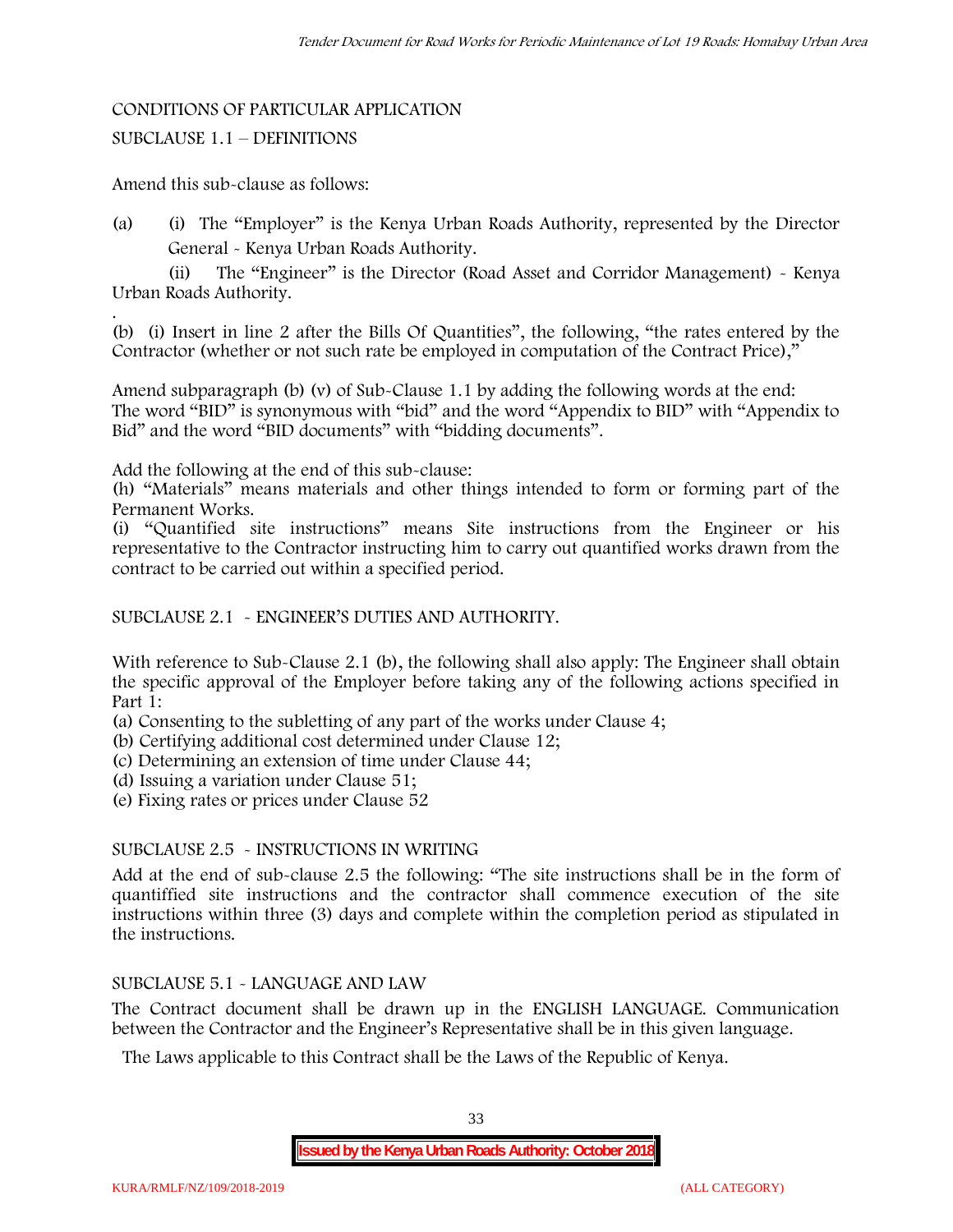#### SUBCLAUSE 5.2 – PRIORITY OF CONTRACT DOCUMENTS

Delete the documents listed 1-6 and substitute:

- (1) The Contract Agreement (if completed)
- (2) The Letter Of Acceptance;
- (3) The Bid and Appendix to Bid;
- (4) The Conditions of Contract Part II;
- (5) The Conditions of Contract Part I;
- (6) The Special Specifications;
- (7) The Standard Specification for Road and Bridge Construction, 1986;
- (8) The Drawings;
- (9) The priced Bills of Quantities
- (10) Other documents as listed in the Appendix to form of Bid

## SUBCLAUSE 8.2 – SITE OPERATIONS AND METHODS OF CONSTRUCTION

Add sub- clause 8.2(b) at the end as follows:

"The Contractor shall submit to the Engineer Works Methodology not later than 14 days from the date of award of the contract and general description of his proposed arrangements and methods for the execution of the Works. This shall include inter-alia temporary office, buildings, access roads, construction plant and its intended production output, working shift arrangements, labour strength, skilled and unskilled, and supervision arrangements, power supply arrangements, supply of materials including a materials utilisation programme, stone crushing, aggregate production and storage, cement handling, concrete mixing and handling, methods of excavation, dealing with water, testing methods and facilities."

## SUBCLAUSE 10.1 - PERFORMANCE SECURITY

Replace the text of Sub-clause 10.1 with the following:

"The Contractor shall provide security for his proper performance of the Contract within 28 days after receipt of the Letter of Acceptance. The Performance Security shall be in the form of a bank guarantee as stipulated by the Employer in the Appendix to Bid. The Performance Security shall be issued by a bank incorporated in Kenya. The Contractor shall notify the Engineer when providing the Performance Security to the Employer.

"Without limitation to the provisions of the preceding paragraph, whenever the Engineer determines an addition to the Contract Price as a result of a change in cost, the Contractor, at the Engineers written request, shall promptly increase the value of the Performance Security by an equal percentage.

SUBCLAUSE 10.2 - VALIDITY OF PERFORMANCE SECURITY

The Performance Security shall be valid until a date 28 days after the date of issue of the Defects Liability Certificate. The security shall be returned to the Contractor within 14 days of expiration.

SUBCLAUSE 10. 3 - CLAIMS UNDER PERFORMANCE SECURITY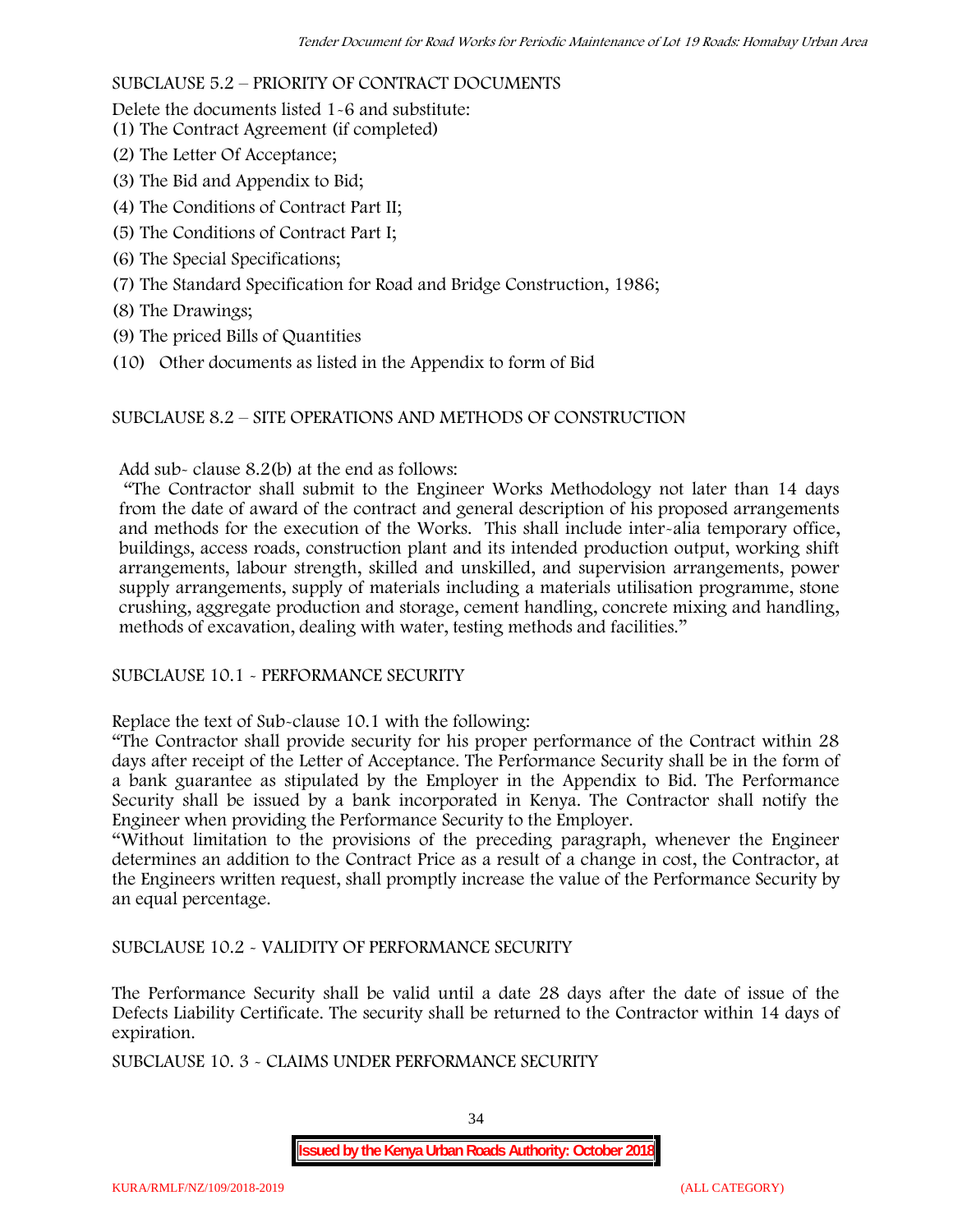Delete the entire sub-clause 10.3.

### SUBCLAUSE 10. 4 - COST OF PERFORMANCE SECURITY

The cost of complying with the requirements of this clause shall be borne by the Contractor.

#### SUBCLAUSE 11. 1 - INSPECTION OF SITE

#### In line 17 after "affect his Bid" add

"and the Contractor shall be deemed to have based his Bid on all the aforementioned"

Delete the last paragraph completely and replace with the following:

"The Employer in no way guarantees completeness nor accuracy of the soil, materials, subsurface and hydrological information made available to the Contractor at the time of Bidding or at any other time during the period of the Contract, and the Contractor shall be responsible for ascertaining for himself all information as aforesaid for the execution of works and his BID shall be deemed to have been priced accordingly.

#### SUBCLAUSE 11.2 - ACCESS TO DATA

Data made available by the Employer in accordance with Clause 11.1 shall be deemed to include data listed elsewhere in the Contract as open for inspection at the address stipulated in the Appendix to Bid.

#### SUBCLAUSE 14.1 PROGRAM TO BE SUBMITTED

The time within which the program shall be submitted shall be fourteen (14) days from the issuance of order to commence**.**

The programme shall be in the form of a Critical Path Method Network (CPM network) showing the order of procedure and description of the construction methods and arrangements by which he proposes to carry out the works. It should also be supplemented by a time – bar chart of the same programme.

The programme shall be coordinated with climatic, groundwater and other conditions to provide for the completion of the Works in the instruction and by the time specified. The programme shall be revised on demand by the Engineer or his representative.

During the execution of the works, the Contractor shall submit to the Engineer full and detailed particulars of any proposed amendments to the arrangements and methods submitted in accordance with the foregoing. If details of the Contractor's proposals for Temporary Works are required by the Engineer for his own information the Contractor shall submit such details within seven days of being requested to do so.

The various operations pertaining to the works shall be carried out in such a progressive sequence as will achieve a continuous and consecutive output of fully completed road works inclusive of all bridge works and culverts within the time limits specified in the Contract and the instructions. Generally the Contractor shall carry out works within the sections stated in the instructions.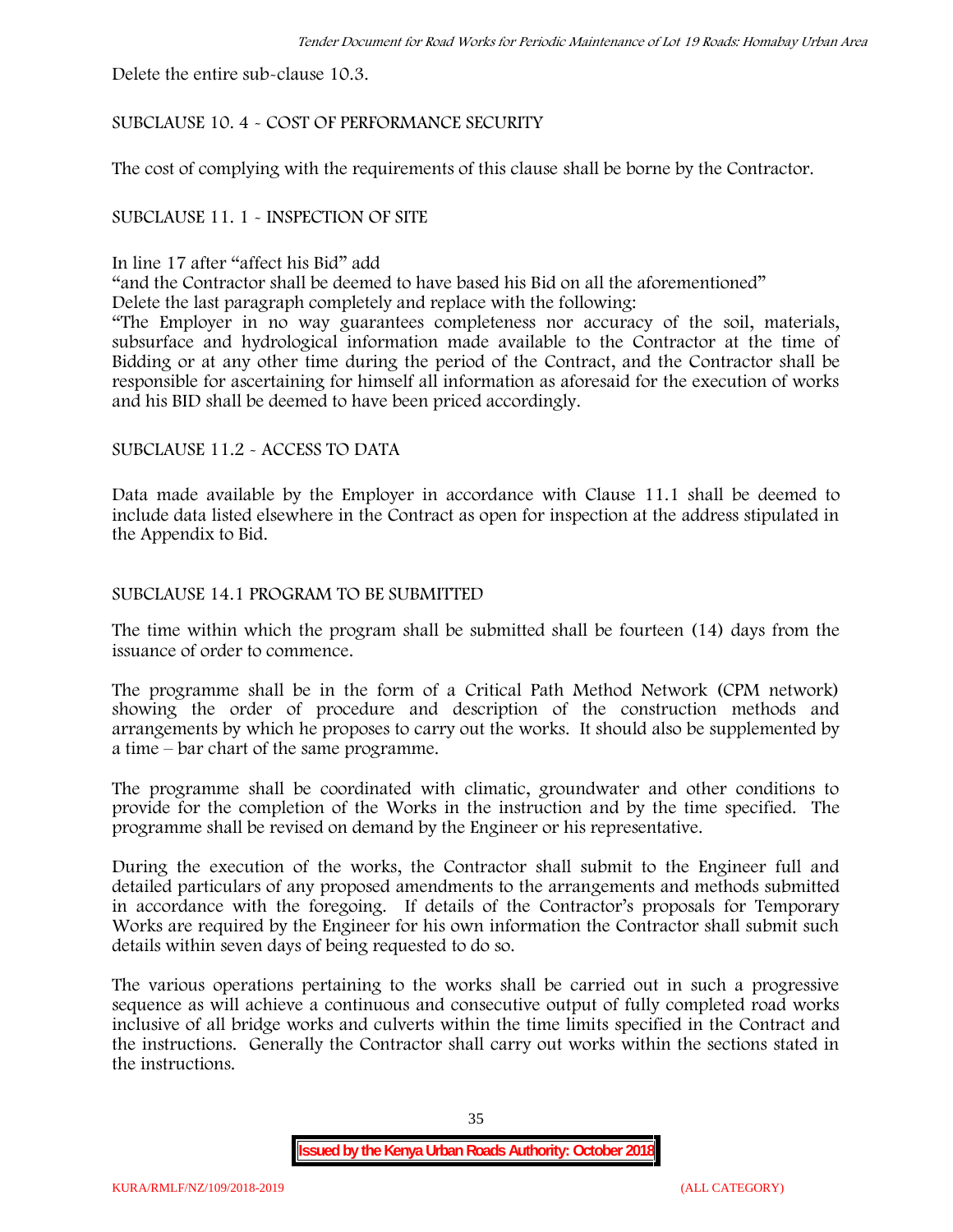The Contractor shall allow in his programme for the following 10 public holidays per calendar year in Kenya.

- New Years Day  $(1<sup>st</sup>$  January)
- Good Friday
- Easter Monday
- Labour day  $(1<sup>st</sup> May)$
- Madaraka Day (1<sup>st</sup> June)
- Idd Ul Fitr
- Mashujaa Day (20<sup>th</sup> October)
- Jamhuri day (12<sup>th</sup> December)
- $\bullet$  Christmas Day (25<sup>th</sup> December)
- Boxing day (26<sup>th</sup> December)

The Contractor should also allow per calendar year for a further 2 unspecified public holidays which may be announced by the Government of Kenya with no prior notification.

Add the following at the end of this sub-clause: -

The Employer shall have the right to withhold payment at any time if the contractor fails to submit the programme or revised programme due to his negligence, failure or omission.

# SUBCLAUSE 14.3- CASH FLOW ESTIMATE

The cash flow estimates shall be submitted together with the works programme.

# SUBCLAUSE 15.1- CONTRACTOR'S SUPERINTENDENCE

Add the following at the end of the first paragraph of sub-clause 15.1: "The Contractor shall, within seven (7) days of receipt of the Engineer's order to commence the works inform the Engineer in writing the name of the Contractor's Representative and the anticipated date of his/her arrival on site."

Add the following Sub-clause 15.2

# SUBCLAUSE 15.2- LANGUAGE ABILITY AND QUALIFICATIONS OF CONTRACTOR'S AUTHORISED AGENT

The Contractor's Agent or Representative on the site shall have as a minimum an ordinary diploma in civil Engineering or building construction or have equivalent status approved by the Engineer and shall be able to read and write English fluently.

The Contractor's Agent or Representative shall have at least 3 years related experience.

SUBCLAUSE 16.2- ENGINEER AT LIBERTY TO OBJECT

At the end of this Clause add

"by a competent substitute approved by the Engineer and at the Contractors own expense." Add the following Sub-Clauses 16.3 and 16.4:

SUBCLAUSE 16.3- QUALIFICATION AND LANGUAGE ABILITY OF SUPERINTENDING STAFF

36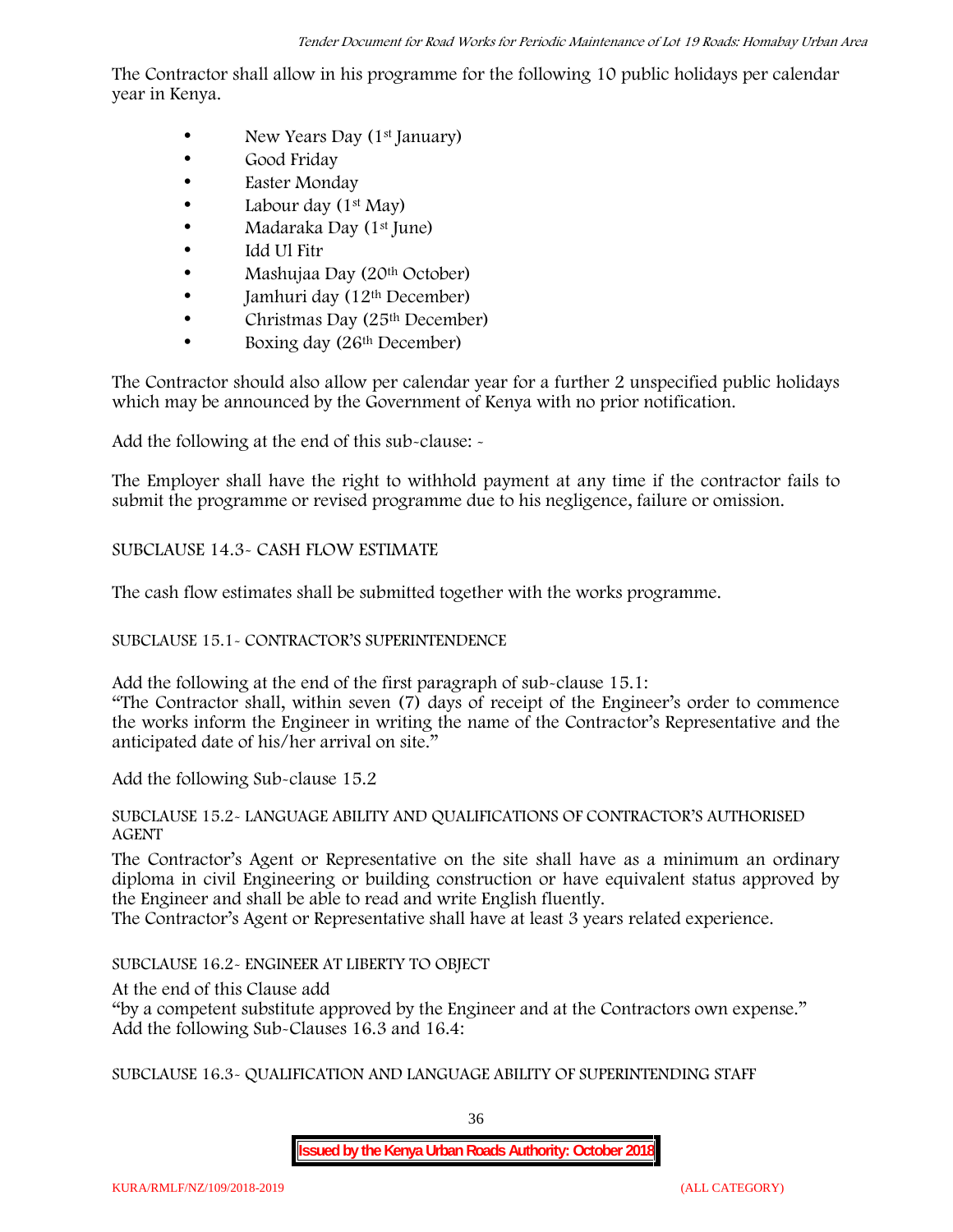The Contractor's superintending staff shall meet the following minimum qualifications: Should have a working knowledge of English or Kiswahili. Should any of the superintending staff not be able to meet this condition, the Contractor shall propose to the Engineer arrangements for provision of a sufficient number of interpreters of approved qualifications. The Engineer, at his discretion, may amend, approve or reject such arrangements or reject deployment of superintending staff not meeting the language requirements. The Engineer may at any time during the duration of the Contract amend any approved arrangements made for interpreters, which shall be implemented at the Contractors expense.

The key staff listed below must have academic qualifications from government-recognised institutions or equivalent institutions of the levels set out in Section 5, Part 6.

- Site Agent
- Site Engineer
- Site Surveyor
- Foremen

The key staff listed below must have minimum experience set out in Section 5, Part 6:

- Site Agent
- Site Engineer
- Site Surveyor
- Foremen

Qualifications as above shall be subject to verification and approval on site by the Engineer or his representative on site before commencement of the said works.

# SUBCLAUSE 19.1- SAFETY, SECURITY AND PROTECTION OF THE ENVIRONMENT

Add Sub-Clause-paragraph (d) of Sub-Clause 19 as follows:

Notwithstanding the Contractor's obligation under Sub-Clause-paragraph (a), (b) and 9(c) of Sub-Clause 19.1 of the Conditions Of Contract, the Contractor shall observe the following measures with a view to reducing or elimination adverse environmental effects by the site works:

- (i) All quarries and borrow pits shall be filled and landscaped to their original state after extraction of construction material
- (ii) Soil erosion due to surface runoff or water from culverts or other drainage structures should be avoided by putting in place proper erosion control measures that shall include, but are not limited to grassing and planting if trees
- (iii) Long traffic diversion roads shall be avoided so as to minimize the effect of dust on the surrounding environment. In any case all diversions shall be kept damp and dust free
- (iv) Spillage of oils, fuels and lubricants shall be avoided and if spilt, shall be collected and disposed off in such a way as not to adversely affect the environment
- (v) Rock blasting near settlement areas shall be properly coordinated with the relevant officers of the Government so as to minimize noise pollution and community interference.

# SUBCLAUSE 20.4 - EMPLOYERS RISKS

Delete Sub-Clause (h) and substitute with;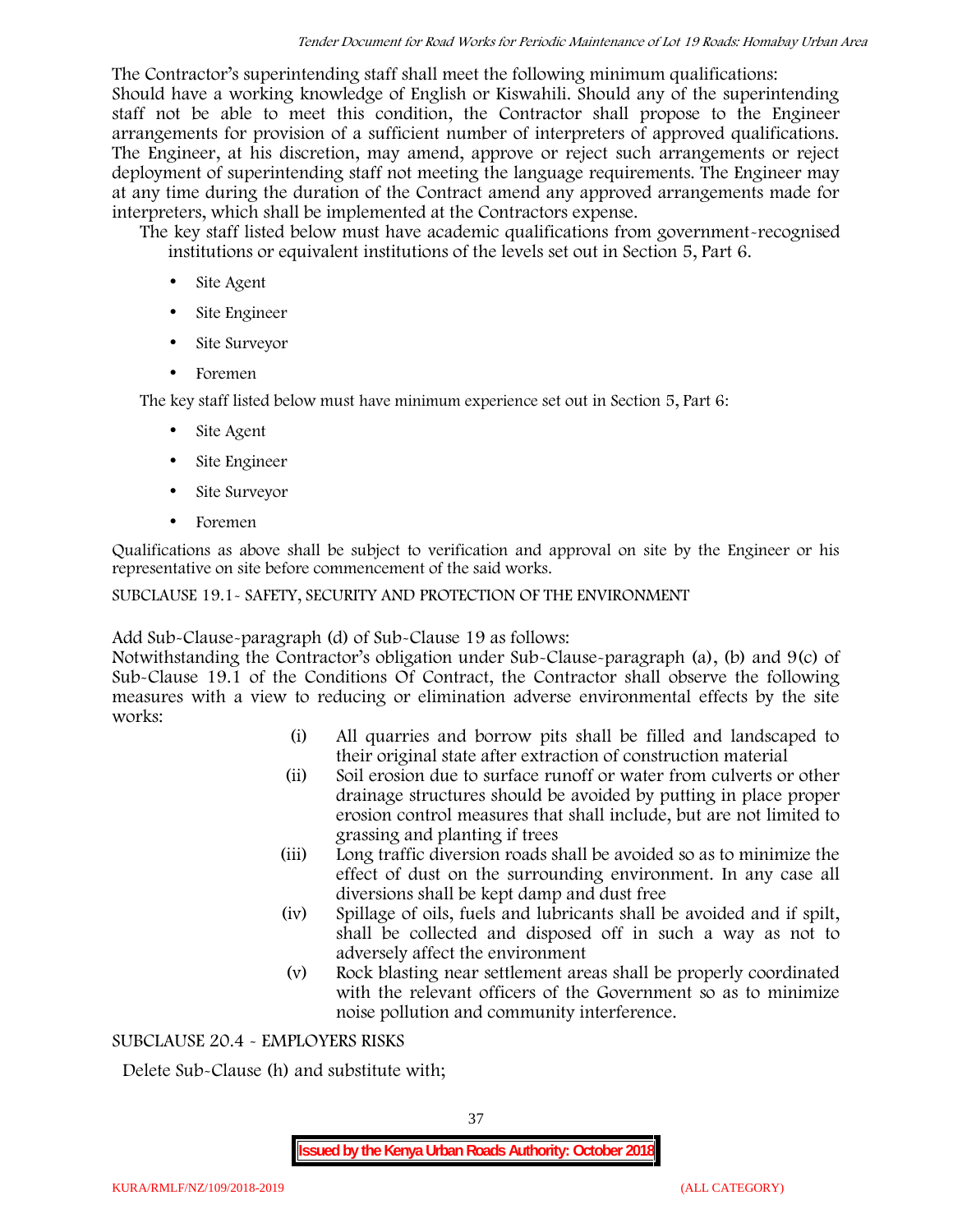- (h) any operation of the forces of nature (insofar as it occurs on site) which an experienced contractor:
	- (i) could not have reasonably foreseen, or
	- (ii) could reasonably have foreseen, but against which he could not reasonably have taken at least one of the following measures:
		- (A) prevent loss or damage to physical property from occurring by taking appropriate measures or
		- (B) insure against such loss or damage

SUBCLAUSE 21.1 - INSURANCE OF WORKS AND CONTRACTOR 'S EQUIPMENT

Add the following words at the end of Sub-paragraph (a) and immediately before the last word of Sub-paragraph (b) of Sub-Clause 21.1:

"It being understood that such insurance shall provide for compensation to be payable in the types and proportions of currencies required to rectify the loss or damage incurred"

Delete the first sentence of this Clause and replace with he following:

"prior to commencement of the Works the Contractor shall, without limiting his or the Employer's obligations and responsibilities under Clause 20, insure to the satisfaction of the Employer:"

SUBCLAUSE 21.2 – SCOPE OF COVER

Amend sub-paragraph (a) of Sub-Clause 21.2 as follows:

Delete words "from the start of work at the site" and substitute the words "from the first working day after the Commencement Date"

Add the following as Sub-Clause (c) under Sub-Clause-Clause 21.2

(c ) It shall be the responsibility of the Contractor to notify the insurance company of any change in the nature and extent of the Works and to ensure the adequacy of the insurance coverage at all times during the period of the Contract.

SUBCLAUSE 21.4 - EXCLUSIONS

Amend Sub-Clause 21.4 to read as follows:

"There shall be no obligation for the insurances in Sub-Clause 21.1 to include loss or damage caused by the risks listed under Sub-Clause 20.4 sub-paragraph (a) (i) to(iv) of the Conditions of Particular Application."

SUBCLAUSE 23.2 – MINIMUM AMOUNT OF INSURANCE

Add the following at the end of this Clause: "... with no limits to the number of occurrences".

SUBCLAUSE 25.1 – EVIDENCE AND TERMS

Amend Sub-Claus OF INSURANCE 25.1 as follows:

Insert the words "as soon as practicable after the respective insurances have been taken out but in any case" before the words "prior to the start of work at the site"

38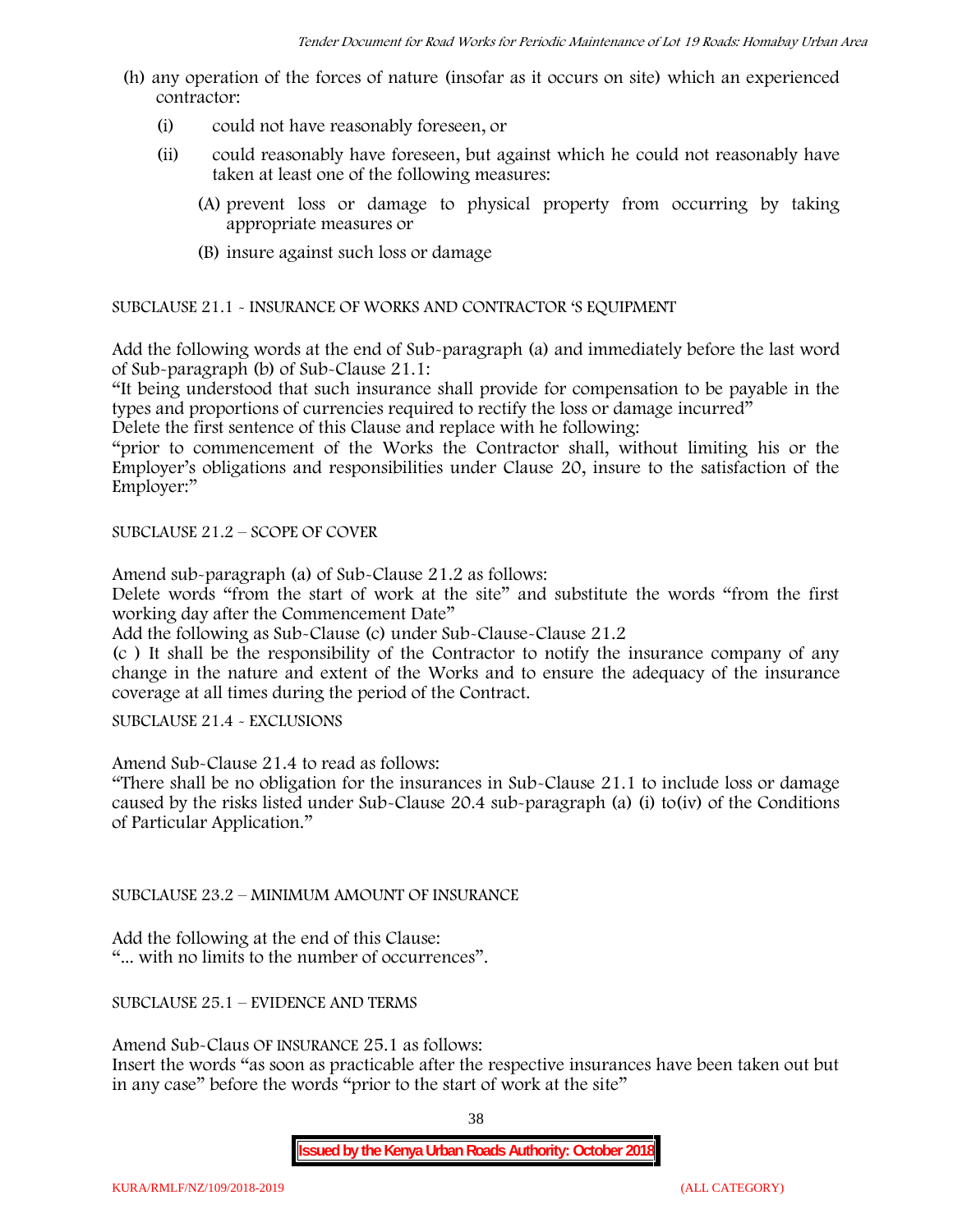Add the following Sub-Clauses 25.6, 25.7

# SUBCLAUSE 25.6 – INSURANCE NOTICES

Each policy of insurance effected by the Contractor for purposes of the Contract shall include a provision to the effect that the Insurer shall have a duty to give notice in writing to the Contractor and Employer of the date when a premium becomes payable. This shall not be more than thirty (30) days before that date and the policy shall remain in force until thirty (30) days after the giving of such notice.

# SUBCLAUSE 25.7 – NOTIFICATION TO INSURERS

It shall be the responsibility of the Contractor to notify insurers under any of the insurance referred to in the preceding clauses 21, 23 and 24 on any matter or event, which by the terms of such insurance are required to be so notified. The Contractor shall indemnify and keep indemnified the Employer against all losses, claims, demands, proceedings, costs, charges and expenses whatsoever arising out of or in consequence of any default by the Contractor in complying with the requirements of this Sub-Clause whether as a result of avoidance of such insurance or otherwise.

### SUBCLAUSE 28.2 – ROYALTIES

Add at the end of this Sub-Clause the following sentence:

"The Contractor shall also be liable for all payments or compensation if any that are levied in connection with the dumping of part or all of any such material."

# SUBCLAUSE 29.1 – INTERFERENCE WITH TRAFFIC

Supplement Sub-Clause 29.1 by adding the following sentence at the end:

"The Contractor will be permitted to use existing public roads for access to the site. The Contractor shall pay vehicle license tax and road maintenance duty in accordance with relevant regulations and shall obtain any necessary permits or licenses from relevant authorities for transporting his equipment."

Add the following subclause 29.2:

#### SUBCLAUSE 29.2 – REINSTATEMENT AND COMPENSATION FOR DAMAGES TO PERSONS AND PROPERTY

The Contractor shall reinstate all properties whether public or private which are damaged in consequence of the construction and, maintenance of the works to a condition as specified and at least equal to that prevailing before his first entry on them.

If in the opinion of the Engineer the Contractor shall have failed to take reasonable and prompt action to discharge his obligations in the matter of reinstatement, the Engineer will inform the Contractor in writing of his opinion, in which circumstances the Employer reserves the right to employ others to do the necessary work of reinstatement and to deduct the cost thereof from any money due or which shall become due to the Contractor.

The Contractor shall refer to the Employer without delay all claims which may be considered to fall within the provisions of Clause 22.1.

Add the following Sub-Clause 34.2 to 34.8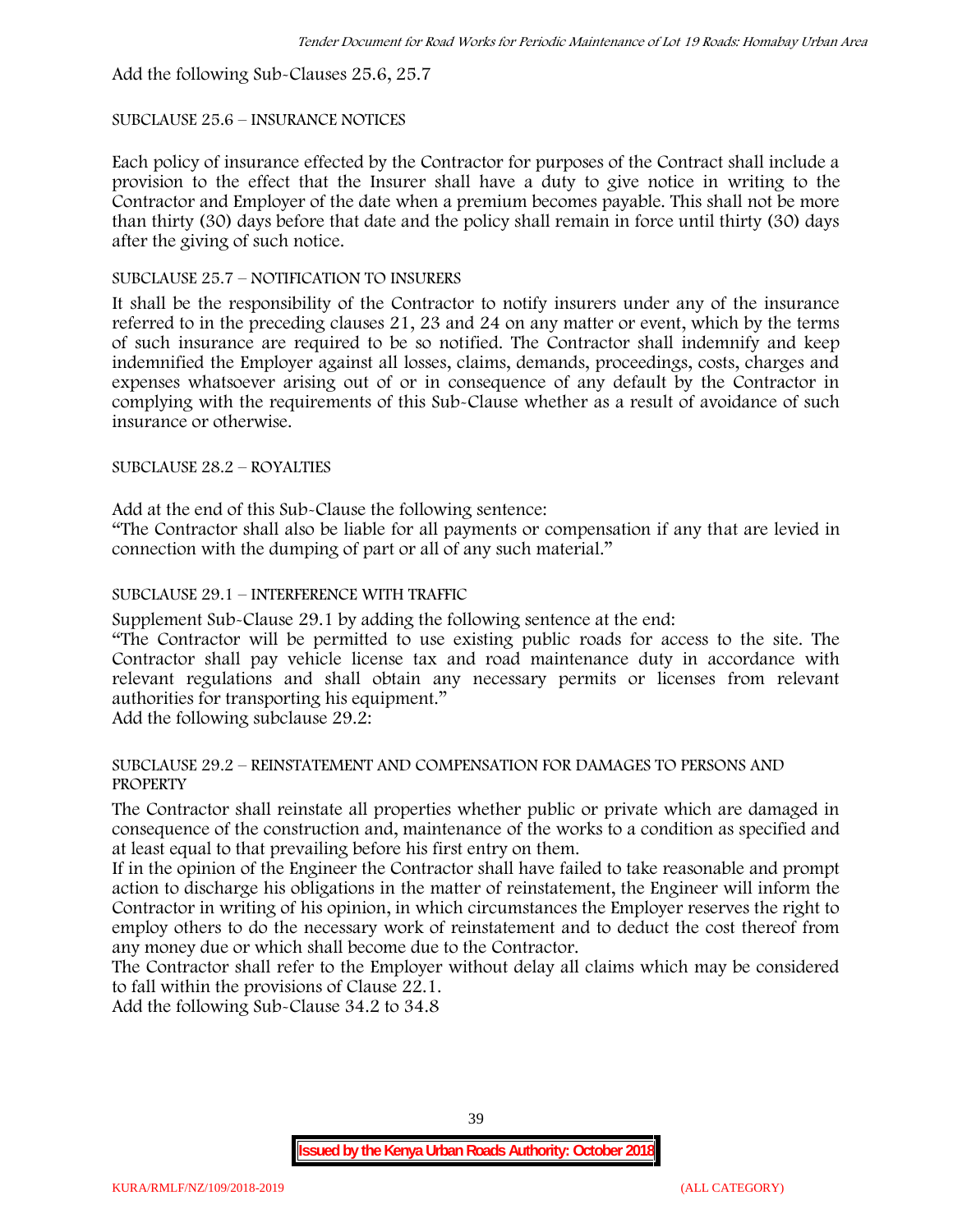# SUBCLAUSE 34.2 – CONDITIONS OF EMPLOYMENT OF LABOUR

The Contractor shall be responsible for making all arrangements for and shall bear all costs relating to recruitment, obtaining of all necessary visas, permits or other official permission for movements of staff and labour.

### SUBCLAUSE 34.3 – FAIR WAGES

The Contractor shall, in respect of all persons employed anywhere by him in the execution of the Contract, and further in respect of all persons employed by him otherwise than in the execution of the Contract in every factory, Workshop or place occupied or used by him for the execution of the Contract, observe and fulfil the following conditions:

- (a) The Contractor shall pay rates of wages, observe hours of labour and provide conditions of labour, housing, amenities and facilities not less favourable than those required by the latest Regulation of Wages (Building and Construction Industry) Order as of the time of bid submission, and subsequent amendments thereto, or in any wage scales, hours of work or conditions agreed by the Ministry of Labour or other Government Department in consultation with the appropriate wage fixing authority and generally recognized by other employees in the district whose general circumstances in the trade or industry in which the Contractor is engaged are similar.
- (b) In the absence of any rates of wages, hours or conditions of labour so established the Contractor shall pay rates of wages and observe hours and conditions of labour which are not less favourable than the general level of wages, hours and conditions observed by other Employers whose general circumstances in the trade or industry in which the Contractor is engaged are similar.
- (c) Where the absence of established rates of wages, hours and conditions of labour or the dissimilarity of the general circumstances in the trade of industry in which the Contractor is engaged prevent the Contractor from observing rates of wages, hours and conditions of labour ascertained under sub-paragraph (a) and (b) above the Contractor in fixing the rates of wages, hours and conditions of labour of his employees shall be guided by the advice of the Labour Department.
- (d) The Contractor shall recognize the freedom of his employees to be members of trade unions.
- (e) The Contractor shall maintain records in English of the time worked by, and the wages paid to, his employees. The Contractor shall furnish to the Engineer or Employer, if called upon to do so, such particulars of the rates, wages and conditions of labour as the Employer or Engineer may direct.
- (f) The Contractor shall at all times during the continuance of the contract display, for the information of his employees in every factory, workshop or place occupied or used by him for the execution of the Contract, a copy of this clause together with a notice setting out the general rates of wages, hours and conditions of labour of his employees.
- (g) The Contractor shall be responsible for the observance of this clause by sub-Contractors employed in the execution of the works.

40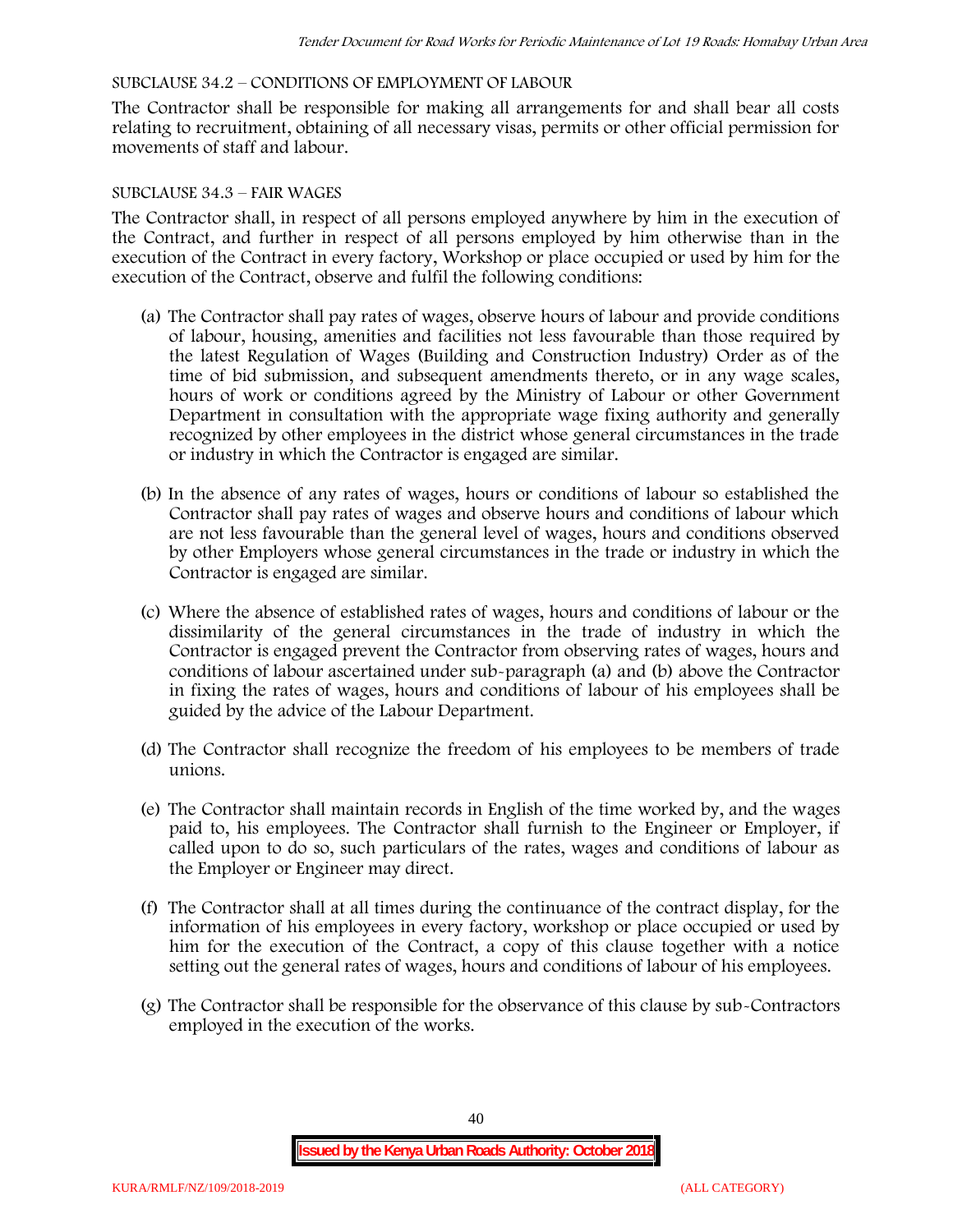### SUBCLAUSE 34.4 – BREACH OF FAIR WAGES CLAUSE

Any Contractor or Sub-Contractor who is found to be in breach of Fair Wages Clause shall cease to be approved as a Contractor or Sub-Contractor for such period as the Permanent Secretary for the Ministry of Roads may determine.

Should a claim be made to the Employer alleging the Contractor's default in payment of Fair Wages of any workman employed on the Contract and if proof thereof satisfactory to the Employer is furnished by the Labour Authority, the Employer may, failing payment by the Contractor, pay the claims out of any monies due or which may become due to the Contractor under the Contract.

# SUBCLAUSE 34.5 – RECRUITMENT OF UNSKILLED LABOUR

Any additional unskilled labour which is required by the Contractor for the works and which is not in his employment at the time of the acceptance of the BID shall be recruited by the Contractor from the Labour Exchange or Exchange or Exchanges nearest to the site or sites of the work.

### SUBCLAUSE 34.6 – COMPENSATION FOR INJURY

The Contractor shall in accordance with the Workmen's Compensation Act of the Laws of Kenya and any other regulations in force from time to time pay compensation for loss or damage suffered in consequence of any accident or injury or disease resulting from his work to any workman or other person in the employment of the Contractor or any Subcontractor.

## SUBCLAUSE 34.7 – LABOUR STANDARDS

(a) the Contractor shall comply with the existing local labour laws, regulations and labour standards

(b) the Contractor shall formulate and enforce an adequate safety program with respect to all work under his contract, whether performed by the Contractor or subcontractor. The Contractor has assurance from the Employer of cooperation where the implementation of these safety measures requires joint cooperation.

(c) Upon written request of the Employer the Contractor shall remove or replace any of his employees employed under this Contract.

Add the following Sub-Clause 35.2 and 35.3.

# SUBCLAUSE 35.2 – RECORDS OF SAFETY AND HEALTH

The Contractor shall maintain such records and make such reports concerning safety, health and welfare of persons and damage to property as the Engineer may from time to time prescribe.

# SUBCLAUSE 35.3 – REPORTING OF ACCIDENTS

The Contractor shall report to the Engineer details of any accident as soon as possible after its occurrence. In the case of any fatality or serious accident, the Contractor shall, in addition, notify the Engineer immediately by the quickest available means. The Contractor shall also notify the relevant authority whenever the Laws of Kenya require such a report.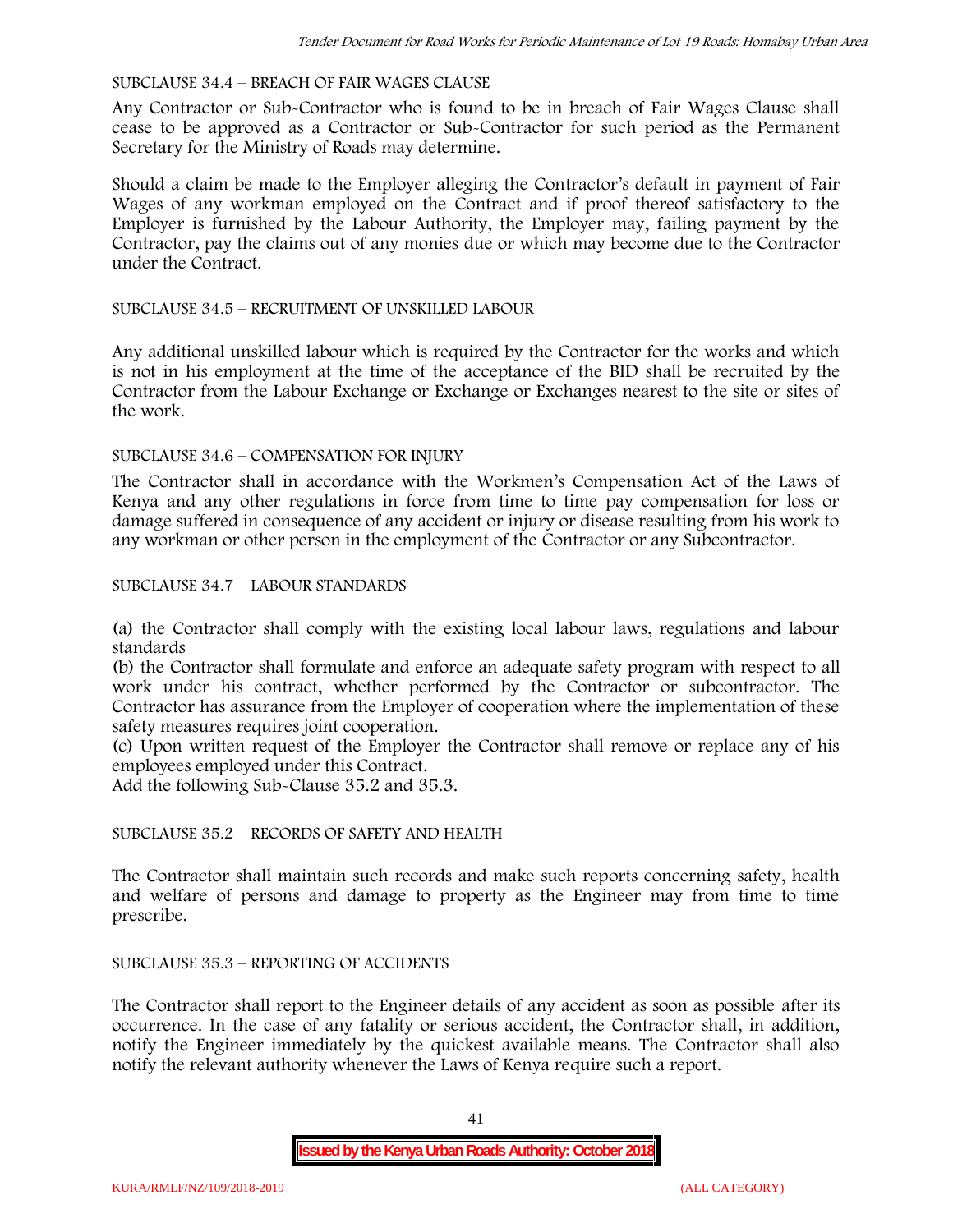SUBCLAUSE 39.2 – DEFAULT OF CONTRACTOR IN COMPLIANCE

Add at the end of Sub-Clause 39.2 the following: "Where the contractor has no pending payments with the employer and the retention funds are less than the value of works to be carried out by the employer, the employer shall apply funds as per clause 10.3". The contract shall then stand determined clause 63 notwithstanding.

# SUBCLAUSE 41.1 – COMMENCEMENT OF WORKS

Amend Sub-Clause 41.1 as follows:

Delete the words "as soon as is reasonably possible" in the first sentence and replace with "within the period stated in the Appendix to Bid".

For the purposes of this clause the quantified site instructions shall be treated as the works and delay in commencement in the instructed works shall constitute breach of contract that will lead to institution of remedies under clause 63 of these conditions.

# SUBCLAUSE 43.1 – TIME FOR COMPLETION

Amend Sub-Clause 43.1 as follows:

Delete the words "within the time" to "such extended time" and substitute "by the date or dates stated or implied in Clause 14 of these Conditions of Particular Application.

SUBCLAUSE 44.1 – EXTENSION OF TIME FOR COMPLETION

Add at the end of Sub-Clause 44.1 the following:

"Neither rains falling within the rainy seasons as occurs in Kenya nor floods caused by such rains shall be deemed exceptional weather conditions such as may fairly entitle the Contractor to an extension of time for the completion of the work."

### SUBCLAUSE 45.1 – RESTRICTION ON WORKING HOURS

Add at the end of Sub-Clause 45.1 the following:

"If the Contractor requests permission to work by night as well as by day, then if the Engineer shall grant such permission the Contractor shall not be entitled to any additional payments for so doing. All such work at night shall be carried out without unreasonable noise or other disturbance and the Contractor shall indemnify the Employer from and against any liability for damages on account of noise or other disturbance created while or in carrying out night work and from and against all claims, demands, proceedings, costs, charges and expenses whatsoever in regard or in relation to such liability.

"In addition, the Contractor will be required to provide, for any work carried out at night or recognized days of rest, adequate lighting and other facilities so that the work is carried out safely and properly.

"In the event of the Engineer granting permission to the Contractor to work double or rotary shifts or on Sundays, the Contractor shall be required to meet any additional costs to the Employer in the administration and supervision of the Contract arising from the granting of this permission."

SUBCLAUSE 47.2 – REDUCTION OF LIQUIDATED DAMAGES

Add the following paragraphs at the end of this Sub-Clause: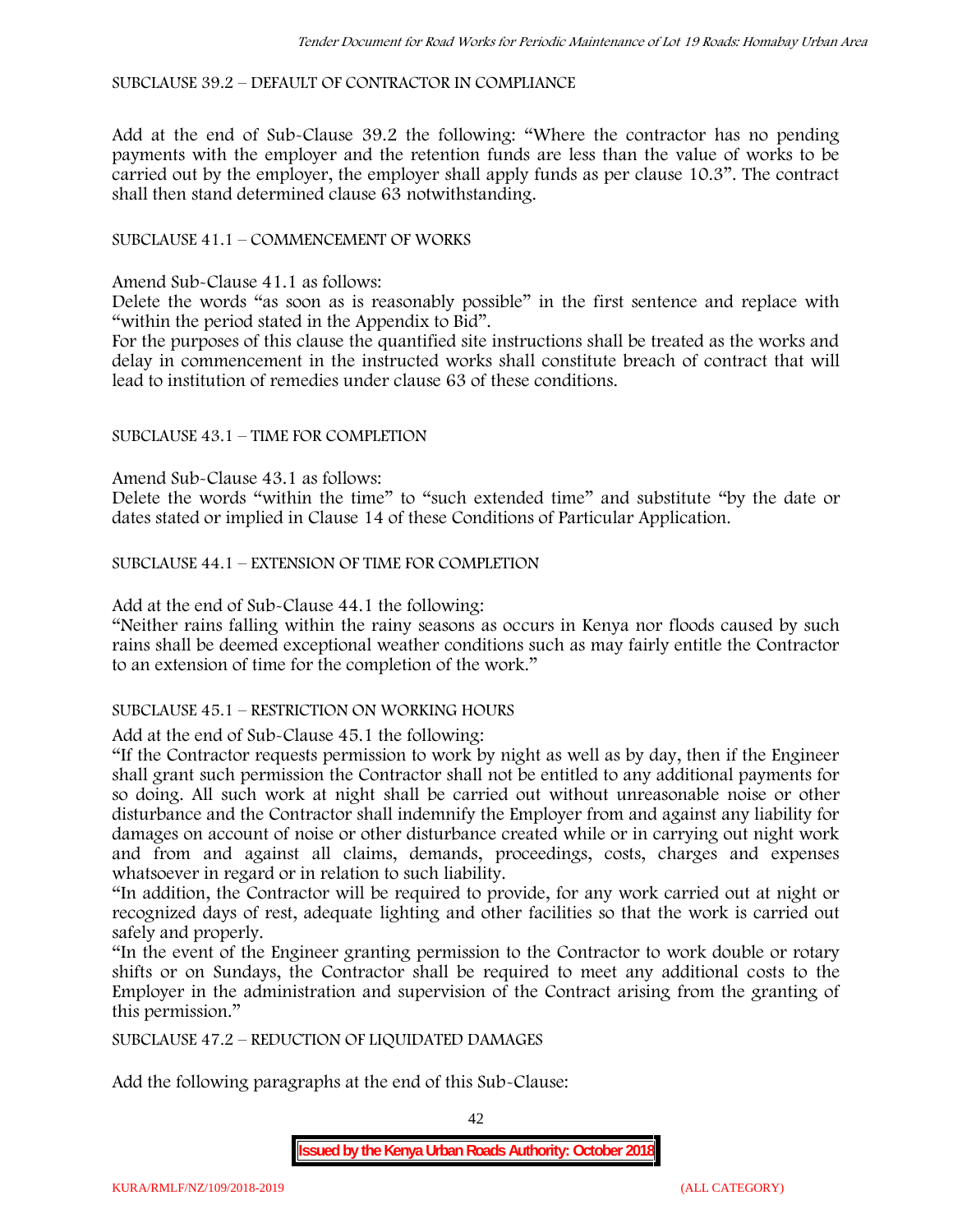"There shall be no reduction in the amount of liquidated damages in the event that a part or a section of the Works within the Contract is certified as completed before the whole of the Works comprising that Contract.

The Employer shall pay no bonus for early completion of the Works to the Contractor.

SUBCLAUSE 52.1 – VALUATION AND VARIATIONS

Add new Clause 52.2(c )

No change in the unit rates or prices quoted shall be considered for items included in the schedule of Dayworks rates, or Provisional Sums and items, or for any item in the BOQ.

SUBCLAUSE 52.4 – DAYWORKS

Add the following at the end of Sub-Clause 52.4:

The work so ordered shall immediately become part of the works under the contract. The Contractor shall, as soon as practicable after receiving the Dayworks order from the Engineer undertake the necessary steps for due execution such work. Prior to commencement of any work to be done on a Dayworks basis, the Contractor shall give an advance notice to the Engineer stating the exact time of such commencement.

# SUBCLAUSE 54.1 – CONTROCTOR'S EQUIPMENT, TEMPORARY WORKS AND MATERIALS

: Exclusive use for the works

Amend Sub-Clause 54.1 as follows: Line 5: add "written" between "the" and "consent". Delete Sub-Clauses 54.2 and 54.5.

SUBCLAUSE 55.2 – OMMISIONS OF QUANTITIES

Items of Works described in the Bills of Quantities for which no rate or price has been entered in the Contract shall be considered as included in other rates and prices in the Contract and will not be paid for separately by the Employer.

Add the following Sub-Clause 58:

Add the words "or Engineer's representative" where the word "Engineer" appears in clause 58.

SUBCLAUSE 58.4 – PROVISIONAL ITEMS

Provisional items shall be read as Provisional Sums and shall be operated as such in accordance with Sub-Clauses 58.1 to 58.3.

Clause 60 of the General Conditions is deleted and substituted with the following:-

# SUBCLAUSE 60.1 – MONTHLY STATEMENT

The Contractor shall submit a statement to the Engineer at the end of each month, in a tabulated form approved by the Engineer, showing the amounts to which the Contractor considers himself to be entitled. The statement shall include the following items, as applicable;

- the value of the Permanent Work executed up to the end of previous month

43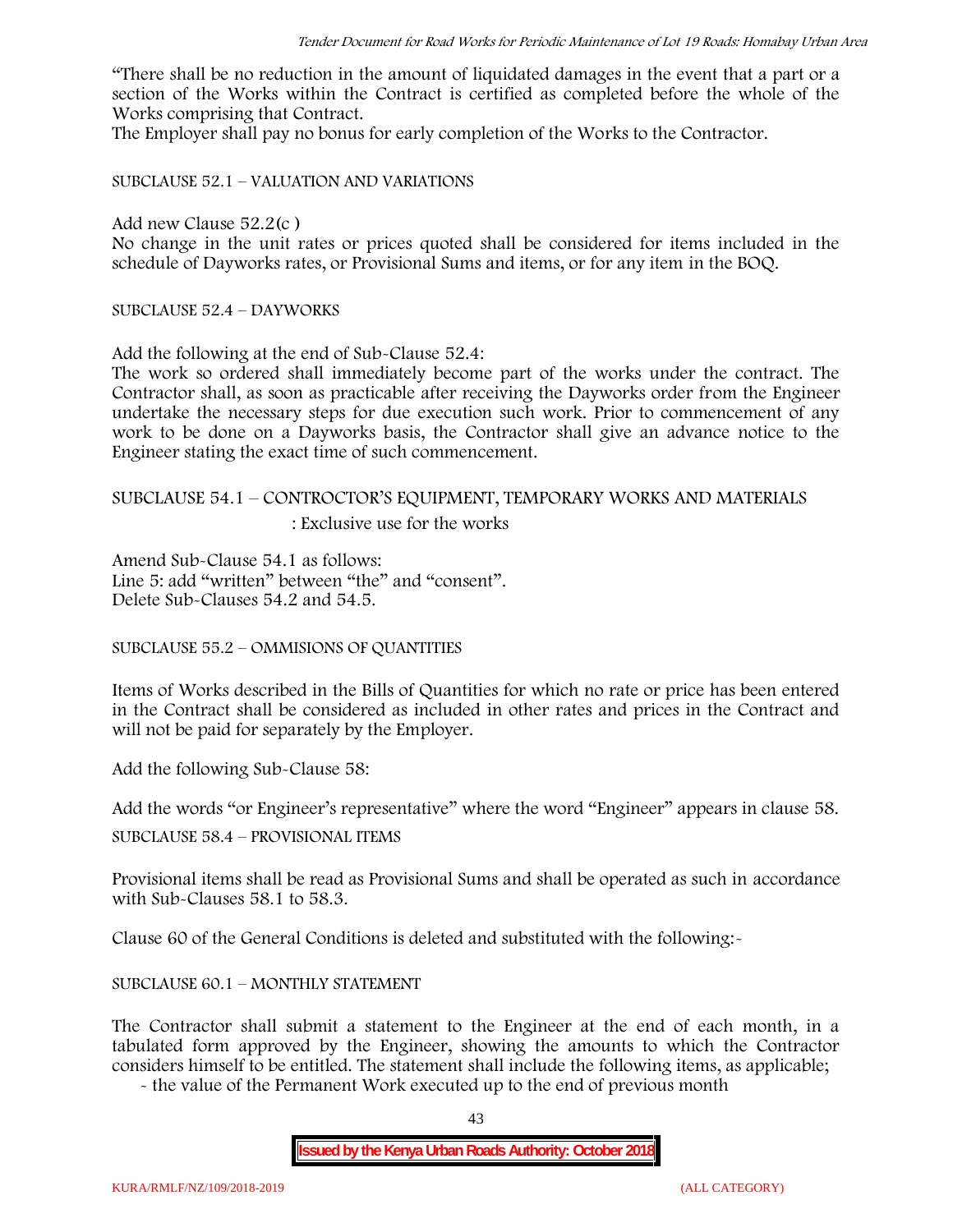- such amount as the Engineer may consider fair and reasonable for any Temporary Works for which separate amounts are provided in the Bill of Quantities

- any amount to be withheld under retention provisions of Sub-clause 60.3
- any other sum to which the Contractor may be entitled under the Contract

If the Engineer disagrees with or cannot verify any part of the statement, the Contractor shall submit such further information as the Engineer may reasonably require and shall make such changes and corrections in the statement as may be directed by the Engineer. In cases where there is difference in opinion as to the value of any item, the Engineer's view shall prevail.

### SUBCLAUSE 60.2 INTERIM PAYMENT CERTIFICATE

The Contractor shall forward to the Engineer an Interim Payment Certificate based on the statement as corrected above and, should it be necessary in the Engineers opinion, shall promptly make any further amendments and corrections to the Interim Payment Certificate.

The Engineer shall not unreasonably withhold certifying an Interim Payment Certificate and in case of likely delay in establishing the value of an item, such item may be set aside and the remainder certified for payment.

Within 14 days after receipt of the Interim Payment Certificate and subject to the Contractor having made such further amendments and corrections as the Engineer may require, the Engineer will forward to the Employer the certified Interim Payment Certificate.

Provided that the Engineer shall not be bound to certify any payment under this Clause if the net amount thereof, after all retentions and deductions, would be less than the minimum amount of Interim Payment Certificate's stated in the Appendix to Form of Bid. However in such a case, the uncertified amount will be added to the next interim payment, and the cumulative unpaid certified amount will be compared to the minimum amount of interim payment.

SUBCLAUSE 60.3 – RETENTION MONEY AND PAYMENT OF RETENTION MONEY

A retention amounting to the percentage stipulated in the Appendix to Bid shall be made by the Engineer in the first and following Interim Payment Certificates until the amount retained shall reach the "Limit of Retention Money" named in the Appendix to Form of BID.

Upon the issue of the Taking-Over Certificate, with respect to the whole of the works one half of the retention money shall become due and shall be paid to the Contractor when the Engineer shall certify in writing that the last section of the whole works has been substantially completed.

Upon expiration of the Defects Liability Period for the works, the other half of the Retention Money shall be certified by the Engineer for payment to the Contractor.

Provided that in the event of different Defects Liability Periods being applicable to different Sections of the Permanent Works pursuant to Clause 48, the expression "expiration of the Defects Liability Period "shall, for the purpose of this sub-clause, be deemed to mean the expiration of the latest of such periods.

Provided also that if at such time, there remain to be executed by the Contractor any work instructed, pursuant to Clause 49 and 50, in respect of the works, the Engineer shall be entitled to withhold certification until completion of any such work or so much of the balance of the Retention money as shall in the opinion of the Engineer, represents the cost of the remaining work to be executed.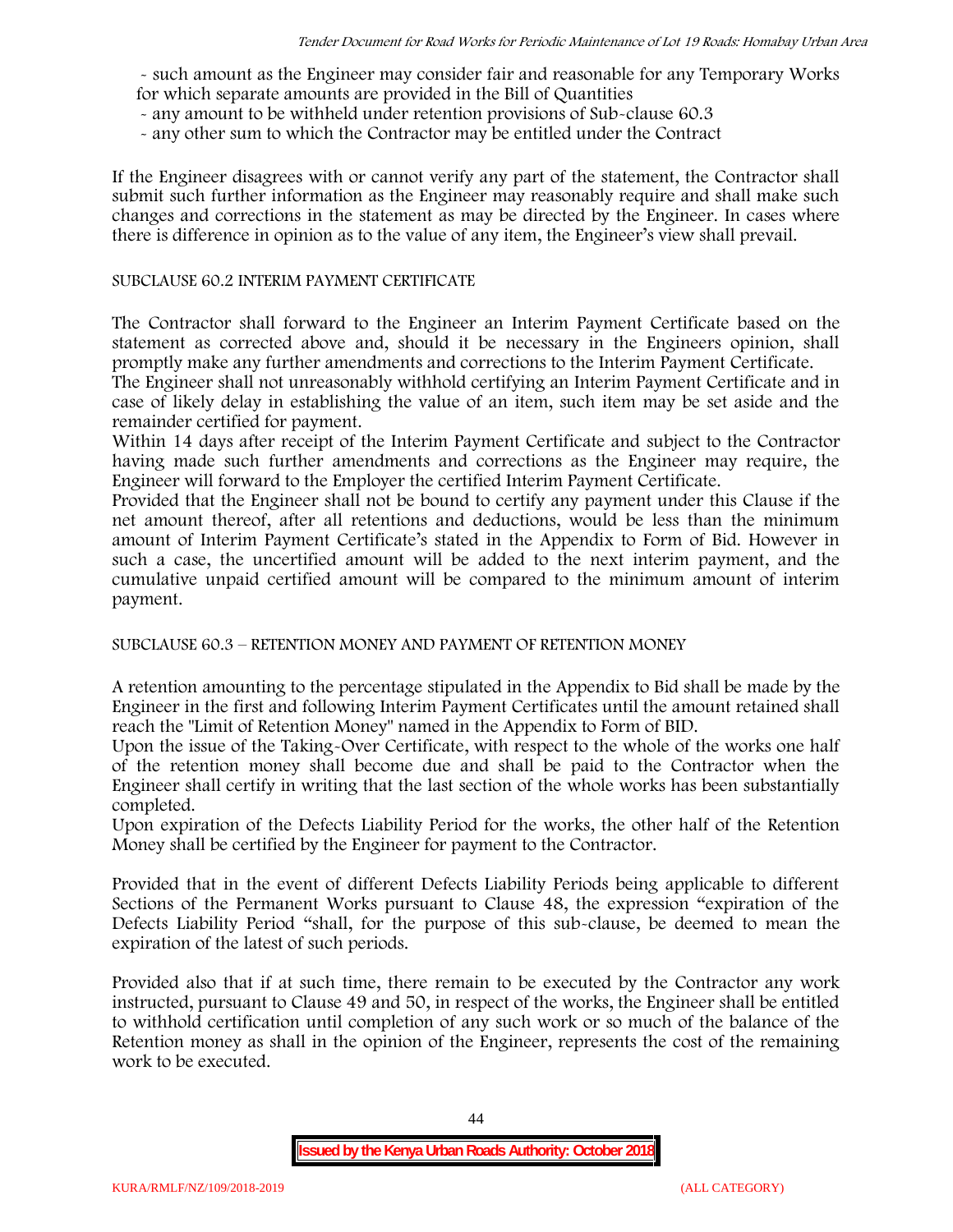### SUBCLAUSE 60.4– CORRECTION OF CERTIFICATES

The Engineer may in any Interim Payment Certificate make any correction or modification to any previous Interim Payment Certificate signed by him and shall have authority, if any work is not being carried out to his satisfaction to omit or reduce the value of such work in any Interim Payment Certificate.

# SUBCLAUSE 60.5– STATEMENT AT COMPLETION

Not later than 84 days after the issue of the Taking-Over Certificate in respect of the whole of the works, the Contractor shall submit to the Engineer a statement at completion showing in detail, in a form approved by the Engineer;

The final value of all work done in accordance with the Contract up to the date stated in such Taking-Over Certificate.

Any further sums which the Contractor considers to be due; and

An estimate of amounts that the Contractor considers will become due to him under the Contract.

Estimate amounts shall be shown separately in the Statement at Completion. The Contractor shall amend and correct the Statement as directed by the Engineer and submit a Certificate at Completion to be processed as in Sub-Clause 60.2.

# SUBCLAUSE 60.6 – FINAL STATEMENT

Not later than 56 days after the issue of the Defects Liability Certificate pursuant to Sub-Clause 62.1, the Contractor shall submit to the Engineer for consideration a draft final statement with supporting documents showing in detail, in the form approved by the Engineer; The final value of all work done in accordance with the Contract;

Any further sums which the Contractor considers to be due to him.

If the Engineer disagrees with or cannot verify any part of the draft final statement, the Contractor shall submit such further information as the Engineer may reasonable require and shall make such changes in the draft as may be required.

SUBCLAUSE 60.7– DISCHARGE

Upon submission of the Final Statement, the Contractor shall give to the Employer, with a copy to the Engineer, a written discharge confirming that the total of the Final statement represents full and final settlement of all monies due to the Contractor arising out of or in respect of the Contract. Provided that such discharge shall become effective only after payment under the Final Payment Certificate issued pursuant to Sub-Clause 60.8 has been made and the Performance Security referred to in Sub-Clause 10.1 has been returned to the Contractor.

# SUBCLAUSE 60.8 – FINAL PAYMENT CERTIFICATE

Upon acceptance of the Final Statement as given in Sub-Clause 60.6, the Engineer shall prepare a Final Payment Certificate which shall be delivered to the Contractor's authorized agent or representative for his signature. The Final Payment Certificate shall state:

The final value of all work done in accordance with the Contract;

45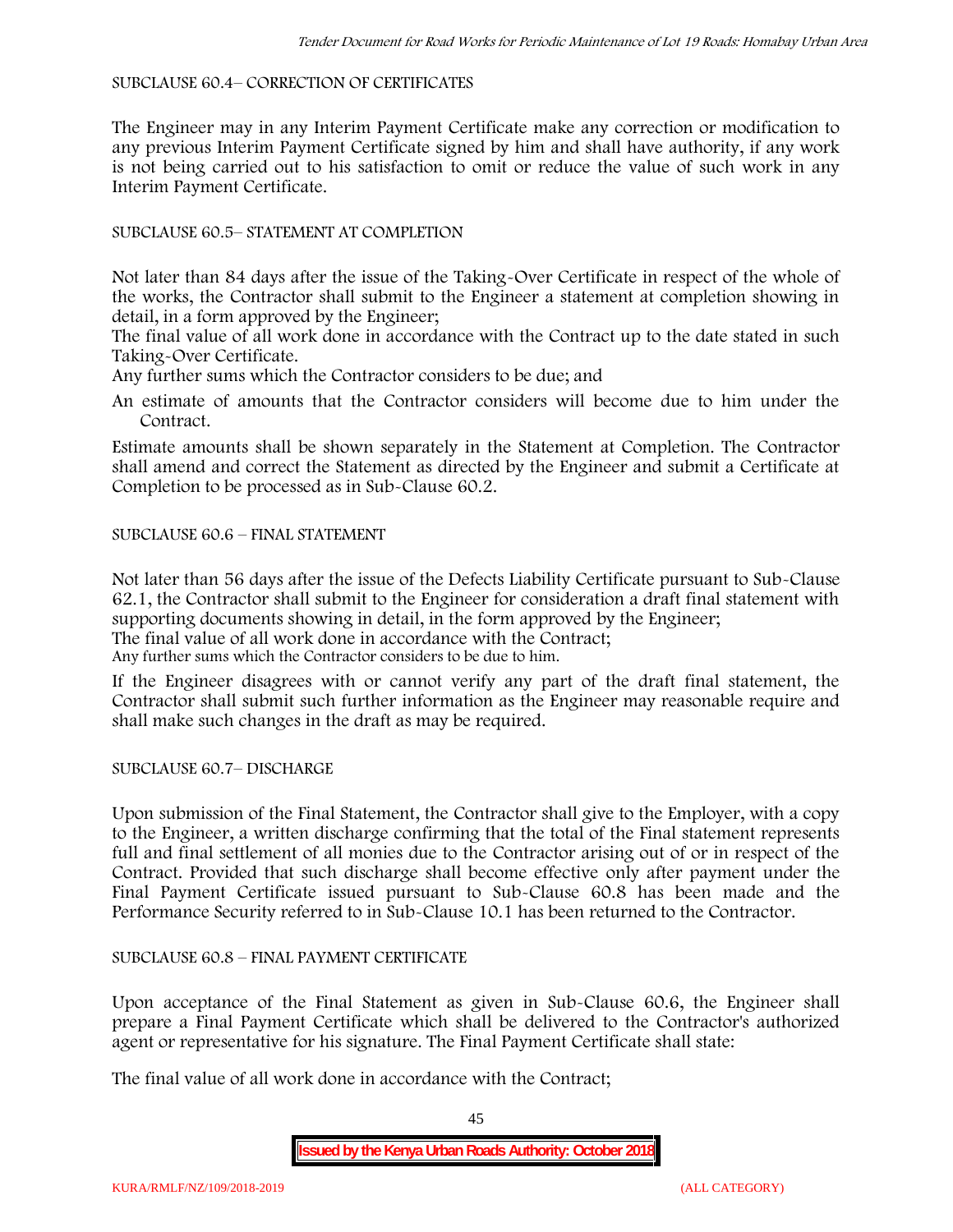After giving credit to the Employer for all amounts previously paid by the Employer, the balance, if any, due from the Employer to the Contractor or the Contractor to the Employer.

Final Certificate shall be issued for any sum due to the Contractor even if such is less than the sum named in the Appendix to the Form of BID.

# SUBCLAUSE 60.9– CESSATION OF EMPLOYERS LIABILITY

unless the Contractor notifies the Engineer of his objection to the Final Certificate within fourteen days of delivery thereof he shall be deemed to have agreed that he accepts the total Contract Price as set out in the Final Certificate as full settlement for all Work Done under the Contract including any variations and omissions thereof but excluding any variations and claims previously made in writing.

# SUBCLAUSE 60.10 – TIME FOR PAYMENT

The amount due to the Contractor under any Interim Payment Certificate or Final Payment Certificate issued pursuant to this Clause or to any other term of the Contract, shall, subject to Clause 47, be paid by the Employer to the Contractor as follows:

- (i) In the case of Interim Payment Certificate, within the time stated in the Appendix to Form of Bid, after the Engineer has signed the Interim Payment Certificate.
- (i) In the case of the Final Payment Certificate pursuant to Sub clause 60.8, within the time stated in the Appendix to Form Of Bid, after the Engineer has signed the Final Payment Certificate.
- (ii) In the event of the failure of the Employer to make payment within the times stated, the Employer shall make payment to the Contractor of simple interest at a rate equal to two percentage points above the averaged Base Lending Rate of three leading banks namely Kenya Commercial Bank, Standard Chartered Bank and Barclays Bank for the time being or as shall be the case from the time to time obtained from the Central Bank of Kenya. The provisions of this Sub clause are without prejudice to the Contractor's entitlements under Clause 69 or otherwise.

SUBCLAUSE 60.11 – CURRENCY OF PAYMENT

The Contract Price shall be designated in Kenyan Currency.

All work performed by the Contractor under the Contract shall be valued in Kenya Shillings using the rates and prices entered in the Bills of Quantities together with such other increases to the Contract Price, except for variation of price payments in accordance with Clause 70.1.

SUBCLAUSE 60.12 – ADVANCE PAYMENT

Advance payment shall not be offered in this Contract.

SUBCLAUSE 60.13 MATERIALS FOR PERMANENT WORKS

With respect to materials brought by the Contractor to the site for incorporation into the permanent works, the Contractor shall,

-Receive a credit in the month in which these materials are brought to site,

-Be charged a debit in the month in which these materials are incorporated in the permanent works.

46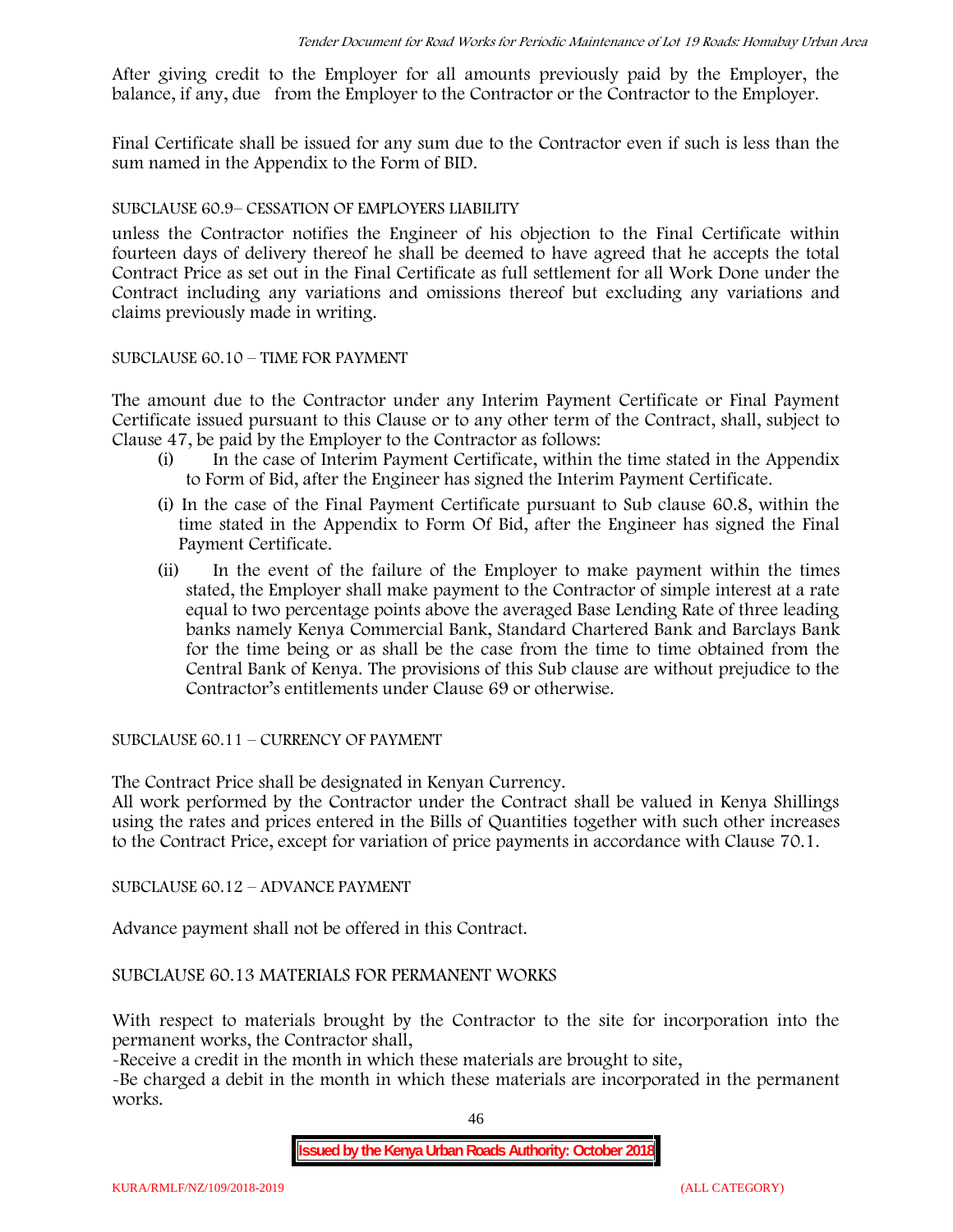Both such credit and debit to be determined by the Engineer in accordance with the following provisions.

No credit shall be given unless the following conditions shall have been met to the Engineers satisfaction

- The materials are in accordance with the specifications for the works;
- The materials have been delivered to site and are properly stored and protected against loss, damage or deterioration;
- The Contractors record of the requirements, orders receipts and use of materials are kept in a form approved by the Engineer, and such records are available for inspection by the Engineer;
- The Contractor has submitted a statement of his cost of acquiring and delivering the materials and plant to the Site, together with such documents as may be required for the purpose of evidencing such cost;
- The materials are to be used within a reasonable time.
- The amount to be credited to the Contractor shall not be more than 75% of the Contractor's reasonable cost of the materials delivered to site, as determined by the Engineer after review of the documents listed in subparagraphs (a) (iv) above;
- The amount to be debited to the Contractor for any materials incorporated into the works shall be equivalent to the credit previously granted to the Contractor for such materials pursuant to Clause (b) above as determined by the Engineer.

SUBCLAUSE 63.1 – DEFAULT OF THE CONTRACTOR

# SUBCLAUSE 67.1 – ENGINEER'S DECISION

Delete the entire Sub clause 67.1 and add the following;

"If a dispute of any kind whatsoever arises between the Employer and the Contractor in any connection with, or arising out of, the Contract or the execution of the works, whether during the execution of the works or after their completion and whether before or after repudiation or other termination of the Contract including any dispute as to any opinion, instruction, determination, certificate or valuation of the Engineer, the matter in dispute shall, in the first place, be referred in writing to the Engineer, with a copy to the other party. Such reference shall state it is made pursuant to this clause. No later than 28 (twenty eight) day after the day on which he received such reference the Engineer shall give notice of his decision to the Employer and the Contractor. Such decision shall state it is made pursuant to this clause.

Unless the Contract has already been repudiated or terminated, the Contractor shall, in every case, continue to proceed with the works with all due diligence and the Contractor and the Employer shall give effect forthwith to every such decision of the Engineer unless and until the same shall be revised, as hereinafter provided, in an Amicable Settlement, Adjudicator's or Arbitrator's award.

If either the Employer or the Contractor be dissatisfied with the any decision of the Engineer, or if the Engineer fails to give notice of his decision on or before the 28th (twenty eighth) after the day on which he received the reference, then either the Employer or the Contractor may, on or before the 28th (twenty eighth) day after the day the day on which he received notice of such decision, or on or before the 28th (twenty eighth) day after the day the day on which the

**Issued by the Kenya Urban Roads Authority: October 2018**

47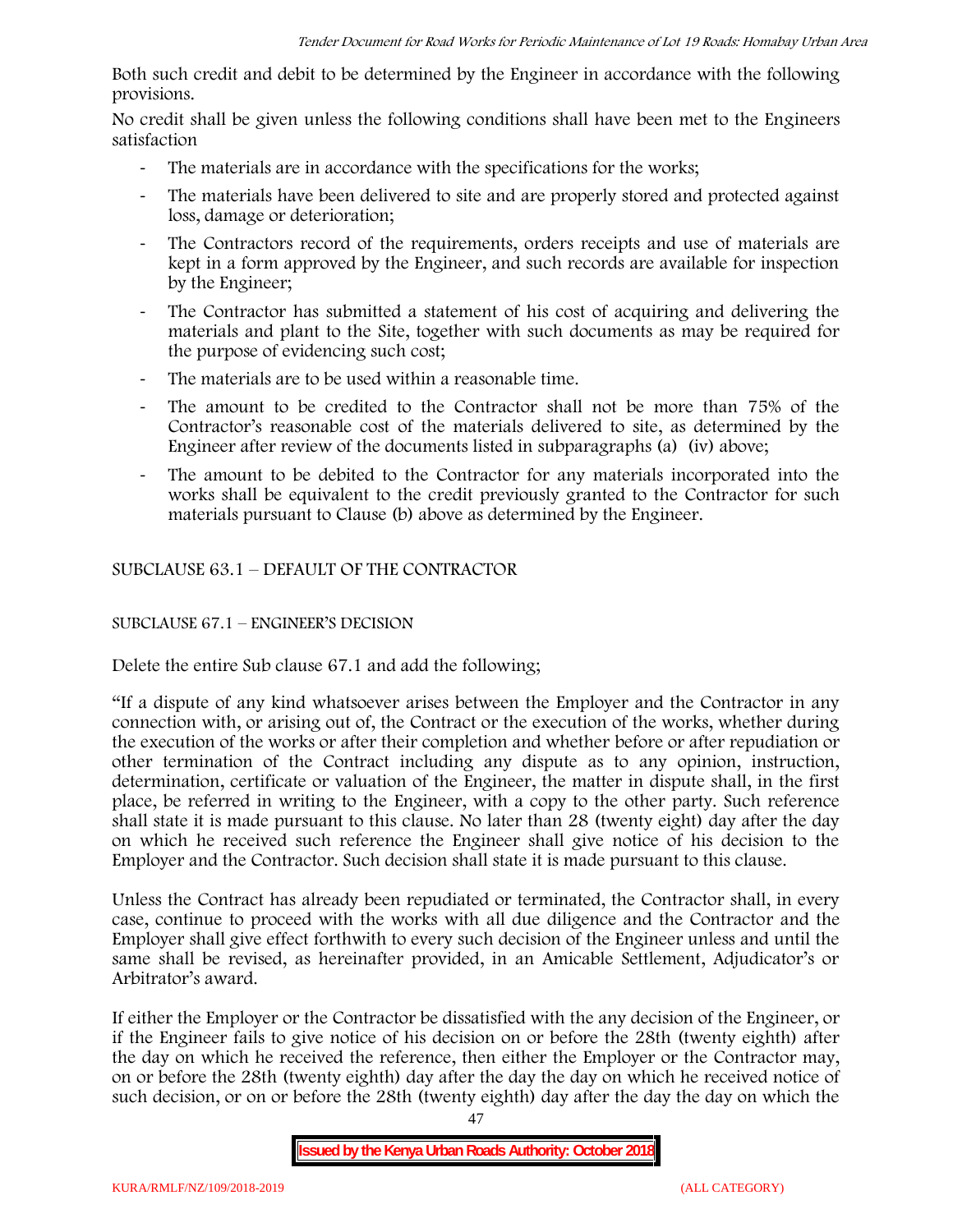said period of 28 days expired, as the case may be, give notice to the other party, with a copy for information to the Engineer, of his intention to commence Adjudication, as hereinafter provided, as to the matter in dispute. Such notice shall establish the entitlement of the party giving the same to commence Adjudication, as hereinafter provided, as to such dispute; no adjudication in respect thereof may be commenced unless such notice is given.

If the Engineer has given notice of his decision as to a matter in dispute to the Employer and the Contractor and no notice of intention to commence adjudication as to such dispute has been given by either the Employer or the Contractor on or before the twenty eighth day after the day on which the parties received notice as to such decision from the Engineer, the said decision shall become final and binding upon the Employer and the Contractor. "

SUBCLAUSE 67.2 – AMICABLE SETTLEMENT

Delete the entire subclause 67.2 and add the following;

"Where notice to of intention to commence adjudication as to a dispute has been in accordance with subclause 67.1, the parties shall attempt to settle such dispute in amicably before the commencement of Adjudication; provided that, unless the parties otherwise agree, Adjudication may be commenced on or after the 14th (fourteenth) day after the day on which notice of intention to commence adjudication of such dispute was given, even if an attempt at amicable settlement thereto has been made."

SUBCLAUSE 67.3 – ADJUDICATION

Delete the entire subclause 67.3 and add the following;

"The Adjudicator shall be appointed by the Chartered Institute of Arbitrators (Kenya) unless the appointment is agreed by the parties within 7 (seven) days of the notice to adjudication.

The adjudication process shall be conducted according to the Laws of Kenya and the Rules of the Chartered Institute of Arbitrators (Kenya)."

SUBCLAUSE 67.3 – ARBITRATION

Delete the entire subclause 67.3 and add the following;

"Any dispute in respect of which:

The decision, if any, of the Adjudicator has not become final and binding pursuant to subclause 67.1, and Amicable settlement has not been reached within the period stated in subclause 67.2,

shall be finally settled, under the Laws of Kenya and the Arbitration Rules of the Chartered Institute of Arbitrators (Kenya Branch) by one or more arbitrators appointed by the Chartered Institute of Arbitrators (Kenya Branch).

Neither party shall be limited in the in the proceedings before such arbitrator/s to the evidence or arguments put before the Adjudicator for the purpose of obtaining his said decision pursuant to subclause 67.1.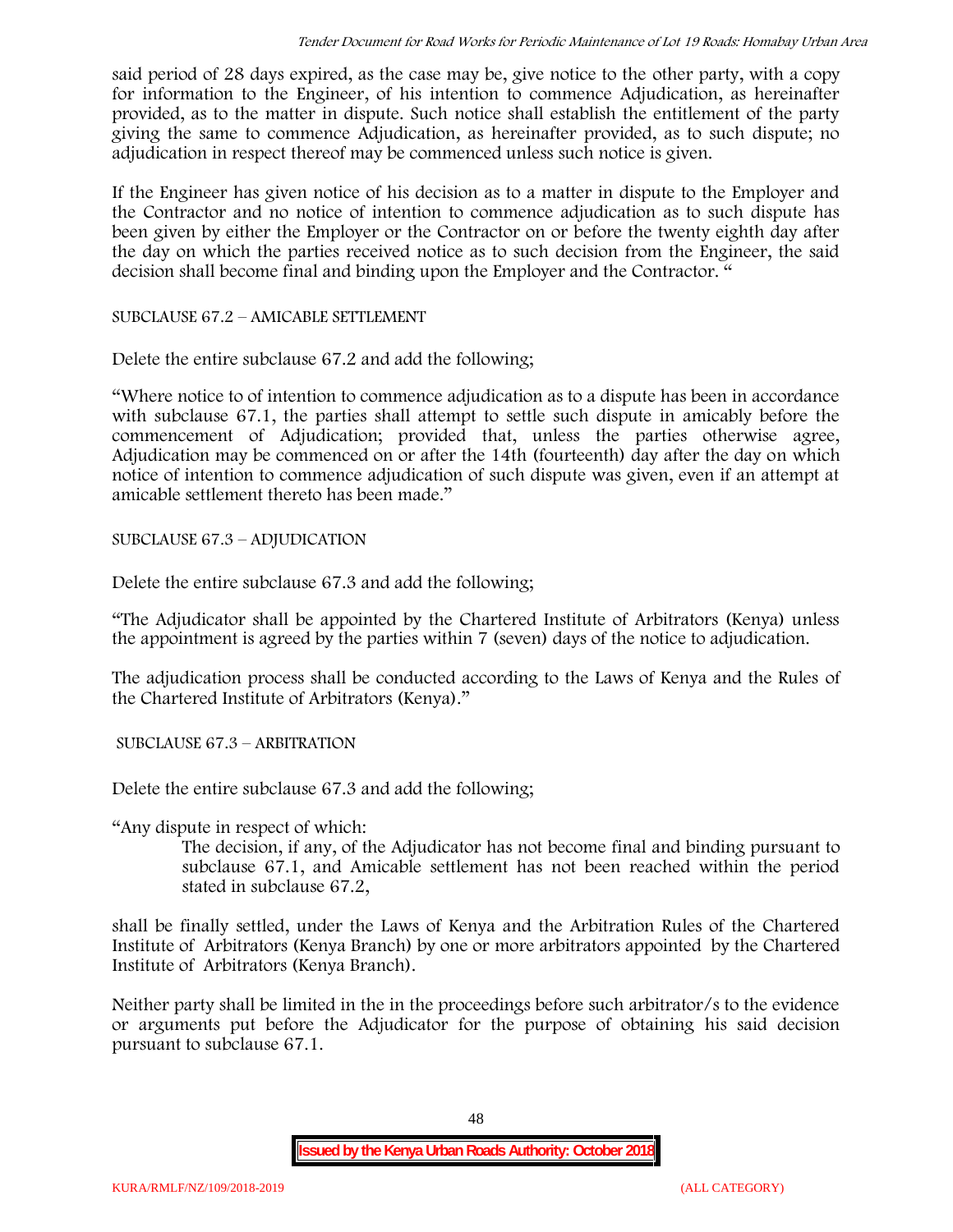Arbitration may be commenced prior to or after completion of the works, provided that the obligations of the Employer, the Engineer and the Contractor shall not be altered by reason of the arbitration being conducted during the progress of the works.

SUBCLAUSE 68.2 – NOTICES TO EMPLOYER AND ENGINEER

Delete in Sub-Clause 68.2 the words "nominated for that purpose in Part II of these conditions".

- a. The Employer's address is: The Director General, Kenya Urban Roads Authority (KURA), P.O. Box 41727 - 00100 **NAIROBI**
- b. The Engineer's address is: Director (Road Asset and Corridor Management), Kenya Urban Roads Authority (KURA), P.O. Box 41727 - 00100 **NAIROBI**

SUBCLAUSE 68.4 – All letters and notices from the Contractor to the Employer and/Engineer must be signed by the Managing Director or the person given written power of Attorney.

CLAUSE 69 – DEFAULT OF EMPLOYER

Delete Sub-Clause 69.1 (c)

In Sub-Clause 69.4 add at the end of first paragraph the following "the period of such suspension shall be as agreed upon by both parties and in any case not more than six (6) months".

In Subclause 69.4 of General Conditions of Contract Part I, insert at the end -----"The amounts of such costs which shall be added to the Contract Price shall exclude any cost due to idle time for equipment, plant and labour."

CLAUSE 70 – CHANGES IN COST AND LEGISLATION

There shall be no claims of payments for Variation of Prices (VOP) or changes in cost for legislation.

SUBCLAUSE 70.2 – SUB-CONTRACT

(a) If the Contractor shall decide subject to Clause 4 thereof to sub-let any portion of the work he shall incorporate in the sub-contract provisions to the like effect as those contained in sub clause (1) of this Clause;

(b) If the price payable under a sub-contract as aforesaid is increased above or decreased below the price in such sub-contract by reason of the operation of the incorporated provisions of sub- clause (1) of this clause then the net amount of such increase or decrease shall as the case may be, be paid to or allowed by the Contractor under this contract.

SUBCLAUSE 70.3 – NOMINATED SUB-CONTRACTORS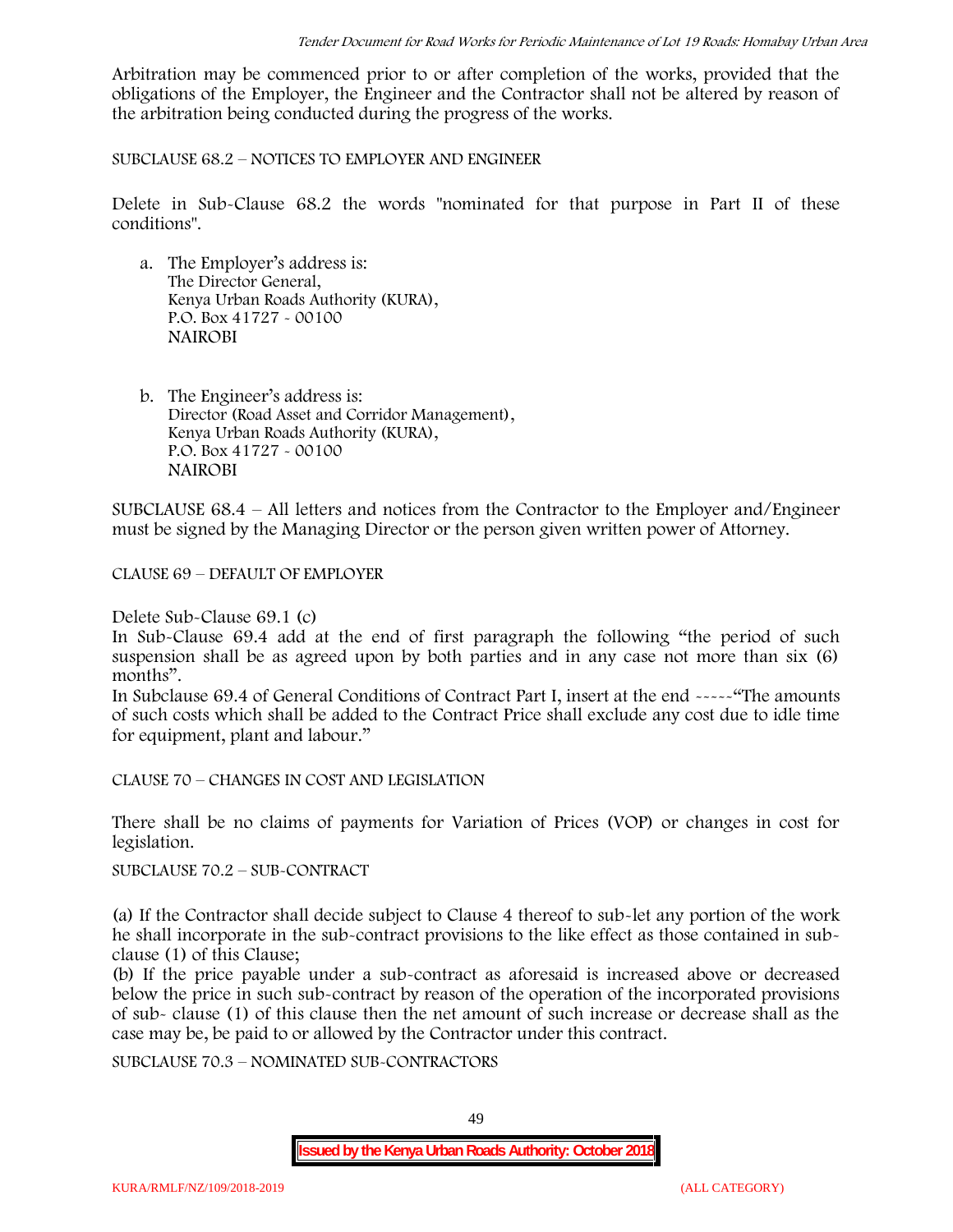This clause shall not apply in respect of work executed by any nominated sub-Contractor (fluctuation in relation to nominated sub-Contractors shall be dealt with under provisions in relation thereto which may be included in the appropriate sub-contract or contract of sale).

SUBCLAUSE 70.4 – DATE OF BID PRICING

The expression "the date of BID pricing" as used in this Clause means the date 30 days prior to the final date for submission of BIDs as determined by the Employer in the BID documents

SUBCLAUSE 70.5 – PRIME COST

For imported materials, the supplier's/ manufacturer's Prime costs shall be C.I.F. cost at point of entry by the same means of transport as determined by the Contractor's Basic Rate. For locally produced materials, the supplier's or manufacturer's prime costs shall be at their nearest depot or the nearest railway station relevant to the works.

For materials that are subject to Government Price Control, payments for price variations will be determined from the difference between the control price in force at a date 30 day prior to the final date for submission of BIDs and the price in force on the date of purchase.

SUBCLAUSE 70.11 – SUBSEQUENT LEGISLATION

No payment shall be paid for changes in the prices of the materials and labour.

SUBCLAUSE 70.8 – CONTRACTORS HEAD OFFICE EXPENSES

No payments will be made for price variation related to expenses incurred by the Contractor in his Head Office in Kenya, or overseas.

SUBCLAUSE 70.9 – CURRENCY OF PAYMENTS UNDER CLAUSE 70

All payments made pursuant to Clause 70 shall be in Kenya Shillings.

SUBCLAUSE 70.11 – SUBSEQUENT LEGISLATION

Renumber sub-clause 70(2) of part I as sub-clause 70.11 and add the following:

"Notwithstanding the foregoing, such additional or reduced cost shall not be separately paid or credited as aforesaid if the same shall already have been taken into account in accordance with the provisions of sub-clause 70.1 through 70.10 of this clause.

CLAUSE 72 – RATES OF EXCHANGE COST

Delete clause 72 in its entirety and substitute the following: The currency of BID and payment is Kenya Shillings and rates of exchange requirements are not applicable.

CLAUSE 73 – BRIBERY AND COLLUSION

Add new Clause 73.1: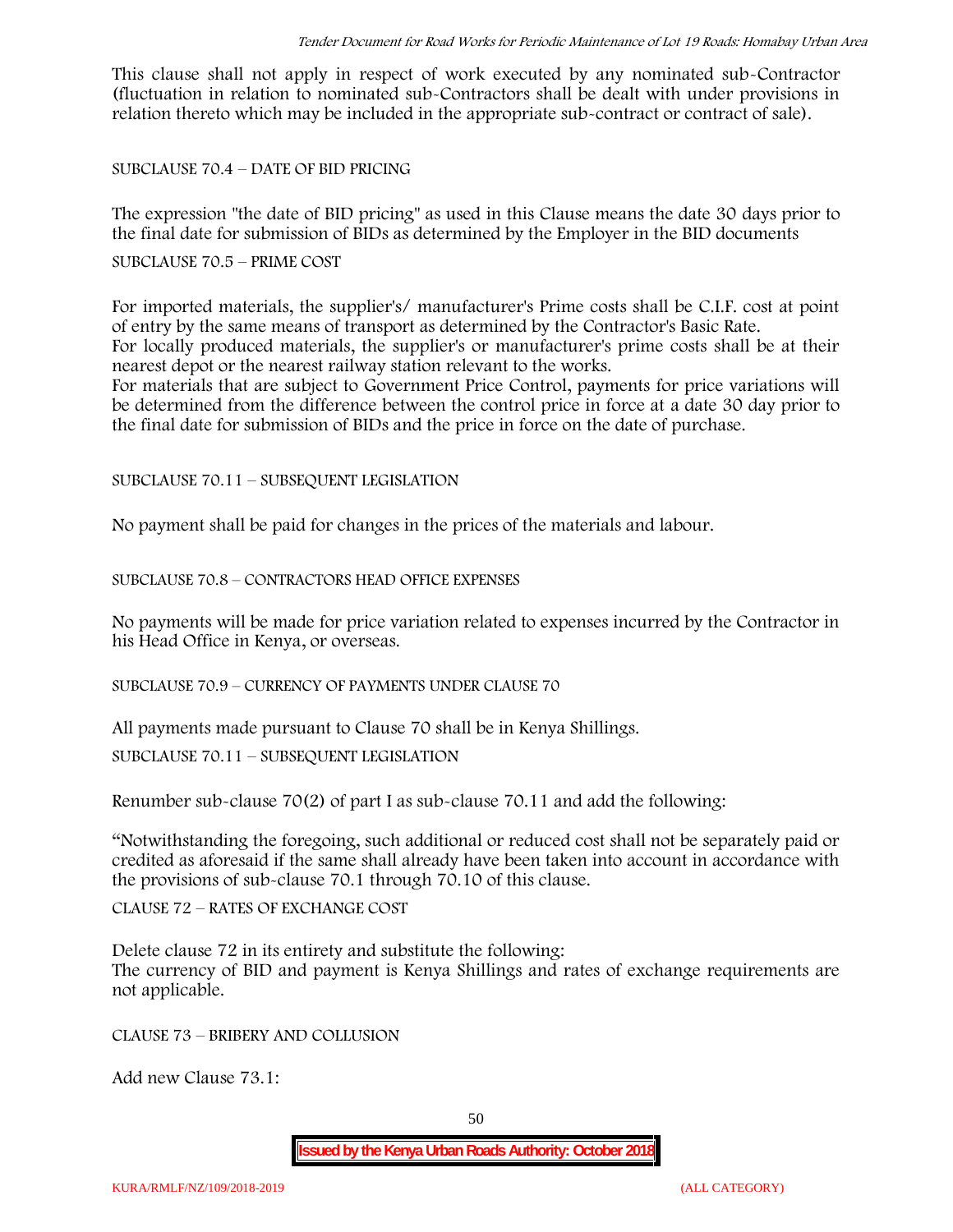"The Contractor shall not:

(a) Offer or give or agree to give to any person in the service of the Government of Kenya any gift or consideration or any kind as an inducement or reward for doing or forbearing to do or for having done or forborne to do any act in relation to the obtaining or execution of this or any other contract to which the Government of Kenya is a party or for showing or forbearing to show favour or disfavour to any person in relation to this or any other contract for the Government of Kenya.

(b) Enter into this or any other contract with the Government of Kenya in connection with which commission has been paid or agreed to be paid by or on his behalf or to his knowledge, unless before the contract is made particulars of any such commission and of the terms and conditions of any agreement for the payment thereof have been disclosed in writing to the Employer.

Any breach of this condition by the Contractor or by anyone employed by him or acting on his behalf (whether with or without the knowledge of the Contractor) or the commission of any offence by the Contractor or by anyone employed by him or acting on his behalf in relation to this or any other contract to which the Government of Kenya is a party shall entitle the Employer to determine the Contract (See Condition 63 hereof) and/ or to recover from the Contractor the amount or value of any such gift, consideration or commission.

Any dispute or difference of opinion arising in respect of either the interpretation, effect or application of this condition or of the amount recoverable hereunder by the Employer from the Contractor shall be decided by the Employer, whose decision shall be final and conclusive.

CLAUSE 74 – CONTRACT CONFIDENTIAL

Add new Clause 74.1:

The Contractor shall treat the details of this Contract as Private and Confidential and shall not publish or disclose the same or any particulars thereof in any trade or technical paper or elsewhere (save in so far as may be necessary for the purpose thereof) without the previous consent in writing of the Government. If any dispute arises as to the necessity of any publication or disclosures for the purposes of this Contract the same shall be referred to the decision of the Engineer mentioned in the said Conditions of Contract whose award shall be final.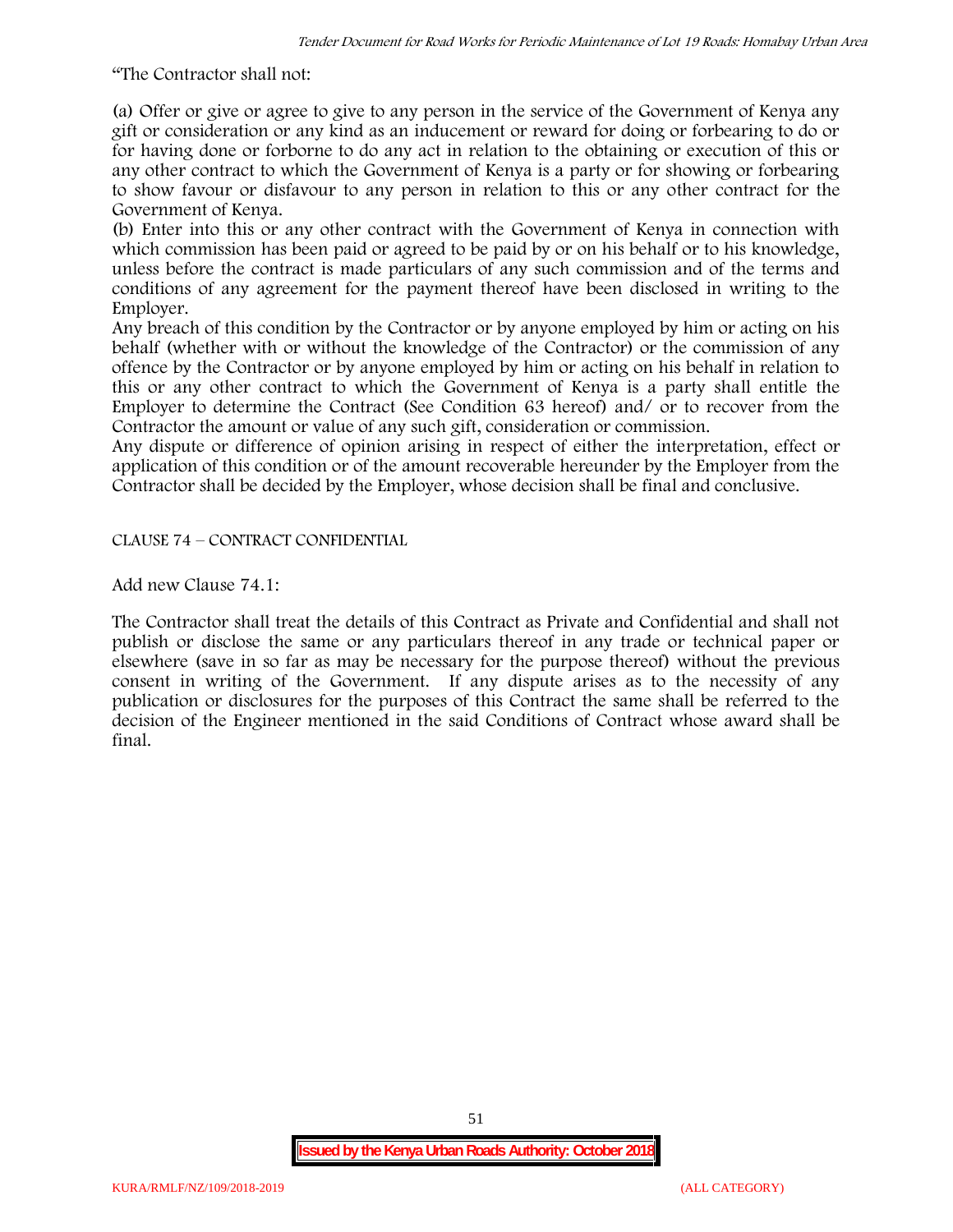# **SECTION V: SPECIFICATIONS**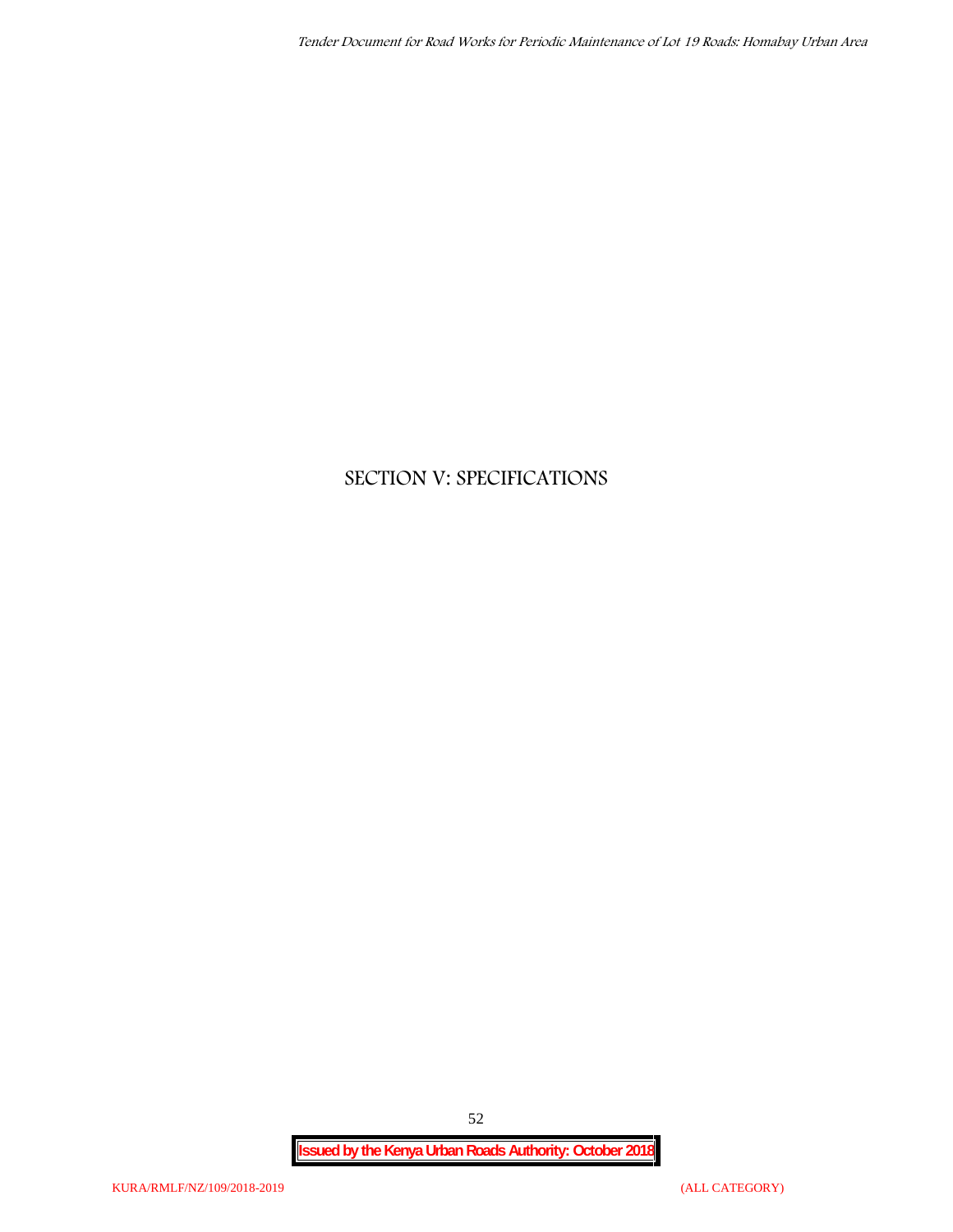**PART I: STANDARD SPECIFICATIONS**

Standard Specifications refers to the Standard Specifications for Road and Bridge Construction, 1986 Edition.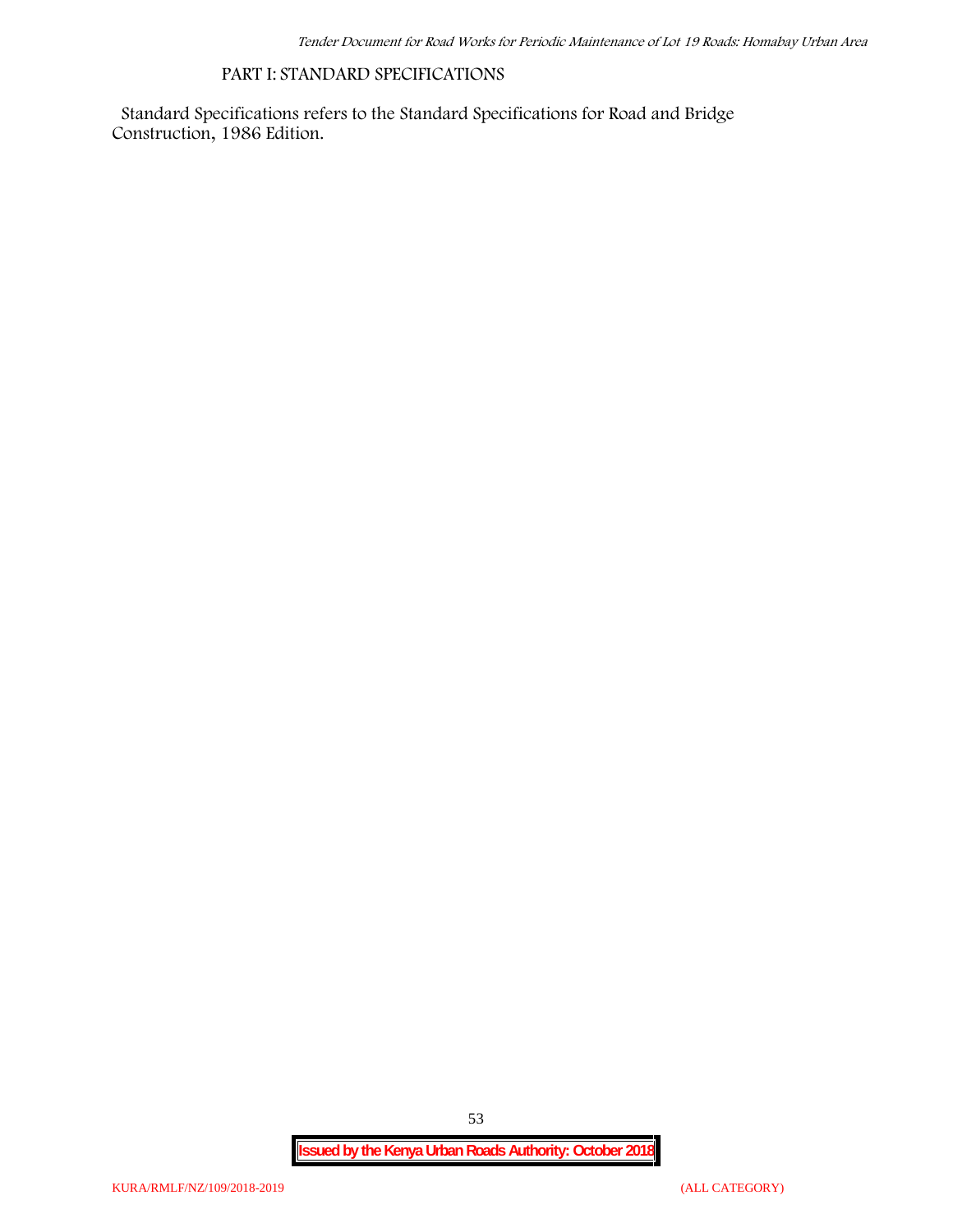**PART II: SPECIAL SPECIFICATIONS**

**SECTION 1 – GENERAL**

**101 SPECIAL SPECIFICATIONS**

Special specification is supplementary to the Standard Specifications and the two must be read in conjunction. In any case where there appears to be conflict between the two then the Special Specifications will take precedence.

**102 LOCATION OF CONTRACT.**

The works are located in Nyanza Region within Homabay Urban Area.

The roads contained in Lot 19 are as detailed below:

| S/N <sub>O</sub> | Road                             | Length (Km) |
|------------------|----------------------------------|-------------|
|                  | Homa Bay Town - Nyagedha Phase 2 | 0.40        |
|                  | Total                            | 0.40        |

# **103 EXTENT OF CONTRACT**

The works to be executed under the Contract comprise mainly of but not limited to the following: -

- **1. Road Works**
- Site Clearance and top soil stripping
- Cut to spoil in soft material
- Fill in soft material
- Compaction top 300mm in cuts and fills
- Scarifying and compaction of existing ground to at least 95% MDD to a depth of 150mm
- Providing, placing and compacting natural gravel with CBR greater than 30% for sub-base
- Provide, lay, and compact hand packed stone material including filling of voids with stone dust and watering for Base Layer as directed by the Engineer.
- Spraying MC 30 as prime coat to carriageway, shoulders and busbays
- Providing, laying and rolling asphalt concrete type 1 (bitumen content 5-6%) by weight) for carriageway and shoulders
- Spraying K160 as tack coat to carriageway, shoulders and busbays
- Speed bump construction with asphalt concrete
- Placing of kerbs for carriageway restraint
- **2. Drainage Works**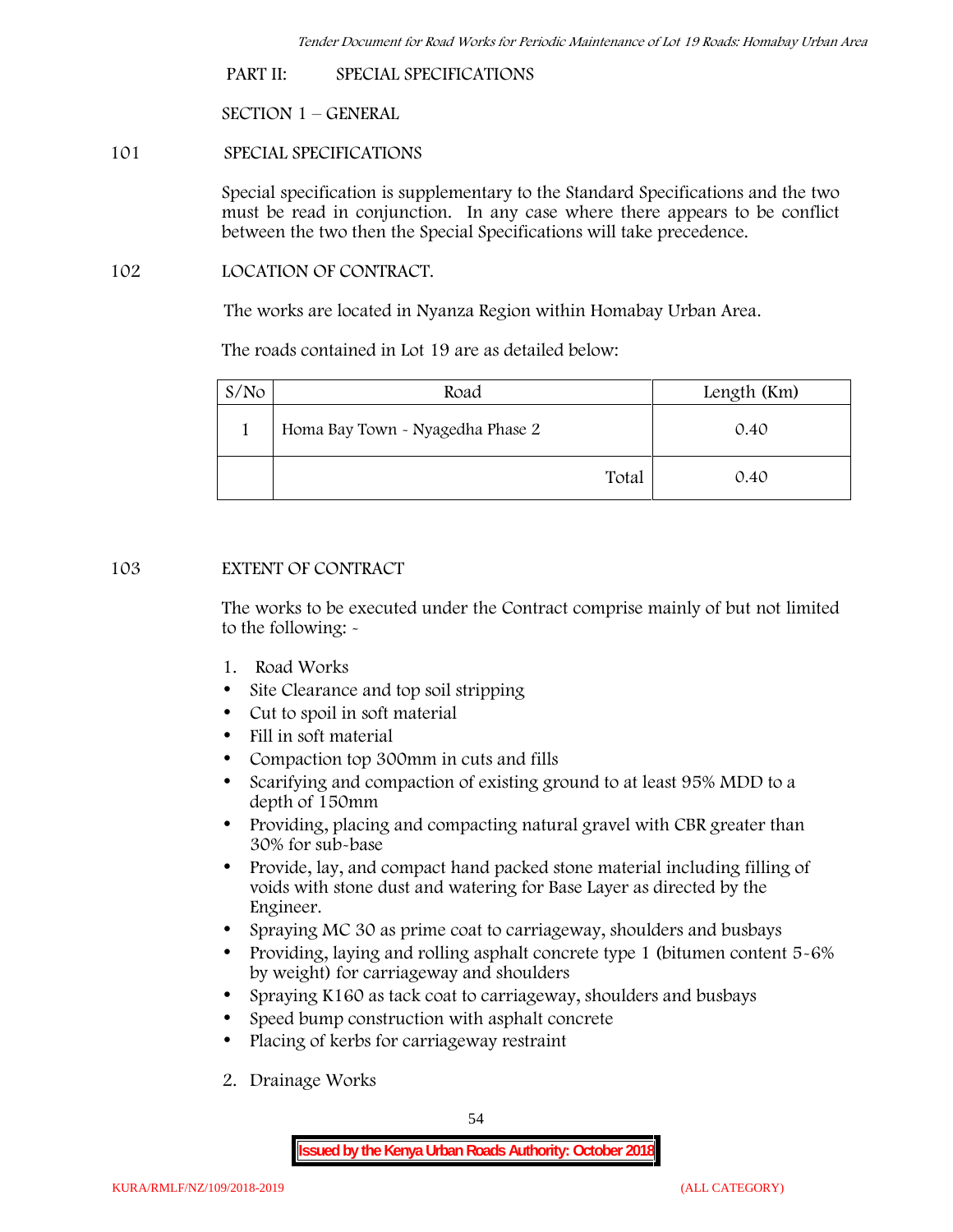- Provide and place class 25/20 concrete for drain lining
- Placing of 600mm dia IBDs with side slabs
- Provide and place 200mm thick stone pitching including grouting to outfall drains as detailed in the drawings or as directed by the Engineer including grouting to outfall drains as detailed in the drawings or as directed by the Engineer
- Drain excavation
- Drain cleaning
- Culvert cleaning
- Installation of 600mm and 900mm dia culvert including haunching, headwalls, wingwalls and aprons
- **3. Maintenance of passage of traffic through and around the works.**
- **4. Relocation of services.**
- **5. Maintenance of works during Contract Period – Defect Liability Period shall be 6 months.**

Any other activity not listed above in either category but deemed to be necessary by the Engineer, shall be subject to the Engineer's formal instructions within the mode of payment stipulated either by day works or on a measured basis.

**105 ORDER OF EXECUTION OF WORKS**

In addition to Clause 105 of the Standard Specification the Contractor shall carry out the Works such that a continuous and consecutive output of fully completed work is achieved.

**107 TAKING OVER CERTIFICATE**

The minimum length of the road for which a certificate will be issued under clause 48 of the conditions of Contract shall be the whole length of each section of the road substantially completed.

**109 NOTICE OF OPERATIONS**

Add the following sub- Clause.

# Notification Terms

It shall be the Contractor's responsibility to notify the Engineer when any item of works scheduled are completed and ready for approval, and the contractor shall give sufficient notice to allow control tests to be performed.

Explosive and Blasting

- (a) The requirements of the Laws of Kenya governing explosives and other requirements and regulations of Government of Kenya and other authorities shall be complied with.
- (b) No explosives of any kind shall be used without prior written consent of the Engineer.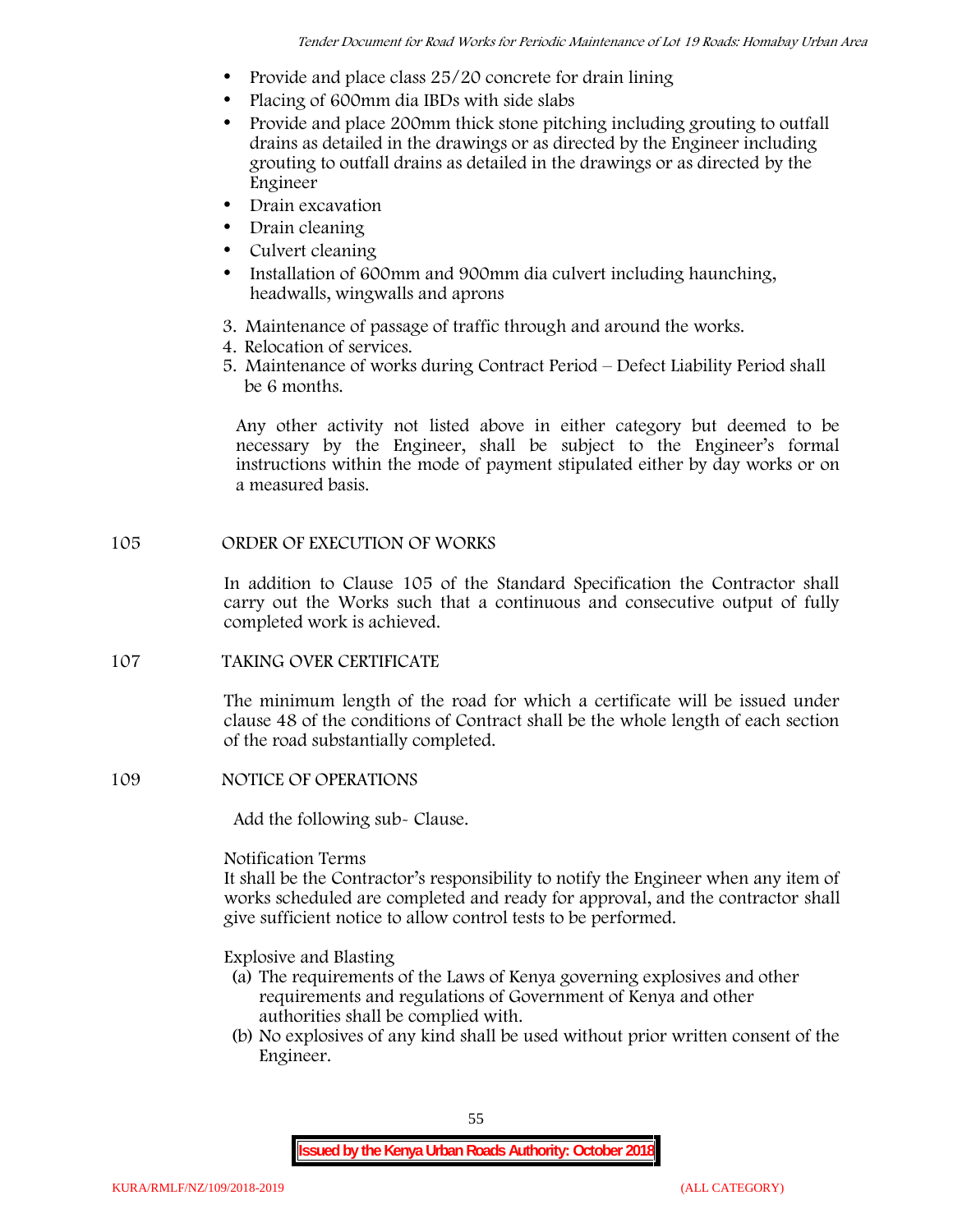The Contractor shall be solely responsible for the provision, handling, storage and transporting of all explosives, ancillary materials and all other items of related kind whatsoever required for blasting.

# **120 PROTECTION OF EXISTING WORKS AND SERVICES**

The Contractor shall acquaint himself with the position of all existing services such as sewers, water drains, cables for electricity and telephone, lighting and telephone poles, water mains, etc., before commencing any excavation or other work likely to affect the existing services.

The cost of all plant, equipment and materials, labour, technical and professional staff, transport and the like necessary for determining the locations of existing services, including the making good of any damage caused to such services all to the satisfaction of the Engineer, shall be deemed to be included in the tender rates. No other payment shall be made for the costs of such operations, nor for the making good of damage caused thereby to the existing services.

The Contractor shall be held responsible for injury to existing structures, works or services and shall indemnify and keep indemnified the Employer against any claims in this respect (including consequential damages).

### **121 DIVERSION OF SERVICES**

- (a) The Contractor shall acquaint himself with the location of all existing services such as telephone lines, electricity cables, water pipes, sewers etc., before execution of any works that may affect the services. The cost of determining the location of the existing services together with making good or repairing of any damage caused all to the satisfaction of the Engineer shall be included in the BID rates.
- (b) Subject to the agreement with the Engineer, the Contractor shall be responsible for removal of alteration and relocation of existing services.
- (c) The Contractor shall indemnify the Employer against claims originating from damage to existing services or works.

### **123 LIAISON WITH GOVERNMENT AND POLICE OFFICIALS**

The Contractor shall keep in close touch with the Police and the other Government officials of the area regarding their requirements in the control of traffic or other matters, and shall provide all assistance or facilities, which may be required by such officials in the execution of their duties.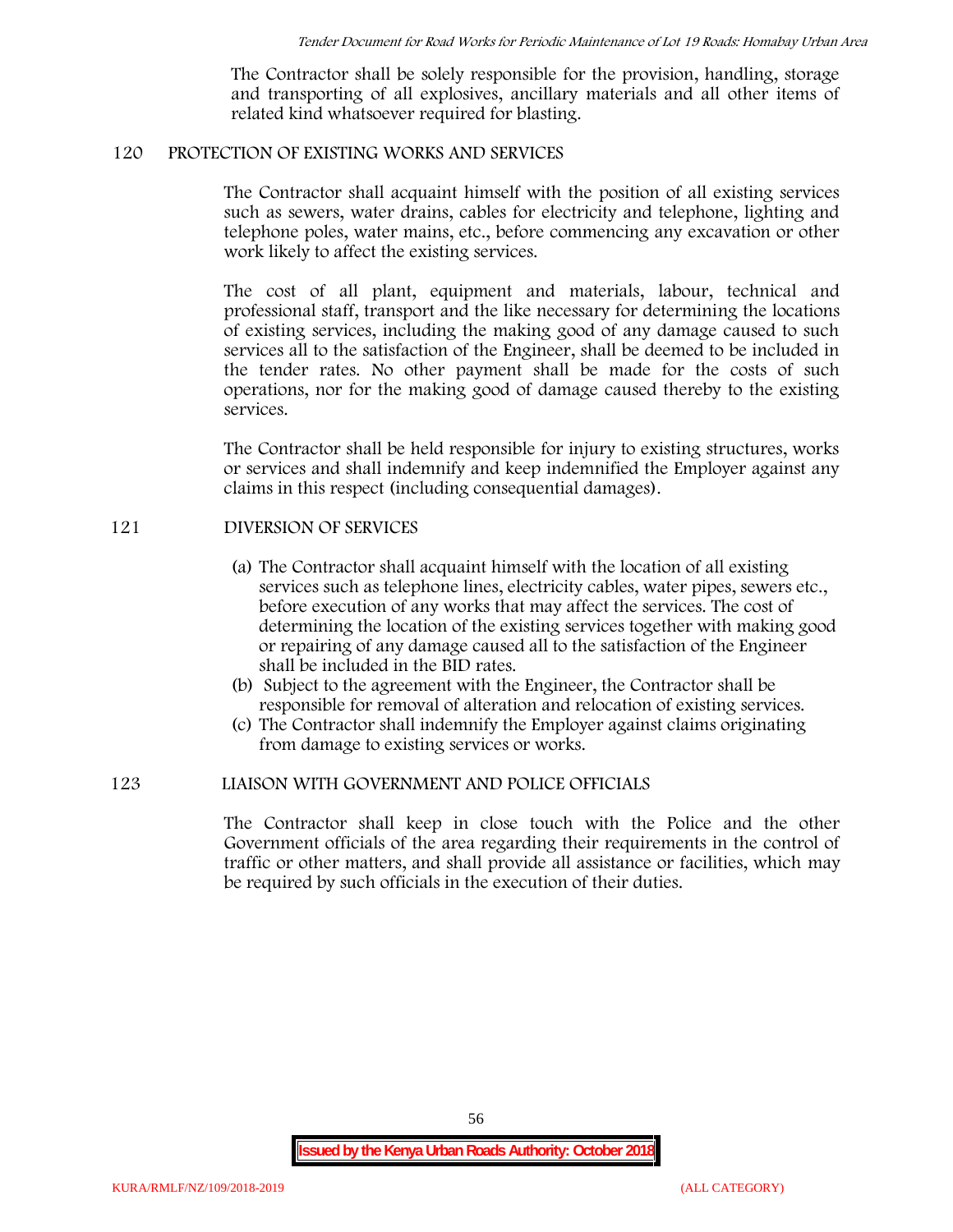### **124 LAND FOR ALL CAMPS SITES AND FOR THE CONTRACTOR'S OWN PURPOSES, INCLUDING TEMPORARY WORKS.**

Notwithstanding Clause 124 of the Standard Specification all requirements of land for temporary works and construction purposes shall be to the approval of the Engineer but the Contractor will make all necessary arrangements with the property owners concerned and pay all charges arising therefrom. On or before completion of the Contract, the Contractor shall remove all temporary works and shall restore all such land to the condition in which it was immediately prior to the occupation thereof as far as is reasonable and practicable. No separate payment will be made to the Contractor on account of these items and the Contractor must make due allowance for them in his rates.

Notwithstanding Clause 120 of the Standard Specifications, the Contractor shall be required to appoint competent surveyors who will liaise with the Engineer on matters related to the demarcation of the existing road reserve, site measurements, removal and reinstatement of existing services.

# **128 STORAGE OF MATERIALS**

All materials shall be stored on Site in a manner approved by the Engineer and the Contractor shall carefully protect from the weather all work and materials which may be affected thereby.

### **129 TEST CERTIFICATES**

When instructed by the Engineer the Contractor shall submit certificates of test from the suppliers of materials and goods required in connection with the works as the Engineer may require.

Such certificates shall certify that the materials or goods concerned have been tested in accordance with the requirements of the specifications and shall give the results of all the tests carried out. The Contractor shall provide adequate means of identifying the materials and goods delivered to the site with the corresponding certificates.

# **131 SIGNBOARDS**

The Contractor shall provide and erect two (2) publicity signs on the site as directed. The Engineer shall, as shown in the Drawings, direct the minimum dimensions and thickness of the steel framework and sheet. The framework and sheet shall be prepared and painted black, while the ring at the top of the supporting frames shall be painted white. The wordings and KURA's logo shall be printed on backlit sticker paper resistant to the effects of weather using reflectorised paint or material approved by the Engineer. The sticker shall be placed on both sides of the board. The colours, fonts and heights of the letters shall be as indicated on the typical drawings and as directed by the Engineer.

# **132 OFFICE FOR THE RESIDENT ENGINEER, SURVEY EQUIPMENT AND FURNITURE**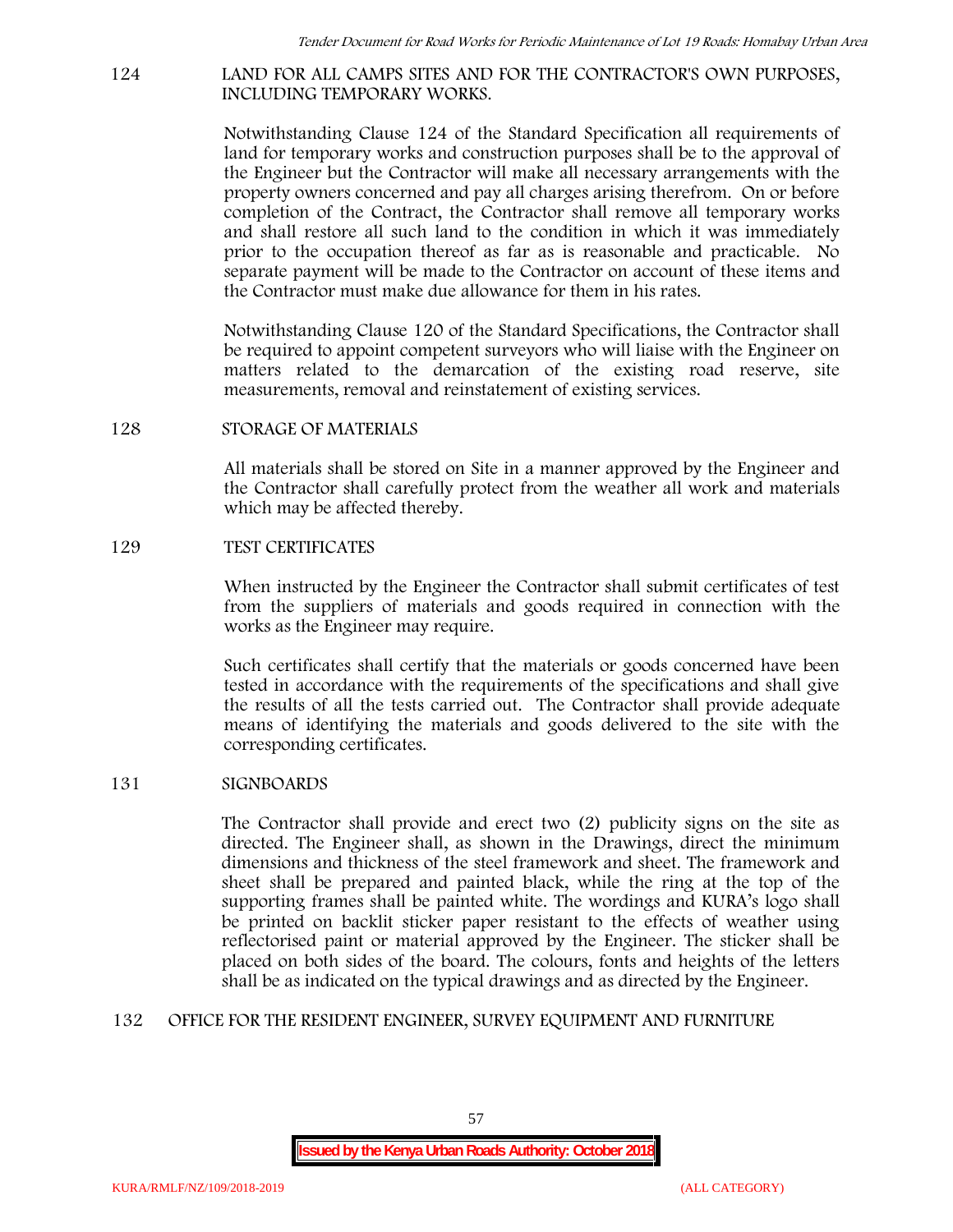# **132.1 ENGINEER'S REPRESENTATIVE OFFICE**

The contractor, when instructed, shall for the duration of the Contract, furnish and equip Resident engineer's office located at the KURA's Regional offices. The room to be occupied by the Engineer's Representative and its front office shall be provided with a floor carpet to be approved by the Engineer. The windows shall be fitted with curtains and blinders.

A telephone shall also be provided for the Resident Engineer's office for his exclusive use. All the charges and fees related to the installation and maintenance of the telephone shall be deemed to have been included in the rates for providing and maintaining the Office. The Contractor will be reimbursed, separately, the cost of operating the telephone under appropriate bill item in the BoQ.

The offices shall be provided with day and night watchmen and security lights, the cost of which shall be deemed to have been included in the rates for the offices.

The Contractor may be instructed by the Engineer under clause 58 of the General Conditions of Contract to make payments of general receipted accounts for such items as stationery, stores, furniture and equipment, claims and allowances for supervision personnel and any miscellaneous claims or the Engineer may direct the Contractor to purchase or pay for the above. The Contractor will, on provision of receipts, be paid under appropriate bill items in the BoQ.

**The survey equipment to be provided would include:**

| 1. Engineer's automatic level Wild NAK 2 or similar                 | 2N <sub>O</sub> |
|---------------------------------------------------------------------|-----------------|
| 2. Total station reading 1" with tripod and setting on              |                 |
| pole with datalogger and survey software to match                   |                 |
| Total Station Datalogger. Include data transfer program,            |                 |
| and plotting modes, setting out calculations<br>and Cogo facilities | 1No             |
| 3. Levelling staff 5m. with levelling bubble Wild GNLE              |                 |
| or similar                                                          | 4No             |
| 4. 50 m. steel band measuring tape                                  | 2N <sub>o</sub> |
| 5. 30 m. linen measuring tape                                       | 2No.            |
| 6. 3m. aluminium straight edge                                      | 2N <sub>O</sub> |
| 7. 1m. stainless steel straight edge                                | 1N <sub>o</sub> |
| 8. 100m. steel band tape                                            | 2No.            |
| 9. Draughtsman's stool                                              | 3No.            |
| 10. Complete set of highway curves                                  | 1No             |
| 11. Programmable scientific calculators FX 880P or                  |                 |
| equivalent                                                          | 4No             |
| 12. Survey umbrella                                                 | 2No.            |
| 13. Roll of tracing paper                                           | 10No            |
| 14. Protractor 360                                                  | 2N <sub>o</sub> |
| 15. Graph paper A3 size                                             | 100No           |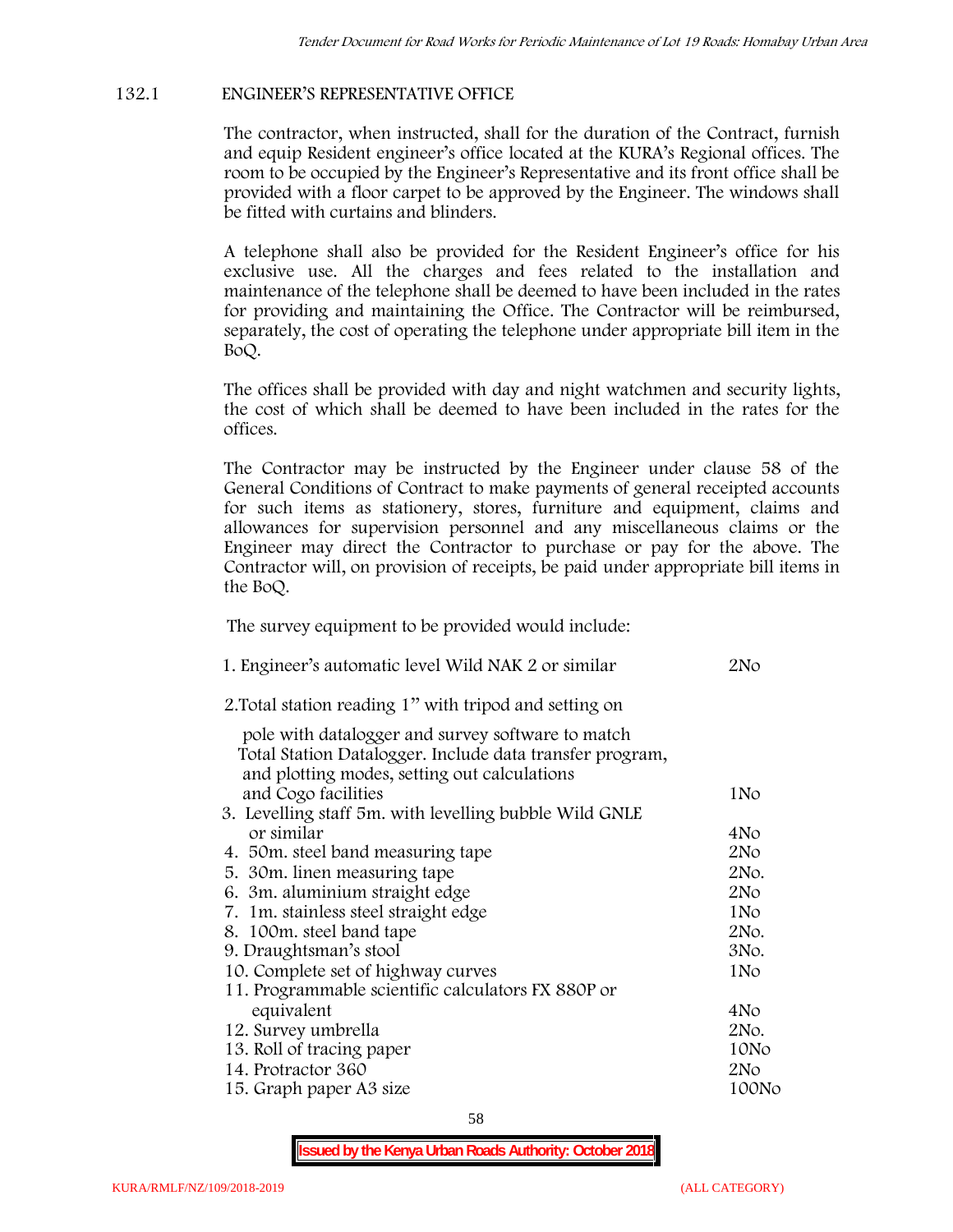| 16. Drawing table    | 2No.            |
|----------------------|-----------------|
| 17. Erasing shield   | 4No.            |
| 18. 3m. ranging rods | 9N <sub>O</sub> |
| 19. Marker pens      | 30No.           |

The contractor may be directed to pay for stationery, equipment or reagents that are foresaid and also pay for servicing and repair of the laboratory equipment being used on the project.

The Contractor shall provide, install and maintain in a good state of repair, such as survey and other equipment as listed for the duration of the contract.

Such equipment shall be of approved manufacture, and shall be made available to the Engineer for the Engineer's exclusive use throughout the Contract, not later than three (3) weeks after the Engineer's order to supply. All equipment shall be ready to use and complete to perform the tests. The equipment shall revert to the Employer on completion of the Contract.

Any delays to the Contractor or the Contractor's activities caused by the Engineer being unable to perform survey work, field or laboratory tests due to the contractor's failure to supply and/or maintain the said equipment shall be deemed to have been caused entirely by the Contractors own actions, and any consequences of such delays shall be interpreted as such.

The payment to comply with this requirement is provided in the Bill of Quantities and ownership of all equipment paid for as instructed above shall revert to the Employer after the completion of the Works.

Failure by the Contractor to provide or maintain the equipment shall make him responsible to bear all costs that may be incurred as a result of the Engineer's staff using alternative means of communication, including delays in supervision and approval of Works by the Engineer.

# **132.3 COMMUNICATION FOR THE ENGINEEER**

# **(a) Mobile phones**

The Contractor shall provide, connect and maintain mobile phones for the exclusive use by the Engineer for the duration of the contract. The Contractor shall include for the cost of providing the mobile units complete with charger unit, "hands free" headset for each unit, connection to the network and all service charges applicable all as directed by the Engineer. The Contractor shall provide air-time with each mobile phone which shall be paid for under prime cost sum allowed for in the bills of quantities. The mobile telephones shall be WAP enabled with e-mail capabilities and integrated camera of a minimum of 3.0 mega pixels. Payment for these mobiles and associated costs is included in the Bill of Quantities, and ownership of mobile phones will revert to the Employer after completion of the Works.

# **(b) Internet and e-mail services**

Where directed, the contractor shall provide 24 hours terrestrial or wireless internet connectivity with minimum throughput speed of 128kilobytes per second for the exclusive use by the Engineer, including all accessories and Terminal Equipment and pay for all associated installation, maintenance and usage charges throughout the duration of the contract.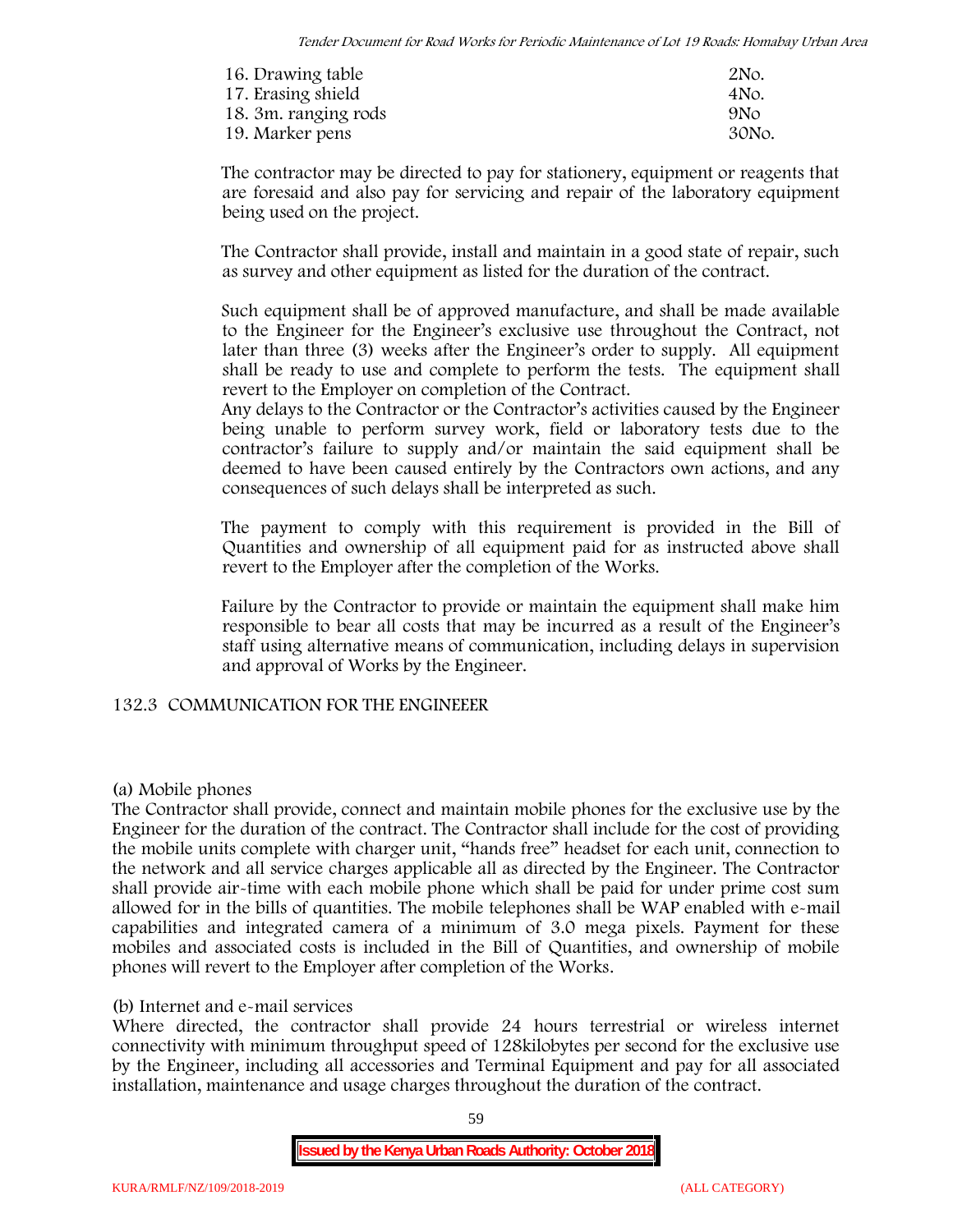The contractor shall allow for the provision and maintenance of internet connectivity and associated costs as per Appendix to item 1.17 of the Bills of Quantities.

# **137 ATTENDANCE UPON THE ENGINEER AND HIS STAFF**

In addition to the staff stated in Clause 135, the following staff will be provided for the supervision of work: 1No. Artisans, 2No. Labourers, 1No. Office assistants, 2No. Lab attendants. Additional attendant staff, as required by the Engineer, shall be paid for under Item 01-80-030 of the Bill of Quantities.

# **138 VEHICLES AND DRIVERS FOR THE ENGINEER AND HIS STAFF AND METHOD OF PAYMENT**

In addition to provisions of the Clause 138 of the Standard Specification, the Contractor shall when instructed, provide and maintain in good working condition for the exclusive use of the Engineer and his staff throughout the Contract, the following types and numbers of brand new vehicles or as specified. The Engineer shall approve the type of vehicles and confirm the number of each type to be provided. The Contractor shall insure the vehicles comprehensively for any licensed drivers and shall provide competent drivers during normal working hours and whenever required by the Engineer. The cost of provision of the vehicle shall be inclusive of the first 4,000 kilometers travelled in any month.

.Should any vehicle supplied not be in roadworthy condition, the Contractor shall provide an acceptable equivalent replacement vehicle until such a time as the original vehicle is repaired to the satisfaction of the Engineer and returned for use.

# **(a) Type 1 Vehicles (Double Cabin 4WD Pick up)**

Type 1 Vehicles should be four Wheel Drive (4WD), with power assisted steering, Double wishbone independent suspension at front axle and rigid axle with leaf springs at rear, diesel propelled engine maximum 2,500 cc. The starting mileage of the vehicles shall not exceed 60,000km odometer reading. The vehicles should be fitted with other accessories below:

- (a) Spare tyre and wheel jack;
- (b) FM radio and CD player;
- (c) Power Windows;
- (d) Full Air-conditioning;
- (e) Immobilizer and antitheft security system;
- (e) Driver and passenger SRS Airbags;
- (f) Canvas cover over the carrying deck at the back.

At the end of the contract, all type 1 vehicles shall revert to the Contractor.

# **(c) Type 2 Vehicles (station wagon/saloon)**

Specifications for Type 2 Vehicles shall be station wagon/saloon vehicles; petrol propelled engine maximum 1,800 cc. The starting mileage of the vehicles shall not exceed 60,000km odometer reading. shall in addition be fitted with a fibre glass body or similar and two columns of sitting benches on the carting deck at the back.

The Contractor shall insure comprehensively the vehicles for any licensed drivers and shall provide competent drivers during normal working hours and whenever required by the Engineer.

At the end of the contract, all type 2 vehicles shall revert to the Contractor.

60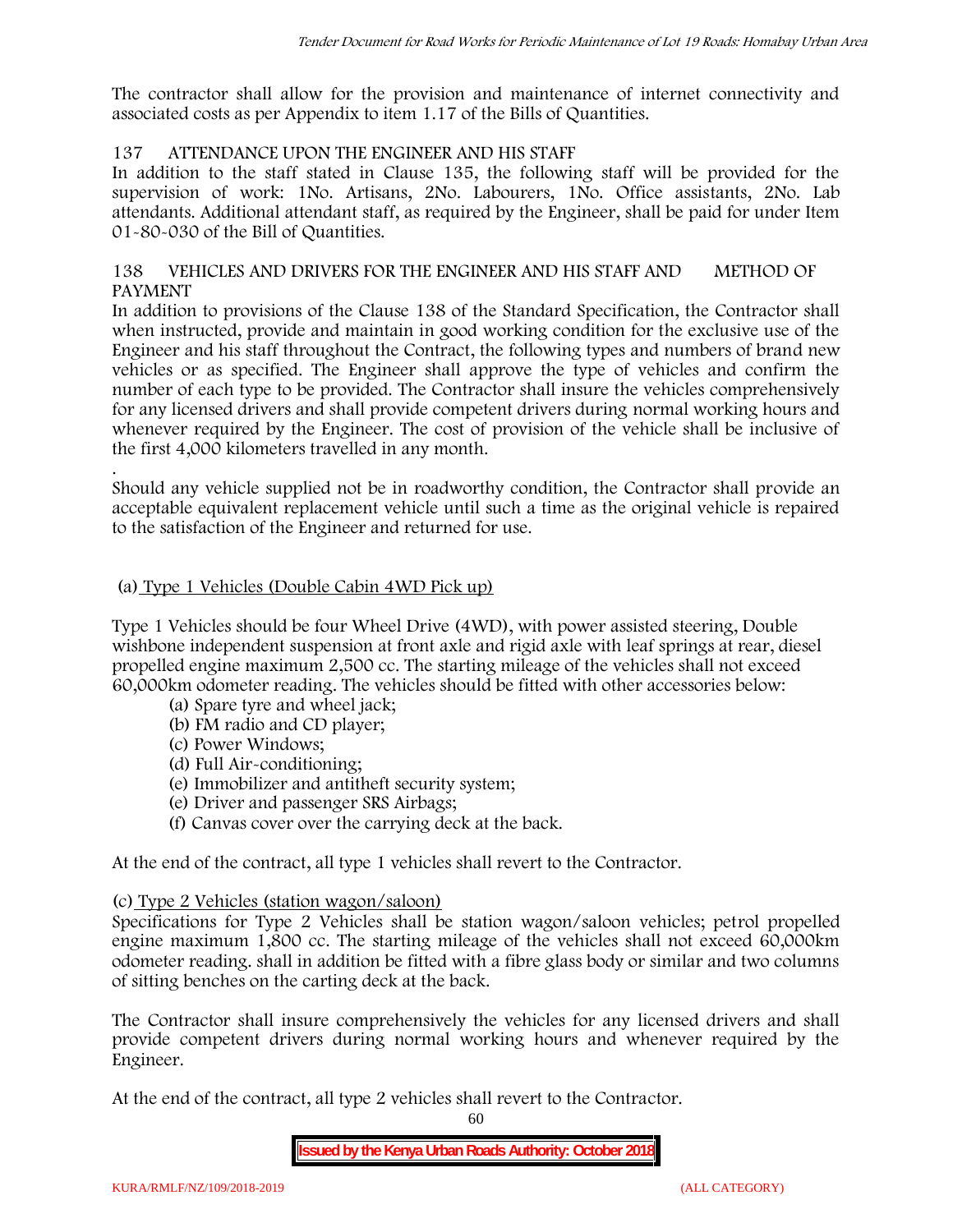Payment of vehicle shall be per vehicle month in item 01-80-017/18 of the BOQ.

# **139 MISCELLANEOUS ACCOUNTS**

The Contractor maybe instructed by the Engineer to make payments of general miscellaneous accounts for such items as stationary, stores and equipment and miscellaneous supervision personnel and claims or the Engineer may direct the Contractor to purchase or pay for the above. The Contractor will be paid on a prime cost basis plus a percentage for overheads and profits under appropriate items in the Bills of Quantities.

# **142 ENVIRONMENTAL PROTECTION**

The Contractor shall comply with the Statutory Regulations in force in Kenya regarding environmental protection and waste disposal, and shall liaise with the National Environmental Management Agency (NEMA).

The Contractor shall ensure so far as is reasonably practicable and to the satisfaction of the Engineer; that the impact of the construction on the environment shall be kept to a minimum and that appropriate measures are taken to mitigate any adverse effects during the construction.

- (a) The Contractor shall exercise care to preserve the natural landscape and shall conduct his construction operations so as to prevent any unnecessary destruction, scarring, or defacing of the natural surroundings in the vicinity of the work. Except where clearing is required for permanent works, all trees, native shrubbery, and vegetation shall be preserved and shall be protected from damage by the Contractor's construction operations and equipment. All unnecessary destruction, scarring, damage or defacing resulting from the Contractor's operations shall be repaired, replanted, reseeded or otherwise corrected as directed by the Engineer, and at the Contractor's expense.
- (b) The Contractor shall ensure that measures are in place to control soil erosion and water pollution, by use of berms, dykes, silt fences, brush barriers, dams, sediment basins, filter mats, netting, gravel, mulches, grasses, slope drains, contour banks, and other erosion control devices and methods. Temporary erosion control provisions shall be coordinated with permanent erosion control features to assure economical, effective and continuous measures throughout the period of the works. The Contractor's attention is drawn to the requirements of Clause 502, in that works need to be progressively finished so that permanent vegetation can establish quickly to mitigate soil erosion and erosion of drains.
- (c) The Contractor shall provide all the labour, equipment, materials, and means required and shall carry out proper and efficient measures wherever and as often as necessary to minimise the dust nuisance.
- (d) The Contractor shall comply with all applicable Kenyan laws, orders and regulations concerning the prevention, control and abatement of excessive noise. Blasting, use of jackhammers, pile driving, rock crushing, or any other activities producing highintensity impact noise may be performed at night only upon approval of the Engineer.
- (e) Immediately after extraction of materials, all borrows pits shall be backfilled to the satisfaction of the Engineer. In particular borrow pits near the project road shall be backfilled in such a way that no water collects in them.

61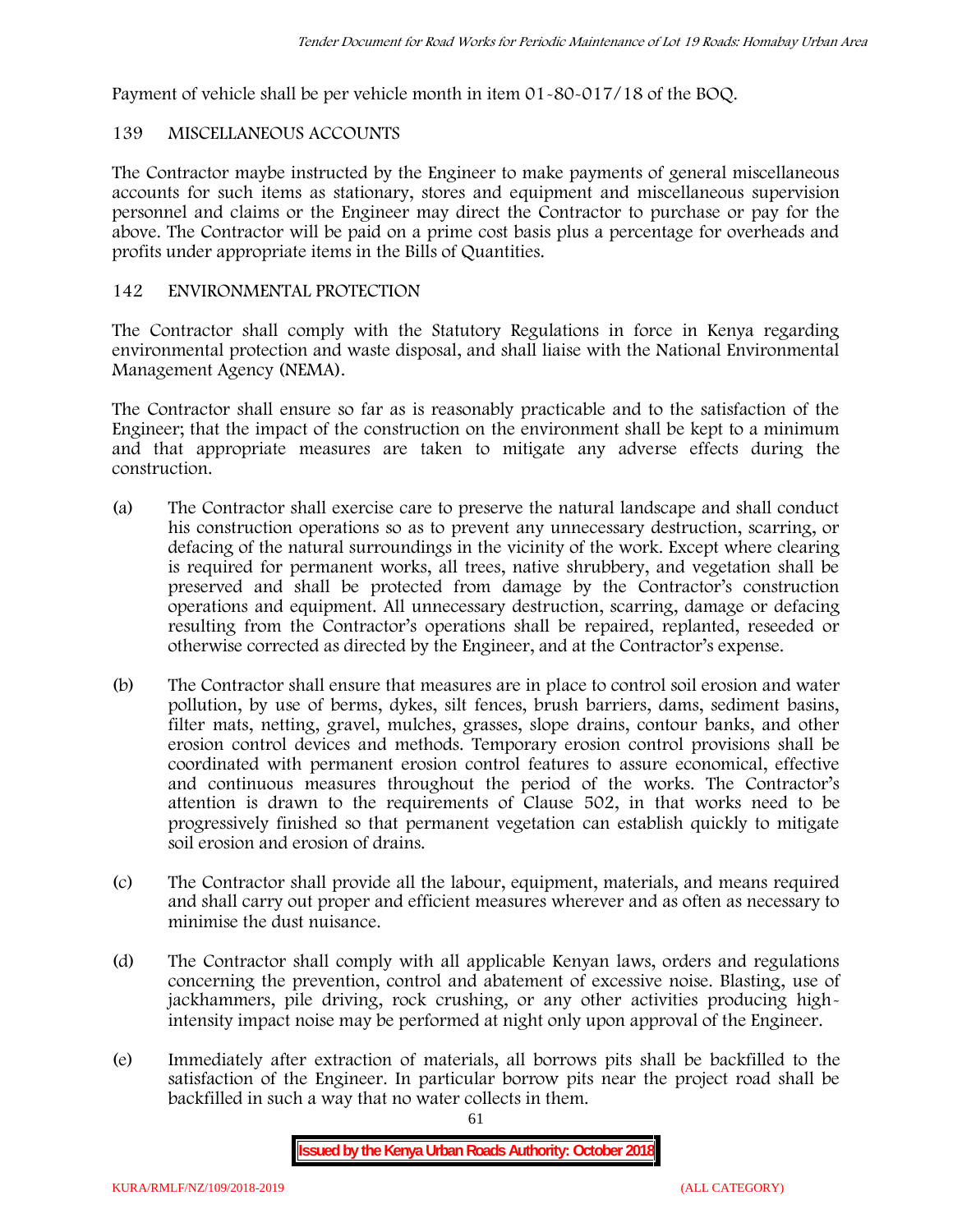- (f) Spilling of bitumen fuels Oils and other pollutants shall be cleared up.
- (g) The Contractor's attention is drawn to the requirements of the Standard Specification in regard to the environment and in particular to the following clauses: Clause 115: Construction Generally

| Clause 110. Construction denerally                                  |  |  |
|---------------------------------------------------------------------|--|--|
| Clause 116: Protection from Water                                   |  |  |
| Clause 136: Removal of Camps                                        |  |  |
| Clause 605: Safety and Public Health Requirements Clause            |  |  |
| Clause 607: Site Clearance and Removal of Topsoil and<br>Overburden |  |  |

(h) No additional payment will be made to the Contractor to cover costs arising from the requirements for this Clause and the Contractor must include these costs in the rates inserted into the Bills of Quantities.

# **143 STAFF TRAINING**

The Contractor shall allow for training of engineers, technicians and other support staff as may be instructed by the Engineer.

The payment of the allowances of such staff shall be made as instructed by the Engineer under the relevant provisions in the Bills of Quantities.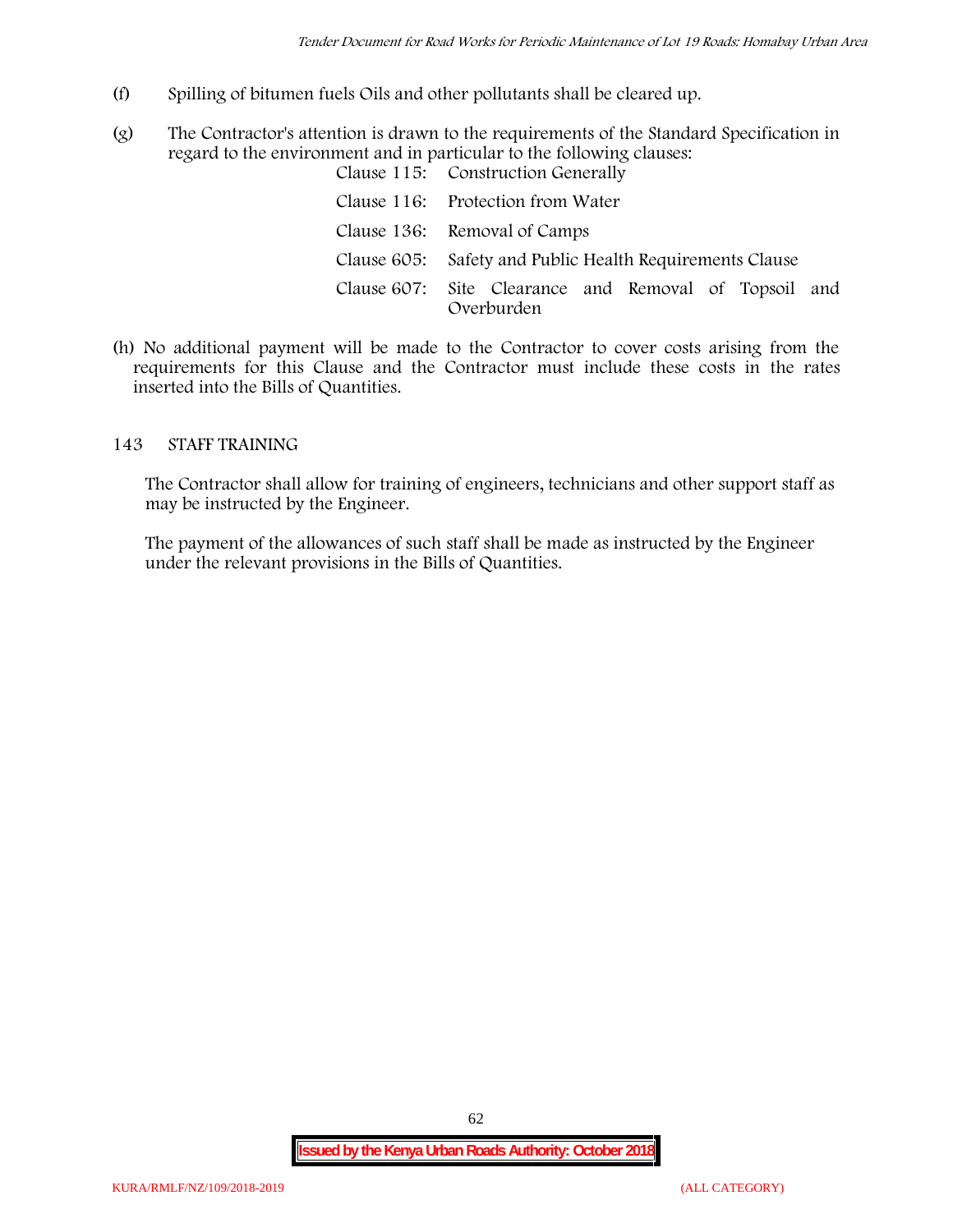# **SECTION 2 - MATERIALS AND TESTING OF MATERIALS**

All materials testing shall be in accordance with Section 2 of the Standard Specifications.

### **SECTION 3 - SETTING OUT & TOLERANCES**

### **301 SETTING OUT**

a) In addition to the provisions of clause 3.01(a) if the traverse points to be used for the setting out are close to the existing carriageway and interfere with construction works then the Contractor will have to relocate them to a location where they will not be disturbed. The co ordinates and heights of all traverse points so located shall be listed and provided to the Engineer for checking and/or approval. Contractor shall also monument the new centreline every 200m along straight and all salient points along curves by a pin in the concrete beacon before commencement of any works.

The road reserve boundary posts shall have 12mm diameter steel pins embedded in concrete, 200mm long with 25mm exposed to the air, sticking out form its top surface. This pin shall be co-ordinated and heighted and result of the same shall be provided to the Engineer for approval. Cost of these works shall be included in the rates as no separate item has been provided.

Commencement of the works shall not be permitted until this basic survey data has been provided and approved by the Engineer for at least 2 Kms of the road.

b) Detailed Setting Out

Reference pegs shall be 50mm by 50mm in section 600mm long driven 400mm firmly into ground and painted white above the ground. The offset from centre line shall be indicated by small nail 20mm to 25mm long with its head driven flush with the top of the peg.

Chainages, offset and reference elevation shall be clearly indicated to the sides of the peg to the satisfaction of the Engineer.

After cutting of benches and prior to commencement of earthworks or subgrade works, Contractor shall take cross-sections again and submit the copy of the same to Engineer for agreement. These cross-sections shall then be used as basis of measurement for all subsequent layers, unless otherwise stated.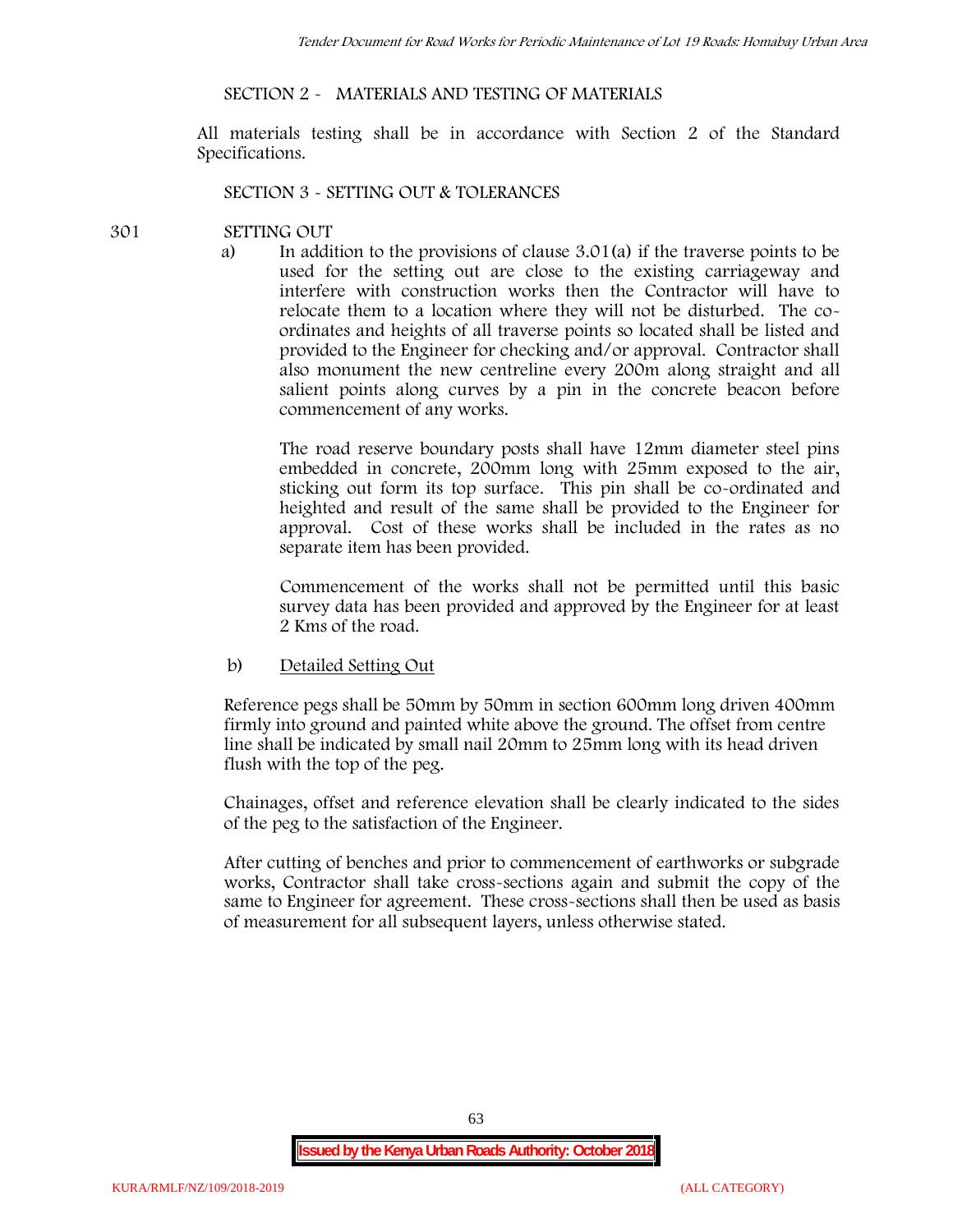**SECTION 4- SITE CLEARANCE AND TOP SOIL STRIPPING**

# **401 SITE CLEARANCE**

Site Clearance shall be carried out as directed by the Engineer.

**402 REMOVAL OF TOPSOIL**

Topsoil shall include up to 200mm depth of any unsuitable material encountered in existing or newly constructed drains, drainage channels, and accesses.

**403 REMOVAL OF STRUCTURES, FENCES AND OBSTRUCTIONS**

When instructed by the Engineer, the Contractor shall demolish or remove any structure and payment for this shall be made on day works basis.

**SECTION 5 - EARTHWORKS**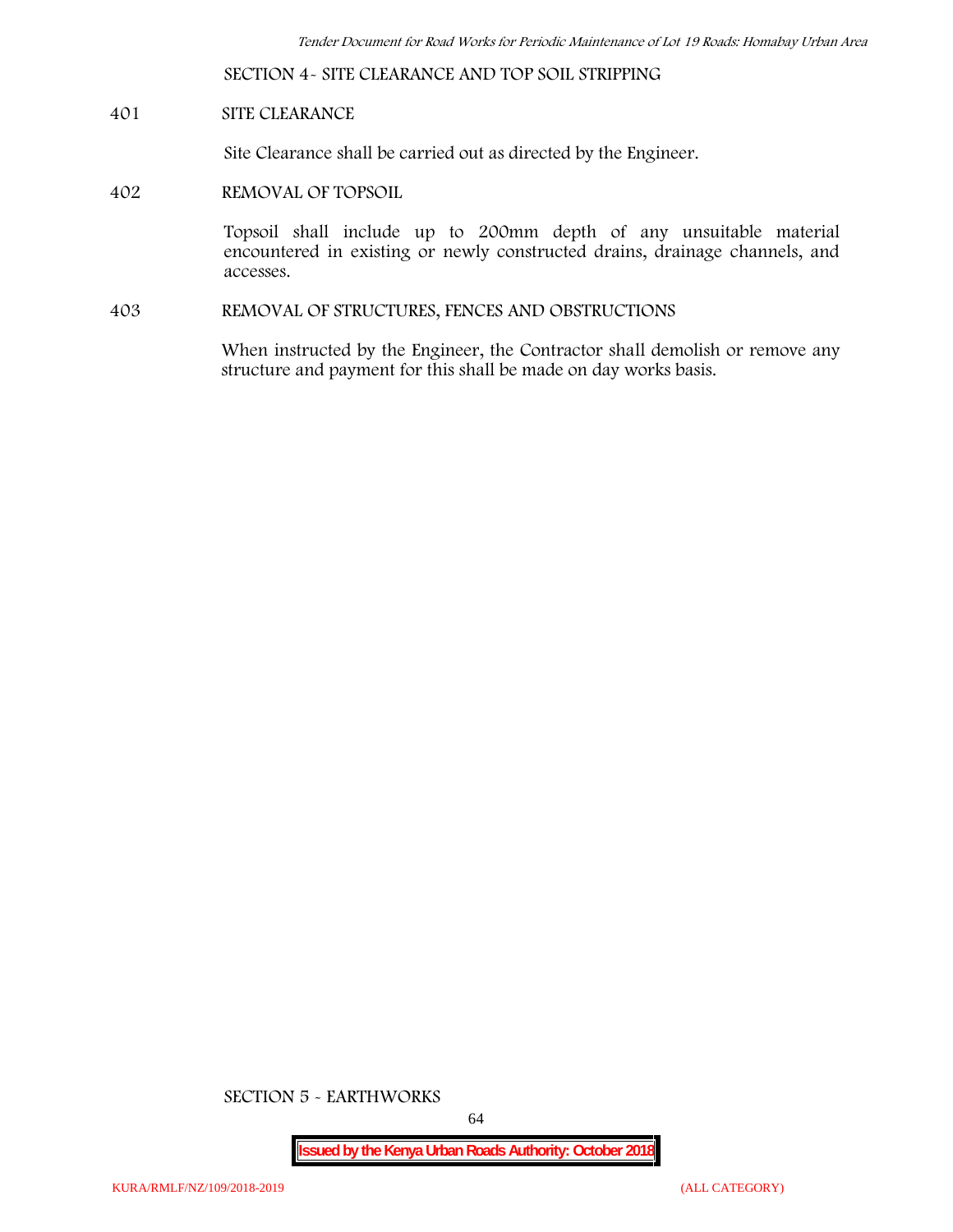# **504 PREPARATION PRIOR TO FORMING EMBANKMENT**

Where benching is required for existing pavement to accommodate earthworks subgrade or subbase for widening the road, the rate for compaction of existing ground shall be deemed to cover this activity.

Excavation in the pavement of the existing road shall be kept dry. In the event of water penetrating the underlying layer, construction of the subsequent layers shall be postponed until the underlying layers are dry enough to accommodate the construction plant without deforming or otherwise showing distress.

Step construction shall be carried out per layer at the joint where excavating both vertically and perpendicular to the direction of the travel. The step shall be 500mm perpendicular to the direction of the travel and 150mm vertical unless otherwise instructed by the Engineer.

Special care shall be taken when compacting the new material at the joint ensuring that specified density is achieved.

### **505 CONSTRUCTION OF EMBANKMENTS**

Only material approved by the Engineer shall be used for fill in embankments. Material with high swelling characteristics or high organic matter content and any other undesirable material shall not be used, unless specifically directed by the Engineer. Unsuitable material shall include:

- (i) All material containing more than 5% by weight or organic matter (such as topsoil, material from swamps, mud, logs, stumps and other perishable material)
- (ii) All material with a swell of more than 3% (such as black cotton soil)
- (iii) All clay of plasticity index exceeding 50.
- (iv) All material having moisture content greater than 105% of optimum moisture content (Standard Compaction)

Subgrade: Shall mean upper 300mm of earthworks either insitu or in fill and subgrade shall be provided for as part of earthworks operation and payment shall be made as "fill". The material for subgrade shall have a CBR of not less than 8% measured after a 4 day soak in a laboratory mix compacted to a dry density of 100% MDD (AASHTO T99) and a swell of less than 1%.

Subgrade repair: Where directed by the Engineer, any localized failure in the subgrade shall be repaired by filling in selected soft, hard or natural of minimum CBR 30% and compacted in accordance with clauses in the specifications applying to normal subgrade.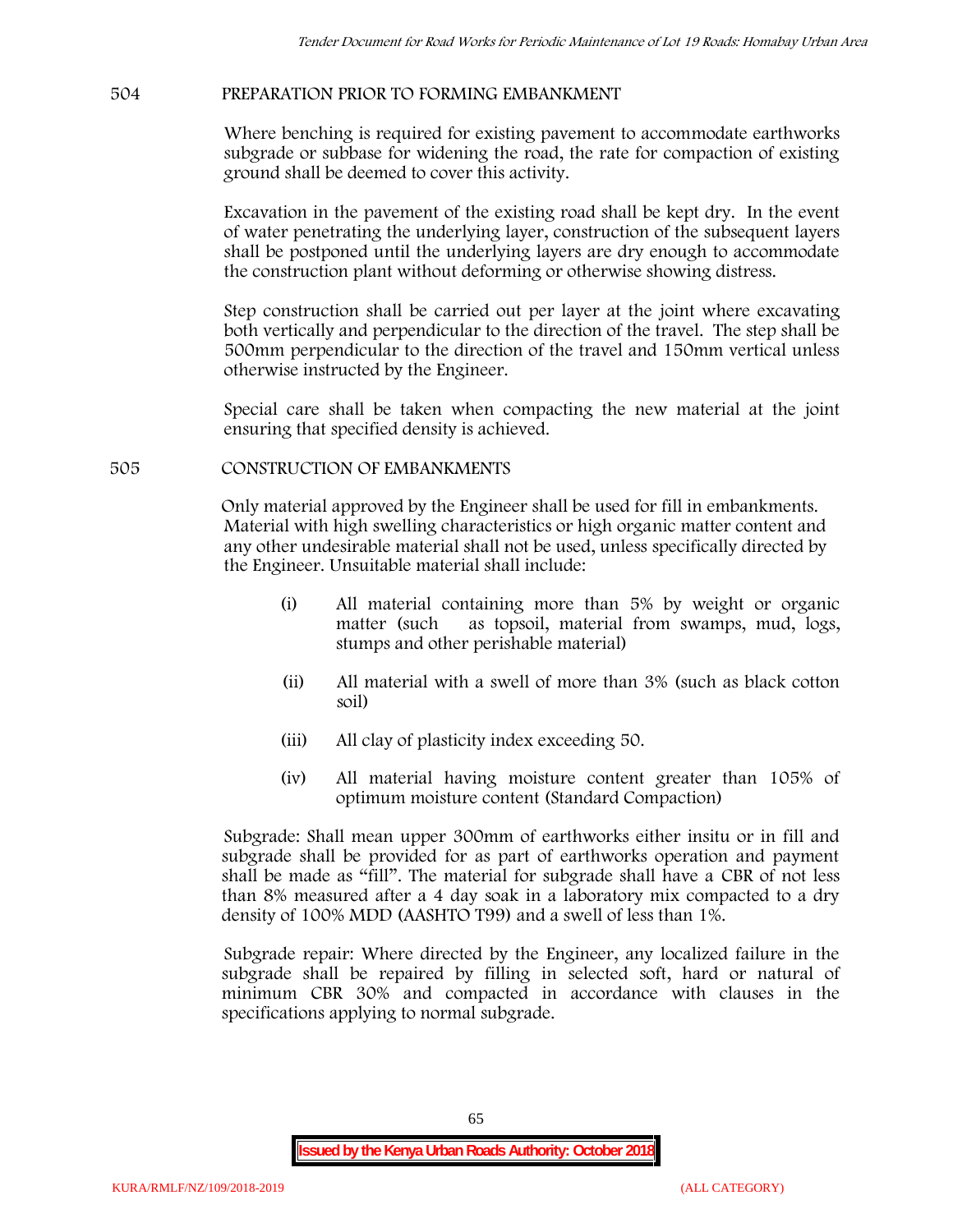Embankment repair: Where directed by the Engineer, any localized filling in soft, hard or natural; selected material requirements shall be executed in accordance with Clause 505.

# **508 COMPACTION OF EARTHWORKS**

At pipe culverts, all fill above ground level around the culverts shall be compacted to density of 100% MDD (AASHTO T.99) up to the level of the top of the pipes or top of the surround(s), if any and for a width equal to the internal diameter of the pipe on either side of the pipe(s) or surround(s) as applicable.

At locations adjacent to structures, all fill above ground level upto the underside of the subgrade shall be compacted to density of 105% MDD (AASHTO T.99). In case of fill around box culverts this should be carried out for the full width of the fill and for a length bounded by the vertical plane passing through the ends of the wingwalls.

Notwithstanding the provision of clause 503 of the standard Specification, Compaction of subgrade material (i.e. material immediately below formation) in cut areas shall not be carried out by the contractor in areas where the formation is formed in hard material, unless specific instructions to the contrary are issued by the Engineer.

Where improved sub-grade material shall be required, this shall be compacted and finished to the same standards and tolerances as those required for normal subgrade and clauses in the specifications applying to normal subgrade shall also apply.

# **511 BORROW PITS**

The first part of the Standard Specification is amended as follows:

Fill material which is required in addition to that provided by excavation shall be obtained from borrow pits to be located and provided by the Contractor but to the approval of the Engineer contrary to what has been stated.

# **517 MEASUREMENT AND PAYMENT**

Notwithstanding the provisions of clause 517 of the standard specifications, the rate for compaction of fill in soft material shall allow for the requirements of clause 508 of the special specification and no extra payment shall be made for compaction around pipe culverts (100% MDD AASHTO T.99).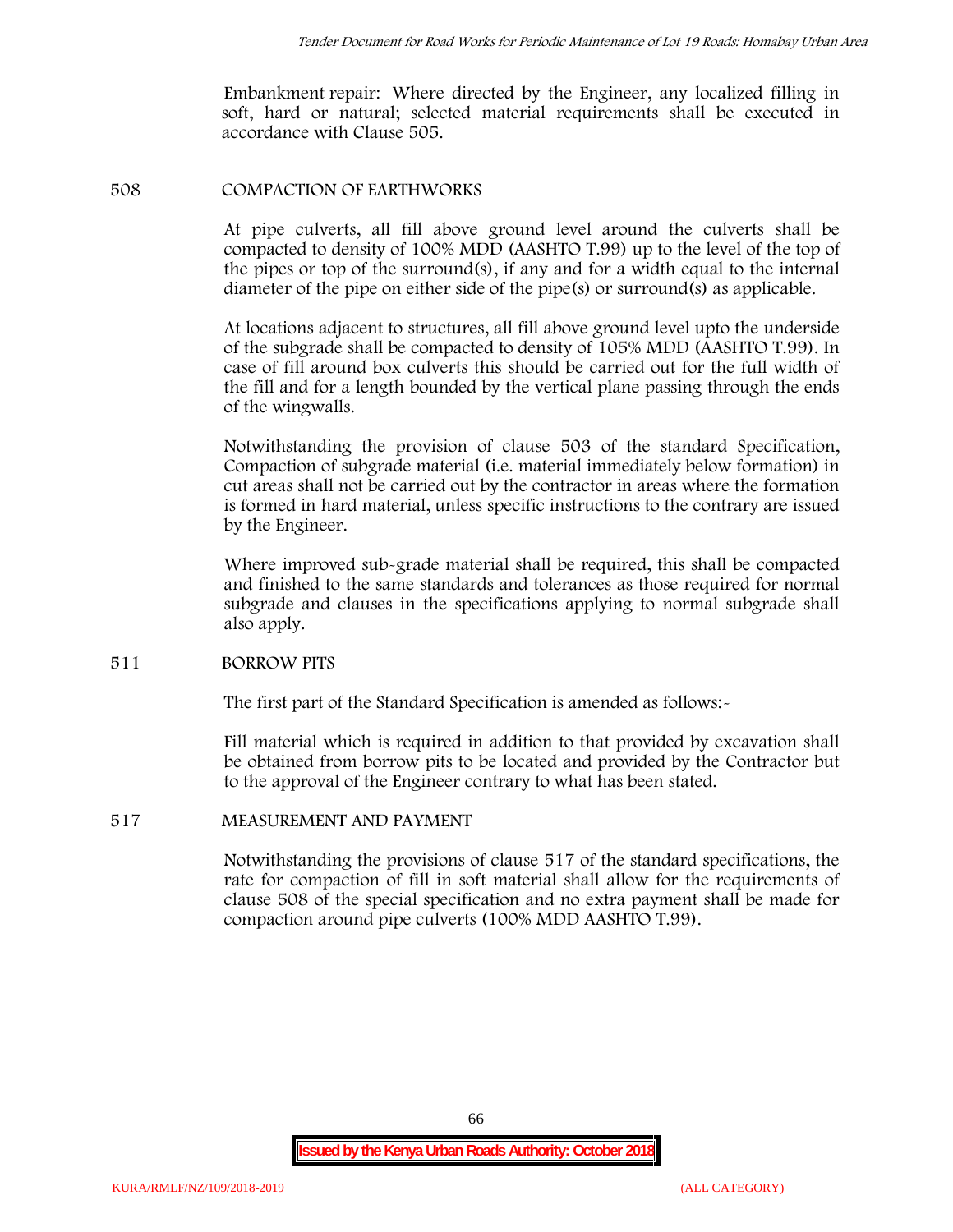**SECTION 6 - QUARRIES, BORROW PITS, STOCKPILES AND SPOIL AREAS**

#### **601 GENERAL**

Notwithstanding any indications to the contrary in the Standard specification the Engineer will not make available to the Contractor any land for quarries, borrow pits, stockpiles and spoil areas, except for those areas in road reserves specifically approved by him.

The contractor will be entirely responsible for locating suitable sources of materials complying with the Standard and Special Specifications, and for the procurement, Wining, haulage to site of these materials and all costs involved therein. Similarly the contractor will be responsible for the provision and costs involved in providing suitable areas for stockpiling materials and spoil dumps. Should there be suitable sites for spoil dumps or stockpiles within the road reserve forming the site of the works the Contractor may utilise these subject to the approval of the Engineer.

No additional payment will be made to the Contractor to cover costs arising from the requirements for this Clause and the Contractor must include these costs in the rates inserted into the Bills of Quantities.

### **602 MATERIAL SITES**

The information on possible material sites is given for the general guidance of bidders. Bidders are however advised to conduct their own investigation as the information contained therein is neither guaranteed nor warranted

#### **603 PROVISION OF LAND**

Notwithstanding any indications to the contrary in the Standard specification the Engineer will not make available to the Contractor any land for quarries, borrow pits, stockpiles and spoil areas, except for those areas in road reserves specifically approved by him.

The contractor will be entirely responsible for locating suitable sources of materials complying with the Standard and Special Specifications, and for the procurement, Wining, haulage to site of these materials and all costs involved therein. Similarly the contractor will be responsible for the provision and costs involved in providing suitable areas for stockpiling materials and spoil dumps. Should there be suitable sites for spoil dumps or stockpiles within the road reserve forming the site of the works the Contractor may utilise these subject to the approval of the Engineer.

No additional payment will be made to the Contractor to cover costs arising from the requirements for this Clause and the Contractor must include these costs in the rates inserted into the Bills of Quantities.

#### **605 SAFETY AND PUBLIC HEALTH REQUIREMENTS**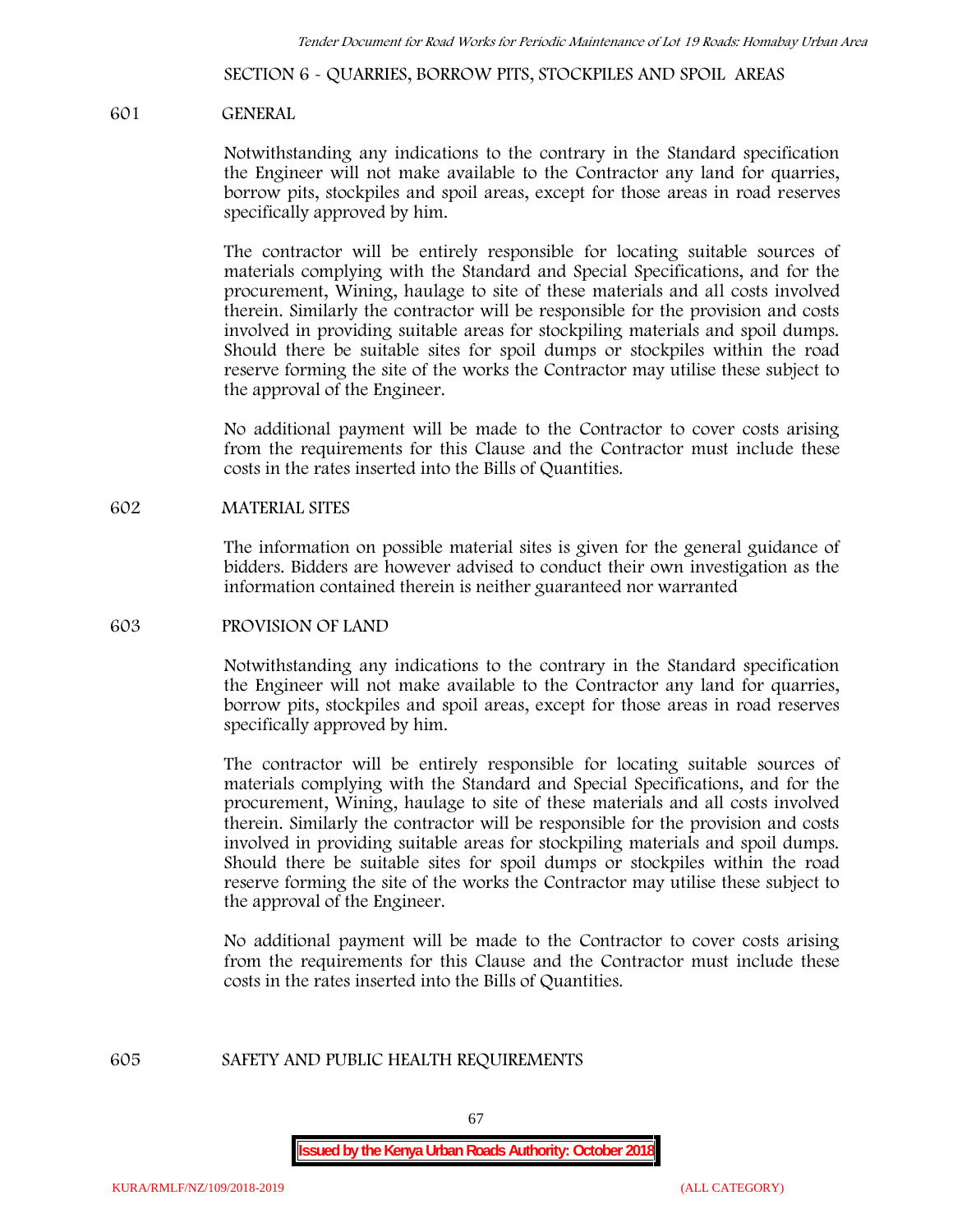In addition to clause 605, the contractor shall allow for professionals to conduct lectures to the workers regarding the spread of HIV/Aids.

**SECTION 7 - EXCAVATION AND FILLING FOR STRUCTURES**

#### **703 EXCAVATION OF FOUNDATIONS FOR STRUCTURES**

Unless otherwise instructed by the Engineer, all excavated surfaces in material other than hard material, on which foundations for structures shall be placed, shall be compacted to 100% MDD (AASHTO T.99) immediately before structures are constructed.

Paragraph 4, last line: - Replace "95%" with "100%".

### **707 BACKFILLING FOR STRUCTURES**

Unless otherwise instructed by the Engineer, all backfilling material shall be compacted to a minimum of 100% MDD (AASHTO T.99).

# **709 EXCAVATIONS FOR RIVER TRAINING AND NEW WATER COURSES**

Payments for river training and establishment of new watercourses shall only be made where such work constitute permanent works. Works done for road deviation or other temporary works shall not qualify for payment.

### **710 STONE PITCHING**

Stone pitching to drains, inlets and outlets of culverts to embankments and around structure shall consist of sound unweathered rock approved by the Engineer.

The stone as dressed shall be roughly cubical in shape with minimum dimensions of 150 x 150mm for normal thickness of stone pitching.

The surface to receive the pitching shall be compacted and trimmed to slope and the stone laid, interlocked and rammed into the material to give an even finished surface.

In areas where stone pitching has been damaged, the Contractor shall identify such areas and notify the Engineer for his agreement of the extent of the Works required and his approval and instructions to proceed with the Works. Stone Pitching Repair and Reconstruction shall be carried out in accordance with Clause 710 of the Standard Specifications.

The Works shall involve removal of the damaged stone pitching and reconstruction of the said areas in accordance with Clause 710 of the Standard Specifications by use of the sound salvaged material together with any necessary additional material where all such materials shall comply with Section 7 of the Standard Specifications.

Contrary to clause 713 of the standard specifications, the rates inserted for stone pitching shall allow for grouting.

68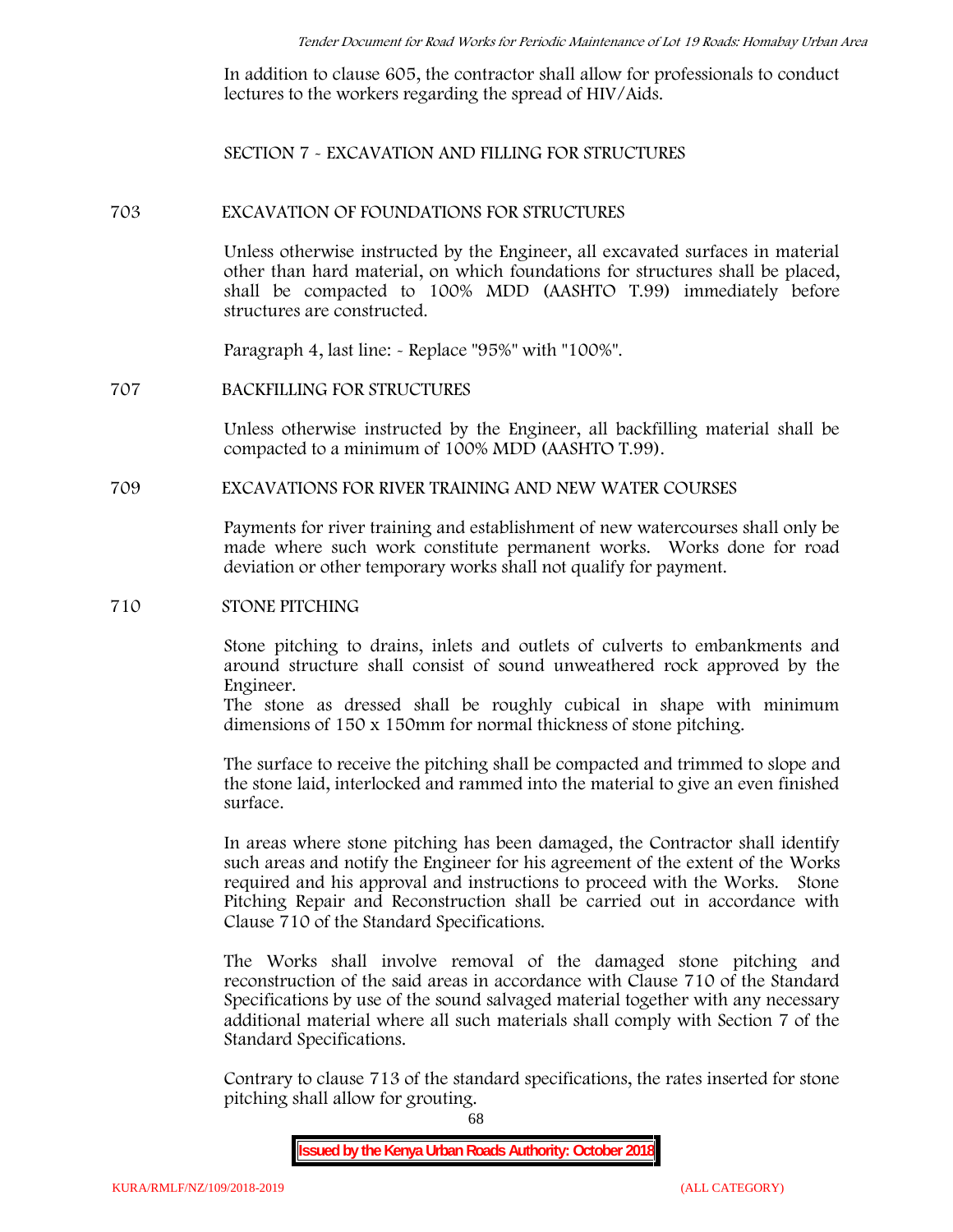# **711 GABIONS**

Where instructed by the Engineer the Contractor will install gabions as protection works to washout areas or bridge Piers and or Abutments. Gabions shall be constructed in accordance with Clause 711 of the Standard Specification.

I n cases where existing gabions have been damaged, the Contractor shall identify them and notify the Engineer for his agreement of the extent of the Work required and his approval and instructions to proceed with the Works.

The Works shall involve removal of the damaged gabions / rocks, excavation to the correct levels and grades as directed by the Engineer, and in accordance with Clause 711 of the Standard Specifications and reconstruction with new gabions and other necessary materials as necessary. The damaged gabions shall be recovered and transported to the nearest KURA'S Yard or M.O. R &P.W Department depot.

# **712 RIP-RAP PROTECTION WORK**

Quarry waste or similar approved material shall be used to backfill scoured and eroded side, outfall and cut-off drain. The material shall be compacted to form a flat or curved surface preparatory to stone [pitching of drainage channels, existing and new scour checks as directed by the Engineer.

The surface to receive the pitching shall be compacted and trimmed to slope and the stone hand laid, interlocked and rammed into the material to give an even finished surface. The interstices of the Pitching shall be rammed with insitu material. The insitu material immediately behind the pitching shall be compacted to minimum density of 100% MDD compaction (AASHTO T.99)

# **714 BACKFILL BELOW STRUCTRURES**

Where instructed this shall be carried out in compliance with the requirements of Clause 507 and 804 of the Standard Specification.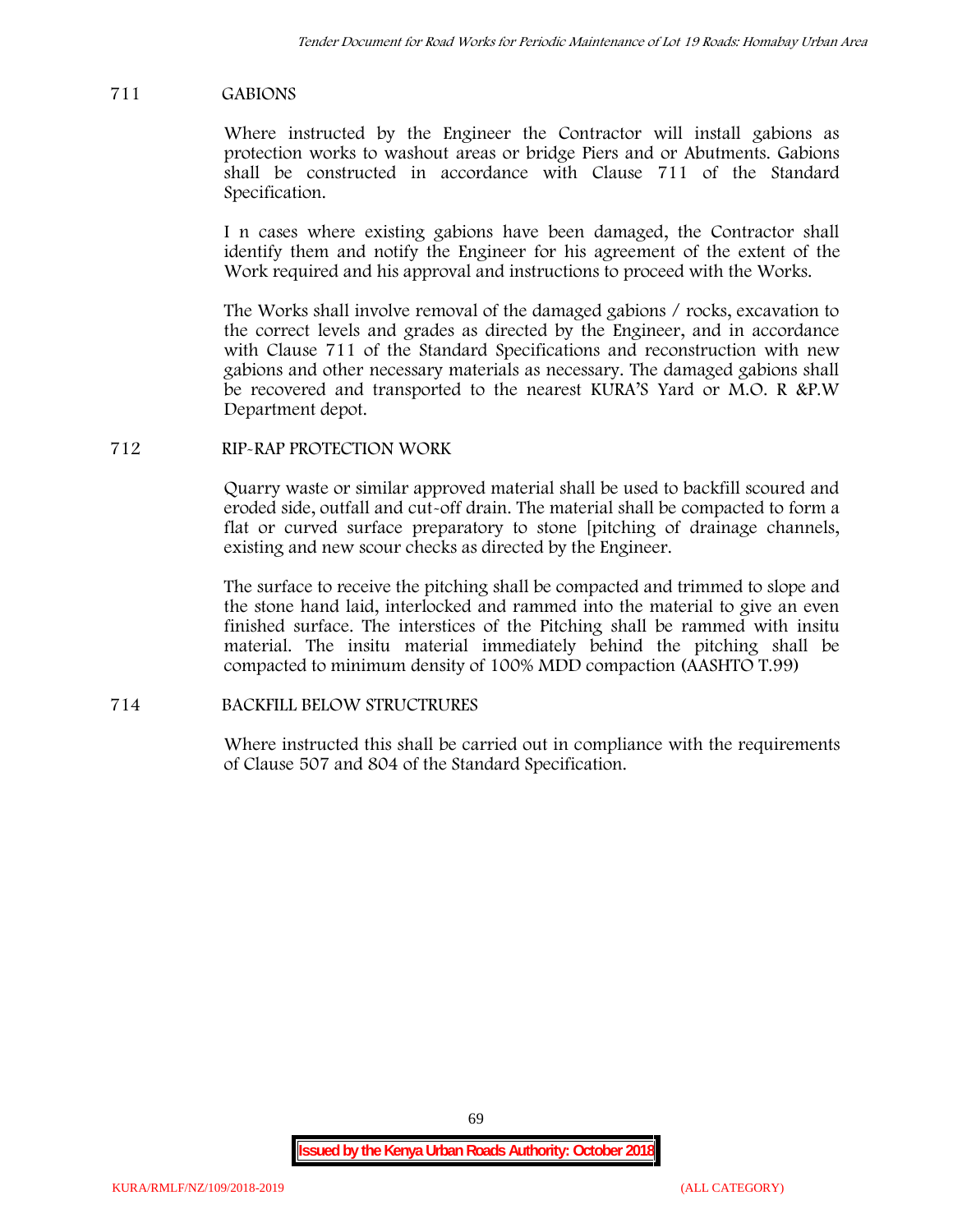**SECTION 8 - CULVERTS AND DRAINAGE WORKS**

### **801 SCOPE OF SECTION**

The operations specified in this section apply to the installation of drainage works and reinstatement and improvement of the same.

In addition, this Section covers: -

- Extending of existing 450mm, 600mm and 900mm diameter pipes to be compatible with the increased road width or access.
- Desilting and cleaning of existing pipes and outfall drains to make them free flowing.

**804 EXCAVATION FOR CULVERTS AND DRAINAGE WORKS**

In the Standard Specifications, make the following amendments: -

- (a) In paragraph 6, line 3, and in paragraph 7, line 5 and in paragraph 11, line 6, delete "95%" and insert "100%".
- (b) Removal of Existing Pipe Culverts

Where instructed by the Engineer, the Contractor shall excavate and remove all existing blocked or collapsed culvert pipes of 450mm, 600mm and 900mm diameter including concrete surround, bedding, inlet and outlet structure.

The void left after removal of culvert pipes shall be widened as necessary to accommodate new concrete bedding, pipe and haunching. The payment of this work shall be per linear metre of pipes removed, and the volume in m<sup>3</sup> of inlet/outlet structure removed. The void left by

removal of these pipes shall be carefully preserved in order to accommodate replacement of 450mm, 600mm or 900mm diameter pipe culverts as shall be directed by the Engineer.

- (c) Removal of Other Existing Drainage Structures When instructed by the Engineer, the Contractor shall demolish or remove any other structure and payment for this shall be made on day work basis.
- (d) Excavation for Culverts and Drainage Works The Contractor shall carry out all excavations for new culverts and drainage works to the lines, levels, inclinations, and dimensions shown on the drawings or as instructed by the Engineer.

#### **805 EXCAVATION IN HARD MATERIAL**

In the Standard Specifications, Sub-clauses 805(a) and 805 (b) delete "95%" and insert "100%".

In sub-clause 809(a), paragraph 1, line 1, substitute "95%" with "100%".

70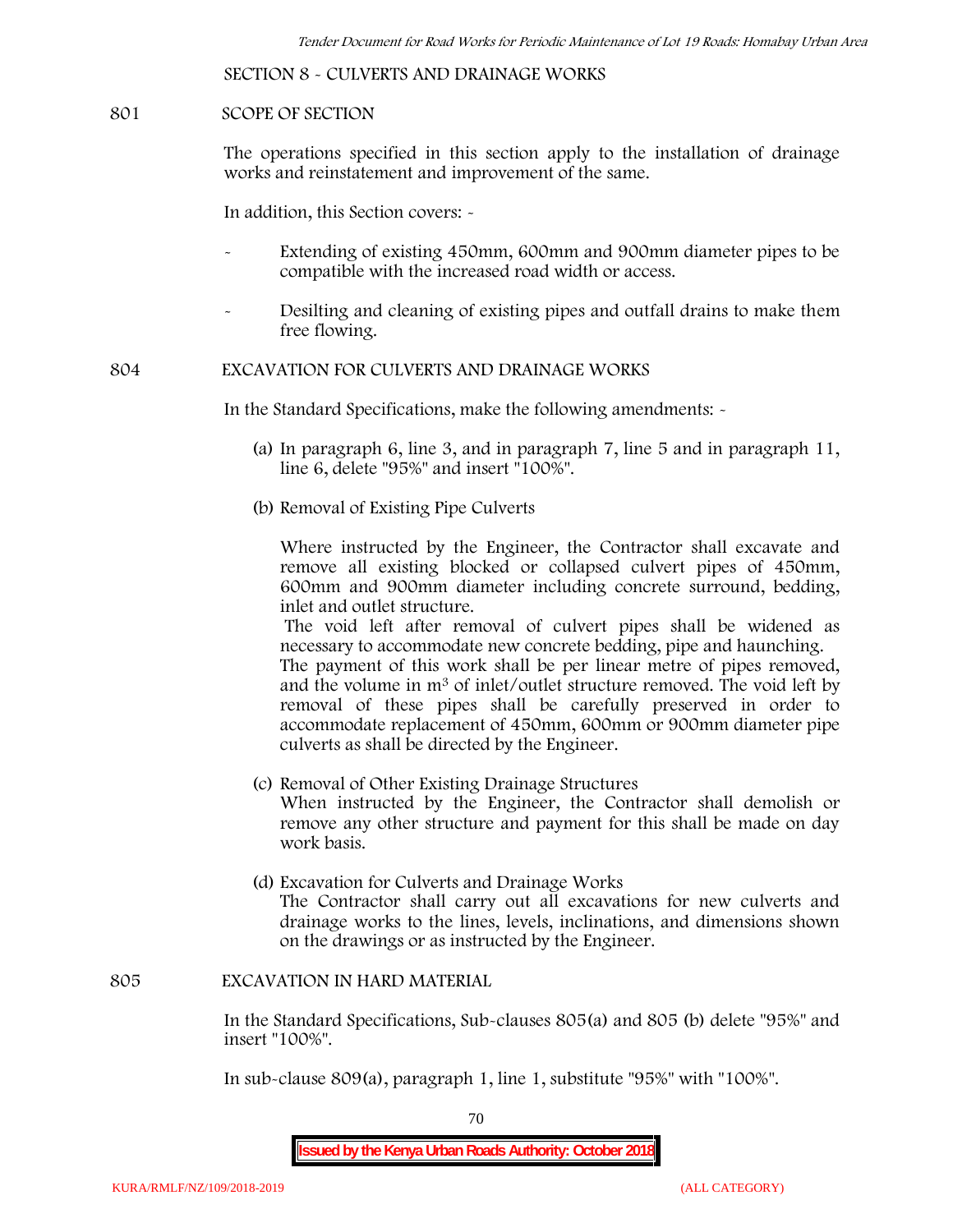In sub-clause 809(c), paragraph 2, line 4, between the words "compacted" and "and shaped" insert the words "to 100% MDD (AASHTO T.99)".

Hard material is material that can be excavated only after blasting with explosives or barring and wedging or the use of a mechanical breaker fitted with a rock point in good condition and operated correctly. Boulders of more than 0.2m<sup>3</sup> occurring in soft material shall be classified as hard material.

### **809 BEDDING AND LAYING OF PIPE CULVERTS**

Concrete pipes shall be laid on a 150mm thick concrete bed of class 15/20 and the pipes shall be bedded on a 1:3 cement: sand mortar at least 50mm thick, 150mm wide and extending the full length of the barrel.

The rates inserted shall allow for compaction of the bottom of excavation to 100% MDD (AASHTO T.99).

### **810 JOINTING CONCRETE PIPES**

The concrete pipes for the culverts shall have ogee joints and will be jointed by 1:2 cement: sand mortar and provided with fillets on the outside as described in clause 810 of the Standard Specification.

## **812 BACKFILLING OVER PIPE CULVERTS**

In the Standard Specifications, clause 812

a) Wherever the expression "dry density of 95% MDD (AASHTO T. 99)" occurs delete and replace with "dry density of 100% MDD (AASHTO T.99)".

The rates entered for laying of pipe culverts shall allow for backfilling to pipe culverts and compacting to 100% MDD (AASHTO T.99) and these works shall not be measured and paid for separately.

# **814 SUBSOIL DRAINS**

In the event of excavation for repairs exposing local seepage, springs or unacceptably high water table, the Engineer may instruct the provision of counter fort or French drains.

These drains shall consist of a trench excavated to the alignment, width, depth and gradient instructed by the Engineer, and backfilled with approved compacted clean hard crushed rock material as specified in clause 815 of the standard specification. Where these drains lie within the carriageway the carriageway shall be reinstated with compacted stabilised gravel and surfaced with hot asphalt or a surface dressing as instructed by the Engineer.

#### **815 INVERT BLOCK DRAINS AND HALF ROUND CHANNELS**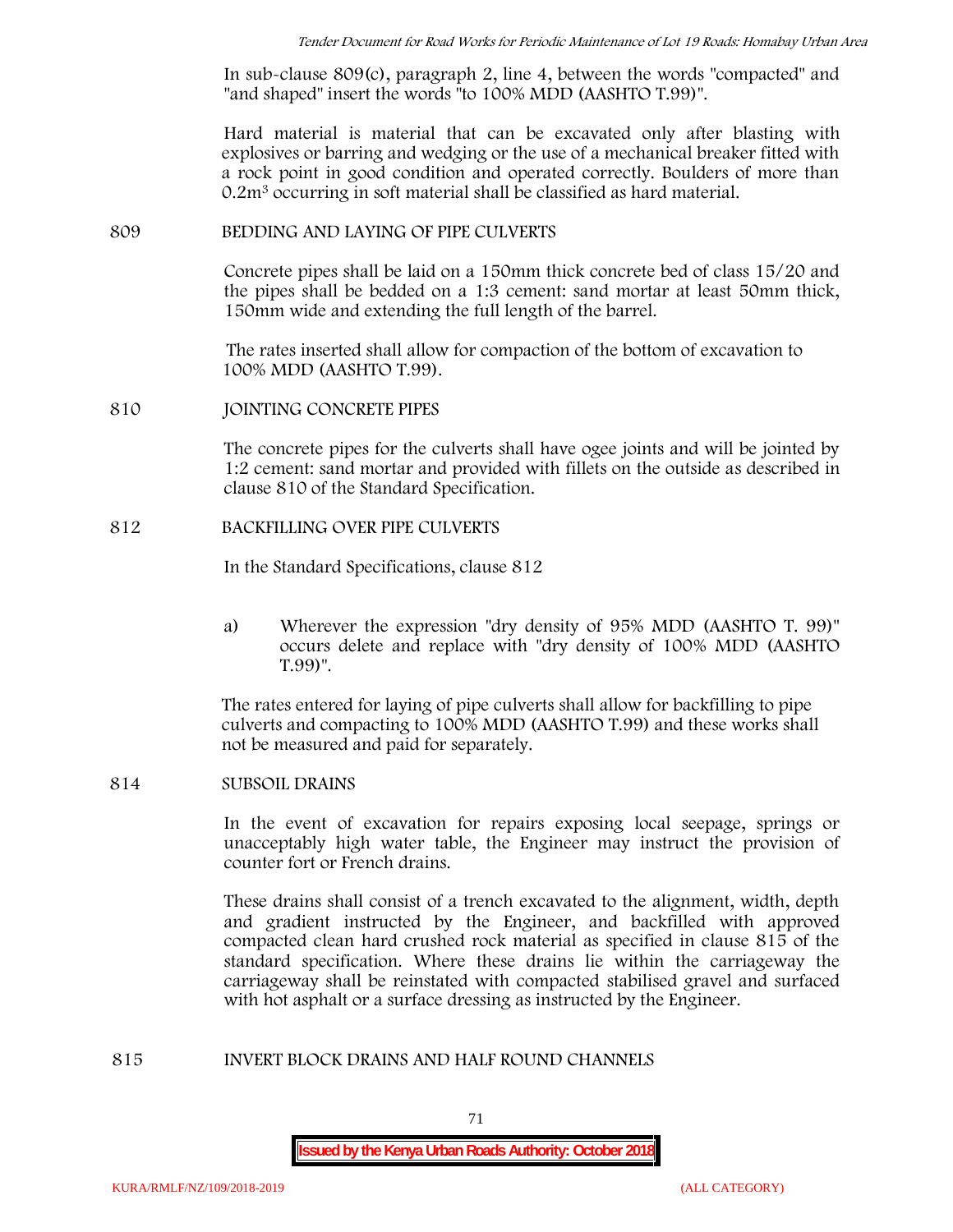Invert Block Drains and Half Round Channels shall be constructed as shown in the drawings provided in accordance with the Standard Specifications where directed by the Engineer.

#### **817 REPAIRS TO DRAINS**

**817.1 Cleaning and Repair of Existing Drains**

In areas of existing side drains, mitre or outfall drains where such are blocked, the Engineer shall instruct the Contractor to clean and clear the drains to free flowing condition.

The work shall consist of:

- (a) Stripping and removal of any extraneous material to spoil including vegetation and roots in the drains to the satisfaction of the engineer.
- (b) Spreading of any spoil to the satisfaction of the Engineer.

Shaping the drains to free flowing condition as directed by the Engineer. Removing any broken side slabs for inverted block drains and replacing with a new removing any broken inverted block drains and replacing with a new one well jointed.

Measurement and Payment for cleaning drains shall be by linear metre of drain cleaned measured as the product of plan area and vertical depth of extraneous material instructed to be removed. No extra payment will be made for removal of vegetation and roots.

**817.2 Channels**

The Engineer may instruct that the Contractor provides open channels in place of existing subdrains where the latter may be damaged or in any other place. The rates entered by the Contractor in the bills of quantities must include for removal and disposal of any subdrain material, excavation to line and level, backfilling and compaction as directed by the engineer. The channels shall be constructed of precast class 20/20 concrete of minimum 80mm thickness and lengths or widths not exceeding 1000mm. Joints shall be at least 15mm wide filled with 1:2 cement sand mortar.

**817.3 Rubble fills for protection work**

Quarry waste or similar approved material shall be used to back fill scoured and eroded side, outfall and cut-off drains. The material shall be compacted to form a flat or curved surface preparatory to stone pitching of drainage channels, existing and new scour checks as directed by the Engineer.

# **817.4 Stone Pitching**

Stone pitching shall be constructed in accordance with clause 710 of the standard Specification.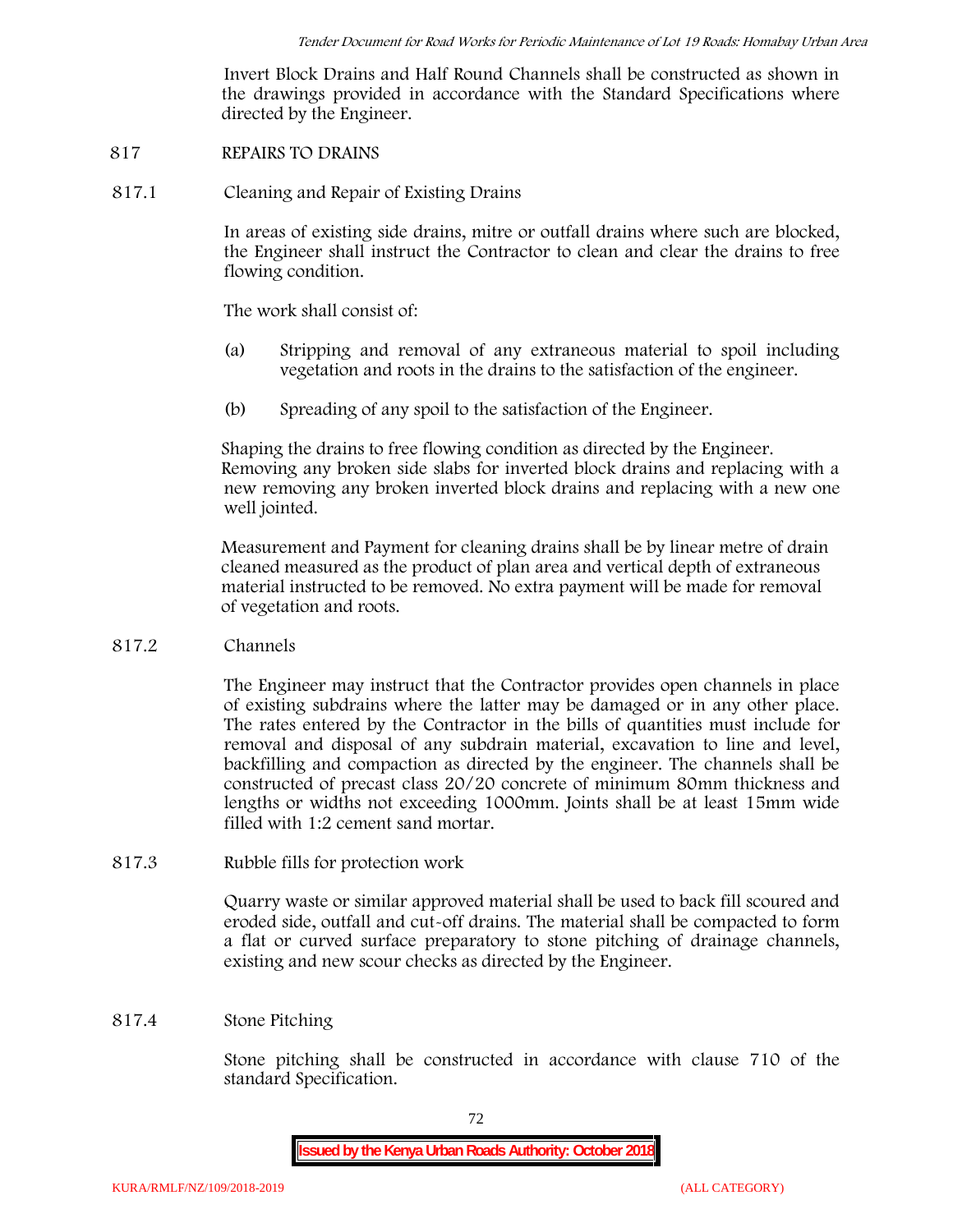**817.5 Gabions**

Gabions shall be constructed in accordance with clause 711 of the standard Specification.

**817.6 Spoil Material**

The Contractor shall be responsible for removal from site of all materials excavated in the course of undertaking works in this section of the specifications, unless suitable for re-use, and deposit of the material in a spoil dump to be approved by the Engineer.

**818 SCOUR CHECKS**

Scour checks are to be constructed in mass concrete in accordance with clause 818 of the standard Specifications and the drawings as shall be provided.

- **819 CLEANING AND MAINTENANCE**
- **819.1 Desilting of Pipe Culverts**

Where instructed, Contractor shall desilt the existing pipe culverts by removing all the material from the pipe to make them clean and free flowing.

Measurement and payment shall be by the linear metres of pipes de-silted, regardless of diameter size.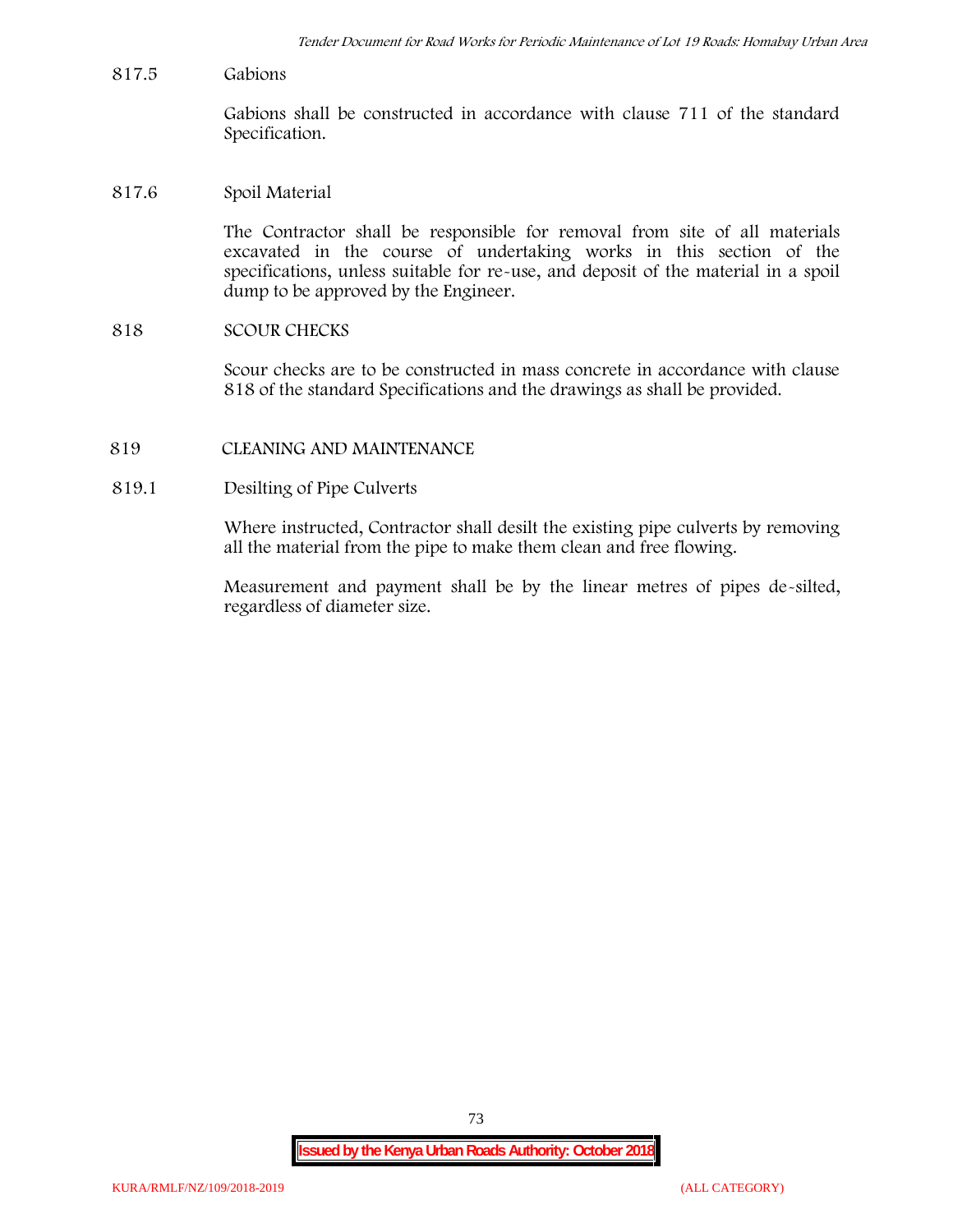**SECTION 9 - PASSAGE OF TRAFFIC**

#### **901 SCOPE OF THE SECTION**

The Contractor shall so arrange his work to ensure the safe passage of the Traffic at all times and if necessary construct and maintain an adequate diversion for traffic complete with all the necessary road traffic signs.

The contractor shall provide to the satisfaction of the Engineer adequate warning signs, temporary restriction signs, advance warning signs, barriers, temporary bumps and any other device and personnel equipped with two way radios to ensure the safe passage of traffic through the works.

When carrying out the Works the Contractor shall have full regard for the safety of all road users.

The Contractor shall also provide sign posts and maintain to the satisfaction of the Engineer all deviations necessary to complete the works. The contractor should allow for the costs of complying with the requirements of this clause in his rates.

The contractor will be deemed to have inspected the site and satisfied himself as to the adequacy of his bid for these works and no additional payments will be made to the contractor for any expenditure on traffic control or the provision of deviations. The employer shall not be liable for inadequate prior investigations of this nature by the contractor.

#### **903 MAINTENANCE OF EXISTING ROADS**

The Contractor shall when instructed, maintain the existing project road ahead of works using compacted asphalt concrete type I in accordance with the provisions in clause 1601B – 1607B of the Special Specifications or gravel material depending on the nature of the wearing course surface.

#### **904 CONSTRUCTION OF DEVIATIONS**

(a) **General**

In addition to requirement of this clause, the Contractor shall when instructed construct and complete deviations to the satisfaction of the Engineer before commencing any permanent work on the existing road. Also during these works the contractor is supposed to provide a detour of adequate pipe culverts for pedestrian and traffic crossing where there is bridge works.

Subject to the approval by the Employer, the Contractor may maintain and use existing roads for deviation. Payment for this, made in accordance with clause 912 (a) (i), shall be by the Kilometre used depending on the type of road used, whether bituminous or earth/gravel. The rates shall include for the provision of materials and the works involved.

b) **Geometry**

74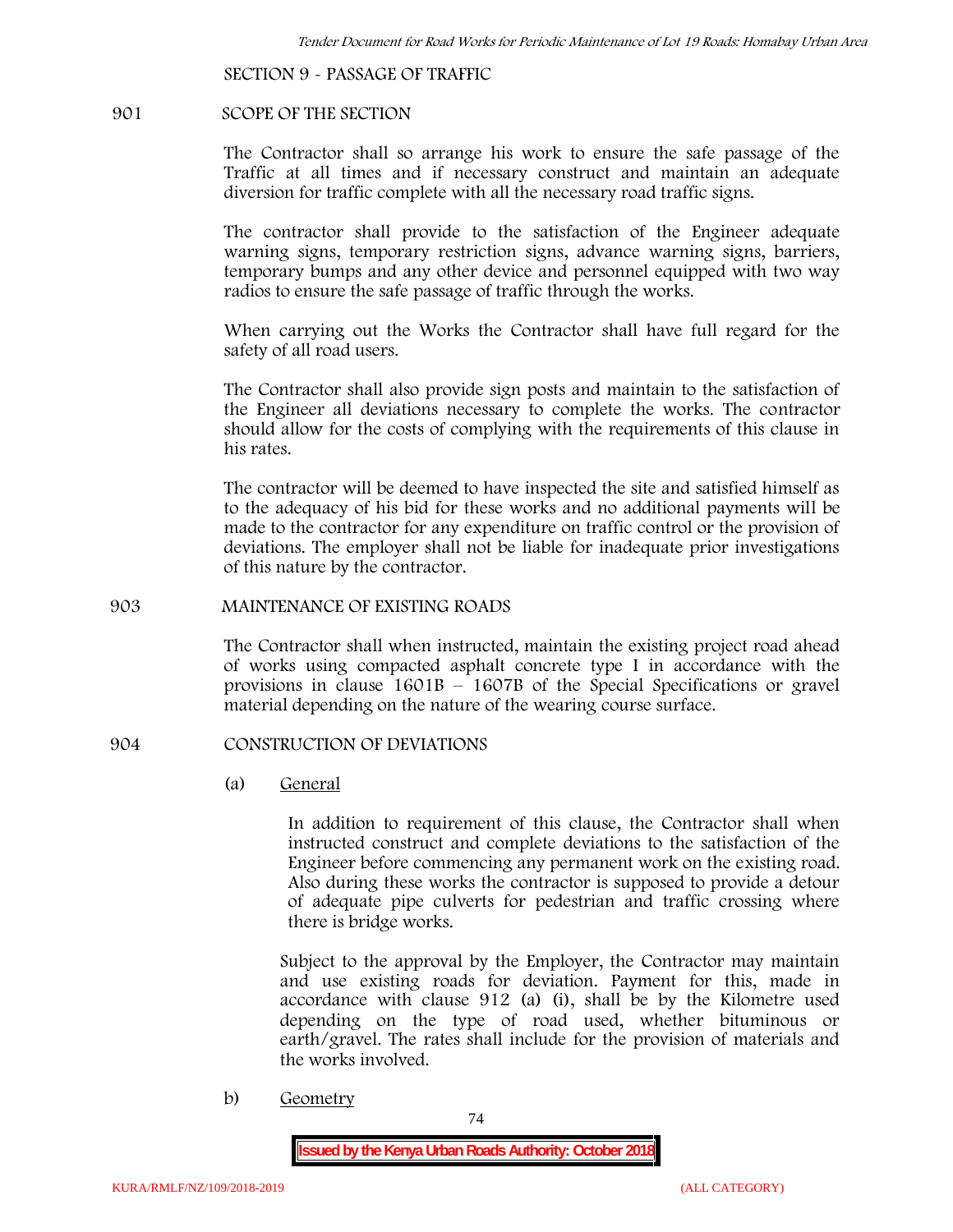The carriageway width of the deviations shall not be less than 6m wide and suitable for 2-way lorry traffic unless otherwise specified.

c) **Construction**

Unless otherwise instructed gravel wearing course for the deviation shall be 150mm compacted thickness complying with section 10 of the Standard Specification. The Contractor shall allow in his rate for removal of any unsuitable material before placing of gravel wearing course, as this will not be paid for separately.

In addition to provision of this clause, Contractor is required to sprinkle water at least 4 times a day at the rate of 1 to  $1.4$  litres/ $M<sup>2</sup>$  in regular interval to minimise the effects of dust. Latest sprinkling time shall be one hour before the sunset.

Where existing neighbouring roads are used as deviation, Contractor shall carry out repairs and maintenance in parent materials used for the existing base and surfacing of the road being used.

# **906 PASSAGE OF TRAFFIC THROUGH THE WORKS**

The Contractor shall arrange for passage of traffic through the works during construction whenever it is not practicable to make deviations.

Any damage caused by passing traffic through the works shall be made good at the contractor's own cost.

# **907 SIGNS, BARRIERS AND LIGHTS**

Contractor shall provide signs, barriers and lights as shown in the drawing in Book of Drawings at the locations where the traffic is being carried off the existing road to the deviation and back again to existing road. The Contractor shall provide ramps and carry out any other measures as instructed by the Engineer to safely carry traffic from the road to deviation.

Contrary to what has been specified in this clause the road signs provided shall be fully reflectorised and in conformity with clause 9.1 of the "Manual for Traffic Signs in Kenya Part II".

# **909 ASSISTANCE TO PUBLIC**

In addition to provision of clause 909, Contractor shall maintain close liaison with the relevant authorities to clear any broken down or accident vehicles from the deviations and the main road, in order to maintain smooth and safe flow of the traffic. Further, the Contractor shall provide a traffic management plan to be approved by the Engineer before the commencement of any construction works and execute the same, to the satisfaction of the Engineer, during the entire period of project implementation. A draft traffic management plan shall be submitted with Bid.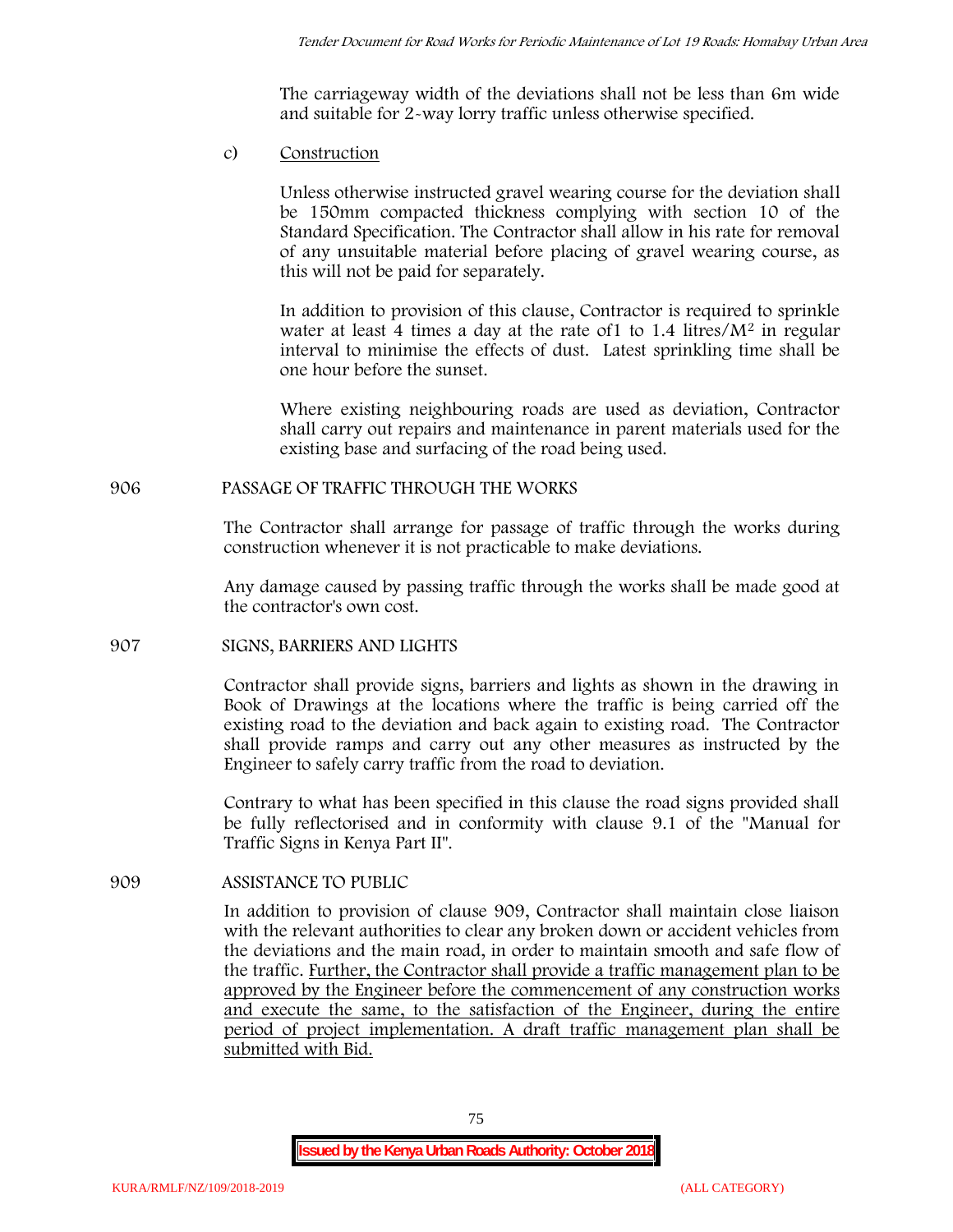# **912 MEASUREMENT AND PAYMENT**

# **Construct Deviation**

# **Road Deviation**

The Contractor shall be paid only 50% of the rate for this when he completes deviation road to the satisfaction of the Engineer. The balance shall be paid in equal monthly instalments over the contract period, as he satisfactorily maintains the deviation (as per clause 904 and 905 above) when it is in operation.

Where existing neighbouring road has been used as deviation, payment shall be by the kilometre rate and shall include the cost of repairs and maintenance of the road carried out in parent base and subbase materials.

# **Deviation using Pipe Culverts**

The Contractor shall be paid only 50% of the rate for this when he completes deviation to the satisfaction of the Engineer. The balance shall be paid in equal monthly instalments over the contract period, as he satisfactorily maintains the deviation when it is in operation. The Contractor shall be paid full amount when the bridge under construction will be in use.

# **Maintain existing road**

Asphalt Concrete or gravel for maintaining the existing road shall be measured by the cubic metre placed and compacted upon the road

**Passage of traffic through the works**

Payment shall be made on Lump Sum basis.

# **Assistance to Public**

The Contractor will be deemed to have included cost of this item in other items and no separate payment shall be made.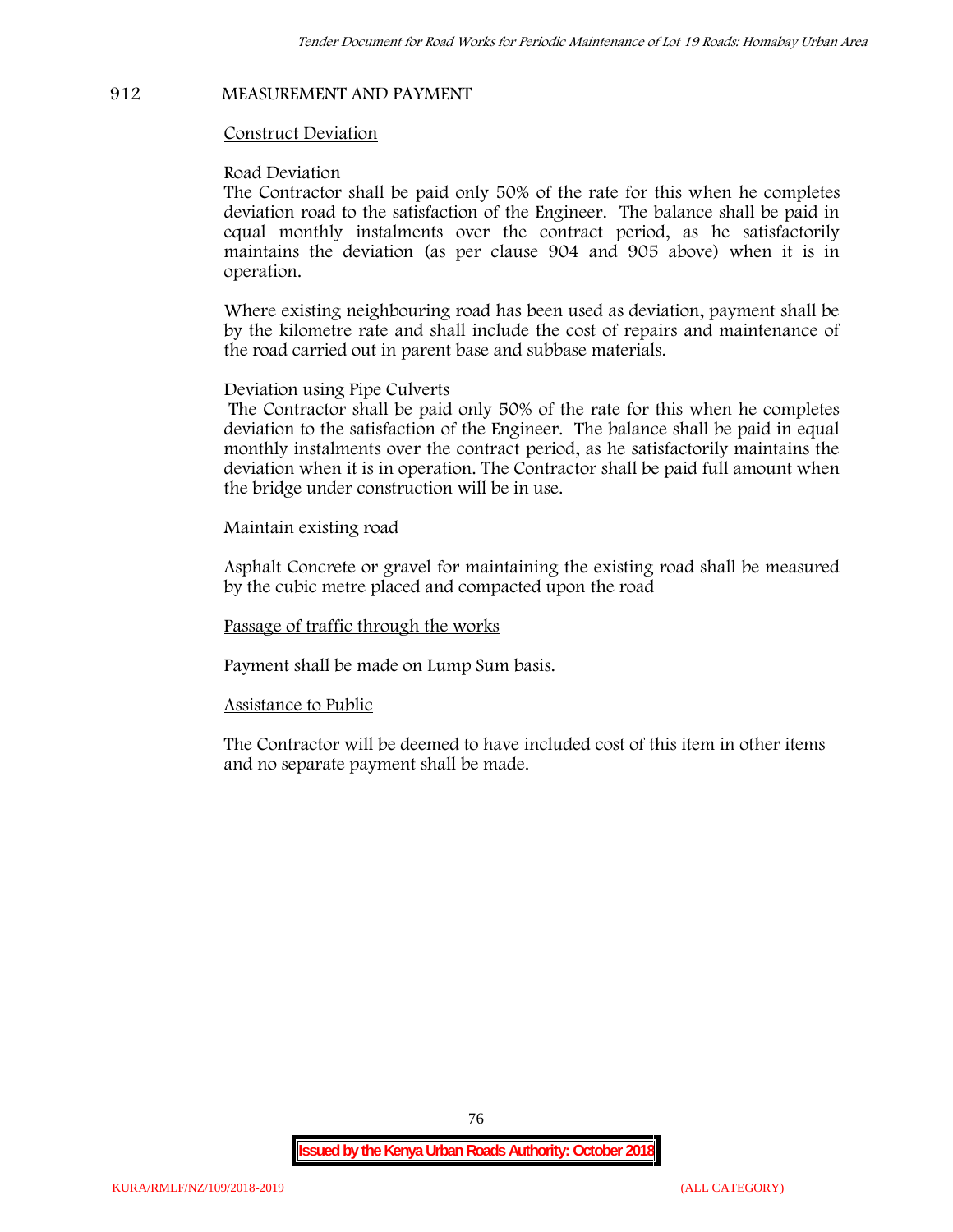#### **SECTION 10 – GRADING AND GRAVELLING**

# **1001 GENERAL**

Grading covers the works involved in the reinstatement of the road carriageway to the camber by removing the high points and filling up gullies, corrugations and wheel ruts to restore smooth running surface. Gravelling consists of excavation, loading, hauling, spreading, watering and compaction of gravel or softstone wearing course material on the formation of the road carriageway.

#### Ditch and Shoulder grading

The activity consists of cutting of a  $V$  – ditch and reinstating or reforming of the shoulders of road using either Towed or Motor grader.

#### Carriageway grading

#### **(i) Light grading**

This consists of trimming of the carriageway to control roughness and corrugations using either a towed grader or a motorized grader.

#### **(ii) Heavy grading**

This consists of scarifying the existing carriageway surface, cutting high spots and moving materials to fill potholes, corrugations and wheel ruts and reshaping of the surface to the specified camber, using either a towed grader or a motorized grader. All loose rocks, roots, grasses shall be removed and disposed well clear off the drains.

Heavy grading will be considered if 70% of the road has potholes, corrugations and wheel ruts of over 200mm deep.

The material shall be bladed toward the center of the road starting from both edges until the specified camber is achieved.

#### **1002 MATERIALS**

Gravel shall include lateritic gravel, quartzitic gravel, calcareous gravel, decomposed rock, softstone/quarry waste material, clayey sand and crushed rock.

#### **1003 MATERIAL REQUIREMENTS**

Gravel material shall conform to the requirements given below:

GRADING REQUIREMENTS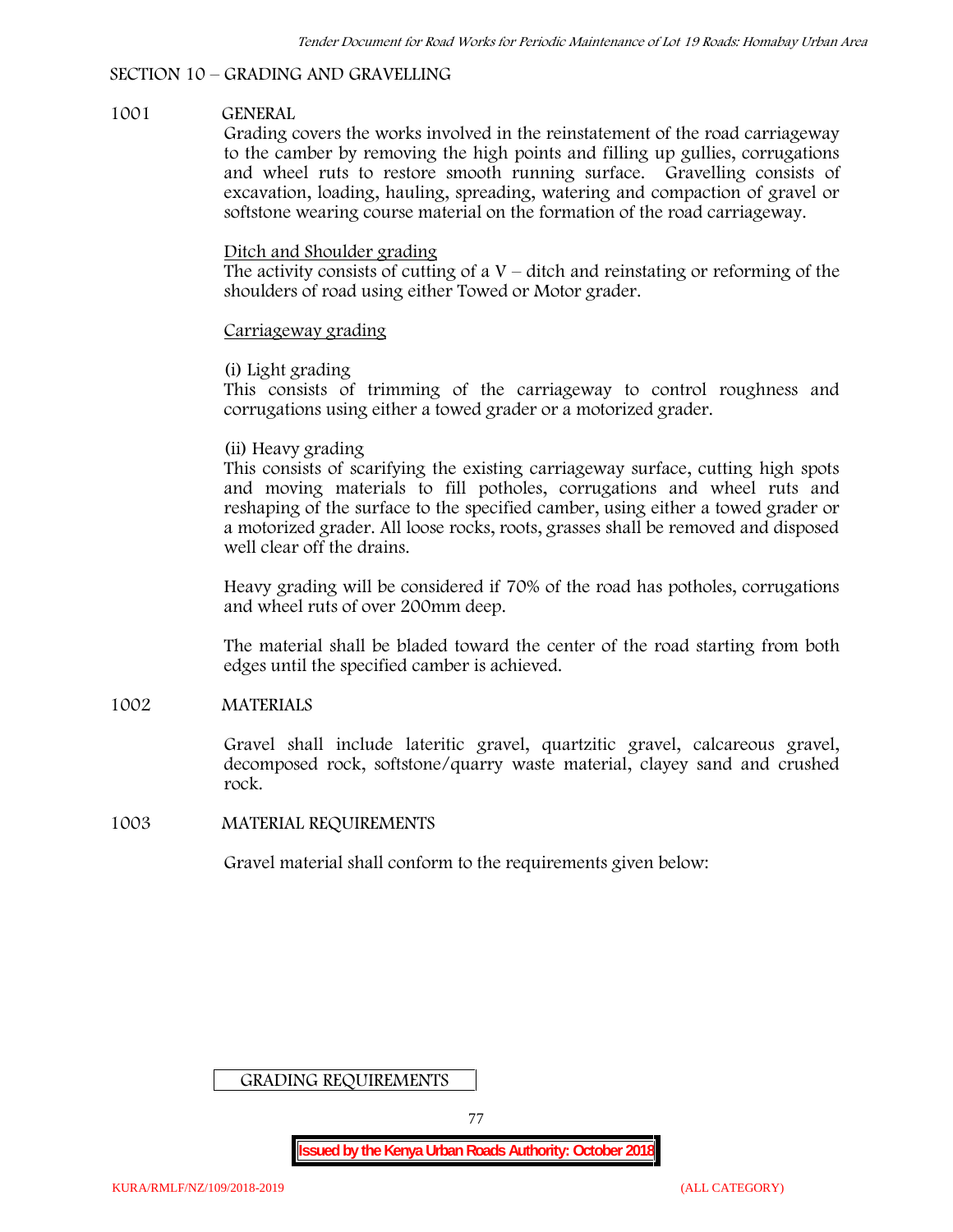|                | <b>AFTER COMPACTION</b>          |     |
|----------------|----------------------------------|-----|
| Sieve          | % by weight                      |     |
| (mm)           | passing                          |     |
| 40             | 100                              |     |
| 28             | $95 - 100$                       |     |
| 20             | $85 - 100$                       |     |
| 14             | $65 - 100$                       |     |
| 10             | $55 - 100$                       |     |
| 5              | $35 - 92$                        |     |
| $\overline{2}$ | $23 - 77$                        |     |
| 1              | $18 - 62$                        |     |
| 0.425          | $14 - 50$                        |     |
| 0.075          | $10 - 40$                        |     |
|                | PLASTICITY INDEX REQUIREMENTS PI |     |
| Zone           | Min                              | Max |
| <b>WET</b>     | 5.                               | 15  |
| DRY            | 10                               | 25  |

| BEARING STRENGTH REQUIREMENTS                   |            |                |  |  |
|-------------------------------------------------|------------|----------------|--|--|
| Traffic                                         | <b>CBR</b> | DCP Equivalent |  |  |
| Commercial                                      |            | mm/Blow        |  |  |
| VPD                                             |            |                |  |  |
| Greater than                                    | $2\Omega$  | 11             |  |  |
| 15                                              |            |                |  |  |
| Less than 15                                    | 15         | 14             |  |  |
| CBR at 95% at MDD, Modified AASHTO and 4        |            |                |  |  |
| days soak                                       |            |                |  |  |
| Lower quality material (CBR 15) may be accepted |            |                |  |  |
| if no better material can be found              |            |                |  |  |

NB: Wet Zone – mean annual rainfall greater than 500mm Dry Zone – mean annual rainfall less than 500mm

**SECTION 11 – SHOULDERS TO PAVEMENT**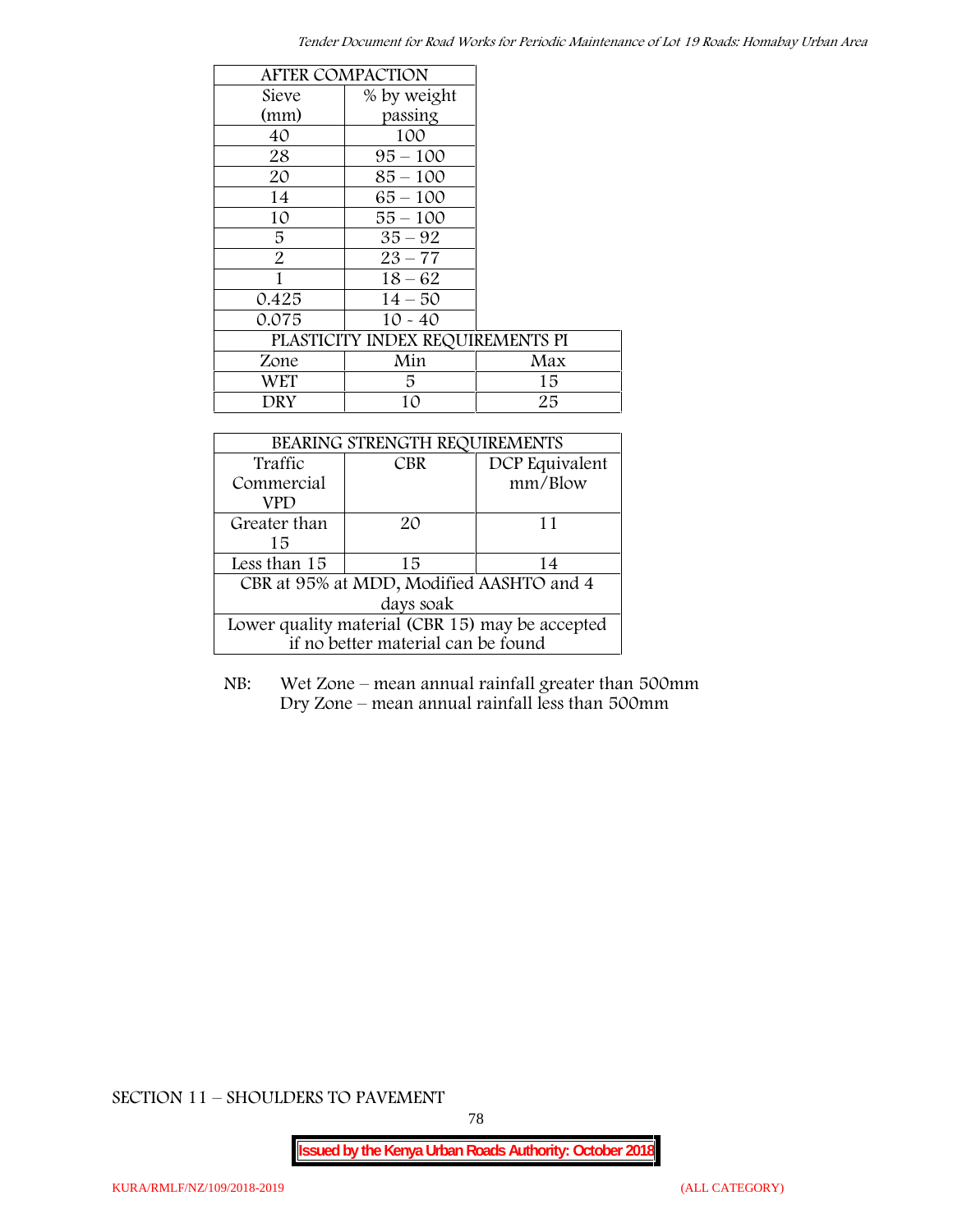#### **1101 GENERAL**

Shoulders shall be constructed in accordance with guidelines given in 1102 and as directed by the Engineer.

For sections where shoulders are extremely low and requires fill material before the shoulder is reconstructed, the construction of fill embankment shall be in accordance with Section 5 of this specification.

#### **1102 MATERIAL FOR CONSTRUCTION OF SHOULDERS**

The shoulders shall be 1.0m wide both sides and shall be formed of 150mm thick well compacted soft stone material and topsoiled with red coffee soil and planted with grass.

Low shoulder shall be reconstructed by cutting benches, filling and compacting approved fill material to form the formation to the shoulders.

Shoulder reconstruction shall be same in all sections including the slip roads.

# **1105 SURFACE TREATMENT OF SHOULDERS**

The shoulders shall be planted with creeping type kikuyu grass.

#### **1106 MEASUREMENT AND PAYMENT**

Payment for shoulder construction shall be in accordance with the relevant clauses in sections 11, 12, 14, 15 and 23 of the relevant Specifications. Payment for fill material on shoulder shall be in accordance with Section 5 of this specification.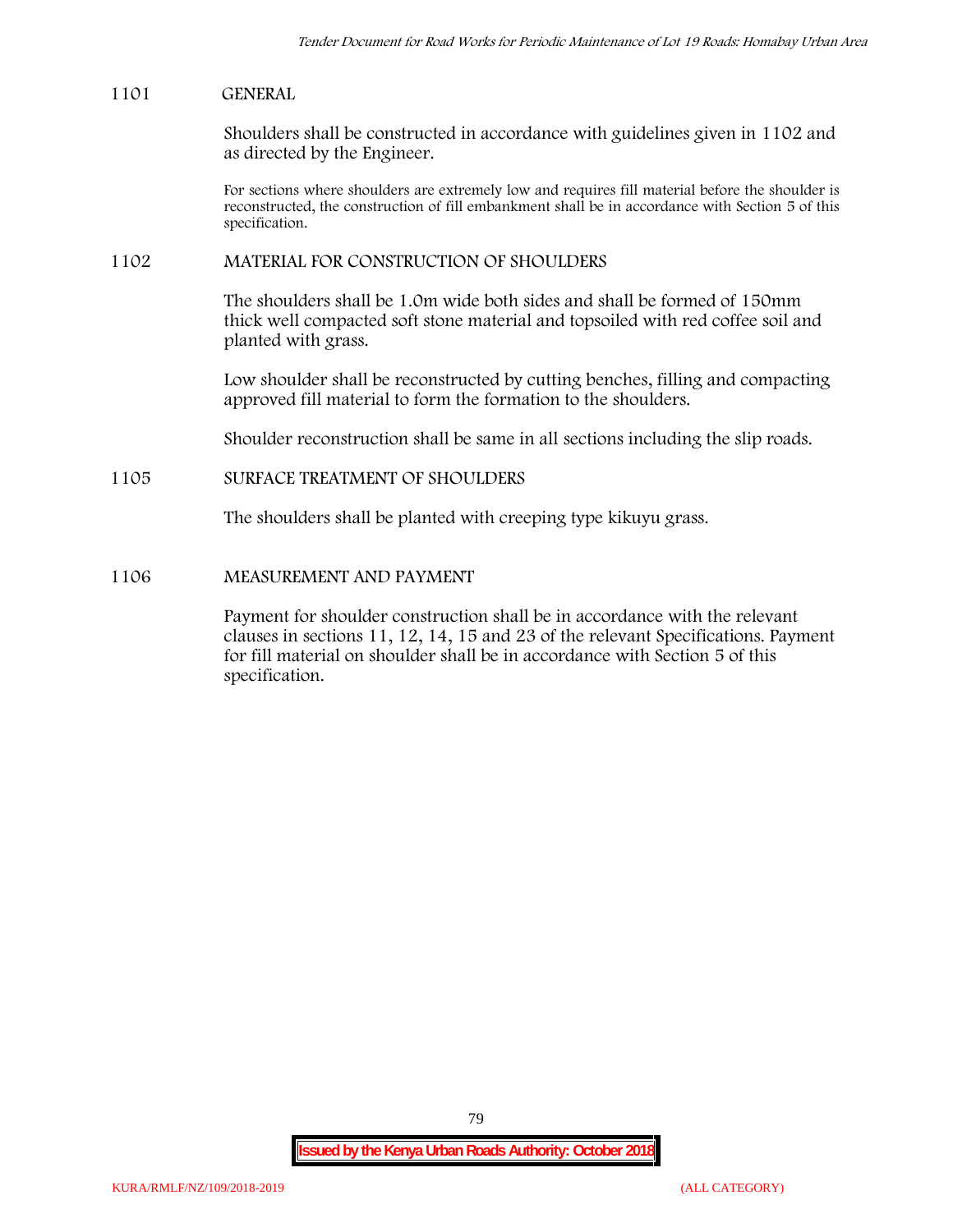#### **SECTION 12 - NATURAL MATERIAL SUBBASE AND BASE**

#### **1201 GENERAL**

Where instructed by the Engineer, the Contractor shall undertake repairs, widening and reprocessing to the existing carriageway and shoulders in accordance with sections 12 and 14 of the Special Specifications.

**a) Areas to be scarified and reprocessed**

The contractor will scarify, add new material and reprocess sections as determined by the Engineer.

**b) Pavement repairs**

The Contractor will carry out repairs to base and subbase as directed by the Engineer and according to Specifications given in Sections 12 and 14 of the Standard Specifications.

**c) Pavement widening**

The Contractor shall, as directed by the Engineer, bench and compact the subgrade to 100% MDD (AASHTO T99), provide lay and compact material for subbase and base as directed by the Engineer and in accordance with Sections 5 and 12 of the Standard Specifications.

#### **1203 MATERIAL REQUIREMENTS**

Natural materials for base and subbase shall conform to the specifications given in Section 12 of the Standard Specifications for Road and Bridge Construction for cement and lime improved base and subbase.

**1209 MEASUREMENT AND PAYMENT**

Natural material for subbase and base shall be measured by the cubic metre placed and compacted upon the road calculated as the product of the compacted sectional area laid and the length.

**1210 HAND PACKED STONE**

Hand packed stone base is a layer of hand laid stone of defined size and durable in nature, laid in a manner such that when proof rolled and compacted it forms a stable and dense matrix as a road base.

**a) Material for Hand Packed Stone Base**

This shall consist of durable stone with nominal base dimensions of 75 mm square and minimum height of 150 mm or when compacted to give a layer of 150 mm. The stone shall be class C with the following requirements: **LAA 45 max ACV 32 max SSS 12 max**

80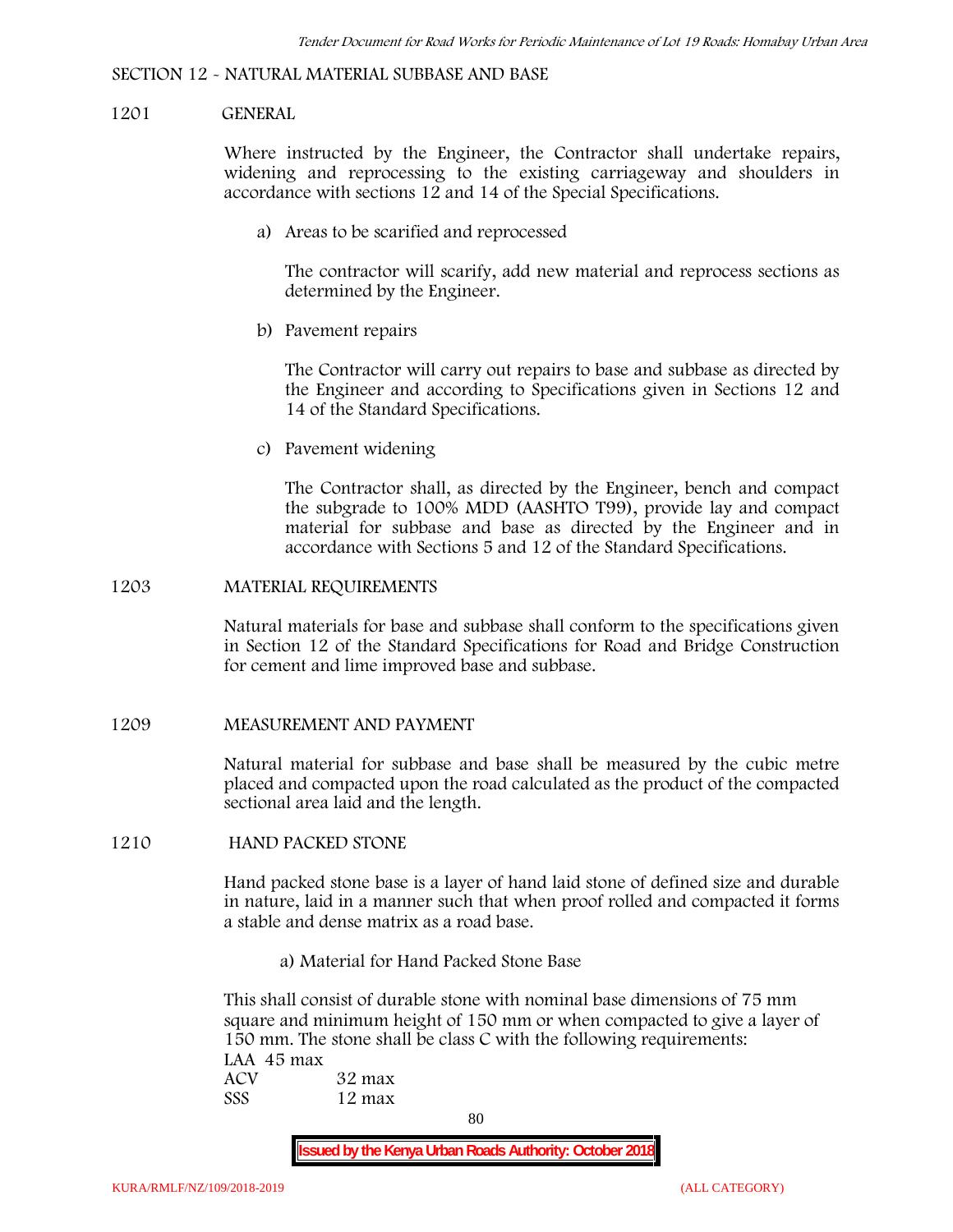| FI | 30 max  |
|----|---------|
| CR | 60 min. |

It shall be free from foreign matter. The fines passing 0.425 mm sieve shall be **NONPLASTIC**

#### **b) Laying**

The stone shall be laid by hand closely together. The stone shall be carefully bedded and tightly wedged with suitable spalls. The base of the stone shall alternate with the apex in all directions or as directed by the Engineer. The layer shall be proof rolled with a loaded scrapper or truck with a minimum axle load of 8 tonnes in the presence of the Engineer who shall approve of its stability before compaction.

# **c) Compaction**

This shall be by a steel wheeled roller of at least five tonnes per metre width of roll. It shall consist of four static runs or until there is no movement under the roller. There shall follow vibratory compaction until an average dry density of 85% minimum of specific gravity of stone has been achieved. No result shall be below 82% of specific gravity. The surface of the compacted layer shall then be levelled by quarry dust (0/6 mm). The dust shall have the following specifications:

| Grading    |            |  |  |  |
|------------|------------|--|--|--|
| Sieve Size | % Passing  |  |  |  |
| 10         | 100        |  |  |  |
| 6.3        | $90 - 100$ |  |  |  |
|            | 75-95      |  |  |  |
| 2          | $50 - 70$  |  |  |  |
|            | $33 - 50$  |  |  |  |
| 0.425      | 20-33      |  |  |  |
| 0.300      | 16-28      |  |  |  |
| 0.150      | $10 - 20$  |  |  |  |
| 0.075      | $6 - 12$   |  |  |  |

The stone shall be class C

The dust shall be free from foreign matter and fines passing 0.425 mm sieve shall be **NON-PLASTIC**. The maximum layer shall be 40 mm or as directed by the Engineer

# **d) Measurement and Payment**

Payment shall be by the cubic metre laid  $(m<sup>3</sup>)$ . Measurement of volume shall be determined as the product of length and compacted thickness laid. The rate quoted for this item should include the cost for laying the levelling quarry dust layer, as no extra payment shall be made for this layer.

# **1211 REPROCESSING EXISTING PAVEMENT LAYERS**

**(b) General**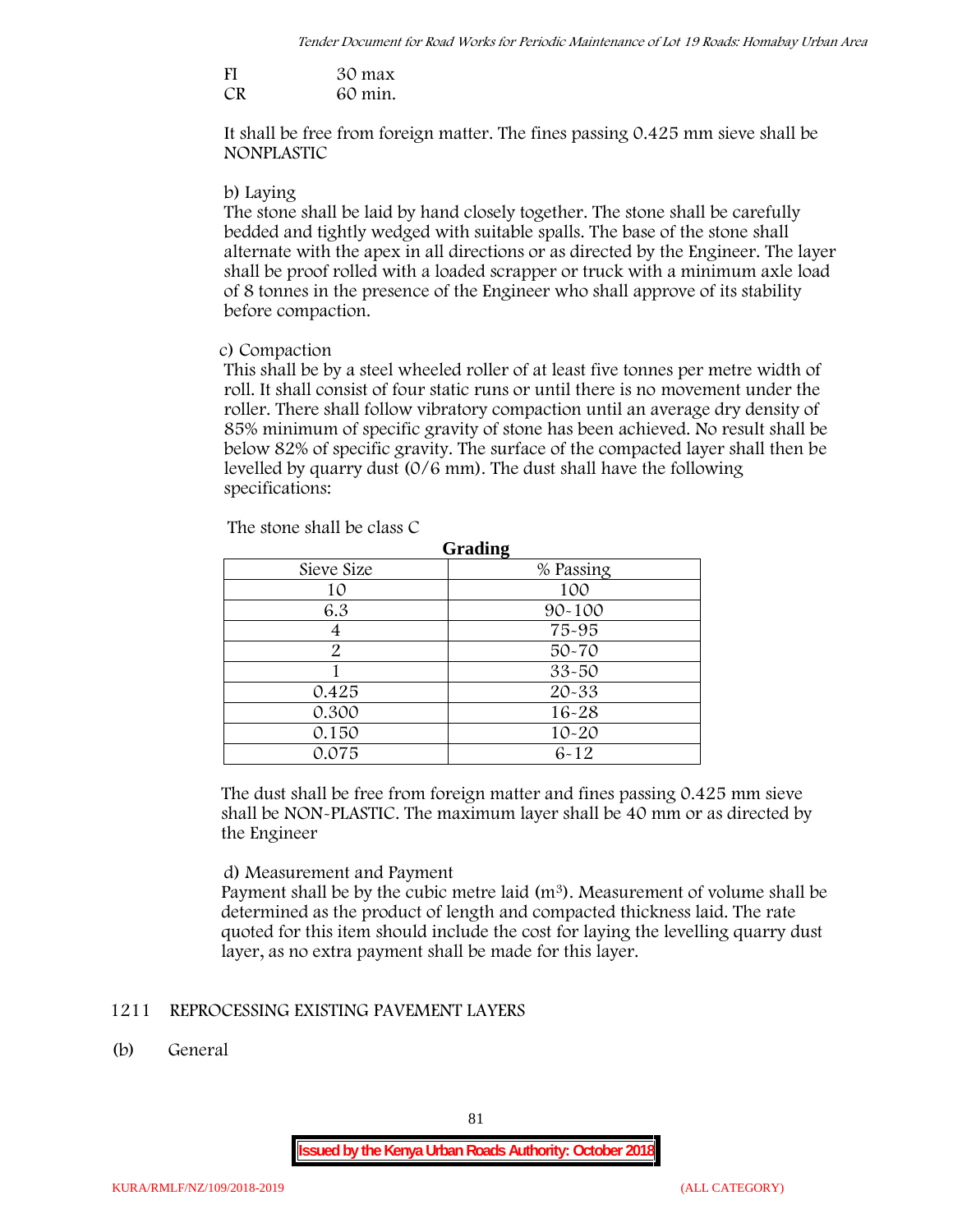The existing surfacing and the base shall be reprocessed with additional material and the composite mixture shall be compacted to form the subbase layer.

Before commencement of the work the Contractor shall propose plants and equipments he proposes to use for this activity.

The Contractor after approval of his proposal shall carry out test section in accordance with Section 3 of the Standard Specifications.

- (c) The existing surfacing and base course shall be broken up to specified depth and reprocessed in place, where required. The underlying layers shall not be damaged, and material from one layer may normally not be mixed with that of another layer. Where unauthorized mixing occurs or where the material is contaminated in any way by the actions of the Contractor, and the contaminated material does not meet the specified requirements of for the particular layer, he shall remove such material and replace it with other approved material, all at his own expense.
- (d) Any mixture composition of the new layer must not contain more than 30% of the bituminous material by volume. The mixture must not contain pieces of bound bituminous material larger than 37.5mm, and any such material shall be removed at the Contractor's cost.
- (e) The requirements for imported material used in the respective pavement layers shall comply with the limitations, norms, sizes and strengths specified in the Standard Specifications clause 1203(b) and (d) and shall be worked as per Section 14 of the Standard Specification.
- (f) Material reworked in-situ or that obtained from existing pavement is not expected to comply with the material requirements but the reworking should achieve the specified requirements.
- (g) Where the thickness of any existing pavement layer requires to be supplemented within reprocessing and the thickness of the additional material after compaction will be less than 100mm, the existing layer shall be scarified to a depth that will give a layer thickness of at least 100mm after compacting the loosened existing and the additional material.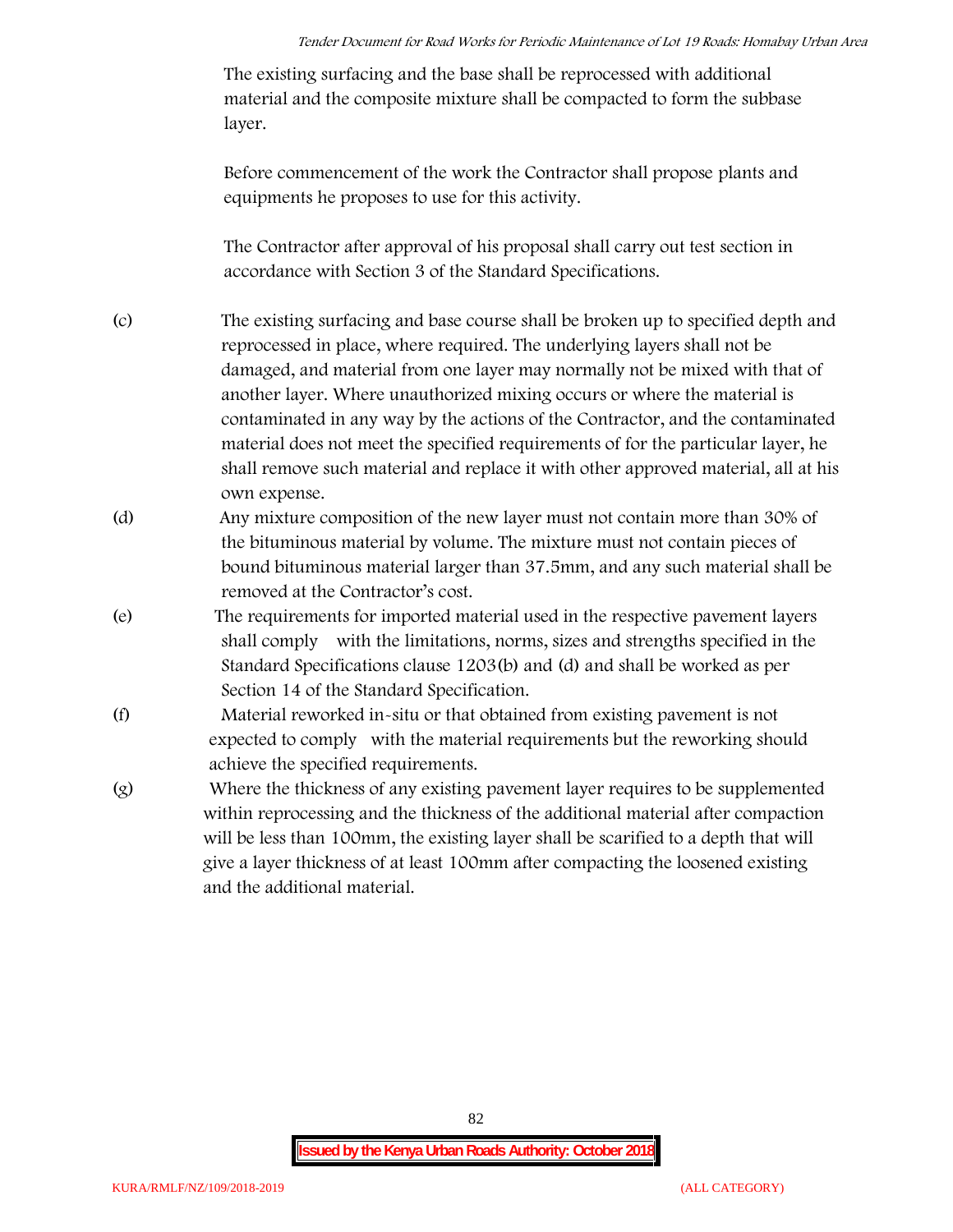# **Controlling the Reworked Depth**

The Contractor shall submit a proven method to method to control the depth of excavation, or layer to be reworked, to the Engineer for approval. The Engineer may order a trial section to be reprocessed before any major length of the road is rehabilitated.

# **Excavations**

Excavations in the pavement shall be kept dry. In the event of water penetrating the underlying layers, construction of the consecutive layers shall be postponed until the underlying layers are dry enough to accommodate the construction plant without deforming or otherwise showing distress.

Step construction shall be carried out per layer at the joint when excavating, both longitudinally (if appropriate) and perpendicular to the direction of travel. The step width shall be 500mm perpendicular to the direction of travel, and 150mm long longitudinally, unless otherwise instructed by the Engineer.

Special care shall be taken when compacting the new material at the joint, ensuring that the specified density is achieved.

# **Measurement and Payment**

(a) Item: In-situ reprocessing of existing pavement layers as subbase compacted to specified density (95% MDD AASHTO T180) and thickness.

# Unit: M<sup>3</sup>

The tendered rate shall include full compensation for breaking up the existing pavement layer to specified depth, breaking down and preparing the material and the spreading and mixing in of any additional material

(b)Item: The addition of extra gravel to subbase.

Unit: M<sup>3</sup>

The tendered rate shall include full compensation for procuring and addition of the material to the in-situ scarified layers and the transportation of the material over unlimited free-haul distance. The tendered rates will also include full compensation for prospecting for materials and any payments necessary to acquire the specified quality material.

(c) Excavation of existing bituminous pavement materials including unlimited free-haul.

Unit: M<sup>3</sup>

The tendered rates shall include full compensation for excavating the existing bituminous material from the pavement layers and for loading, transporting the material for unlimited free-haul, off-loading and disposing of the materials as specified.

(d) Excavation of the existing pavement

Unit:  $M^3$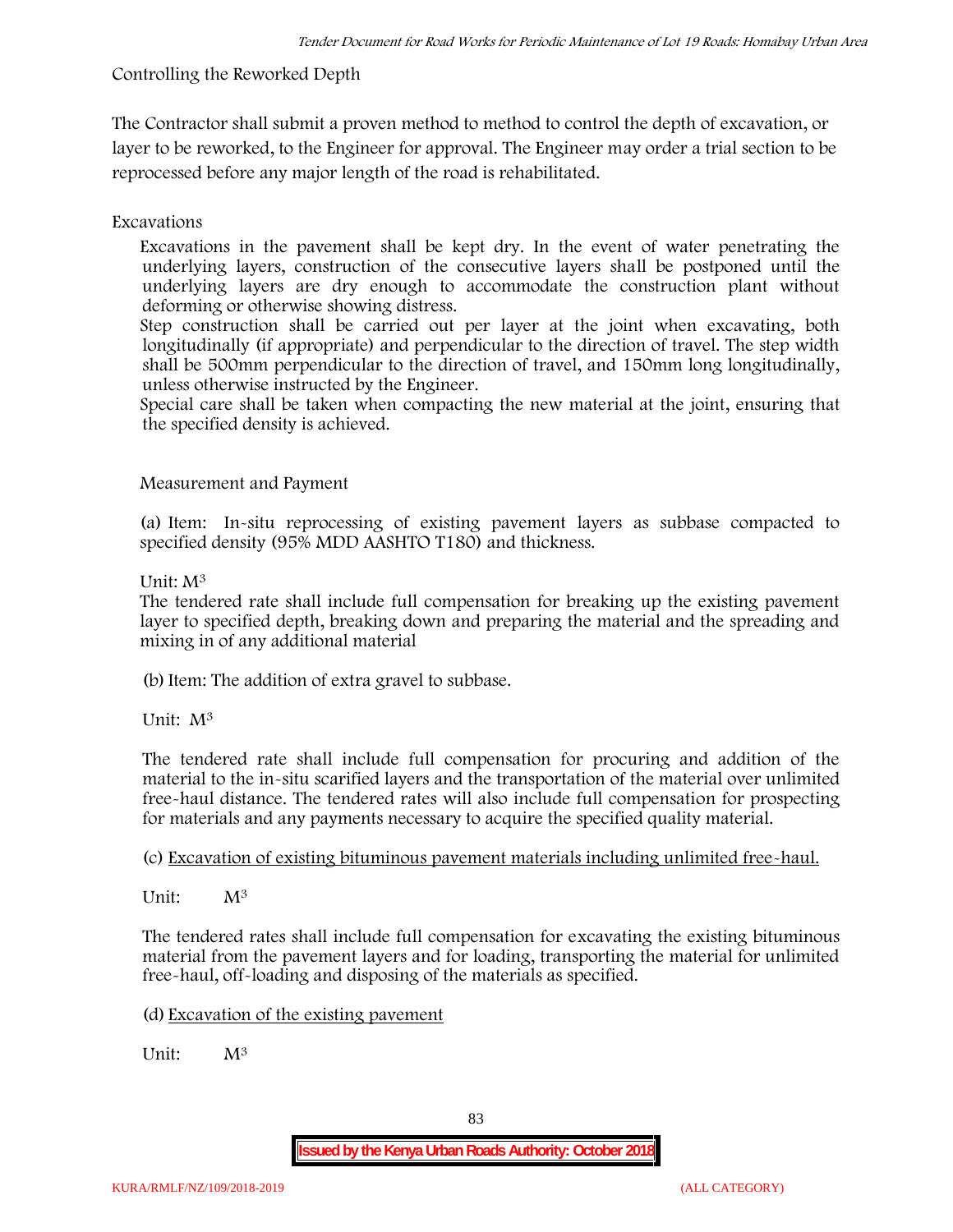The tendered rate shall include full compensation for excavating the existing material from the pavement layers and for loading, transporting the material for unlimited free-haul distance, off-loading and disposing of the material as specified.

Payment will only be made for breaking up and excavating existing pavement layers to the specified depth if the material is to be removed to spoil.

# **SECTION 15 - BITUMINOUS SURFACE TREATMENTS**

#### **1501B PREPARATION OF SURFACE**

In addition to requirements of Clause 1503B of the Standard Specifications, the contractor shall prepare and Repair Cracks, Edges, Potholes and Other Failures as follows: **-**

a) **Cracks 3.0mm or less in width**

The entire crack area shall be cleaned by brushing with a wire brush and then blowing with a compressed air jet and the crack sealed with 80/100 cutback bitumen using a pouring pot or pressure lance and hand squeegee. The surface shall then de dusted with sand or crushed dust.

b) **Cracks greater than 3.0mm in width**

Before these cracks are filled a steel wire brush or router shall be used to clean them and then a compressed air jet shall be used to clean and remove any foreign or lose material in the crack until the entire crack area is clean.

When the crack and surrounding area have been thoroughly cleaned, dry sand shall be forced into the crack until it is sealed in the manner specified for cracks less than 3.0mm width.

c) **Potholes, edges and other repair areas**

Where instructed, the Contractor shall prepare areas for the repair of potholes, road edges and other repair areas by excavating off unsuitable or failed material and debris, trimming off excavated edges, cleaning and compacting the resulting surfaces and applying MC 30 or MC 70 cut-back bitumen prime coat at a rate of  $0.8-1.2$  litres/m<sup>2</sup>, all as directed by the Engineer. Measurement and payment shall be made under the relevant item of Bill No 15. Where the surface repair on potholes and edges are to be carried out, Asphalt Concrete Type I (0/14gradation) shall be used. Bituminous material for repair of failures and other repair areas shall be paid for under the relevant item of Bill No 16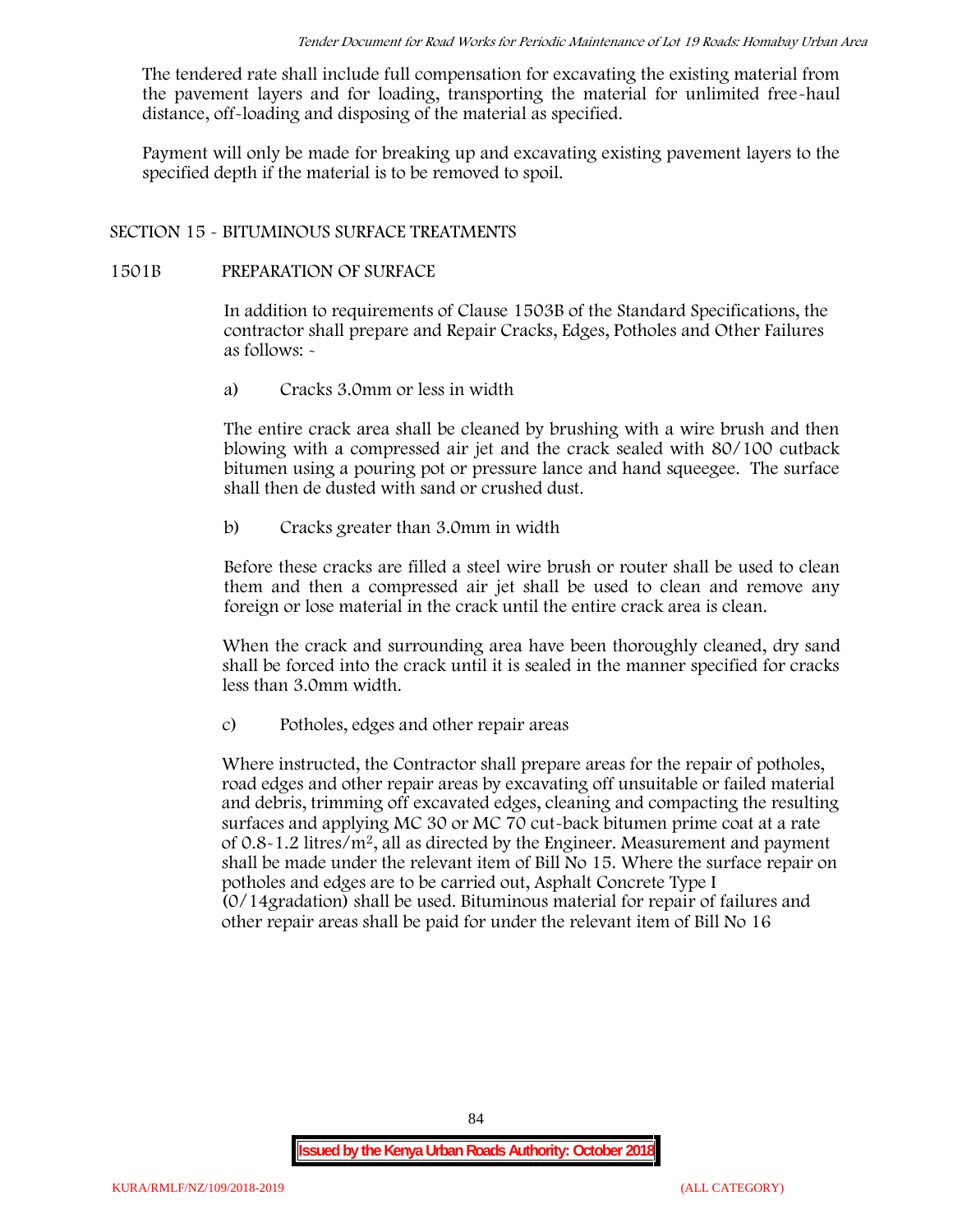#### **PART B - PRIME COAT**

#### **1502B MATERIALS FOR PRIME COAT AND TACK COAT.**

For prime coat, the binder shall be a medium-curing cutback MC 70 unless otherwise directed by the Engineer.

The rate of spray of bituminous prime coat refers to the gross volume of the cutback bitumen, that is to say the volume of the bitumen plus dilatants.

Prime coat shall be applied to gravel areas that are to receive bituminous mixes as directed by the Engineer.

The tack coat shall consist of bitumen emulsion KI-60 unless otherwise directed by the Engineer.

The rates of spray of the binder shall be as instructed by the Engineer and shall generally be within the range 0.8-1.2 litres/square metre.

#### **1511C MEASUREMENT AND PAYMENT**

(a) Seal coat

Seal coats shall be measured by the litre, for each type of bituminous binder for each seal coat, calculated as the product of the area in square metres sprayed and the rate of application in litres/square metres, corrected to 15.6  $\circ$  C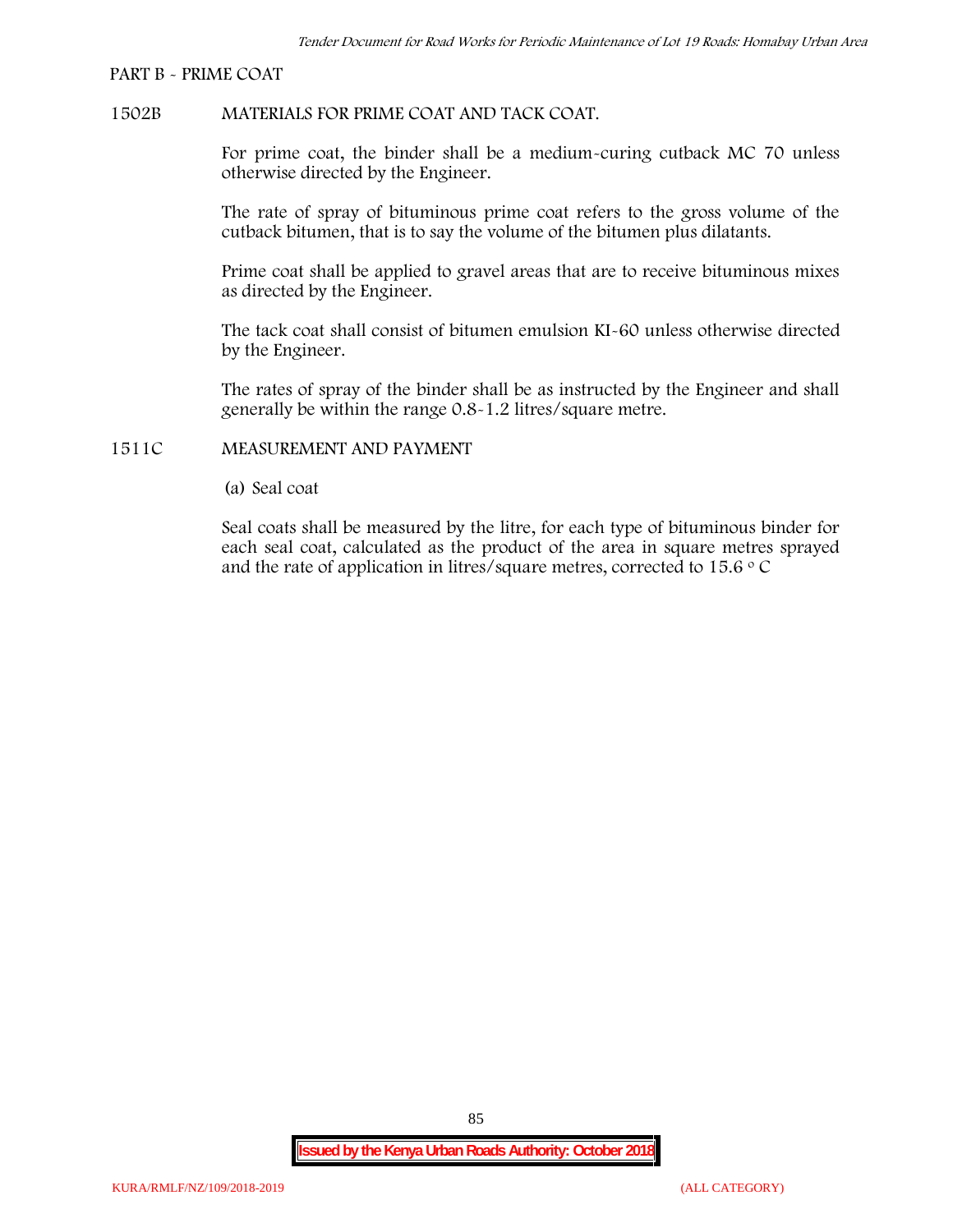**SECTION 16 - BITUMINOUS MIX BASES, BINDER COURSES AND WEARING COURSES**

This section covers different types of bituminous mixes for base and surface (wearing and binder courses) and is divided into the following parts: -

- Part A General
- Part B Asphalt Concrete for carriageway

# **PART A –GENERAL**

# **1601A SCOPE OF PART A**

Part A comprises all the general requirements for bituminous mixes, which apply to Part B as well.

#### **1602A REQUIREMENTS FROM OTHER SECTIONS**

The following sections of this Specification apply to Part B of this section and shall be read in conjunction therewith:-

| Section 2  | Materials and Testing of Materials                 |
|------------|----------------------------------------------------|
| Section 3  | Setting Out and Tolerances                         |
| Section 6  | Quarries, Borrow Pits, Stockpile and Spoil Areas   |
| Section 15 | Bituminous Surface Treatments and Surface Dressing |

# **1603A CONSTRUCTION PLANT**

(a) **General**

The Contractor shall submit to the Engineer in accordance with Section 1 of its Specification, full details of the construction plant he proposes to use and the procedures he proposes to adopt for carrying out the permanent Works.

The Engineer shall have access at all times to construction plant for the purposes of inspection. The Contractor shall carry out regular calibration checks in the presence of the Engineer and shall correct forthwith any faults that are found.

All construction plant used in the mixing, laying and compacting of bituminous mixes shall be of adequate rated capacity, in good working condition, and shall be acceptable to the Engineer. Obsolete or worn-out plant will not be allowed on the work.

#### (b) **Mixing Plant**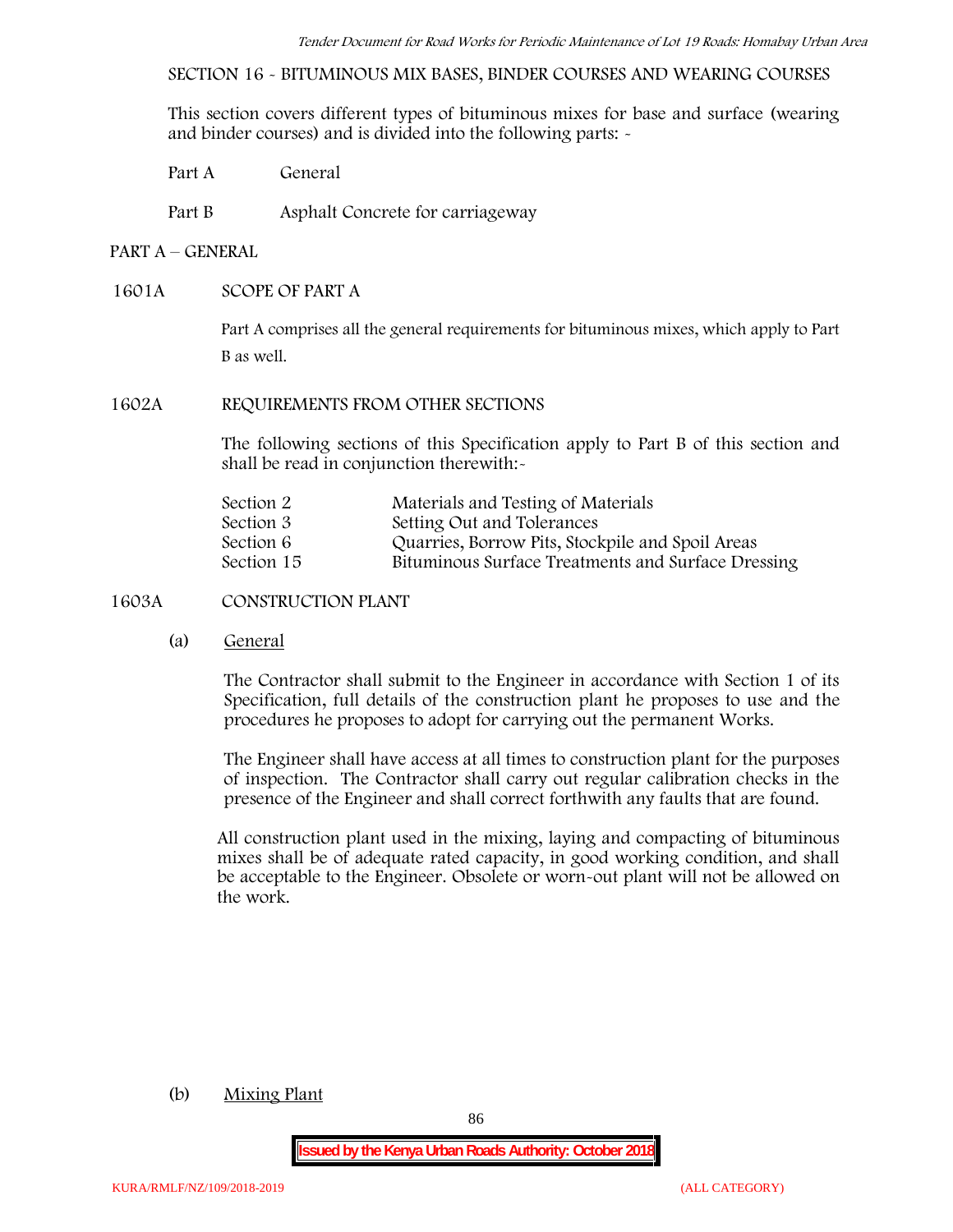Bituminous materials shall be mixed in a plant complying with ASTM Designation D995 and shall be located on the Site unless otherwise agreed by the Engineer. It shall be equipped with at least three bins for the storage of heated aggregates and a separate bin for filler. All bins shall be covered to prevent the ingress of moisture.

The plant may be either the batch-mix type or the continuous-mix type and shall be capable of regulating the composition of the mixture to within the tolerances specified in Clause 1614A of this Specification.

The bitumen tank shall be capable of maintaining its contents at the specified temperature within a tolerance of  $5^{\circ}$ C and a fixed thermometer easily read from outside the tank. Any bitumen that has been heated above  $180^{\circ}$ C or has suffered carbonisation from prolonged heating shall be removed from the plant and disposed of.

# (c) **Laying Plant**

Bituminous materials shall be laid by a self-propelled spreader finisher equipped with a hopper, delivery augers and a heated adjustable vibrating screed. It shall be capable of laying bituminous materials with no segregation, dragging, burning or other defects and within the specified level and surface regularity tolerance. Delivery augers shall terminate not more than 200mm from the edge plates.

# (d) **Compaction Plant**

The Contractor shall provide sufficient rollers of adequate size and weight to achieve the specified compaction. Prior to commencing the laying of bituminous mixes in the permanent Works the Contractor shall carry out site trials in accordance with Section 2 of this Specification to demonstrate the adequacy of his plant and to determine the optimum method of use and sequence of operation of the rollers.

It is important to achieve as high a density as possible at the time of construction and it is expected that vibrating rollers will be required to produce the best results. However, it is essential that thorough pre-construction trials are carried out to ensure that:-

- (a) The roller is set up to have the optimum amplitude and frequency of vibration for the particular material being laid
- (b) That the roller does not cause breakdown of the aggregate particles.
- (c) That the optimum compaction temperatures are established which allow compaction without causing ripple effects or other distortions of the surfacing.

**1604A PREPARATION OF SURFACE**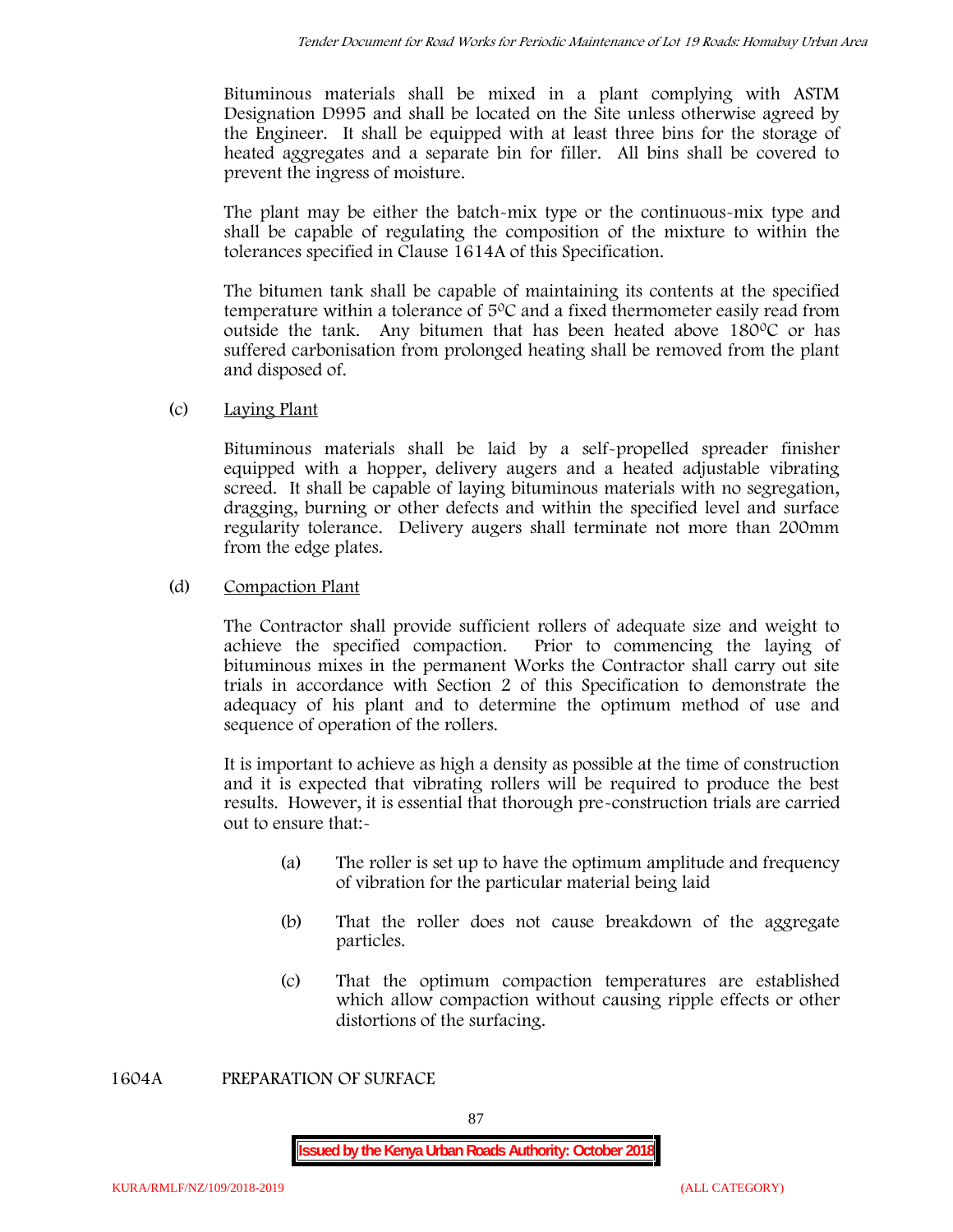Immediately before placing the bituminous mix in the pavement, the existing surface shall be cleaned of all material and foreign matter with mechanical brooms or by other approved methods. The debris shall be deposited well clear of the surface to be covered.

Any defect of the surface shall be made good and no bituminous mix shall be laid until the Engineer has approved the surface.

A tack coat shall be applied in accordance with Section 15 of this Specification. If the Engineer considers a tack coat is required prior to laying the bituminous mix or between layers of the bituminous mix, due solely to the

Contractor's method of working, then such tack coat shall be at the Contractor's expense.

# **1605A DESIGN AND WORKING MIXES**

At least two months prior to commencing work using a bituminous mix, the Contractor shall, having demonstrated that he can produce aggregates meeting the grading requirements of the Specification, submit samples of each constituent of the mix to the Engineer. The Engineer will then carry out laboratory tests in order to decide upon the proportion of each constituent of the initial design mix or mixes to be used for site trials to be carried out in accordance with Clause 1606A of this Specification.

Should the Engineer conclude from the site trials that the mix proportion or aggregate grading are to be changed, the Contractor shall submit further samples of the constituents and carry out further site trials all as directed by the Engineer.

The Engineer may instruct the alteration of the composition of the -75 micron fraction of the aggregates by the addition or substitution of mineral filler. The Engineer may also instruct the alteration of all or part of the -6.3mm fraction of the aggregates by the addition or substitution of natural sand.

The Contractor shall make the necessary adjustments to his plant to enable the revised mix to be produced.

Following laboratory and site trials the Engineer will determine the proportions of the working mix and the Contractor shall maintain this composition within the tolerances given in Clause 1614A.

Should any changes occur in the nature or source of the constituent materials, the Contractor shall advise the Engineer accordingly. The procedure set out above shall be followed in establishing the new mix design.

# **1606A SITE TRIALS**

Full scale laying and compaction site trials shall be carried out by the Contractor on all asphalt pavement materials proposed for the Works using the construction plant and methods proposed by the Contractor for constructing the Works. The trials shall be carried out with the agreement, and in the presence of the Engineer, at a location approved by the Engineer.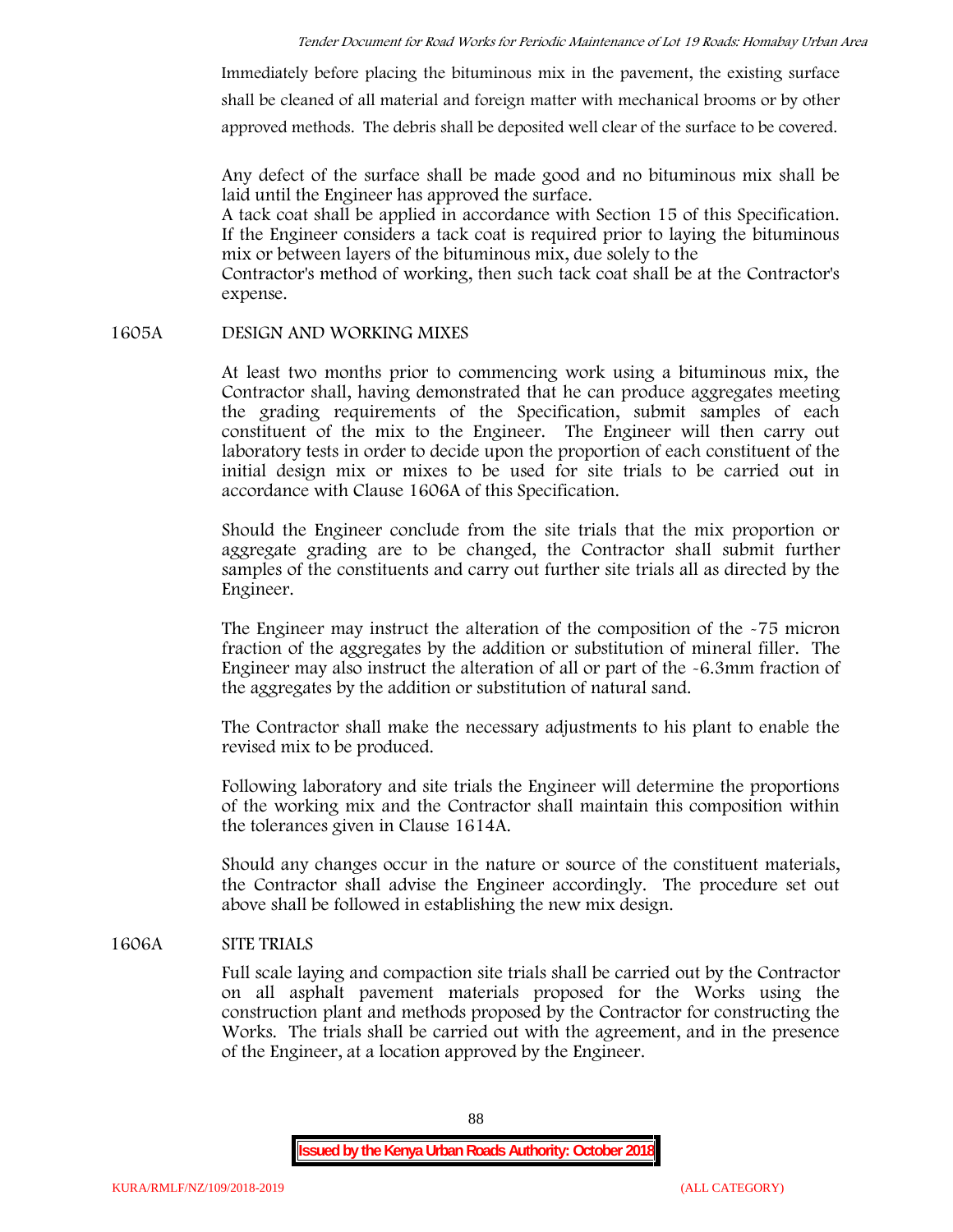The trials shall be carried out to:  $\sim$ 

- a) Test materials, designed in the laboratory, so that a workable mix that satisfies the specification requirements can be selected.
- b) To enable the Contractor to demonstrate the suitability of his mixing and compaction equipment to provide and compact the material to the specified density and to confirm that the other specified requirements of the completed asphalt pavement layer can be achieved.

Each trial area shall be at least 100 metres long and to the full construction width and depth for the material. It may form part of the Works provided it complies with this Specification. Any areas that do not comply with this Specification shall be removed.

The Contractor shall allow in his programme for conducting site trials and for carrying out the appropriate tests on them. The trial on any pavement layer shall be undertaken at least 21 days ahead of the Contractor proposing to commence full-scale work on that layer.

The Contractor shall compact each section of trial over the range of compactive effort the Contractor is proposing and the following data shall be recorded for each level of compactive effort at each site trial:  $\sim$ 

- i. The composition and grading of the material including the bitumen content and type and grade of bitumen used.
- ii. The moisture content of aggregate in the asphalt plant hot bins.
- iii. The temperature of the bitumen and aggregate immediately prior to entering the mixer, the temperature of the mix on discharge from the mixer and the temperature of the mix on commencement of laying, on commencement of compaction and on completion of compaction. The temperature of the mixture is to be measured in accordance with BS 598, Part 3, Appendix A.
- iv. The type, size, mass, width of roll, number of wheels, wheel load, tyre pressures, frequency of vibration and the number of passes of the compaction equipment, as appropriate for the type of roller.
- v. The target voids and other target properties of the mix together with the results of the laboratory tests on the mix.
- vi. The density and voids achieved.
- vii. The compacted thickness of the layer.
- viii. Any other relevant information as directed by the Engineer.

At least eight sets of tests shall be made by the Contractor and the Engineer on each 100 metres of trial for each level of compactive effort and provided all eight sets of results over

the range of compactive effort proposed by the Contractor meet the specified requirements for the material then the site trial shall be deemed successful. The above data recorded in the trial shall become the agreed basis on which the particular material shall be provided and processed to achieve the specified requirements.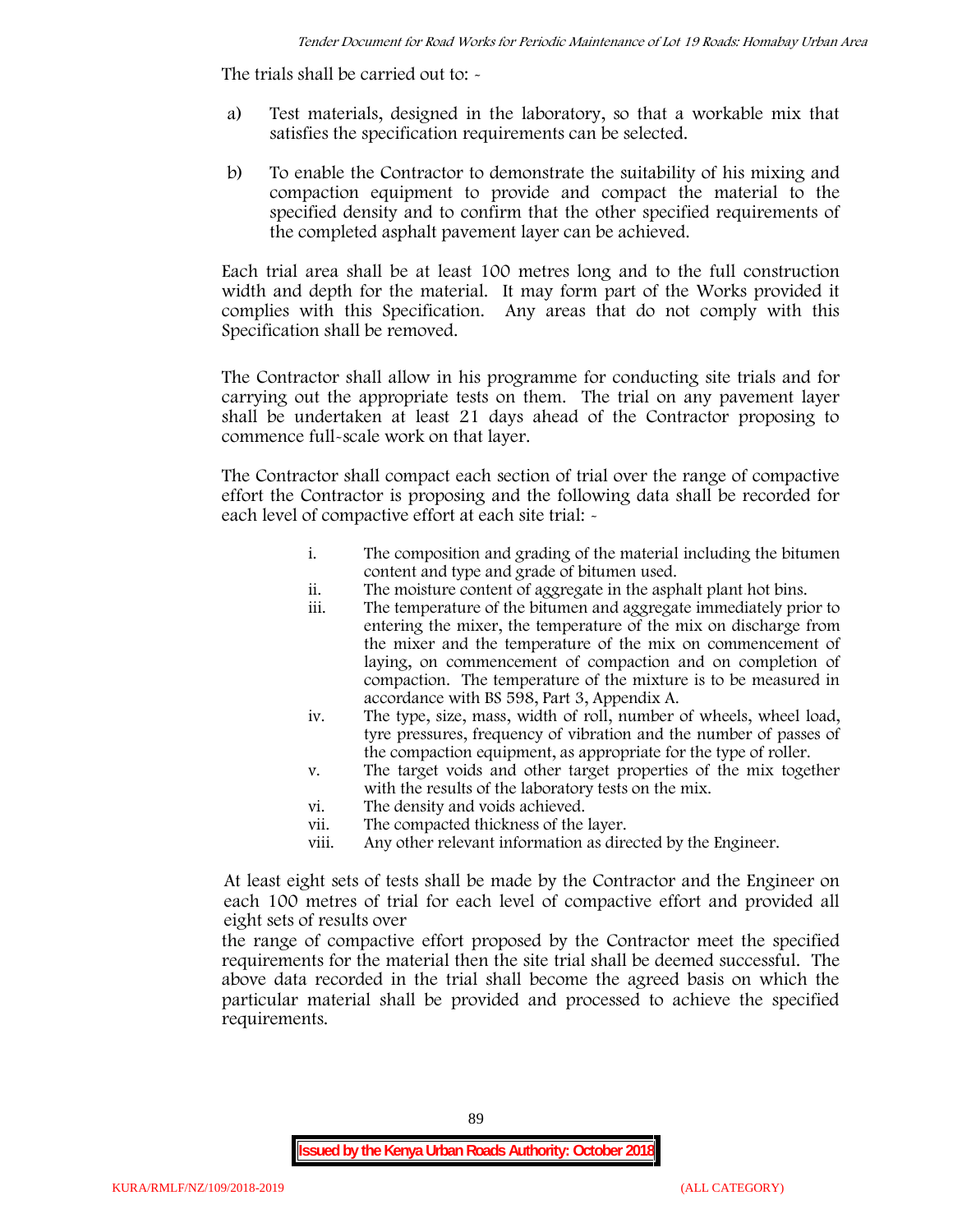#### **1607A MIXING OF AGGREGATES AND BITUMEN**

The bitumen shall be heated so that it can be distributed uniformly and care shall be taken not to overheat it. The temperature shall never exceed  $170^{\circ}$ C for 80/100-penetration grade bitumen.

The aggregates shall be dried and heated so that they are mixed at the following temperatures: -

125-1650C when 80/100 bitumen is used

The dried aggregates shall be combined in the mixer in the amount of each fraction instructed by the Engineer and the bitumen shall then be introduced into the mixer in the amount specified. The materials shall then be mixed until a complete and uniform coating of the aggregate is obtained.

The mixing time shall be the shortest required to obtain a uniform mix and thorough coating. The wet mixing time shall be determined by the Contractor and agreed by the Engineer for each plant and for each type of aggregate used. It shall normally not exceed 60 seconds.

**1608A TRANSPORTING THE MIXTURE**

The bituminous mix shall be kept free of contamination and segregation during transportation. Each load shall be covered with canvas or similar covering to protect it from the weather and dust.

#### **1609A LAYING THE MIXTURE**

Immediately after the surface has been prepared and approved, the mixture shall be spread to line and level by the laying plant without segregation and dragging.

The mixture shall be placed in widths of one traffic lane at a time, unless otherwise agreed by the Engineer. The compacted thickness of any layer shall be at least 2.5 times the maximum size of the aggregate for wearing course and at least 2 times for binder course. The minimum thickness shall be 25mm.

Only on areas where irregularities or unavoidable obstacles make the use of mechanical laying impracticable, may the mixture be spread and compacted by hand.

# **1610A COMPACTION**

Immediately after the bituminous mixture has been spread, it shall be thoroughly and uniformly compacted by rolling.

The layer shall be rolled when the mixture is in such a condition that rolling does not cause undue displacement or shoving.

The number, weight and type of rollers furnished shall be sufficient to obtain the required compaction while the mixture is in a workable condition. The sequence of rolling operations shall be as agreed with the Engineer and proved

90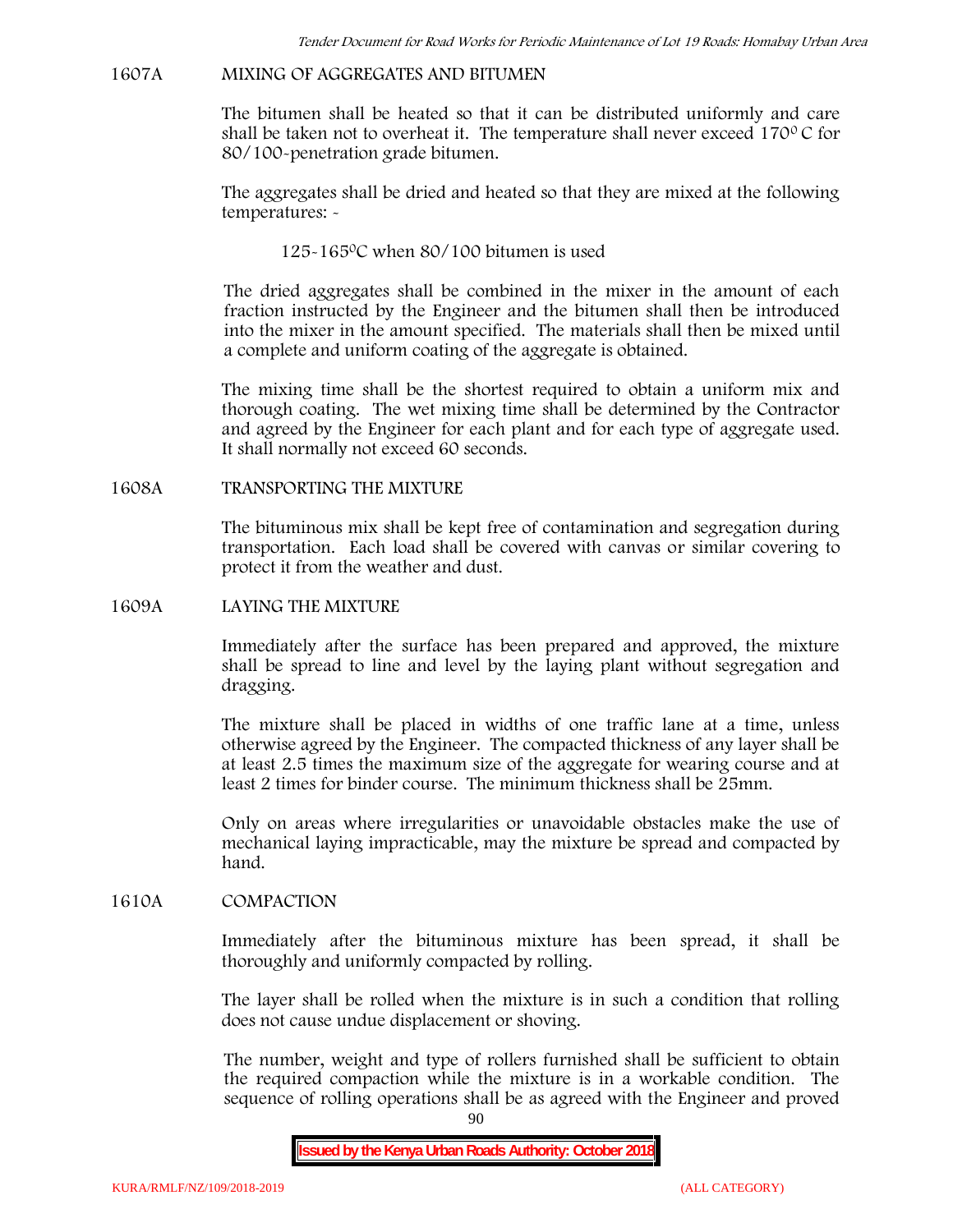during site trials. Initial rolling with steel tandem or three-wheeled roller shall follow the laying plant as closely as possible. The rollers shall be operated with the drive roll nearest the laying plant, at a slow and uniform speed (not exceeding 5 Km/Hr).

Rolling shall normally commence from the outer edge and proceed longitudinally parallel to the centreline, each trip overlapping one half of the roller width. On super elevated curves, rolling shall begin at the low side and progress to the high side. Where laying is carried out in lanes care must be taken to prevent water entrapment.

Intermediate rolling with a pneumatic-tyred or vibratory roller shall follow immediately. Final rolling with a steel-wheeled roller shall be used to eliminate marks from previous rolling.

To prevent adhesion of the mixture to the rollers, the wheels shall be kept lightly moistened with water.

In areas too small for the roller, a vibrating plate compactor or a hand tamper shall be used to achieve the specified compaction.

# **1611A FINISHING, JOINTS AND EDGES**

Any mixture that becomes loose and broken, mixed with dirt or foreign matter or is in any way defective, shall be removed and replaced with fresh hot mixture, which shall be compacted to conform to the surrounding area.

Spreading of the mixture shall be as continuous as possible. Transverse joints shall be formed by cutting neatly in a straight line across the previous run to expose the full depth of the course. The vertical face so formed shall be painted lightly with hot 80/100 penetration grade bitumen just before the additional mixture is placed against it.

Longitudinal joints shall be rolled directly behind the paving operation. The first lane shall be placed true to line and level and have an approximately vertical face. The mixture placed in the abutting lane shall then be tightly crowded against the face of the previously placed lane. The paver shall be positioned to spread material overlapping the joint face by 20-30mm. Before rolling, the excess mixture shall be raked off and discarded.

When the abutting lane is not placed in the same day, or the joint is destroyed by traffic, the edge of the lane shall be cut back as necessary, trimmed to line and painted lightly with hot 80/100 penetration grade bitumen just before the abutting lane is placed.

Any fresh mixture spread accidentally on the existing work at a joint shall be carefully removed by brooming it back on to uncompacted work, so as to avoid formation of irregularities at the joint. The finish at joints shall comply with the surface requirements and shall present the same uniformity of finish, texture and density as other sections of the work.

The edges of the course shall be rolled concurrently with or immediately after the longitudinal joint. In rolling the edges, roller wheels shall extend 50 to 100mm beyond the edge.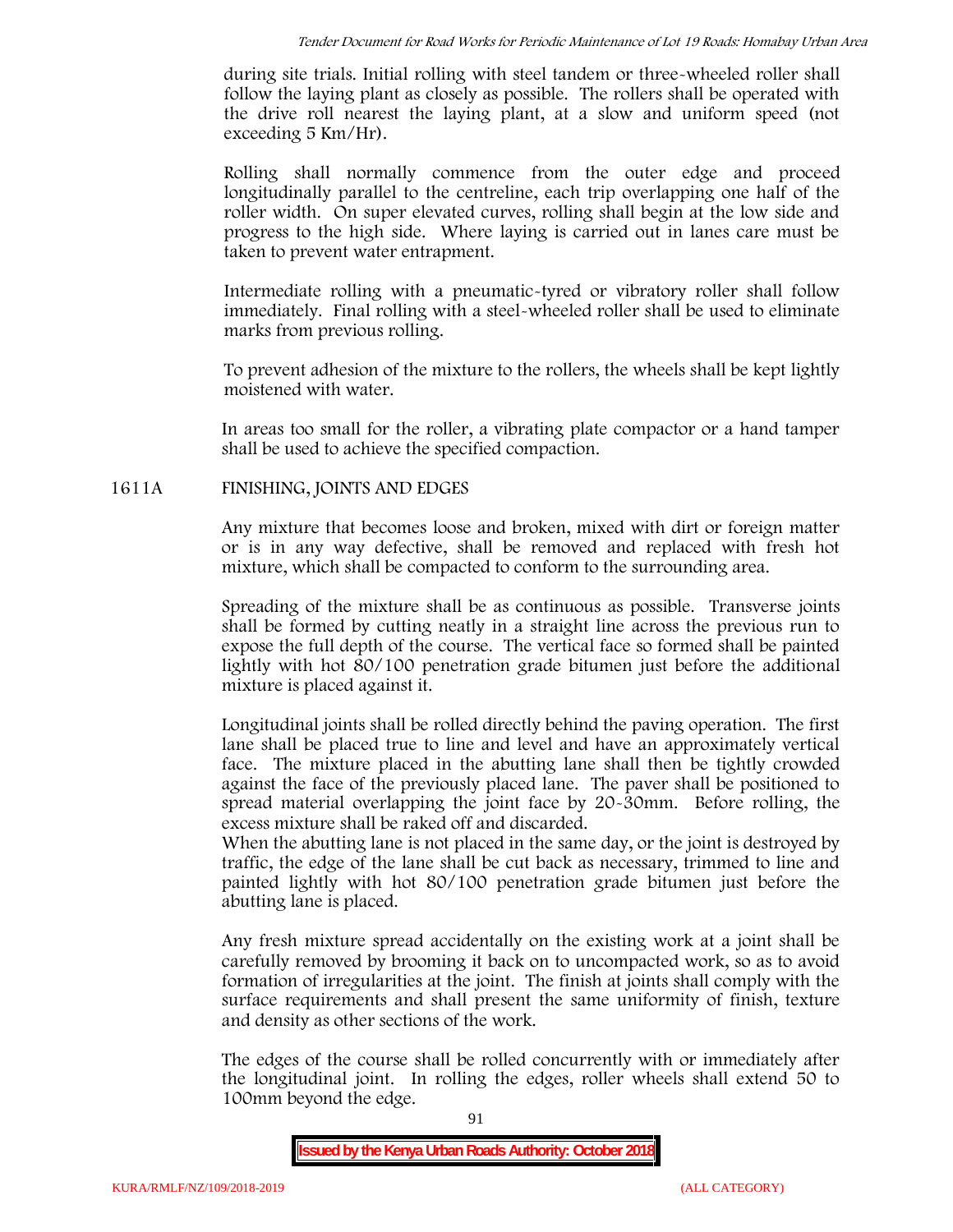#### **1612A SAMPLING AND TESTING OF BITUMINOUS MIXTURES**

The sampling of bituminous mixtures shall be carried out in accordance with AASHTO T168 (ASTM Designation D979).

#### **1613A QUALITY CONTROL TESTING**

During mixing and laying of bituminous mixtures, control tests on the constituents and on the mixed material shall be carried out in accordance with Clause 1612A and Section 2 of this Specification.

If the results of any tests show that any of the constituent materials fail to comply with this Specification, the Contractor shall carry out whatever changes may be necessary to the materials or the source of supply to ensure compliance.

If the results of more than one test in ten on the mixed material show that the material fails to comply with this Specification, laying shall forthwith cease until the reason for the failure has been found and corrected. The Contractor shall remove any faulty material laid and replace it with material complying with this Specification all at his own expense.

#### **1614A TOLERANCES**

Surfacing courses and base shall be constructed within the geometric tolerances specified in Section 3 of this Specification.

The Contractor shall maintain the composition of the mixture as determined from the laboratory and site trials within the following tolerances, per single test: -

| Bitumen Content         | 0.3% (by total weight of total mix)                               |
|-------------------------|-------------------------------------------------------------------|
| Passing 10mm sieve      | 6% (by total weight of dry aggregate                              |
| and larger sieves       | including mineral filler)                                         |
| Passing sieves between  | 4% (by total weight of dry aggregate                              |
| 10mm and 1.0mm sieves   | including mineral filler)                                         |
| Passing sieves between  | 3% (by total weight of dry aggregate                              |
| 1.0mm and 0.075mm sieve | including mineral filler)                                         |
| Passing 0.075mm sieve   | 2% (by total weight of dry aggregate<br>including mineral filler) |

The average amount of bitumen in any length of any layer, calculated as the product of the bitumen contents obtained from single tests and the weight of mixture represented by each test, shall not be less than the amount ordered.

The average amount of bitumen for each day's production calculated from the checked weights of mixes shall not be less than the amount ordered.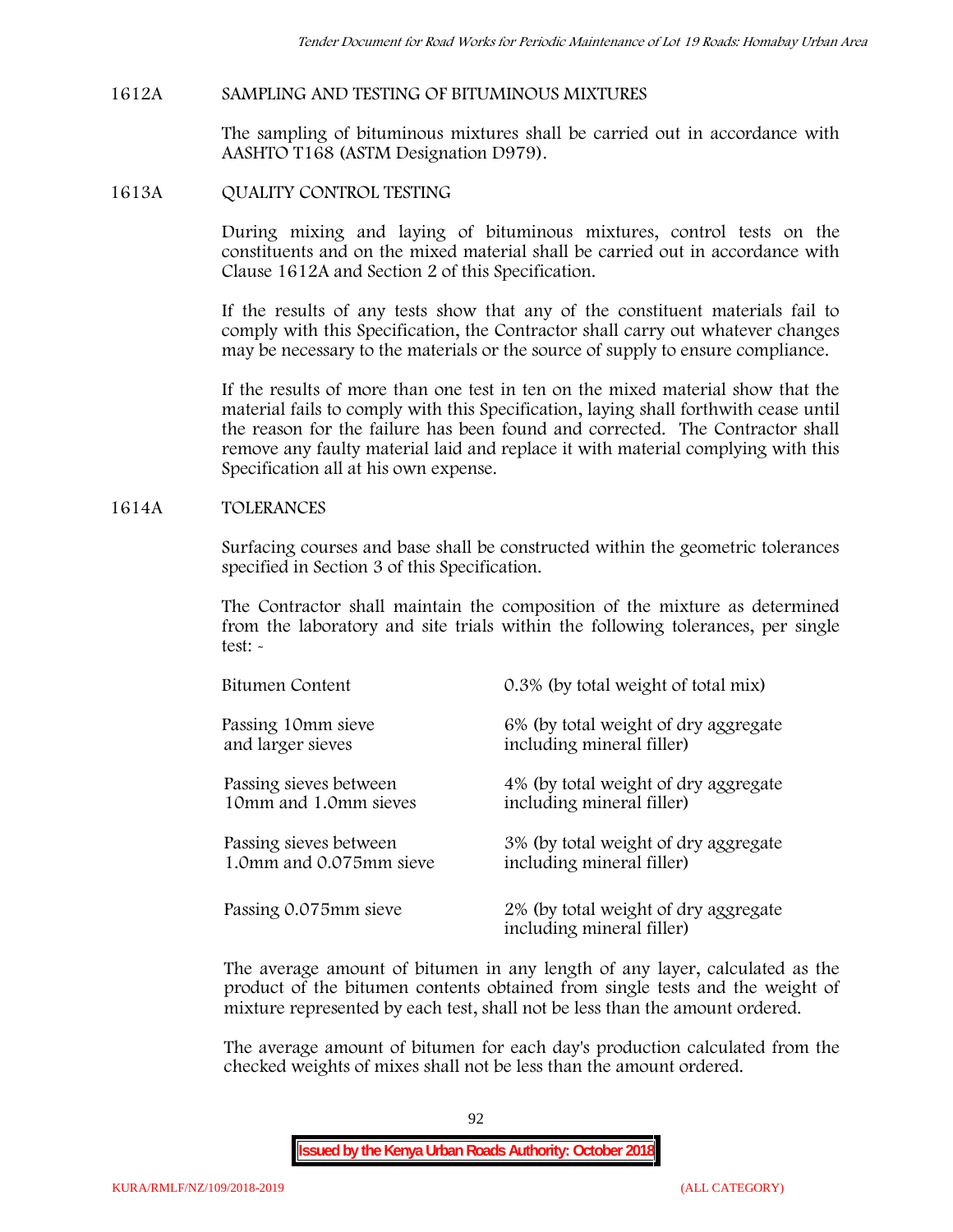The average amount of bitumen in any length of any layer, calculated as the product of the bitumen contents obtained from single tests and the weight of mixture represented by each test, shall not be less than the amount ordered.

The average amount of bitumen for each day's production calculated from the checked weights of mixes shall not be less than the amount ordered.

The final average overall width of the upper surface of a bituminous mix layer measured at six equidistant points over a length of 100m shall be at least equal to the width specified. At no point shall the distance between the centreline of the road and the edge of the upper surface of a bituminous mix layer be narrower than that specified by more than 13mm.

#### **1615A MEASUREMENT AND PAYMENT**

No separate measurement and payment shall be made for complying with the requirements of Clauses 1601A to 1614A inclusive and the Contractor shall be deemed to have allowed in his rates in Parts B and C of Section 16 of this Specification for the costs of complying with the requirements of Part A of Section 16 of this Specification

93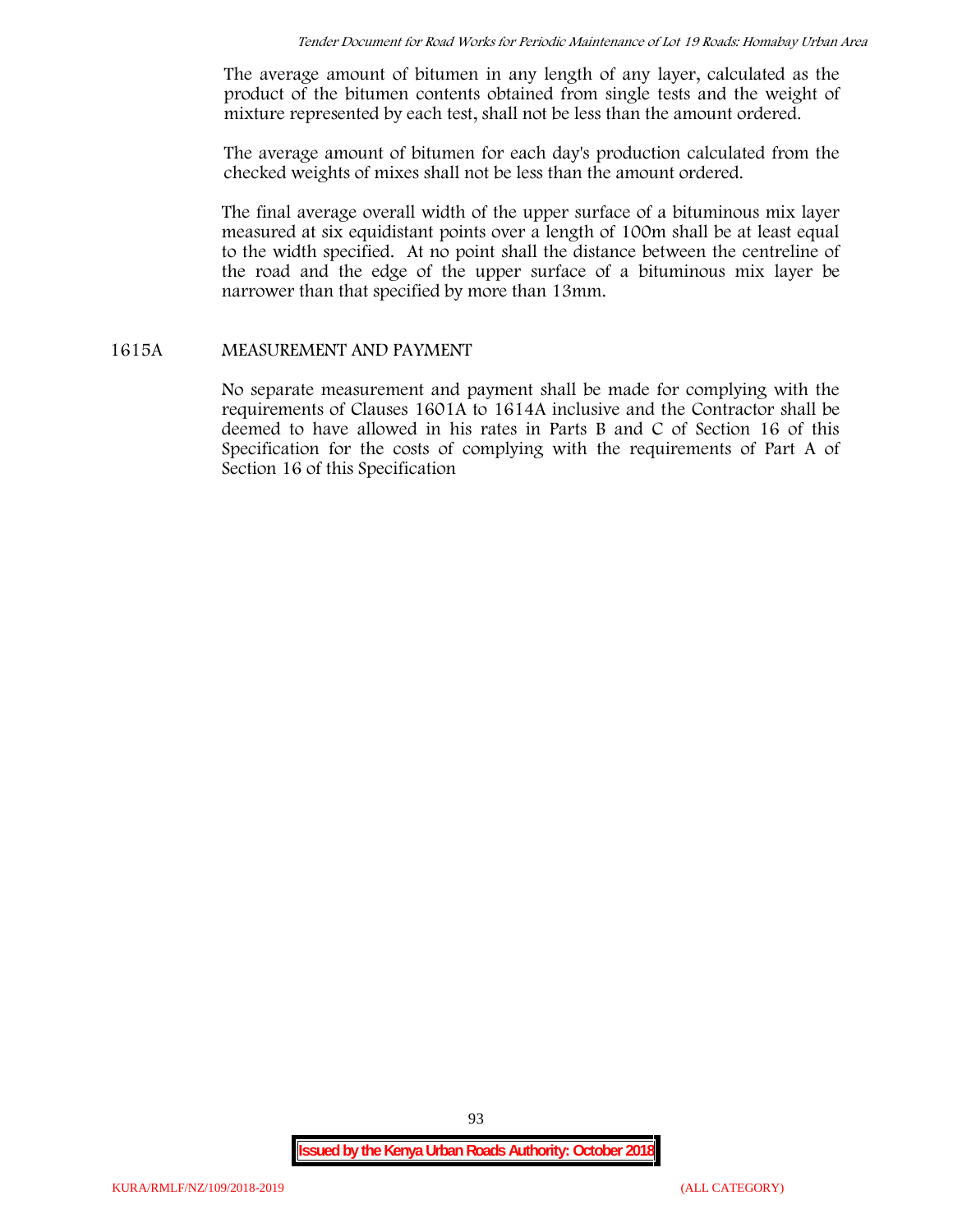# **PART B - ASPHALT CONCRETE FOR SURFACING**

#### **1601B DEFINITION**

Asphalt concrete means a thoroughly controlled, hot-mixed, hot-laid, plant mixture of well-graded dried aggregate and penetration grade bitumen, which, when compacted forms a dense material.

A distinction is drawn between asphalt concrete Type I (High Stability) and asphalt concrete Type II (Flexible). The asphalt concrete type to be used will be Type I.

# **1602B MATERIALS FOR ASPHALT CONCRETE TYPE 1**

a) **Type of bituminous material**

The type of material to be used on severe sites will be of the continuously graded type similar to Asphaltic Concrete or Close Graded Macadam. It is essential that these materials are sealed with a single or double surface dressing or a Cape seal.

b) **Penetration Grade Bitumen**

Bitumen shall be 80/100 penetration grade since material is being laid at an altitude of more than 2,500m.

c) **Aggregate**

Coarse aggregate (retained on a 6.3mm sieve) shall consist of crushed stone free from clay, silt, organic matter and other deleterious substances. The aggregate class will be specified in the Special Specification and it shall comply with the requirements given in Table 16B-1(b). The grading for 0/20 mm for carriageway and 0/14mm for shoulders for binder course is as specified below:

| <b>Sieve size</b> | 0/20       | 0/14       |
|-------------------|------------|------------|
| 28                | 100        |            |
| 20                | $90 - 100$ | 100        |
| 14                | 75-95      | $90 - 100$ |
| 10                | 60-82      | 70-90      |
| 6.3               | $47 - 68$  | $52 - 75$  |
| 4                 | $37 - 57$  | $40 - 60$  |
| $\overline{2}$    | 25-43      | $30 - 45$  |
|                   | 18-32      | $20 - 35$  |
| 0.425             | $11 - 22$  | $12 - 24$  |
| 0.300             | $9 - 17$   | $10 - 20$  |
| 0.150             | $5 - 12$   | $6 - 14$   |
| 0.075             | $3 - 7$    | $4 - 8$    |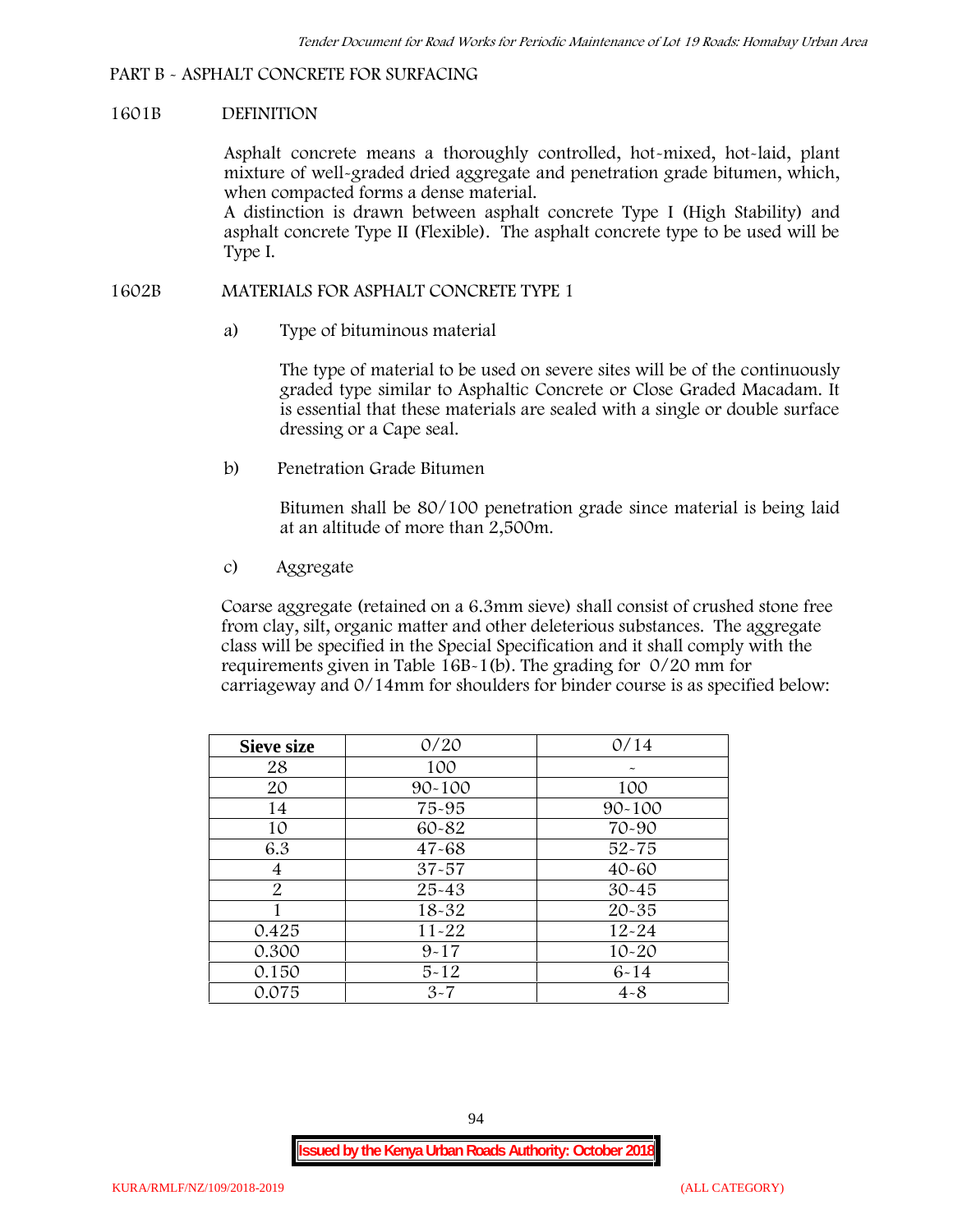#### **TABLE 16B-1(b) - REQUIREMENTS FOR COARSE AGGREGATE**

| Coarse Aggregate<br>(Retained on a 6.3mm Sieve) |                      |  |  |  |
|-------------------------------------------------|----------------------|--|--|--|
| Test                                            | Maximum Value        |  |  |  |
| LAA<br><b>ACV</b><br>SSS<br>FI                  | 30<br>25<br>12<br>25 |  |  |  |

Fine aggregate (passing a 6.3mm sieve) shall be free from clay, silt, organic and other deleterious matter and shall be non-plastic. Unless otherwise specified in the Special Specification it shall consist of entirely crushed rock produced from stone having a Los Angeles Abrasion of not more than 40. The Sand Equivalent of the fine aggregate shall not be less than 40 and the SSS not more than 12.

#### **b) Mineral Filler**

Mineral Filler shall consist of ordinary Portland Cement

#### **1603B GRADING REQUIREMENTS**

The grading of the mixture of coarse and fine aggregate shall be within and approximately parallel to the grading envelopes given in Table 16B-1(b), for 0/14mm as specified for binder course, as described below.

# **GRADING REQUIREMENTS**

To arrive at a suitable design it is necessary to investigate a number of gradings so that a workable mix, which also retains a minimum of 3 % voids at refusal density, is identified.

The largest particle size used should not be more than 25mm so that the requirements of the Marshall test method can be complied with.

Although the complete range of nominal maximum particle sizes is shown in the Tables, the total thickness of material laid should not be more than 75mm.

#### **1604B REQUIREMENTS FOR ASPHALT CONCRETE TYPE 1**

The mixture shall comply with the requirements given in Table 16B-2 as specified in the Specification. In addition, minimum Marshall Stability for 2 x 75 blows shall be 9 kN and maximum 18 kN and at compaction to refusal shall have 3% VIM.

The proportion, by weight of total mixture, of bitumen shall be  $5.0 - 6.5 %$  for  $0/14$  mm and  $4.5 - 6.5$  % for  $0/20$ mm. This shall be termed the nominal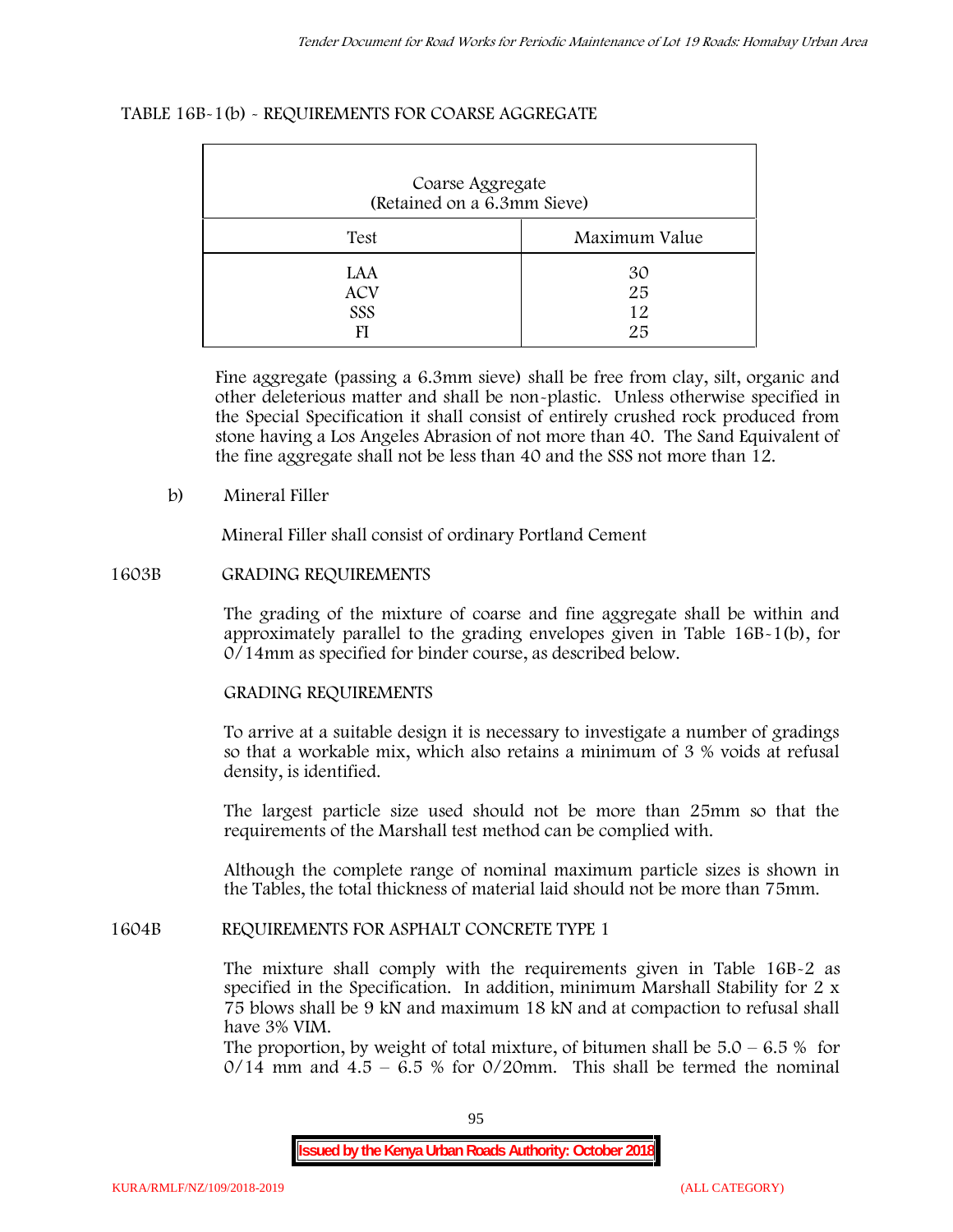binder content. The binder content of the working mix will be instructed by the Engineer following laboratory and site trials.

In order to determine the suitability of a coarse aggregate source a Marshall test programme shall be carried out. It will be advantageous to use a crushed rock which is known from past experience to give good results in this test procedure. A grading conforming to the Type I Binder Course detailed in Table 16B-1(a) 0/20 of this Specification should be tested (but with 100% passing the 25mm sieve) and it shall meet the requirements of Table 16B-2 of this Specification.

Having established the suitability of the aggregate source several grading shall be tested in the laboratory, including that used for the Marshall test, to establish relationships between bitumen content and VIM at refusal density. For each mix, samples will be made up to a range of bitumen contents and compacted to refusal using a gyratory compactor and a vibratory hammer in accordance with the procedure described in BS 598 (Part 104 : 1989), with one revision.

It should first be confirmed that compaction on one face of the sample gives the same refusal density as when the same compaction cycle is applied to both faces of the same sample. The procedure, which gives the highest density, must be used.

From the bitumen content-VIM relationship it will be possible to identify a bitumen content which corresponds to a VIM of 3 - 7%. If it is considered that the workability of the mix may be difficult then compaction trials should be undertaken. It is advisable to establish two or more gradings for compaction trials.

The mixes identified for compaction trials should be manufactured to the laboratory design bitumen content and to two other bitumen contents of +0.5% and +1% additional bitumen. Cores will be cut to determine the density of the compacted material, having completed this the core will then be reheated to  $145+/5$  C in the appropriate mould and compacted torefusal in the vibrating hammer test. To be acceptable the cores cut from the compaction trial must have a density equivalent to at least 95% of refusal density.

The compaction trials will identify a workable mix which can be made to a bitumen content which gives 3% VIM at refusal density.

# **1605B MIXING AND LAYING HEAVY DUTY ASPHALT**

The temperature of the bitumen and aggregates when mixed shall be 110+/- 3C above the softening point (R&B) of the bitumen.

Compaction should commence as soon as the mix can support the roller without undue displacement of material and completed before the temperature of the mix falls below 900C.

The minimum thickness of individual layers should be as follows:-

| a) | For the 37.5mm mix | 65mm |  |
|----|--------------------|------|--|
| b) | For the 25.0mm mix | 60mm |  |
| C) | For the 19.0mm mix | 50mm |  |
| d) | For the 12.5mm mix | 40mm |  |
|    |                    |      |  |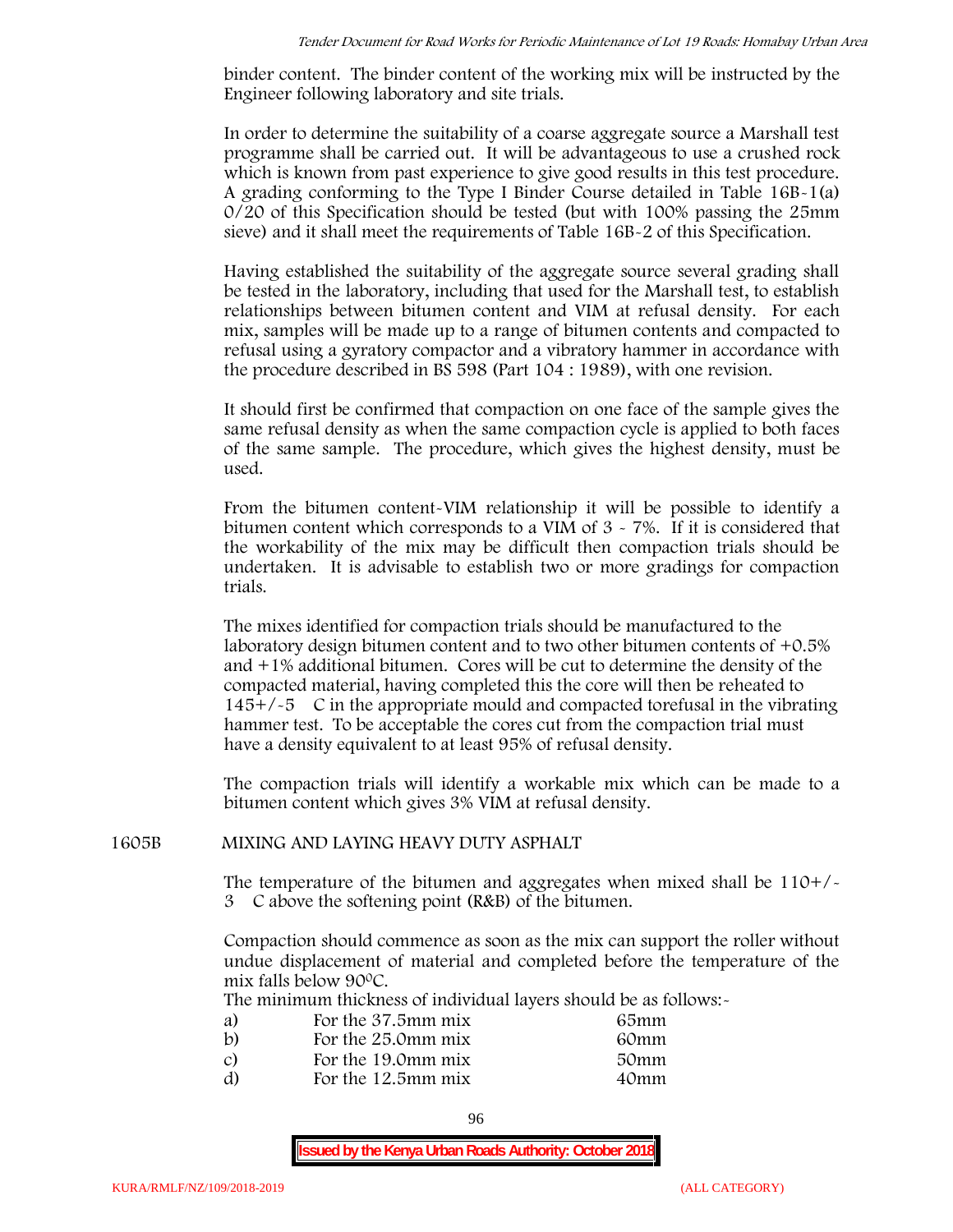# **1606B COMPACTION**

Rolling shall be continued until the voids measured in the completed layer are in accordance with the requirement for a minimum density of 98% of Marshall optimum, or, a minimum mean value of 95% of refusal density (no value less than 93%) as appropriate.

# **1607B MEASUREMENT AND PAYMENT**

a) Item : Asphalt Concrete

Unit : m<sup>3</sup> of Asphalt Concrete Used

Asphalt concrete shall be measured by the cubic metre compacted on the road calculated as the product of the length instructed to be laid and the compacted cross-sectional area shown on the Drawings or instructed by the Engineer.

The rate for asphalt concrete shall include for the cost of providing, transporting, laying and compacting the mix with the nominal binder content and complying with the requirements of Parts A and B of Section 16 of this Specification.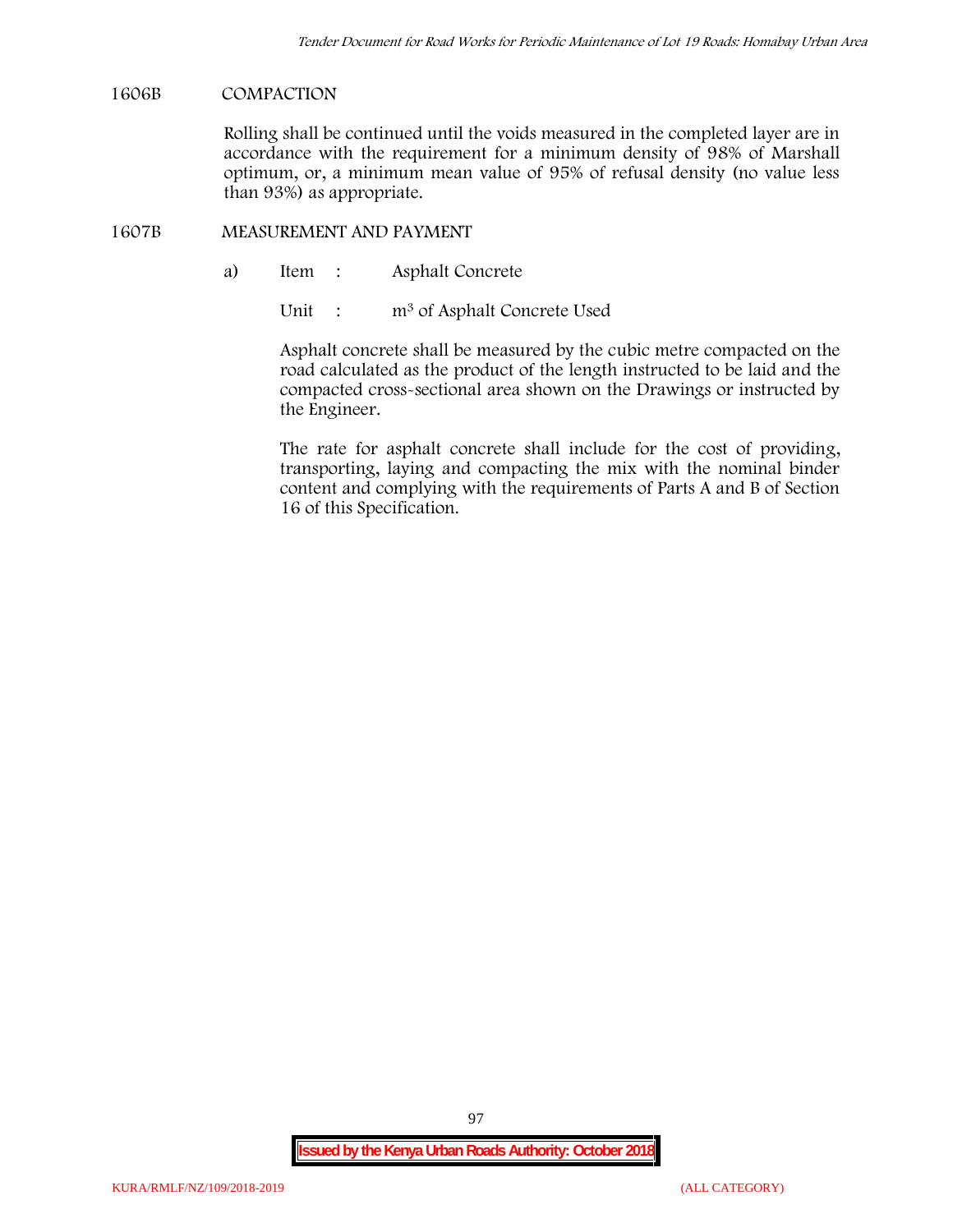# **SECTION 17 - CONCRETE WORKS**

# **1703 MATERIALS FOR CONCRETE**

This work shall consist of placing selected approved material of 250mm minimum diameter on the foundation put after excavation to receive levelling concrete in accordance with these specifications and in conformity with the lines, grades and cross sections shown on the Drawings as directed by the Engineer.

(a) **Materials**

Selected rock: The selected rock builders to be placed for this work shall be hard, sound, durable quarry stones as approved by the Engineer. Samples of the stone to be used shall be submitted to and approved by the Engineer before any stone is placed.

The maximum size of the stone boulders shall be 300mm.

(b) **Construction Method**

After completion of the structural excavation the surface of the loose soil shall be levelled and compacted. Then the stone of the above sizes shall be placed in one layer of 250mm over the compacted bed where the bottom slab will rest. Coarse sand shall be spread to fill up the voids in the stone boulders, and compaction with vibratory compactors should be performed to make this layer dense whereon a concrete of levelling course shall be placed.

(c) **Measurement and payment**

Measurement for the bedding materials shall be made in cubic metres for the completed and accepted work, measured from the dimension shown on the Drawings, unless otherwise directed by the Engineer.

Payment for the bedding Materials for Levelling Concrete Works shall be full compensation for furnishing and placing all materials, all labour equipment, tools and all other items necessary for proper completion of the work in accordance with the Drawings and specifications and as directed by the Engineer.

# **1703(A) LEVELLING CONCRETE (CLASS 15/20) FOR BOTTOM SLAB INCLUSIVE OF COST OF FORM WORKS**

This work shall consist of placing and levelling lean concrete class 15/20 over the prepared bed of stone boulders in the foundation for bottom slab and wingwalls in accordance with these specifications and which conformity with the lines, grades, thickness and typical cross-sections shown on the drawings unless otherwise directed by the Engineer.

(a) **Materials for Levelling Concrete**

Requirement for the concrete class  $15/20$  is specified as follows:-Design compressive strength (28) days : 15N/mm2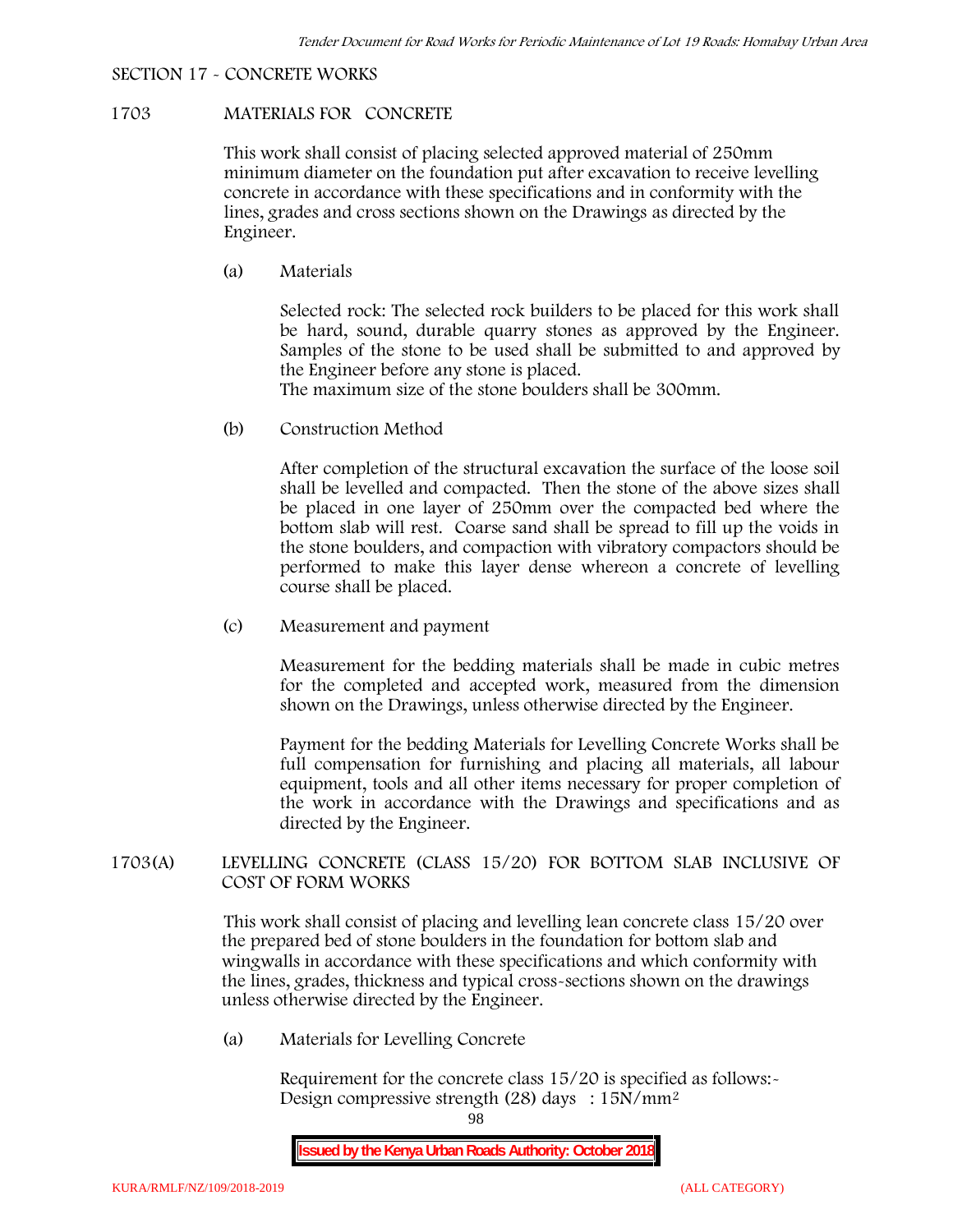Maximum size of coarse aggregate : 20mm Maximum cement content  $: 300 \text{ kg/m}^3$ . Maximum water/cement ration of 50% with slump of 80mm.

# (b) **Construction Method**

The bed of stone boulders upon which the levelling concrete will be placed shall be smooth, compacted and true to the grades and crosssection shall be set to the required lines and grades.

# **37.2** (c) **Measurement and payment**

Measurement for levelling concrete (class 15/20) shall be made in cubic metres completed and accepted levelling concrete work measured in place which is done in accordance with the Drawings and the Specifications.

Payment for this work shall be the full compensation for furnishing and placing all materials, labour, equipment and tools, and other incidentals to Specifications and as directed by the Engineer.

Pay item No. 17/02 Levelling Concrete Works (Class 15/20) for Box Culvert and wingwalls inclusive of Cost of Form works.

# **1703 (C) FORMWORK FOR CULVERT WALLS**

This work shall consist of all temporary moulds for forming the concrete for culvert walls and slabs together with all temporary construction required for their support. Unless otherwise directed by the Engineer all formworks shall be removed on completion of the walls and slabs.

(a) **Materials**

Forms shall be made of wood or metal and shall conform to the shape, lines and dimensions shown on the Drawings.

All timber shall be free from holes, loose material, knots, cracks, splits and warps or other defects affecting the strength or appearance of the finished structure.

Release Agents – Release agents shall be either neat oils containing a surface activating agent, cream emulsions, or chemical agents to be approved by the Engineer.

# (b) **Construction Method**

(i) **Formworks**

Formworks shall be designed to carry the maximum loads that may be imposed, and so be rigidly constructed as to prevent deformation due to load, drying and wetting, vibration and other causes. After forms have been set in correct location, they shall be inspected and approved by the Engineer before the concrete is placed.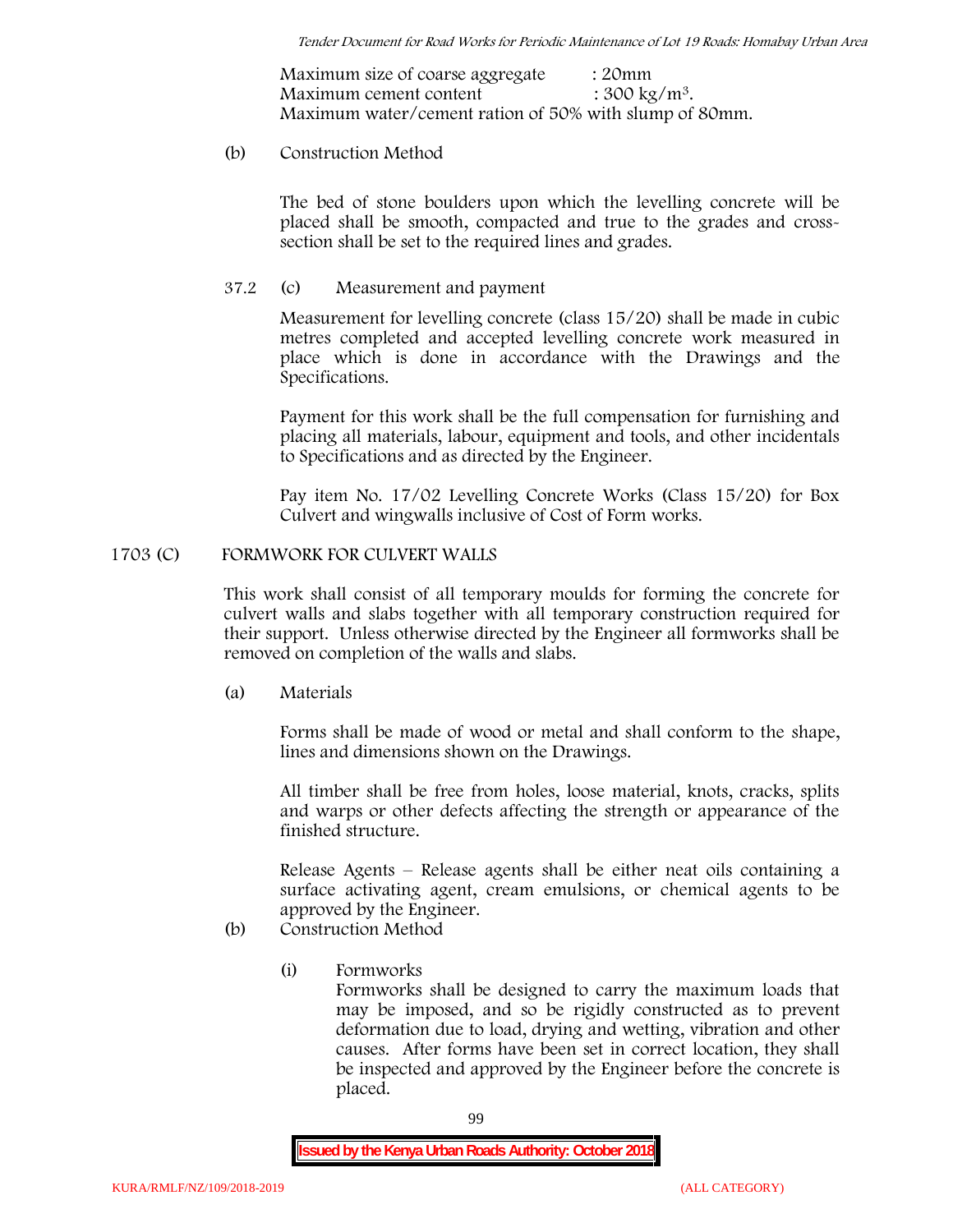If requested, the contractor shall submit to the Engineer working drawings of the forms and also, if requested, calculations to certify the rigidity of the forms.

# **1703(D) CONCRETE WORKS (CLASS 20/20) OF CULVERT WALLS AND SLABS**

This work shall consist of furnishing, mixing, delivering and placing of the concrete for the construction of culvert walls and slabs, in accordance with these Specifications and in conformity with the requirements shown on the Drawings.

Concrete class 20/20 shall be used for Culvert walls and slabs.

**(a) Concrete Materials**

(i) Cement: Cement shall be of Portland type and shall conform to the requirements of BS 12 or equivalent.

The contractor shall select only one type or brand of cement or others. Changing of type or brand of cement will not be permitted without a new mix design approved by the Engineer. All cement is subject to the Engineer's approval; however, approval of cement by the Engineer shall not relieve the Contractor of the responsibility to furnish concrete of the specified compressive strength.

Conveyance of cement by jute bags shall not be permitted. Storage in the Contractor's silo or storehouse shall not exceed more than two (2) months, and age of cement after manufacture at mill shall not exceed more than four (4) months. The Contractor shall submit to the Engineer for his approval the result of quality certificate prepared by the manufacturer.

Whenever it is found out that cement have been stored too long, moist, or caked, the cement shall be rejected and removed from the project.

# **(b) Aggregates**

Fine and coarse aggregates must be clean, hard, strong and durable, and free from absorbed chemicals, clay coating, or materials in amounts that could affect hydration, bonding, strength and durability of concrete. Grading of aggregates shall conform to the following requirements: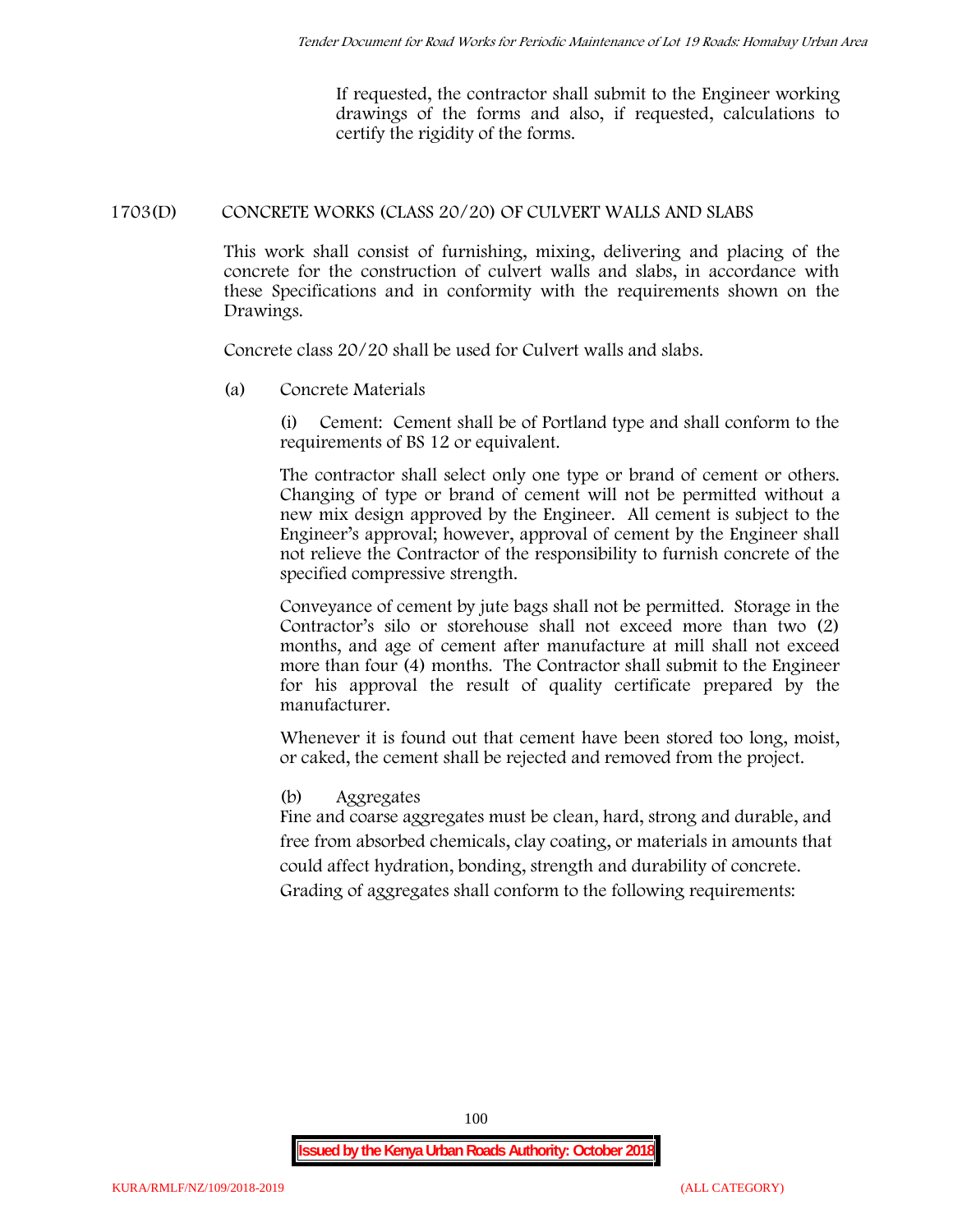# **(i) Grading of Fine Aggregates**

| <b>Sieve Size</b> | <b>Percentage by Weight Passing</b> |
|-------------------|-------------------------------------|
| 10<br>mm          | 100                                 |
| 5.<br>mm          | 89-100                              |
| $2.5$ mm          | $60 - 100$                          |
| $1.2$ mm          | $30 - 100$                          |
| 0.6 mm            | $15 - 54$                           |
| $0.3$ mm          | $5 - 40$                            |
| $0.15 \text{ mm}$ | $0 - 15$                            |

# **(ii) Grading of Coarse Aggregates**

| Size     |                       |                           |    | of Amounts finer than each standard sieve percentage by |    |       |          |
|----------|-----------------------|---------------------------|----|---------------------------------------------------------|----|-------|----------|
| Coarse   | weight                |                           |    |                                                         |    |       |          |
| Aggregat | 40                    | 30                        | 25 | 20                                                      | 15 |       | 局        |
|          | 2.5                   |                           |    |                                                         |    |       |          |
|          | 100                   | $\widetilde{\phantom{m}}$ |    | $90 - 100$ -                                            |    | 30-69 | $0 - 10$ |
|          | $\tilde{\phantom{a}}$ |                           |    |                                                         |    |       |          |

Other requirements for aggregates are as follows:

# **(iii) Fine Aggregates**

| Fitness Modulus, AASHTO M-6                           | $: 2.3 - 3.1$         |
|-------------------------------------------------------|-----------------------|
| Sodium Sulphate Soundness, AASHTO T104: Max. 10% loss |                       |
| Content of Friable Particles AASHTO 112               | : Max $1\%$ by weight |
| Sand Equivalent, AASHTO T176                          | : Min. 75             |

**(iv) Coarse Aggregate**

| Abrasion, AASGTO T96                             | : Max. $405$ loss      |
|--------------------------------------------------|------------------------|
| Soft Fragment and shale, AASHTO M80              | : Max. $5\%$ by weight |
| Thin and elongated Pieces, AASHTO M80 : Max. 15% |                        |

**(v) Water**

All sources of water to be used with cement shall be approved by the Engineer. Water shall be free from injurious quantities of oil, alkali, vegetable matter and salt as determined by the Engineer.

**(vi) Admixture**

Only admixture, which have been tested and approved in the site laboratory through trial mixing for design proportion shall be used. Before selection of admixture, the Contractor shall submit to the Engineer the specific information or guarantees prepared by the admixture supplier.

The contractor shall not exclude the admixture from concrete proportions.

**Concrete class 20/20**

101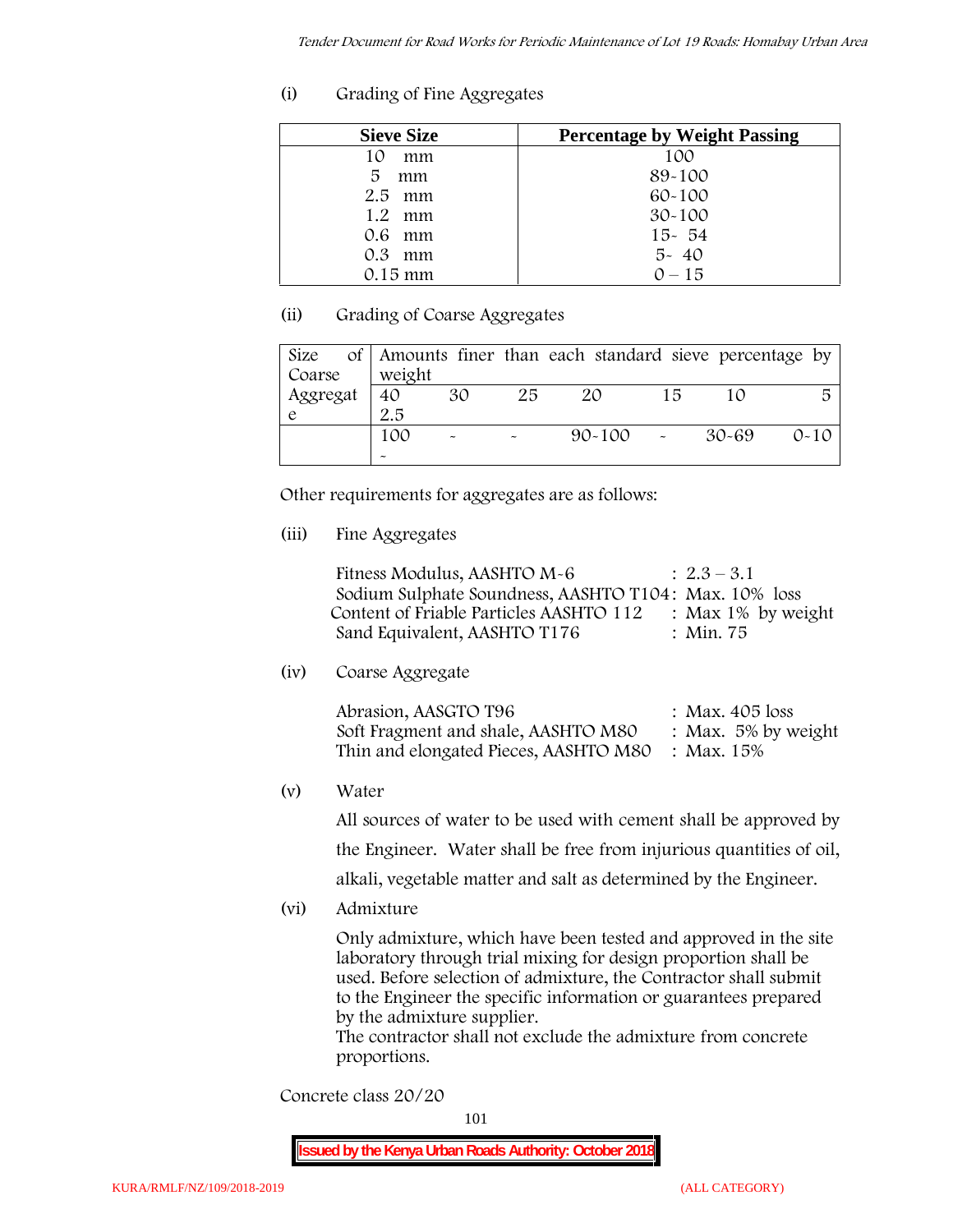Concrete class 20/20 shall be used for culvert walls and slabs. The requirements of Concrete class 20/20 are provided as follows unless otherwise the Engineer will designate any alteration.

Design compressive strength (28 days) : 20N/mm<sup>2</sup> Maximum size of coarse aggregates : 20mm Maximum water/cement ratio of 45% with slump of 80mm

(d) **Proportioning Concrete**

The Contractor shall consult with the Engineer as to mix proportions at least thirty (30) days prior to beginning the concrete work. The actual mix proportions of cement, aggregates, water and admixture shall be determined by the Contractor under supervision of the Engineer in the site laboratory.

The Contractor shall prepare the design proportions which has 120% of the strength requirement specified for the designated class of concrete.

No class of concrete shall be prepared or placed until its job-mix proportions have been approved by the Engineer.

- (e) **Concrete Work**
	- **(ii) Batching**

Batching shall be done by weight with accuracy of:

| Cement              | $\frac{1}{2}$ percent |
|---------------------|-----------------------|
| Aggregate           | $\frac{1}{2}$ percent |
| Water and Admixture | : 1 percent.          |

Equipment should be capable of measuring quantities within these tolerances for the smartest batch regularly used, as well as for larger batches.

The accuracy of batching equipment should be checked every month in the presence of the Engineer and adjusted when necessary.

**(iii) Mixing and delivery**

Slump of mixed concrete shall be checked and approved at an accuracy of +25mm against designated slump in these specifications.

**(iv) Concrete in hot weather**

No concrete shall be placed when the ambient air temperature is expected to exceed thirty three degrees celsius (330c) during placement operations).

102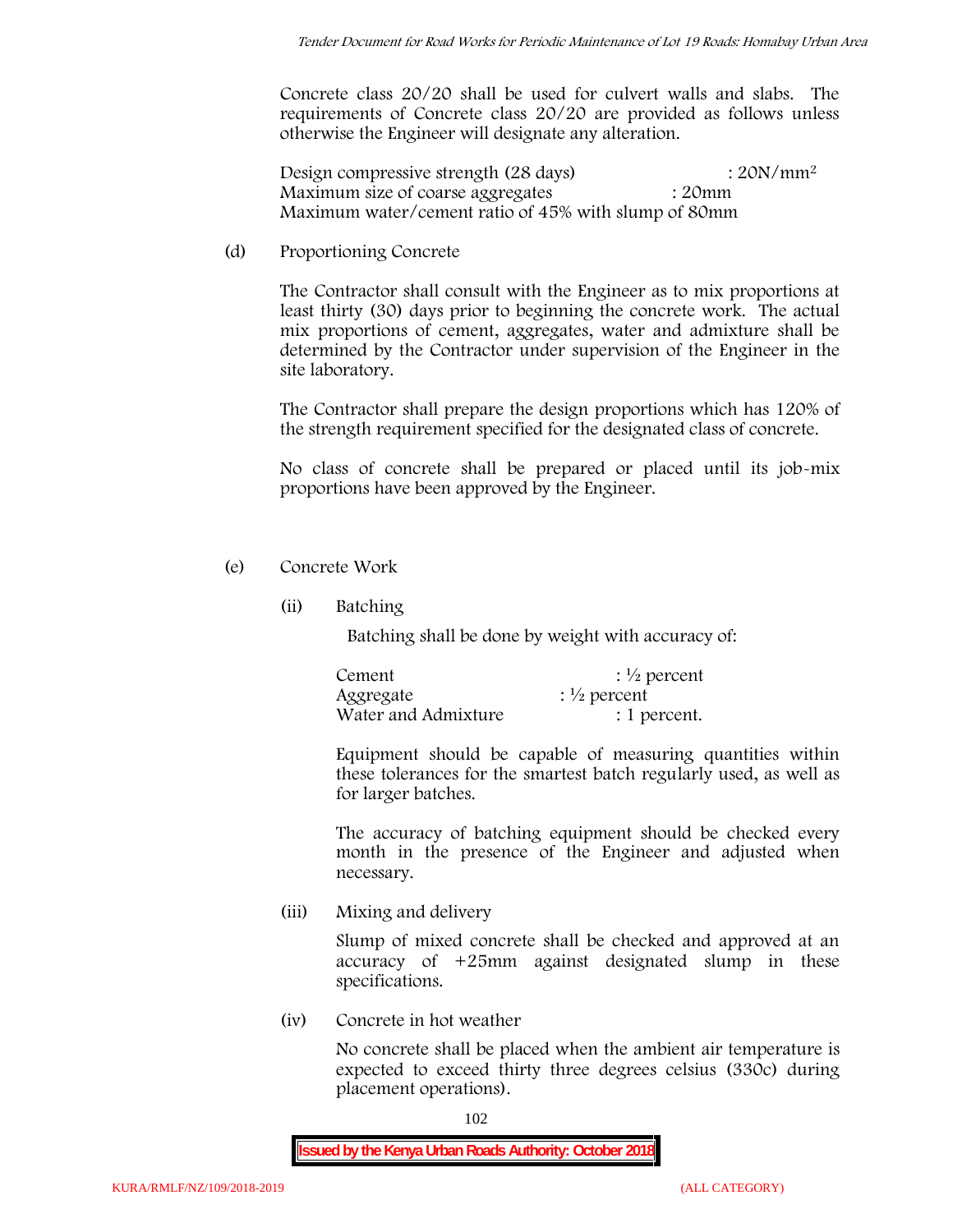*Tender Document for Road Works for Periodic Maintenance of Lot 19 Roads: Homabay Urban Area*

**(v) Concreting at night**

No concrete shall be mixed, placed or finished when natural light is insufficient, unless an adequate approved artificial lighting system is operated; such night work is subject to approval by the engineer.

**(vi) Placing**

In preparation of the placing of concrete, the interior space of forms shall be cleaned and approved by the engineer prior to placing concrete. All temporary members except tie bars to support forms shall be removed entirely from the forms and not buried in the concrete. The use of open and vertical chute shall not be permitted unless otherwise directed by the engineer.

The Contractor shall provide a sufficient number of vibrators to properly compact each batch immediately after it is placed in the forms.

(f) **Measurement and Payment**

Measurements for the Concrete Works Class 20/20 of culvert walls and slabs shall be made in cubic metres for the walls and slabs actually constructed, measured from their dimensions shown on the Drawings. Payment for the Concrete Works (Class 20/20) of culvert walls and slabs shall be the full compensation for furnishing all materials of the concrete mixing, delivering, placing and curing the concrete, equipment and tools, labour and other incidental necessary for the completion of the work in accordance with the Drawings and these Specifications and as directed by the Engineer.

# **SECTION 20 - ROAD FURNITURE**

# **2001 ROAD RESERVE BOUNDARY POSTS**

Road reserve boundary posts shall be provided as directed by the Engineer and in compliance with Standard Specification clause 2001. They shall be placed at 50m intervals along the boundary of the road reserve.

#### **2003 EDGE MARKER POST**

Edge marker post shall be provided as directed by the Engineer and in compliance with Standard Specification clause clause 2003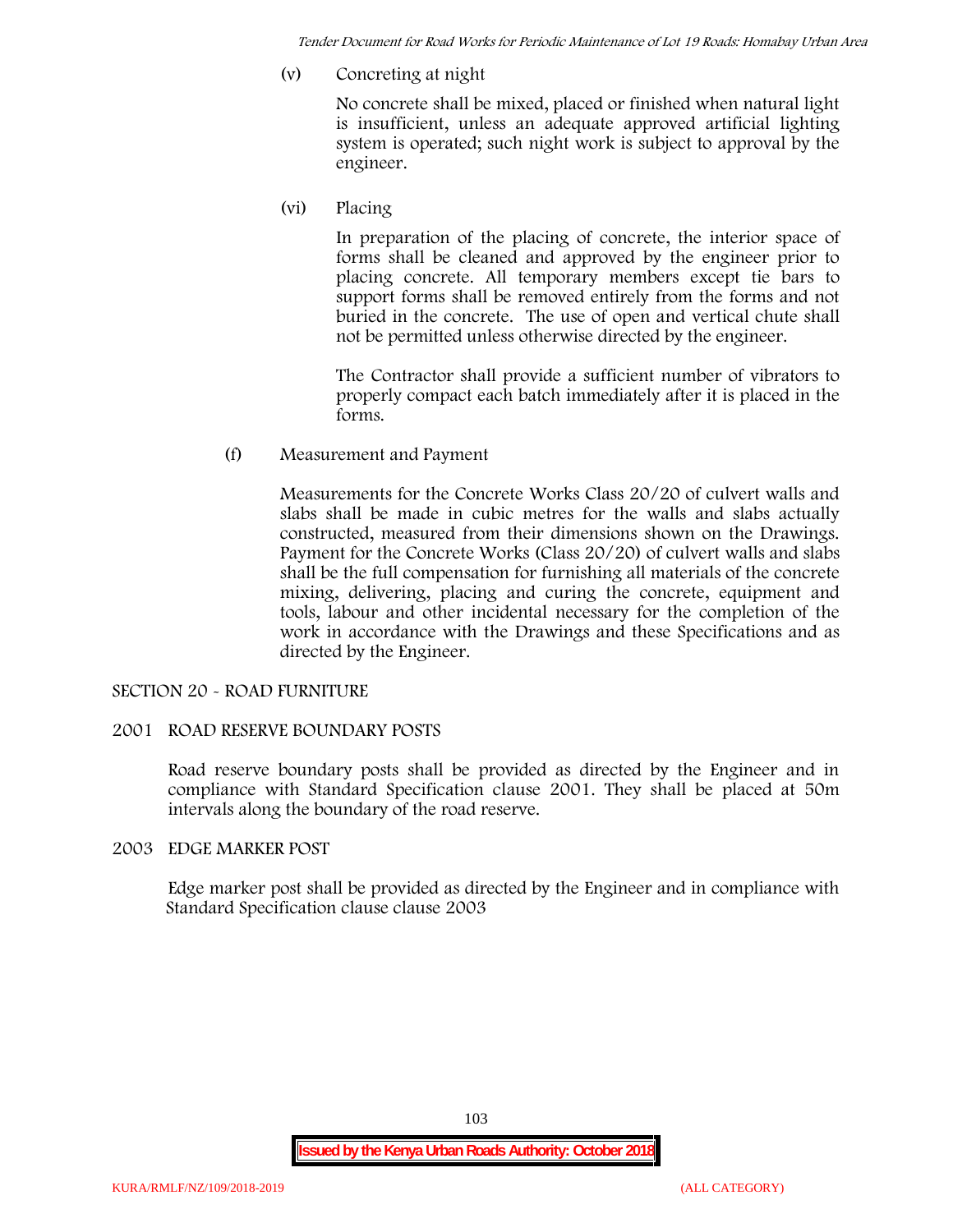#### **2004 PERMANENT ROAD SIGNS**

Permanent Road Signs shall be provided as directed by the Engineer and in compliance with the requirements of the "Manual for Traffic Signs in Kenya" Part II and standard Specification clause 2004.

#### **2004B EXISTING ROAD SIGNS**

Where directed by the Engineer, the Contractor shall take down road signs including all posts, nuts, bolts and fittings, and remove and dispose of the concrete foundation and backfill the post holes. The signs shall be stored as directed by the Engineer.

Measurement and payment for taking down road signs shall be made by the number of signs of any type and size taken down, cleaned and stored as directed.

#### **2005 ROAD MARKING**

Paint for road marking shall be internally reflectorised hot applied thermoplastic material in accordance with Clause 219 of the Standard Specification.

The rates inserted in the Bills of Quantities for road marking shall include for prior application of approved tack coat.

#### **2005A RAISED PAVEMENT MARKERS – ROAD STUDS**

#### **MATERIAL**

Road studs are moulded of acrylonitrile butadiene styrene (ABS) conforming to ASTM Specification D1788 – 68, class  $5 - 2 - 2$  shell filled with inert, thermosetting compound and filler. The lens portion of the marker of the marker is of optical menthly methacrylic.

#### **CONSTRUCTION**

The road studs shall be constructed of high impact ABS containing a multi-biconvex glass lens reflector system. It shall be of monolithic construction, and not less than 98.5. m2. The height of the marker shall not exceed 17mm and the underside shall contain a non-honeycomb base (flat).

#### **REQUIREMENTS**

The markers shall conform to the following requirements

**Colour**

Shall be white, yellow or red as specified and the Retro – reflectance values should conform to the testing procedures of ASTME 809.

#### **Impact Resistance**

The market shall not crack or break when tested using a 1000**-**gram weight from a height of 1 metre. (ASTM D 2444) or BS 3900 Part E3.

### **Resistance to Water Penetration**

104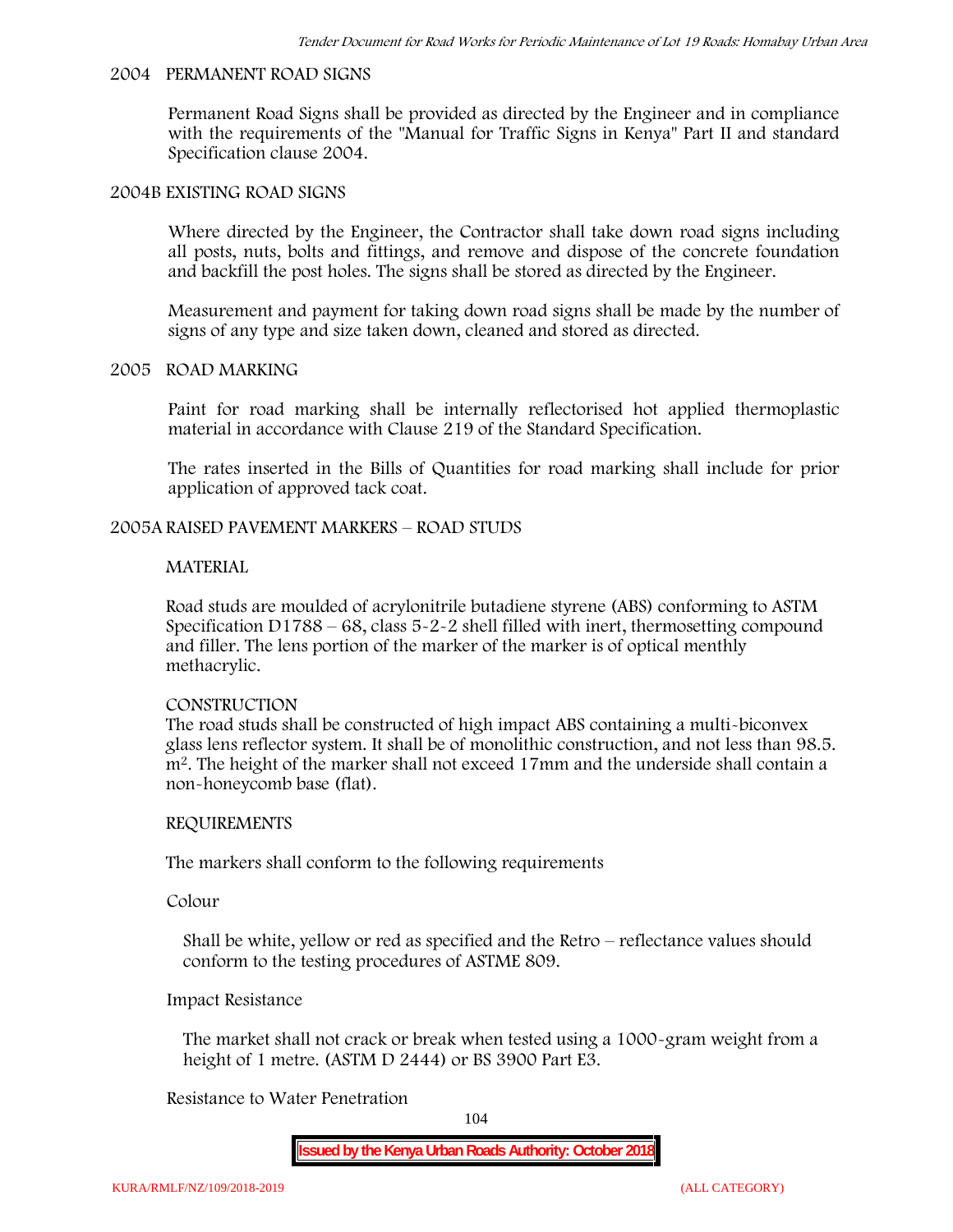Shall not have water penetration behind the lens after submerged in a water bath at 70 + 50 oF for 10 minutes. And it should still meet the reflectance Requirement. BS 998.

**Heat Resistance**

Shall comply with the initial brightness as per BS 873 Part IV of 1978

**Night Visibility**

The marker shall be bright as per BS 873 Part IV of 1978

**Compression Resistance**

There shall be no cracking sound at a pressure lower than 25 tones as per BS 873 Part IV of 1978.

**Corrosion Resistance**

After immersing a sample of Road stud in a solution containing 30g/1 of sodium chloride for 30 days, there shall not be any signs of corrosion **-**(BS998).

**NOTE**: These markers are intended for application directly to pavement surfaces and are compatible with raised pavement makers. These adhesives should be of high quality and tested for conformance to customer requirements.

#### **ADHESIVES**

They shall be of Resin Type–Epoxy of 2 different components part 1 and 2 i.e Adhesive and Reactor without any volatile solvents in both.

| Pot life:             | not less than 20 minutes at 20 $\degree$ C  |
|-----------------------|---------------------------------------------|
| Rotational cure time: | between 20 and 30 minutes at 20 $\degree$ C |
| Hard cure:            | Between 40 and 60 minutes at 20 $\degree$ C |

# **APPLICATION INSTRUCTION**

**Preparation of Pavements**

Make sure that the road surface is absolutely dry and free of oil and grease**.**

**Mixing of Adhesive**

Pour component B into the container of component A. Stir mixture by hand with a wooden or metal stick until uniform Grey Tint without a striae is obtained.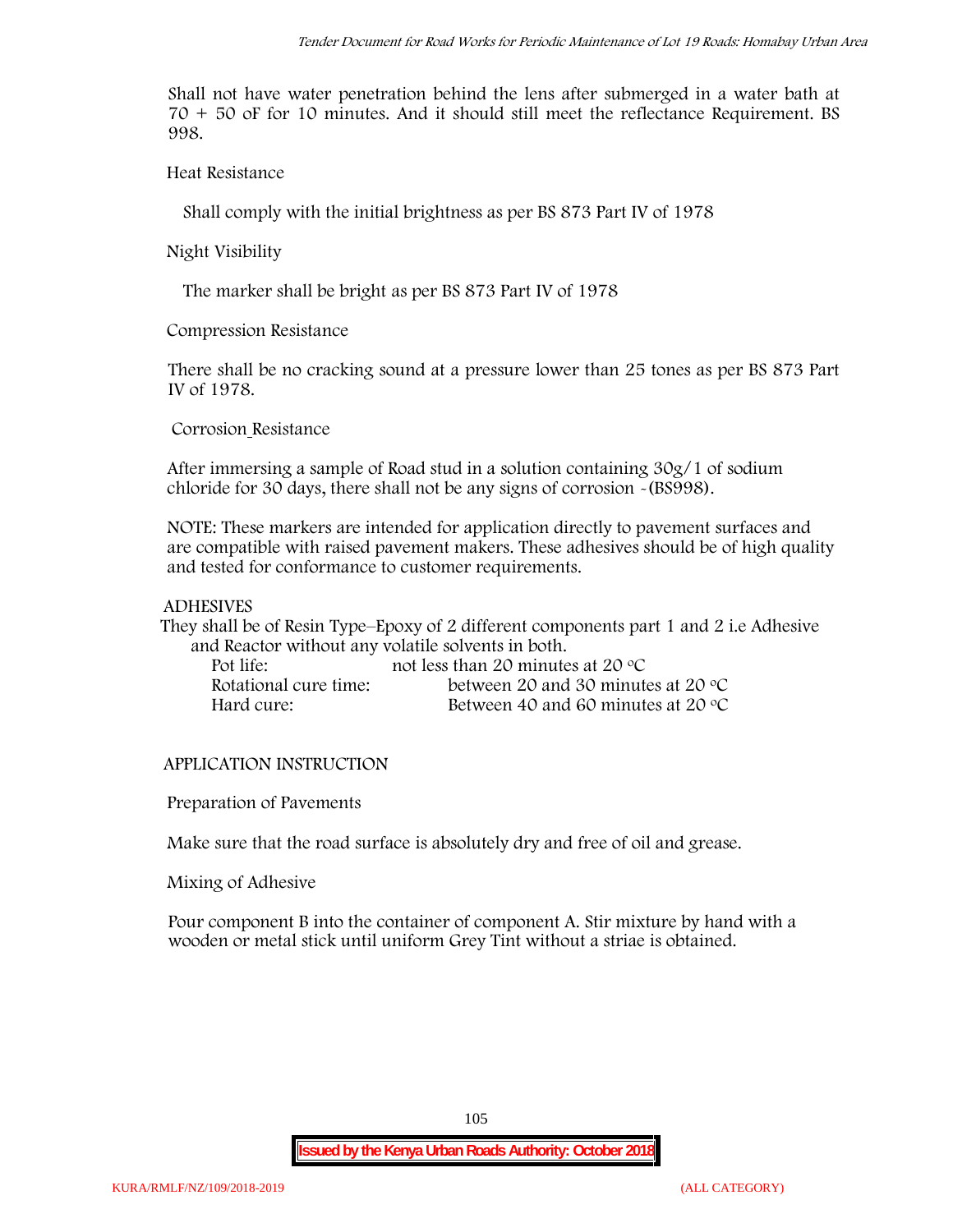# **Installation**

Pour the mixture on to the underside of the road stud. Then place the road stud firmly on the road surface. Adhesive should stand out for about 5mm to 10 mm over the edges of the stud.

**Protection from the Traffic**

Protect studs from traffic for 2 hours until the adhesive has properly hardened. Try by touching the adhesive.

**NUMBER OF STUDS NEEDED FOR LABORATORY TESTS.**

In order to approve a particular type of road stud, 4 sample road studs of each colour shall be submitted.

# **2006 GUARDRAILS**

Contrary to the Standard Specification, guardrail posts shall be concrete 200 mm diameter set vertically at least 1.2m into the shoulder as directed by the Engineer. Spacer blocks shall also be made of concrete.

Beams for guardrails shall be "Armco Flexbeam" or similar obtained from a manufacturer approved by the Engineer.

#### **2007 KERBS**

a) **Vertical Joints**

Vertical joints between adjacent Kerbs shall not be greater than 5 mm in width and shall be filled with a mortar consisting of 1:3 cement: sand by volume.

# b) **Transition between flush and raised kerbs**

The transition between flush and raised kerbs (e.g. at bus bays) shall be termed as ramped kerbs. The transition between flush and raised kerbs shall occur within a length of 2.0 m.

# **2008 KILOMETRE MARKER POSTS**

Kilometre marker posts shall be provided as directed by the Engineer and in compliance with Standard Specification clause 2008.

# **2009 RUMBLE STRIPS**

Where directed by the Engineer, the Contractor shall provide, place, trim, shape and compact to line and level asphalt concrete rumble strips on the finished shoulders. This shall be done to the satisfaction of the Engineer

# **2011 MEASUREMENT AND PAYMENT**

106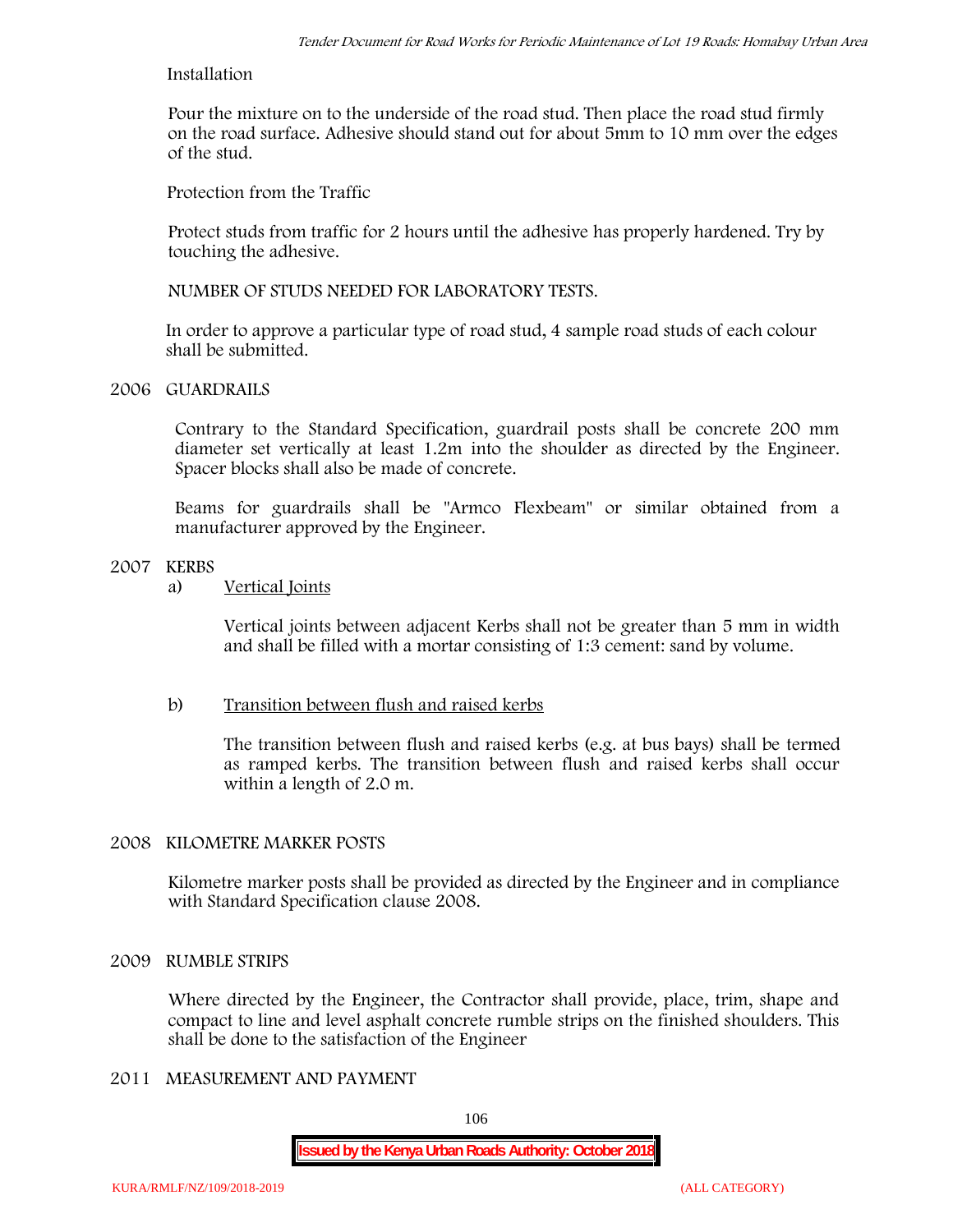### **Road reserve boundary posts**

Road reserve boundary posts shall be measured by the number erected

# **Permanent road signs**

Permanent road signs shall be measured by the number of each particular size erected.

#### **Road marking**

Road markings in yellow or white material shall be measured in square metres calculated as the plan area painted.

# **Road Studs**

Road studs shall be measured by the number of each particular size erected.

#### **Guardrail**

Guardrail shall be measured by the metre as the length of the guardrail constructed.

**Kerbs**

Kerbs shall be measured by the metre as the length of kerb constructed

# **SECTION 22-DAYWORKS**

# **2202 MEASUREMENTS AND PAYMENT**

(a) Plant

Where items of major plant listed in the schedule of Day works are specified by type (e.g. Concrete mixer etc.) the power rating if such items of plant are provided by the Contractor shall not be lower than the power ratings of such plant manufactured within the last two years prior to the date of BID. Any item of major plant employed upon Dayworks that has a power rating lower than specified above shall be paid for at rates lower than those in the schedule of Dayworks. The reduction in the rate payable shall be in proportion to the reduction in power rating below that specified above.

# **SECTION 23: CONCRETE PAVING BLOCKS**

This works shall consist of providing, laying and fixing of concrete paving blocks and concrete paving slabs on a sand base on the driveway and walkways and other areas as directed by the Engineer.

# **a. Concrete Paving Blocks**

The paving blocks shall be of type S of any shape fitting within a 295 mm square coordinating space and a work size thickness of at least 30 mm. The blocks shall confirm to the requirements of BS 6717:Pt. 1:1986 or Kenya standard equivalent.

The laying shall be broken at intervals of 50 m by concrete ribs of class 25 concrete.

107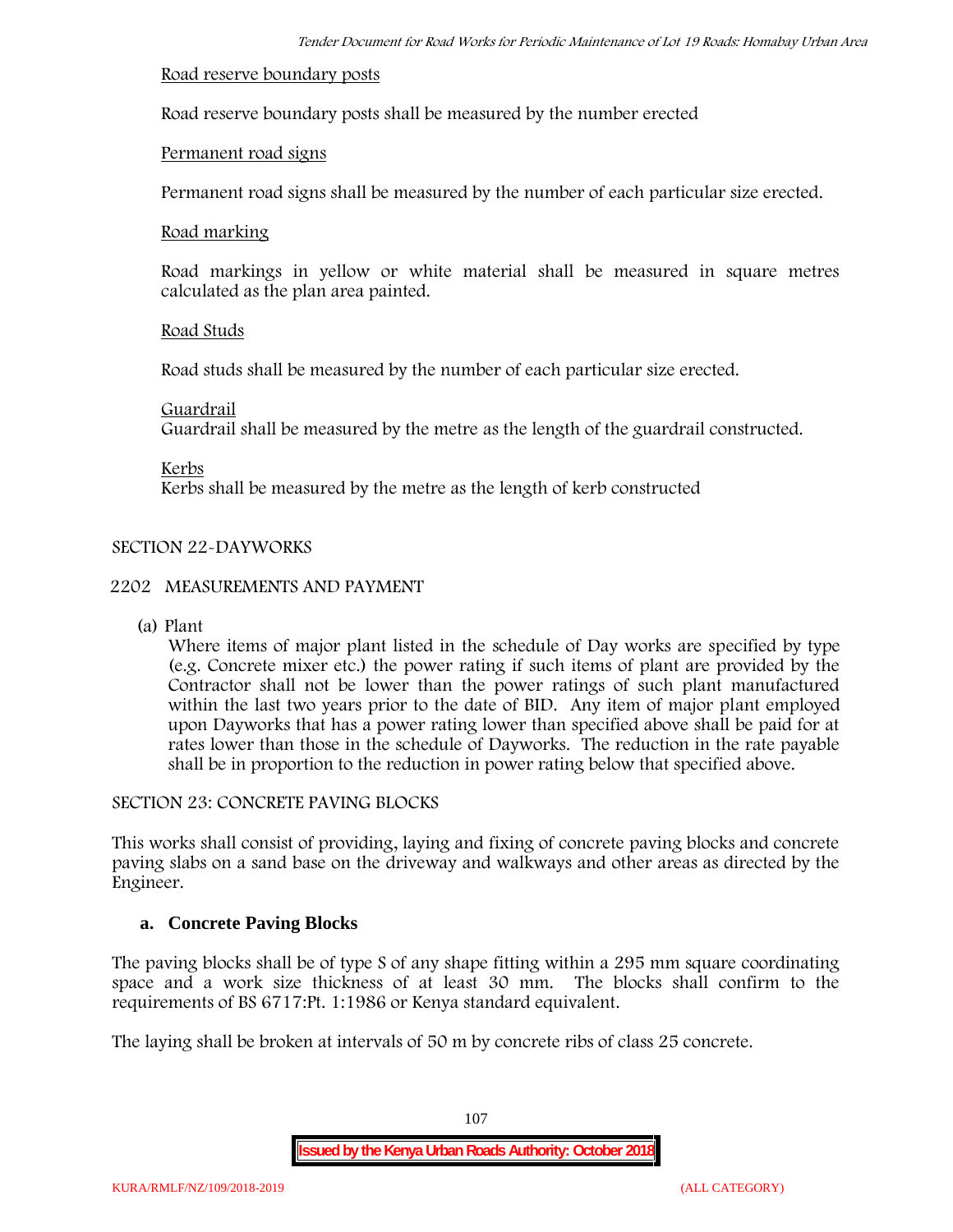The blocks shall be laid on a 40 mm minimum sand base whose specifications are as in section (b) of this specification.

#### **b. Sand For Sand Base**

Sand used as bedding for paving blocks and slabs shall be natural sand either pit or river sand. The grading shall conform and be parallel as much as possible to  $KSO2 - 95$  Parts 1 &2: 1984 for zones 1,2 or 3. The other requirements shall be as specified in section 1703 (c ) of Standard Specifications.

### **c. Measurement and Payment**

Payment for paving blocks and paving slabs shall be by square metre laid. The rate quoted would include the cost of haulage to site of the blocks, slabs and sand, as no extra payment shall be made for haulage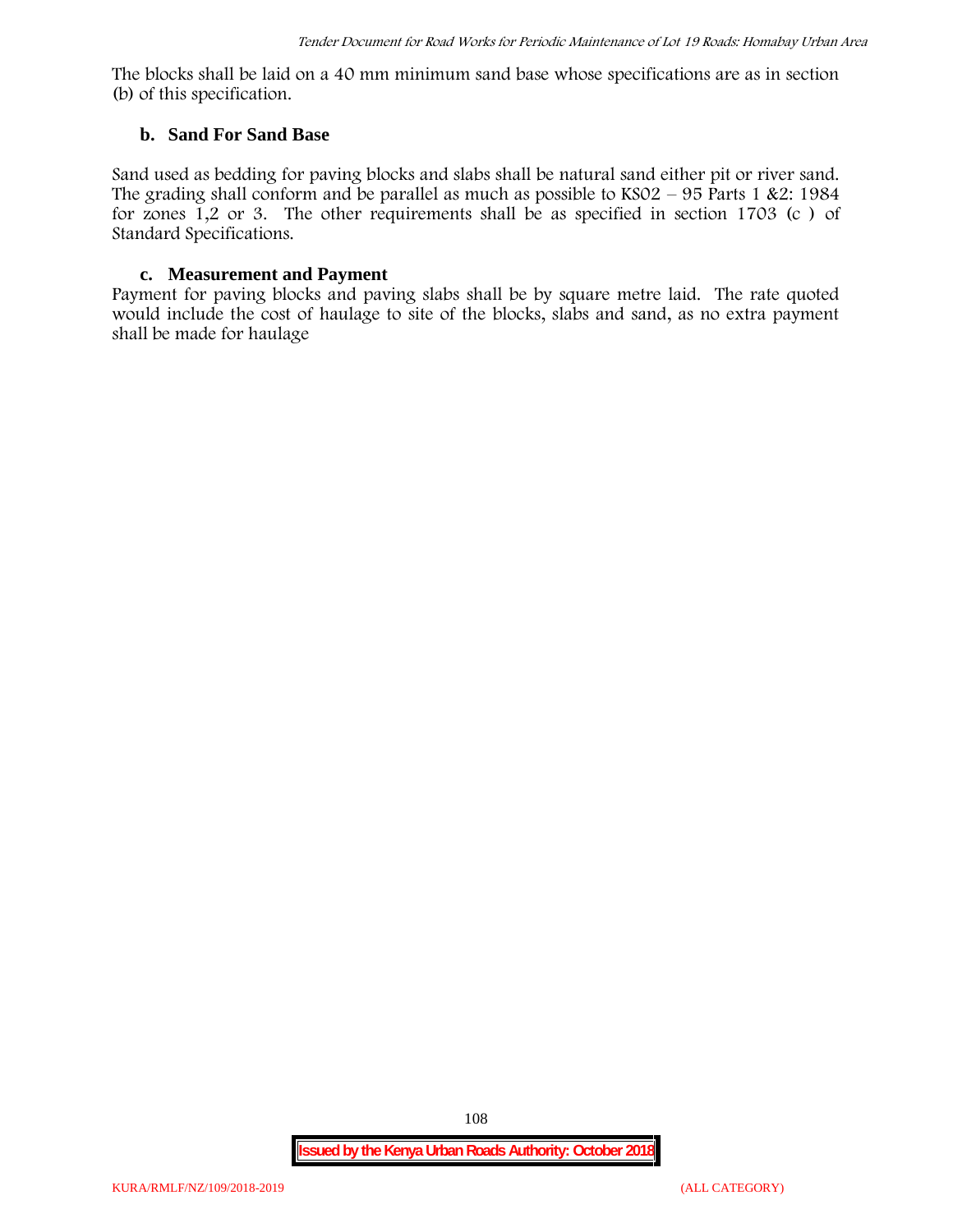**SECTION VI: SUPERVISION AND CONTRACT EVALUATION MANUAL 2012**

The Manual refers to the Ministry of Roads 'Supervision and Contract evaluation Manual for Road Maintenance Works 2012.

**Issued by the Kenya Urban Roads Authority: October 2018**

109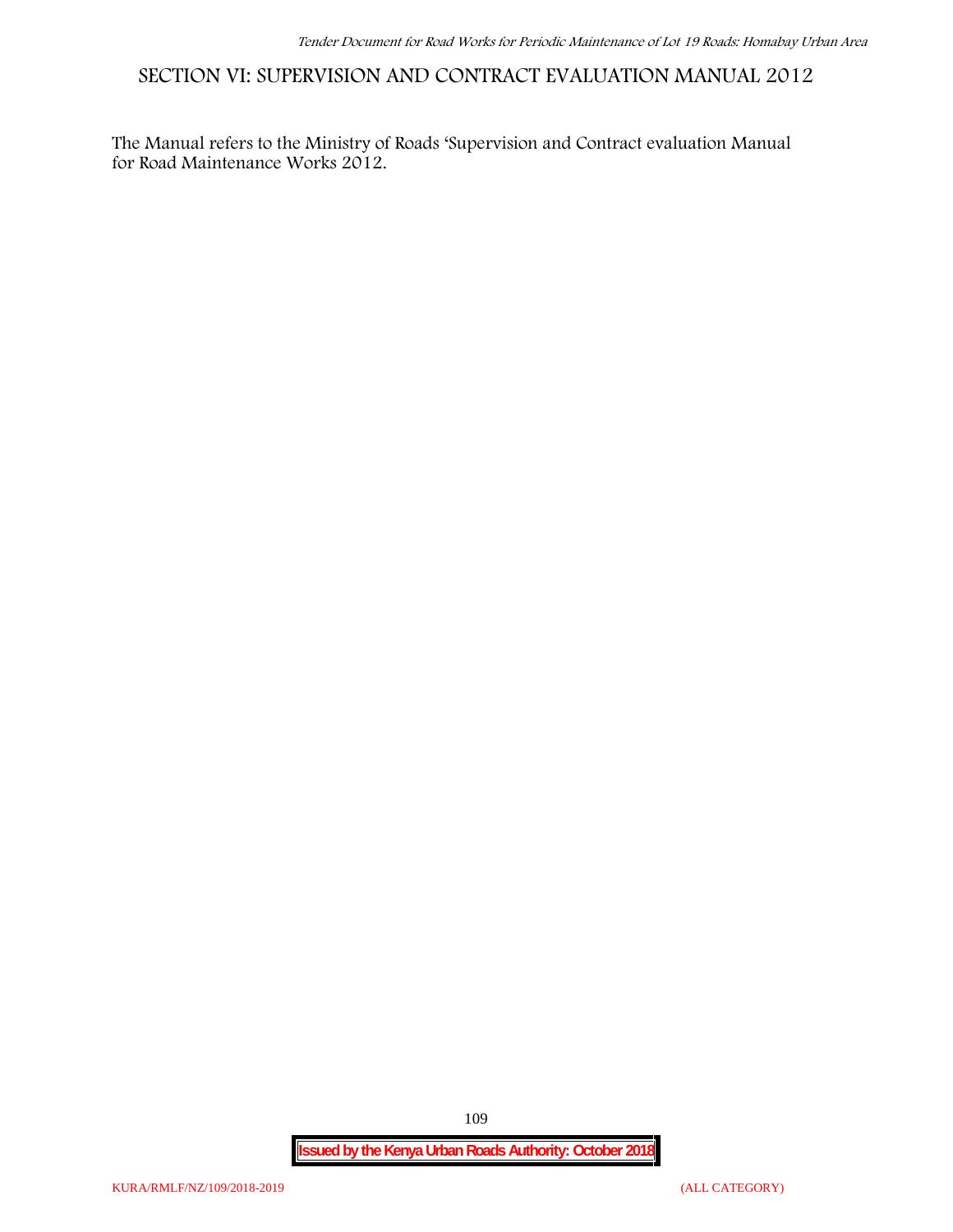# **SECTION VII: DRAWINGS**

The bidder shall provide design drawings on A3 sheets including plan and profile, typical cross-sections, layouts and standard drawings, setting out data and design reports which should include design standards used and key project features as described in section 14.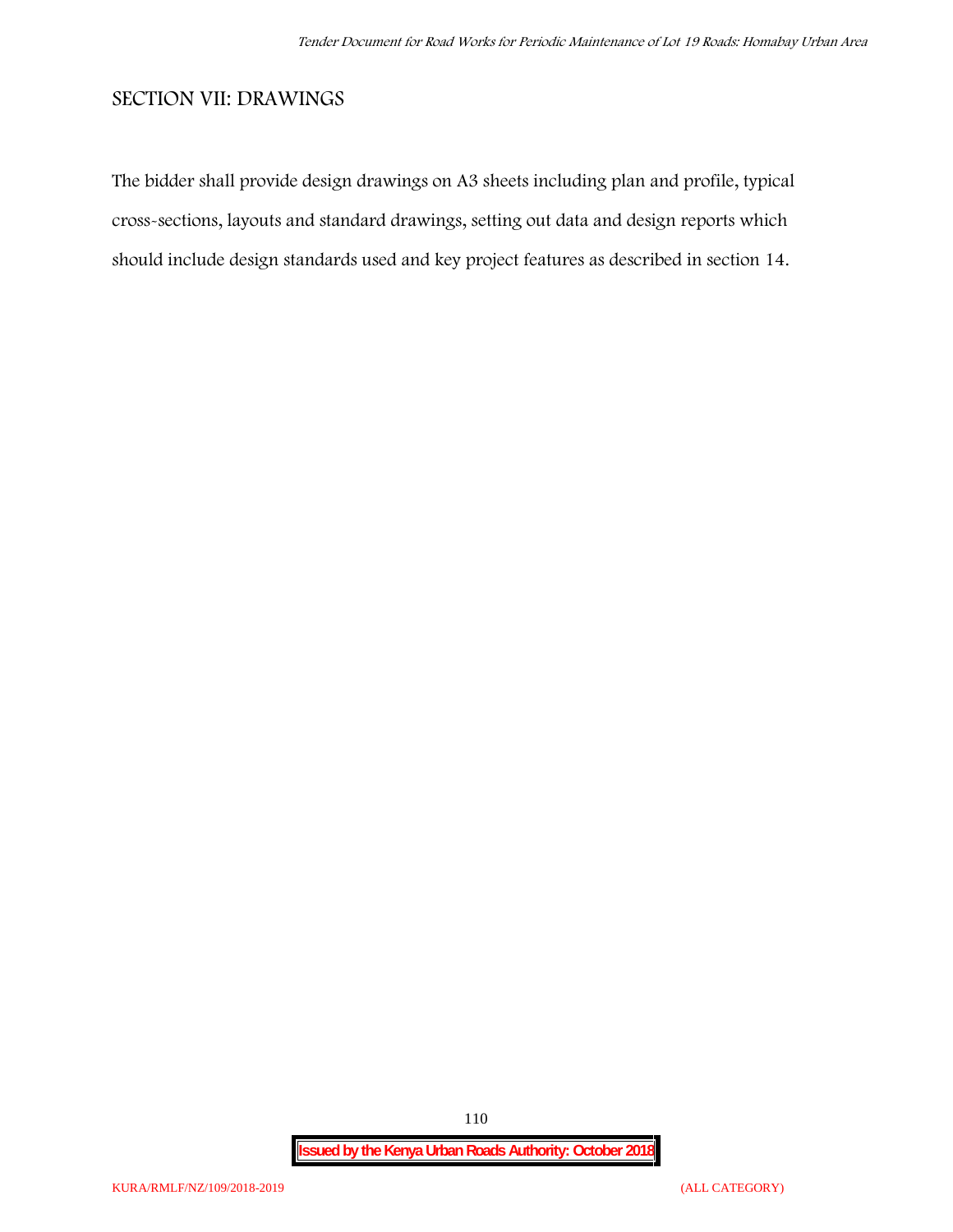# **SECTION VIII: ROAD MAINTENANCE MANUAL**

The Manual refers to the Ministry of Roads 'Road Maintenance Manual, May 2010 Edition'.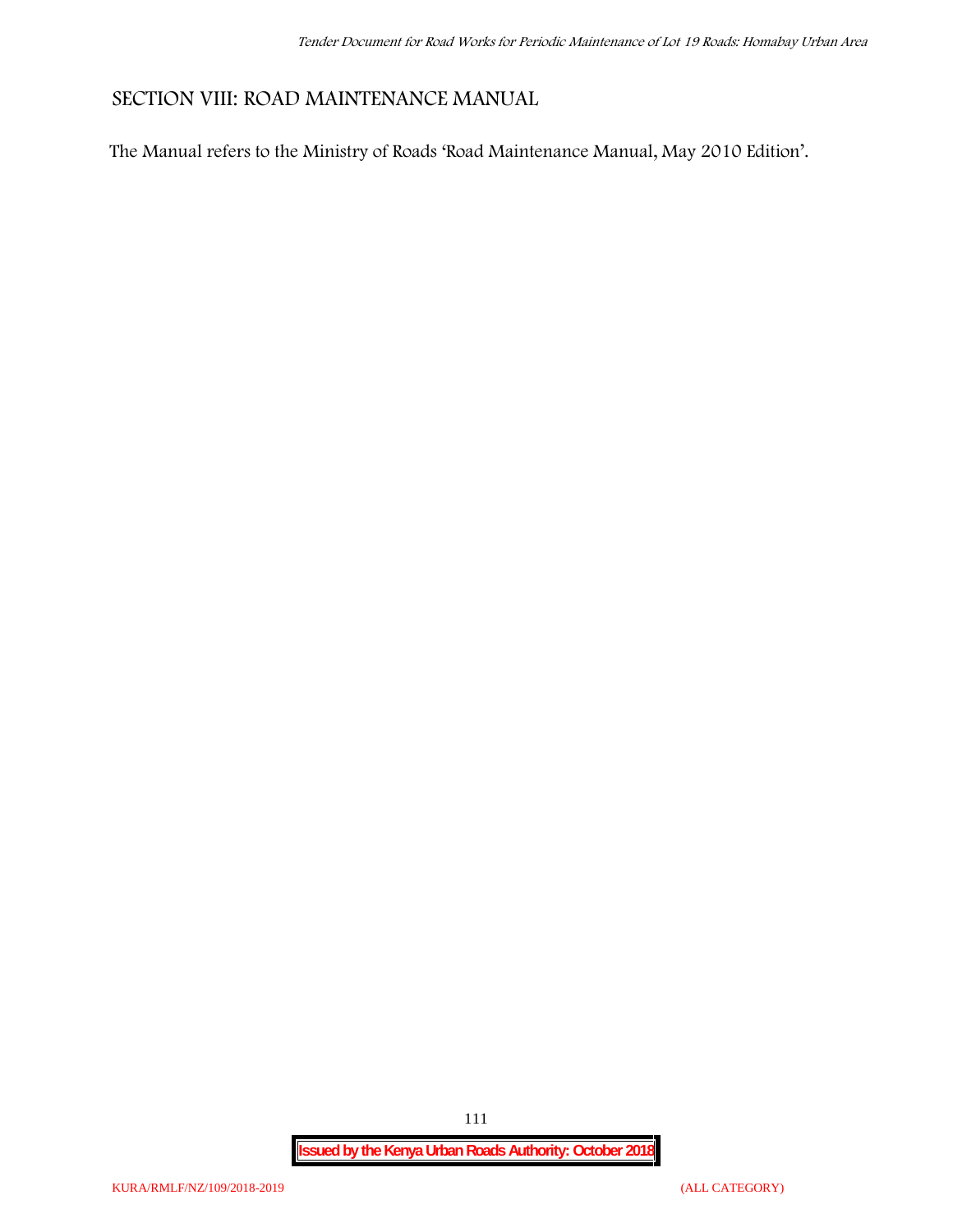# **SECTION IX: BILLS OF QUANTITIES**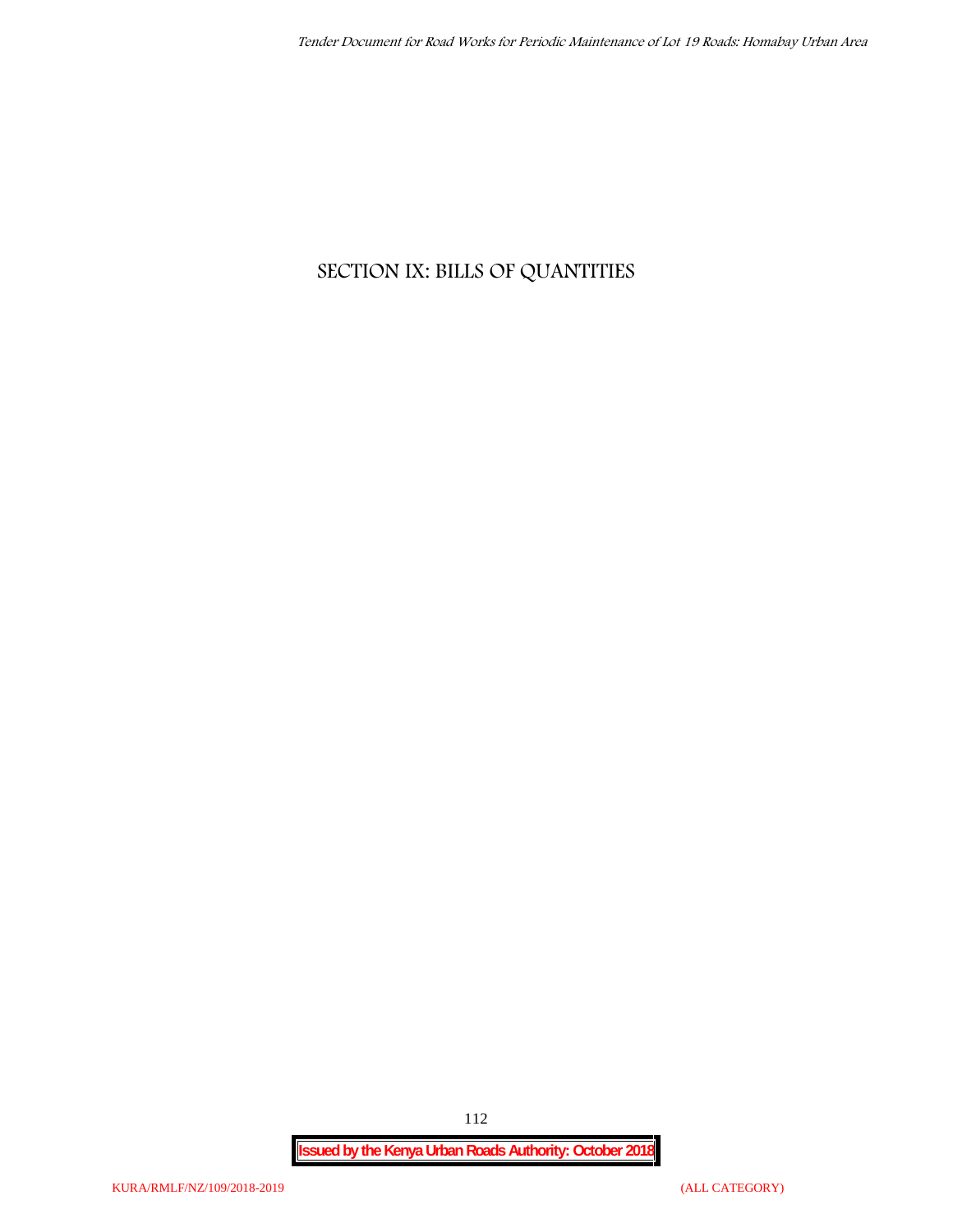#### **PREAMBLE TO BILL OF QUANTITIES**

- 1. The Bills of Quantities forms part of the Contract Documents and are to be read in conjunction with the Instructions to Bidders, Conditions of Contract Parts I and II, Specifications and Drawings.
- 2. The brief description of the items in the Bills of Quantities is purely for the purpose of identification, and in no way modifies or supersedes the detailed descriptions given in the conditions of Contract and Specifications for the full direction and description of work and materials.
- 3. The Quantities set forth in the Bills of Quantities are estimated, representing substantially the work to be carried out, and are given to provide a common basis for bidding and comparing of Bids. There is no guarantee to the Contractor that he will be required to carry out all the quantities of work indicated under any one particular item or group of items in the Bill of Quantities. The basis of payment shall be the Contractor's rates and the quantities of work actually done in fulfilment of his obligation under the Contract.
- 4. The prices and rates inserted in the Bills of Quantities will be used for valuing the work executed, and the Engineer will only measure the whole of the works executed in accordance with this Contract.
- 5. The rates inserted in any road in the tender shall apply to other roads within the same lot upon written instructions to be issued by the Engineer or his representative during execution of works and shall be used only to pay for activities of similar description and nature which may not have been included in the Bills of Quantities for that road.
- 6. A price or rate shall be entered in ink against every item in the Bills of Quantities with the exception of items that already have Provisional sums affixed thereto. The bidders are reminded that no "nil" or "included" rates or "lump-sum" discounts will be accepted. The rates for various items should include discounts if any. Bidders who fail to comply will be disqualified.
- 7. Provisional sums (including Dayworks) in the Bills of Quantities shall be expended in whole or in part at the discretion of the Engineer or his representative.
- 8. Where there are no quantities against the line item especially on dayworks, the bidder shall only fill his rates
- 9. Quantified instructions shall be extracted from the main BOQ for purposes of part implementation of the works and interim measurements/payments shall be based on the quantified instructions read together with the bills of quantities.

The price and rates entered in the Bills of Quantities shall, except insofar as it is otherwise provided under the Contract, include all Constructional plant to be used, labour, insurance, supervision, compliance testing, materials, erection, maintenance of works, overheads and profits, taxes and duties together with all general risks, liabilities and obligations set out or implied in the Contract, transport, electricity and telephones, water, use and replenishment of all consumables, including those required under the contract by the Engineer and his staff.

Errors in the pricing of the Bills of Quantities will be corrected in accordance with Clause (29) of instructions to bidders.

113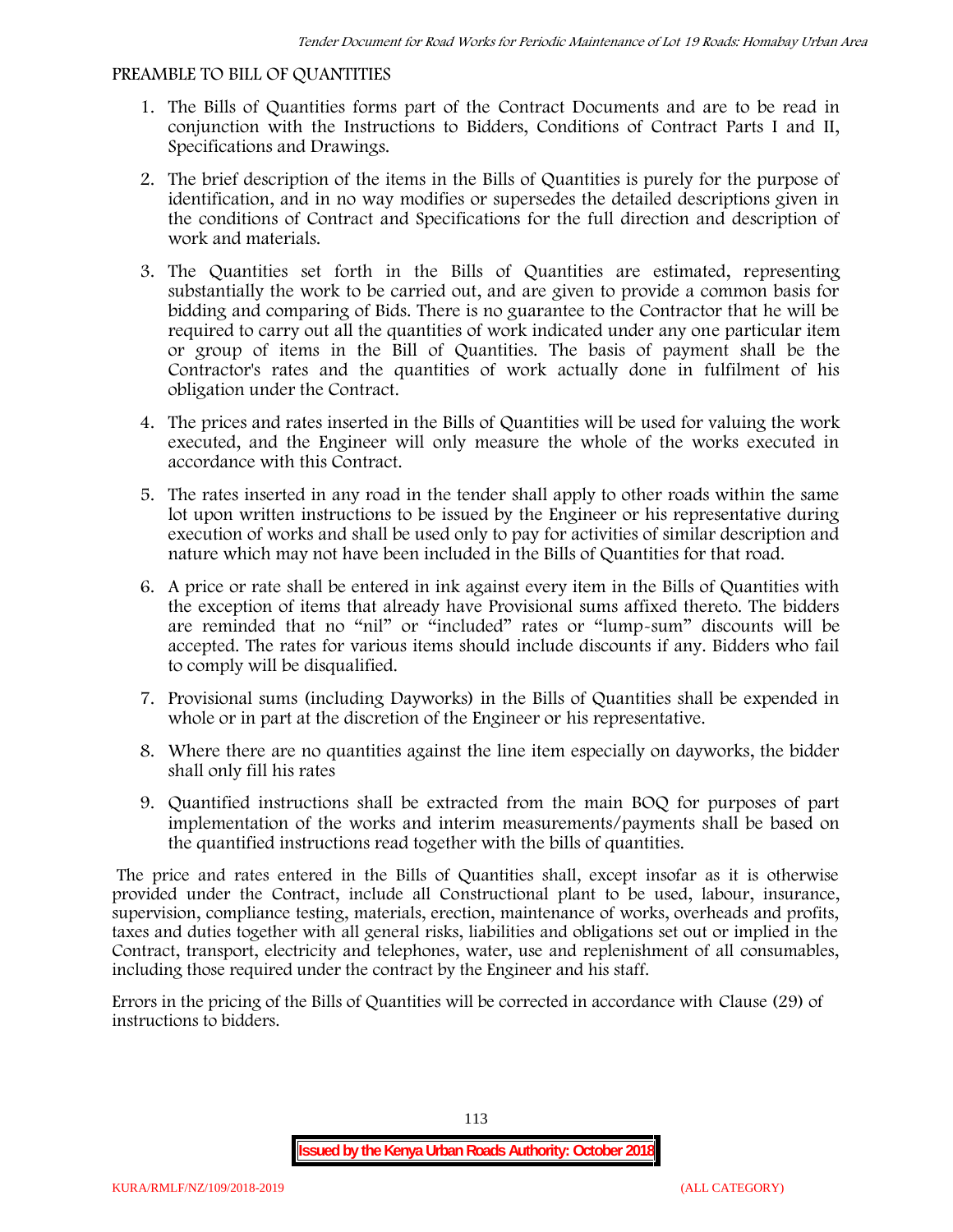**Contract Name PERIODIC MAINTENANCE OF LOT 19 ROADS (HOMABAY URBAN AREA) Nyanza BILL OF QUANTITIES 2018-2019**

**Activity Group Title**

**Road Code UCB2-HBY**

**Section Name Homa Bay Town - Nyagedha Phase II (0.4KM)**

| Bill<br>No.  | <b>ITEM CODE</b> | DESCRIPTION                                                                                                                                                                                                                                                                                                                                | Quantity     | <b>UNIT</b> | Unit Bid<br><b>RATE</b><br>(KShs) | <b>Bill</b> Item<br>Cost<br>without<br>VAT (KSHs) |
|--------------|------------------|--------------------------------------------------------------------------------------------------------------------------------------------------------------------------------------------------------------------------------------------------------------------------------------------------------------------------------------------|--------------|-------------|-----------------------------------|---------------------------------------------------|
| 1            | 01-80-010        | Allow a prime cost of sum<br>for material testing as<br>directed by the Engineer                                                                                                                                                                                                                                                           | $\mathbf{1}$ | PC SUM      | 30,000.00                         |                                                   |
| $\mathbf{1}$ | 01-80-011        | Extra over item 01-80-<br>010 for contractors<br>overheads and profits                                                                                                                                                                                                                                                                     | $\mathbf{1}$ | $\%$        |                                   |                                                   |
| $\mathbf{1}$ | 01-80-026        | Allow a prime cost sum<br>for the REs miscellaneous<br>account                                                                                                                                                                                                                                                                             | $\mathbf{1}$ | PC SUM      | 75,000.00                         |                                                   |
| $\mathbf{1}$ | 01-80-027        | Extra over 01-80-026 for<br>profits and overheads                                                                                                                                                                                                                                                                                          | $\mathbf{1}$ | $\%$        |                                   |                                                   |
| $\mathbf{1}$ | 01-80-030a       | Prime cost sum for<br>payment of allowances for<br>Engineer's site staff<br>(Permanent staff)                                                                                                                                                                                                                                              | $\mathbf{1}$ | PC SUM      | 150,000.00                        |                                                   |
| $\mathbf{1}$ | 01-80-030b       | Extra Over on Item 01-<br>80-030a for the<br>Contractor's Overheads<br>and Profit.                                                                                                                                                                                                                                                         | $\mathbf{1}$ | $\%$        |                                   |                                                   |
| $\mathbf{1}$ | 01-80-030        | Allow a prime cost for<br>attendance to the RE,s<br>supervisory staff<br>including overtime                                                                                                                                                                                                                                                | $\mathbf{1}$ | PC SUM      | 150,000.00                        |                                                   |
| $\mathbf{1}$ | 01-80-031        | Include percentage of PC<br>sum in item 01-80-030<br>for contractors overhead<br>and profit                                                                                                                                                                                                                                                | $\mathbf 1$  | $\%$        |                                   |                                                   |
| $\mathbf{1}$ | 01-80-038        | Provide, fuel and maintain<br>with comprehensive<br>insurance cover and<br>driver 1 No. 2WD vehicle,<br>(odometer reading 0-<br>100,000) of engine<br>capacity not less than<br>1500cc and not more<br>than 2000cc, for the<br>exclusive use of the<br>Engineer inclusive of the<br>first 4,000 km per vehicle<br>month in accordance with | 6.00         | Veh.Month   |                                   |                                                   |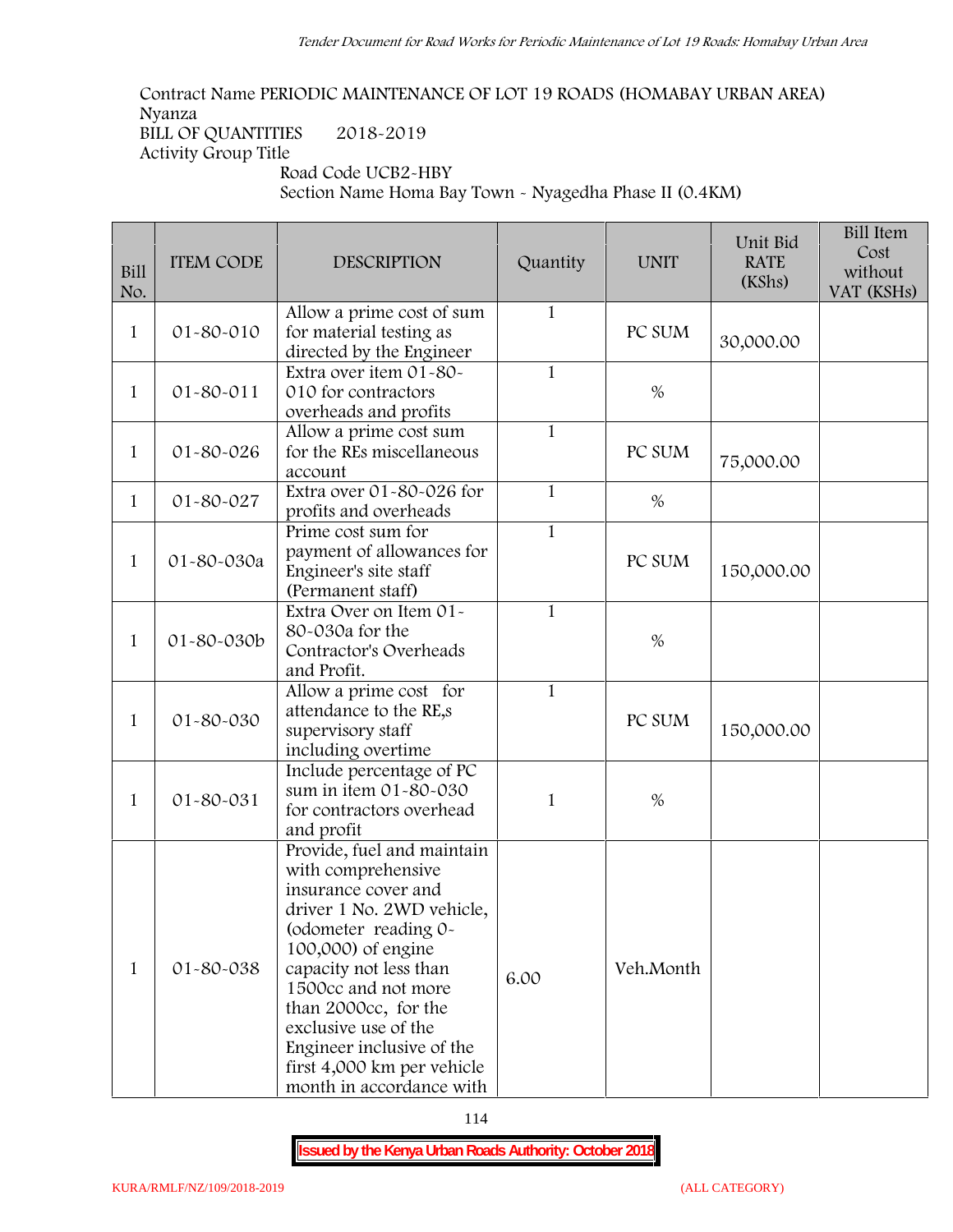|                |           | clause 138 of the special<br>specifications                                                                                                                                                                                                                              |        |            |  |
|----------------|-----------|--------------------------------------------------------------------------------------------------------------------------------------------------------------------------------------------------------------------------------------------------------------------------|--------|------------|--|
| $\overline{4}$ | 04-60-001 | Clear site on road reserve<br>including removal of<br>trees, hedges, bushes and<br>other vegetation or<br>deterious organic<br>material, grub up roots<br>and back fill to 100%<br>MDD (AASHTO T99) with<br>approved material in<br>accordance with the<br>specification | 0.80   | Hactares   |  |
| $\overline{4}$ | 05-50-006 | Fill in soft Material and<br>compact                                                                                                                                                                                                                                     | 500.00 | Cub.Metres |  |
| 5              | 05-50-008 | Cut to spoil in soft                                                                                                                                                                                                                                                     | 980.00 | Cub.Metres |  |
| 5              | 05-60-005 | Compaction of top<br>150mm below formation<br>in cuts and fills                                                                                                                                                                                                          | 500.00 | Cub.Metres |  |
| 5              | 05-50-016 | Scarify compact existing<br>ground to at least 95%<br>MDD to a depth of<br>150mm                                                                                                                                                                                         | 500.00 | Cub.Metres |  |
| 5              | 08-60-030 | Excavate for pipe culverts<br>in soft material                                                                                                                                                                                                                           | 45.00  | Cub.Metres |  |
| 8              | 08-60-033 | Provide, lay and join<br>600mm inner dia<br>concrete pipes                                                                                                                                                                                                               | 30.00  | Metres     |  |
| 8              | 08-60-034 | Provide, lay and join<br>900mm inner dia<br>concrete pipes                                                                                                                                                                                                               | 24.00  | Metres     |  |
| 8              | 08-60-035 | Concrete class 15/20 for<br>bed and sorrounds and<br>haunches                                                                                                                                                                                                            | 30.00  | Cub.Metres |  |
| 8              | 08-60-036 | Concrete class 25/20 for<br>apron, wingwalls and<br>headwalls                                                                                                                                                                                                            | 21.00  | Cub.Metres |  |
| 8              | 08-60-037 | Provide and place A<br>142fabric mesh<br>reinforcement fabric                                                                                                                                                                                                            | 100.00 | Sq.Metres  |  |
| 8              | 08-60-047 | Provide and place class<br>25/20 concrete for drain<br>lining<br>Excavate in any material,                                                                                                                                                                               | 24.00  | Cub.Metres |  |
| 8              | 08-90-019 | cut to spoil the excavated<br>material, provide and<br>install IBD of dia. 600mm<br>including single slab                                                                                                                                                                | 900.00 | Metres     |  |
| 8              | 08-90-045 | Extra over item 08-90-<br>019 for precast side slabs<br>of 600 x 225 x 75 mm                                                                                                                                                                                             | 360.00 | Sq.Metres  |  |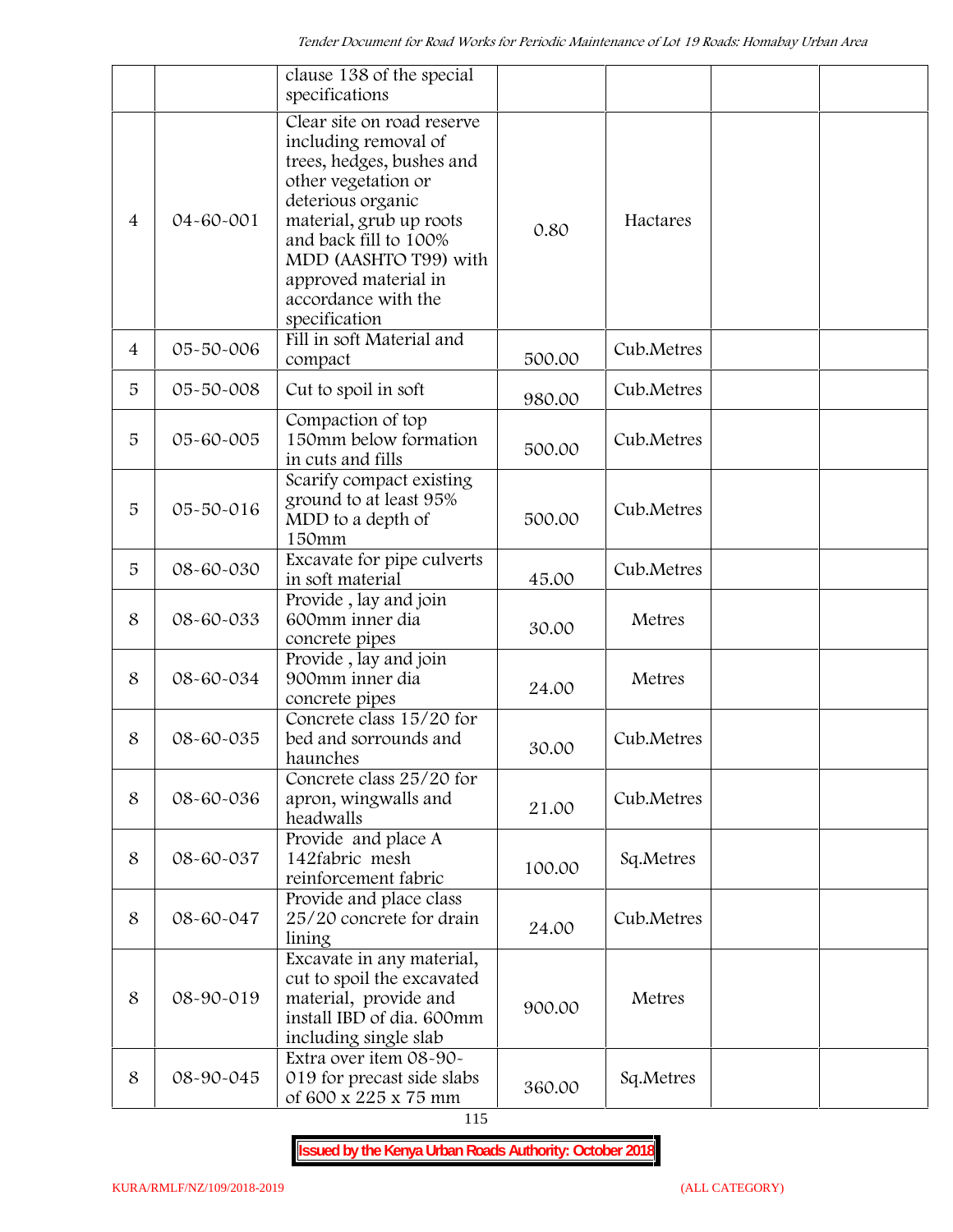| 12 | 12-50-002  | Provide, place and<br>compact natural gravel<br>with CBR greater than<br>30% for sub-base                                                                                          | 400.00    | Cub.Metres     |  |
|----|------------|------------------------------------------------------------------------------------------------------------------------------------------------------------------------------------|-----------|----------------|--|
| 12 | 12-50-004  | Provide, lay, and compact<br>hand packed stone<br>material including filling<br>of voids with stone dust<br>and watering for Base<br>Layer as directed by the<br>Engineer.         | 400.00    | Cub.Metres     |  |
| 15 | 15-92-001  | Provide and Spray MC 30<br>cut-back bitumen as<br>prime coat to<br>carriageway, shoulders,<br>busbays and junctions at<br>rate 0.8-1.2 lts/m2 as<br>prime coat                     | 4,200.00  | Litres         |  |
| 16 | 16-80-001  | Provide, lay and roll<br>asphalt concrete type 1<br>(bitumn content 5-6% by<br>weight) for carriageway<br>and shoulders as directed<br>by the Engineer.                            | 144.00    | Cub.Metres     |  |
| 16 | 16-80-003  | Provide and spray K-160<br>as tack coat at a rate of<br>$0.8 - 1.0$ L/sq metre as<br>directed by the Engineer                                                                      | 4,200.00  | Litres         |  |
| 20 | 20-50-041  | Speed bump construction<br>with asphalt concrete                                                                                                                                   | 4.00      | Cub.Metres     |  |
| 20 | 20-50-041  | Provide, lay and joint<br>kerbs-flush kerbs                                                                                                                                        | 420.00    | Metres         |  |
| 20 | 20-70-016  | Excavate for, provide and<br>place 250x125mm class<br>25/20 precast concrete<br>raised kerbs in support of<br>carriageway, busbays and<br>junctuons as directed by<br>the Engineer | 420.00    | Metres         |  |
| 22 | 22-50-002  | Unskilled Labour                                                                                                                                                                   | 100.00    | Person<br>days |  |
| 25 | 25-50-001a | Implement HIV/AIDS<br>awareness campaign<br>amongst the workers for<br>the duration of the<br>Contract                                                                             | 50,000.00 | PC SUM         |  |
| 25 | 25-50-001b | Extra Over on Item 25~<br>50-030 for the<br>Contractor's Overheads<br>and Profit.                                                                                                  | 50,000.00 | $\%$           |  |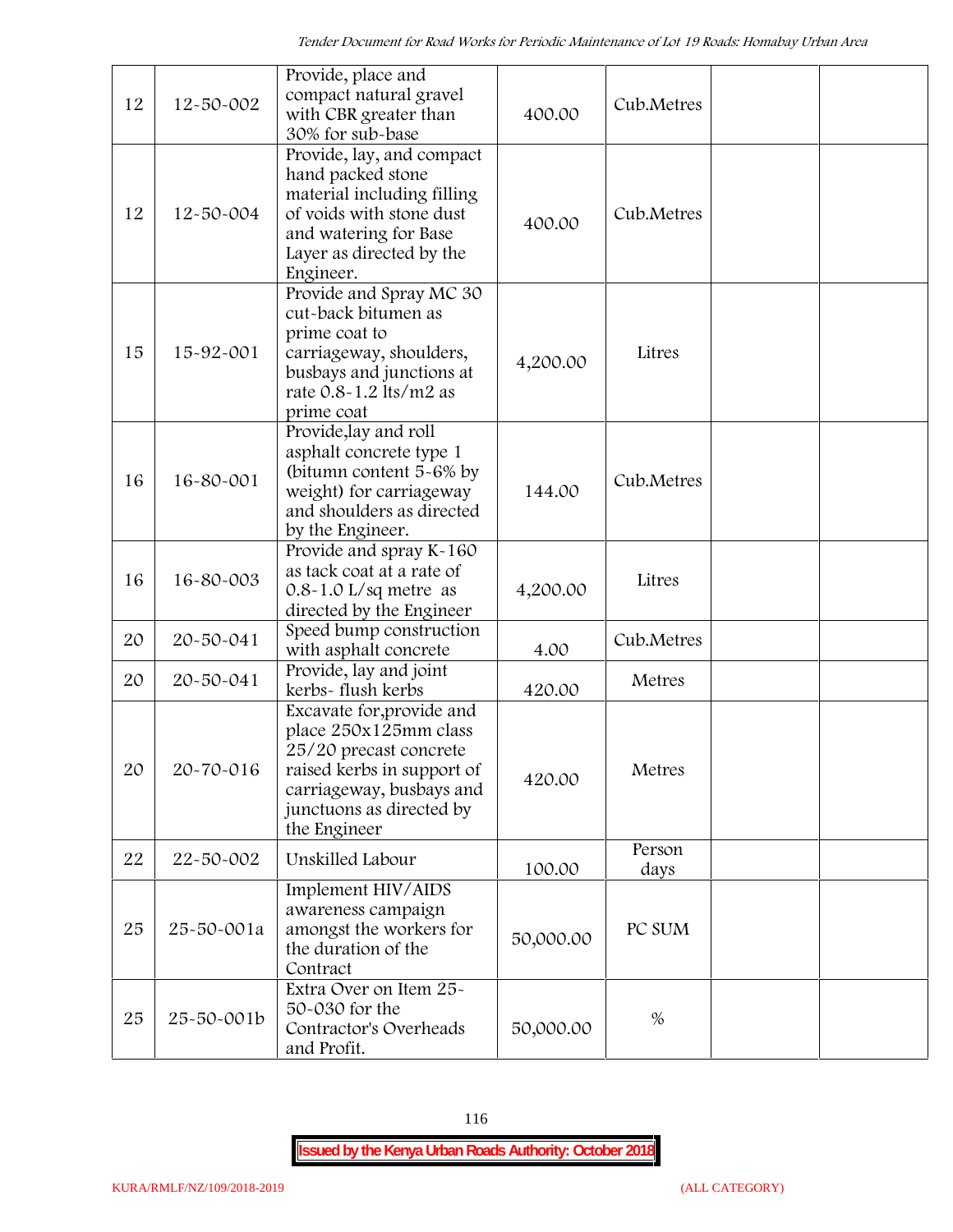#### *Tender Document for Road Works for Periodic Maintenance of Lot 19 Roads: Homabay Urban Area*

| 25 | 25-50-029a | Collect, erect, brand,<br>maintain publicity sign<br>and return to the<br>employer upon expiry of<br>the contract period as<br>intructed by the Engineer. | 1.00 | No. |  |
|----|------------|-----------------------------------------------------------------------------------------------------------------------------------------------------------|------|-----|--|
|    |            |                                                                                                                                                           |      |     |  |
|    |            | Sub Total                                                                                                                                                 |      |     |  |
|    |            | VAT @ 16%                                                                                                                                                 |      |     |  |
|    |            | Total taken to Summary                                                                                                                                    |      |     |  |

| SUMMARY OF LOT 19 ROADS                    |  |  |  |  |
|--------------------------------------------|--|--|--|--|
| $S/NO$ .<br>Road Name<br>Amount (Kshs.)    |  |  |  |  |
| Homa Bay Town - Nyagedha Phase 2<br>1.     |  |  |  |  |
|                                            |  |  |  |  |
| Grand Total Carried Forward to Form of Bid |  |  |  |  |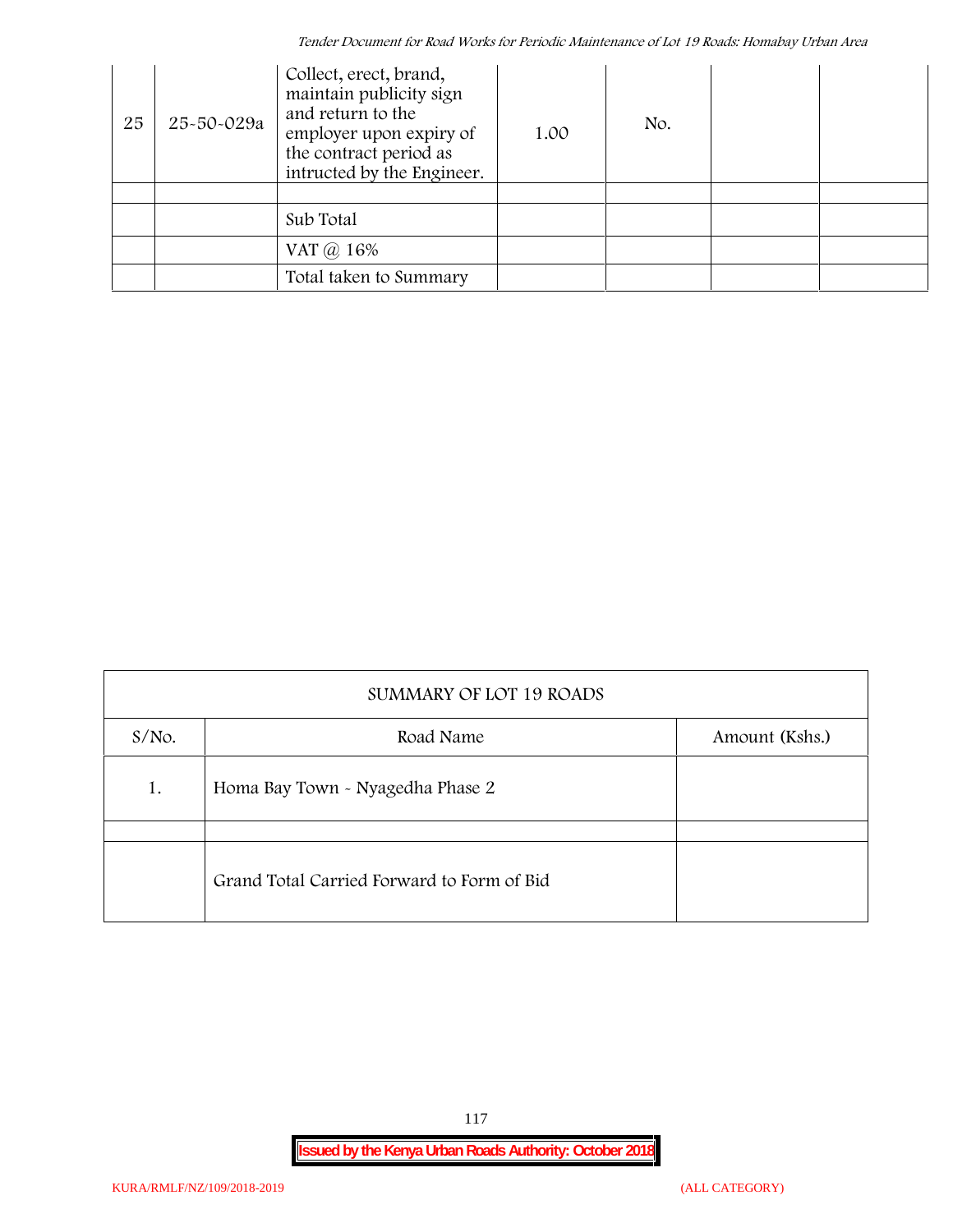*Tender Document for Road Works for Periodic Maintenance of Lot 19 Roads: Homabay Urban Area*

**Issued by the Kenya Urban Roads Authority: October 2018**

118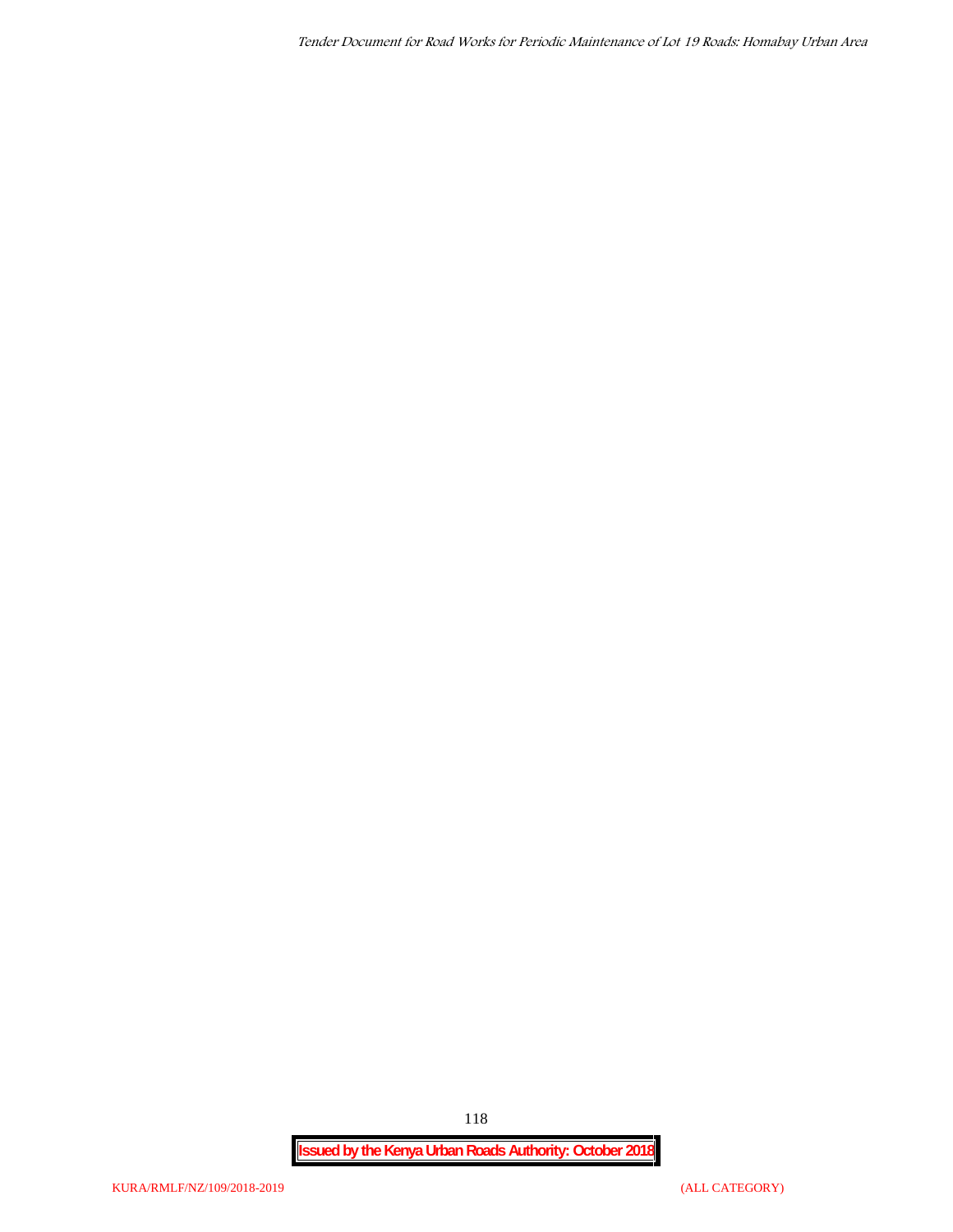# **SECTION X: STANDARD FORMS**

**Issued by the Kenya Urban Roads Authority: October 2018**

119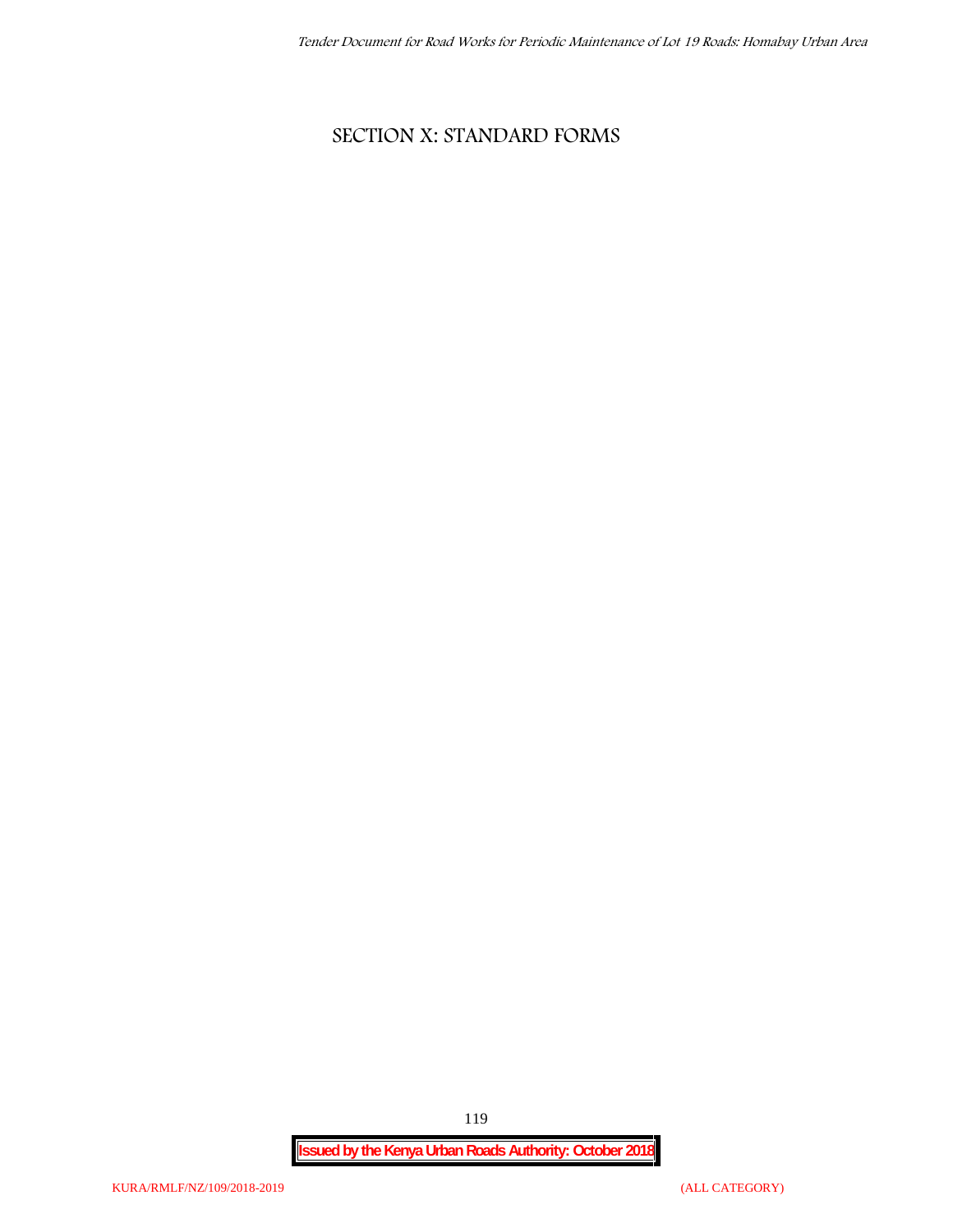# **Form of Bid**

(NOTE: The Appendix forms part of the Bid. Bidders are required to fill all the blank spaces in this form of Bid and Appendix)

**NAME OF CONTRACT:**

# **PERIODIC MAINTENANCE OF LOT 19 ROADS: HOMABAY URBAN AREA**

TO: Director General, Kenya Urban Roads Authority, P. O. Box 41727-00100, **NAIROBI, KENYA**

Sir,

1. Having examined the Conditions of Contract, Specifications, Bill of Quantities, and Drawings for the execution of the above-named works we, the undersigned, offer to construct and install such works and remedy any defects therein in conformity with the said Bill of Quantities, Conditions of Contract, Specifications and Drawings for the sum of

(Insert amount in words)

………………………………………………………………………………………………..

…………………………………………………………………………………………………

(Insert amount in figures)…………………………………………………………………

as specified in the Appendix to Bid or such other sums as may be ascertained in accordance with the said Conditions.

- 2. We undertake, if our bid is accepted, to commence the works within fourteen (14) days of receipt of the Engineer's order to commence, and to complete and deliver the whole of the works comprised in the contract within the time stated in the Appendix to Bid.
- 3. If our bid is accepted we will, when required, obtain the guarantee of a Bank or other sureties (to be approved by you) to be jointly and severally bound with us in a sum not exceeding 5% of the above named sum for the due performance of the contract under the terms of a Bond to be approved by you.
- 4. We agree to abide by this bid for the period of 90 days from the date fixed for receiving the same and it shall remain binding upon us and may be extended at any time before the expiration of that period.
- 5. We understand that you are not bound to accept the lowest or any bid you may receive.
- 6. On the basis of our previous experience we are fully experienced and competent in the type of work included in this tender and we have adequate financial resources to carry

120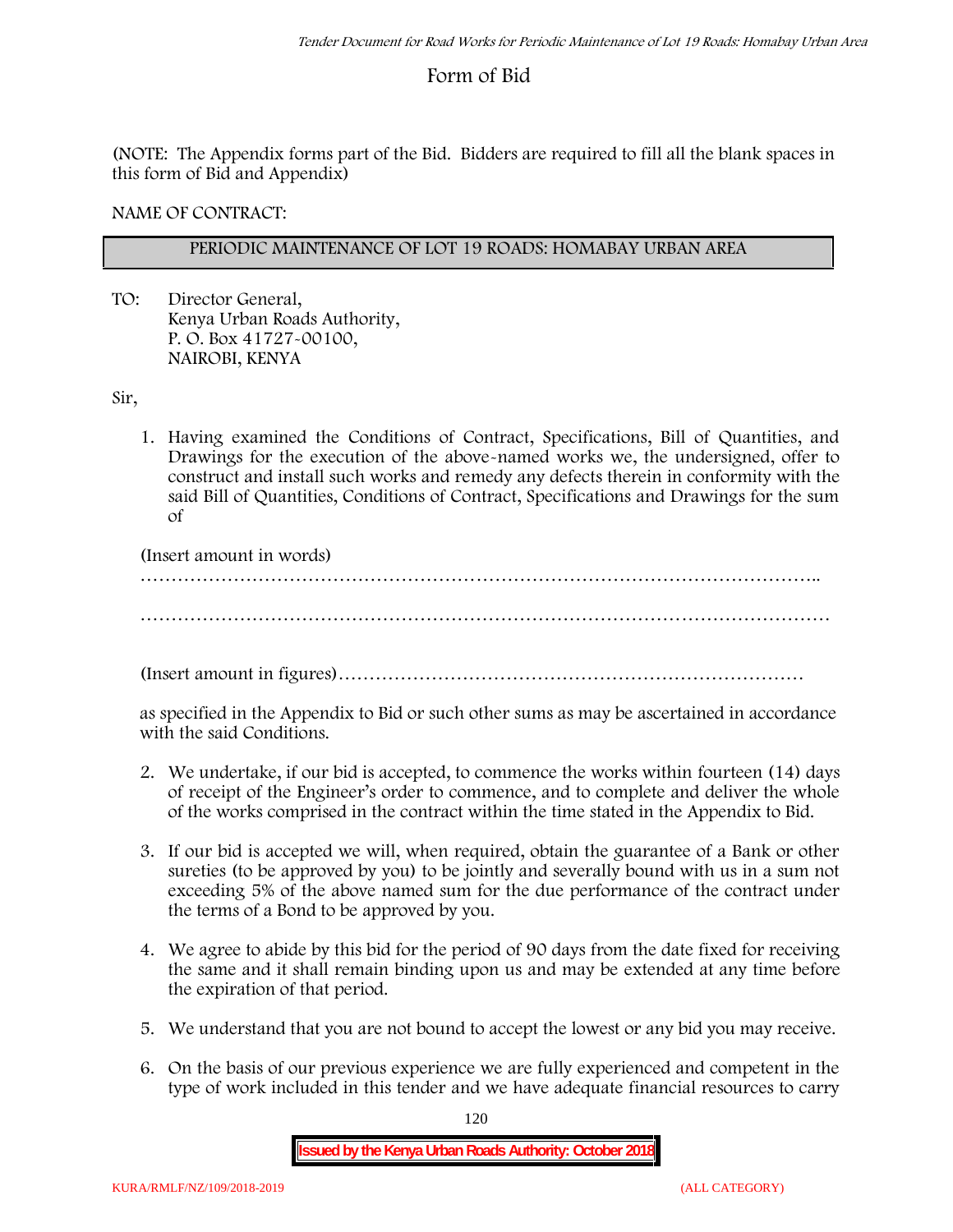out the works described within the period for completion. We are in a position to fulfil the contract for which we have tendered.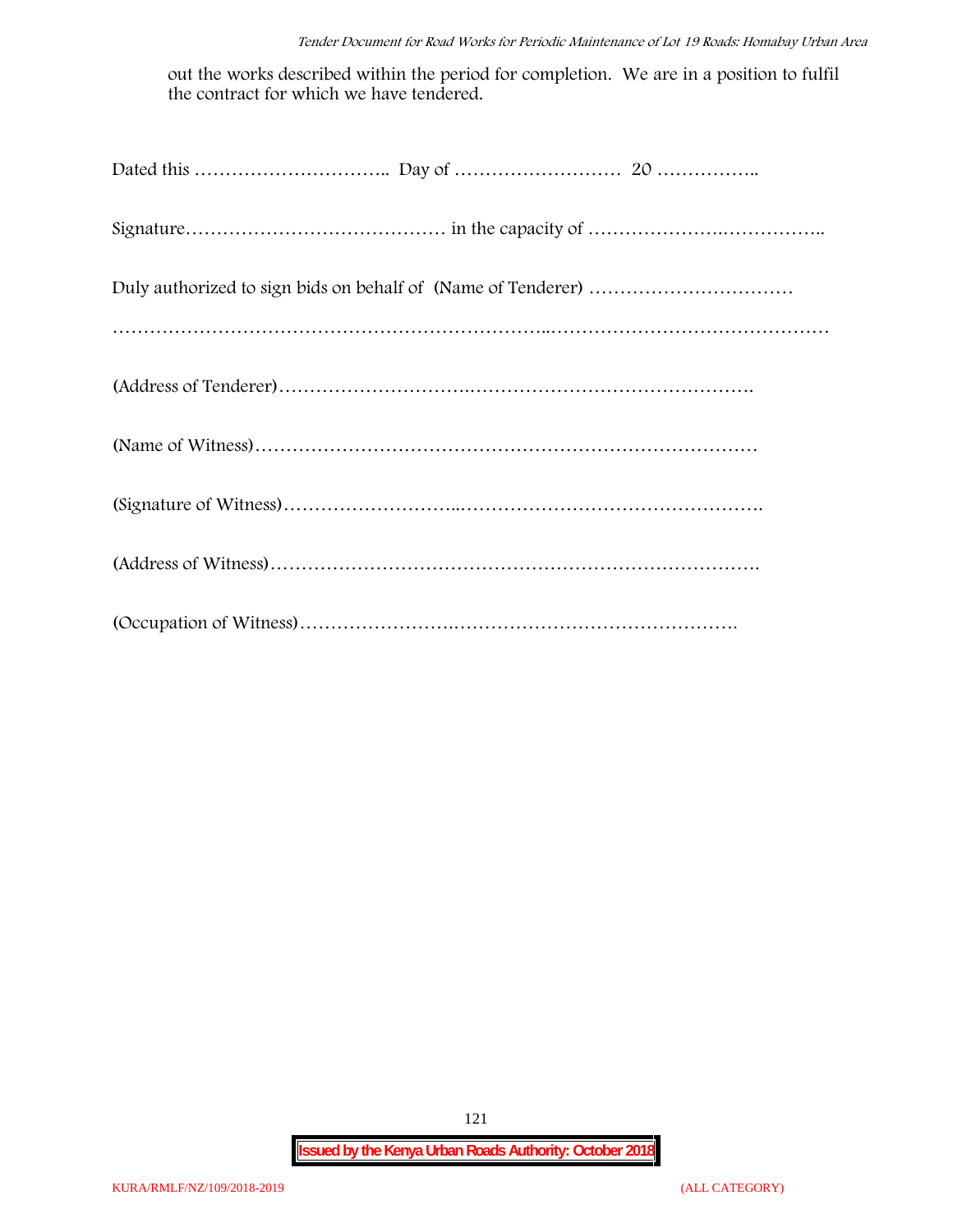**Appendix to Form of Bid**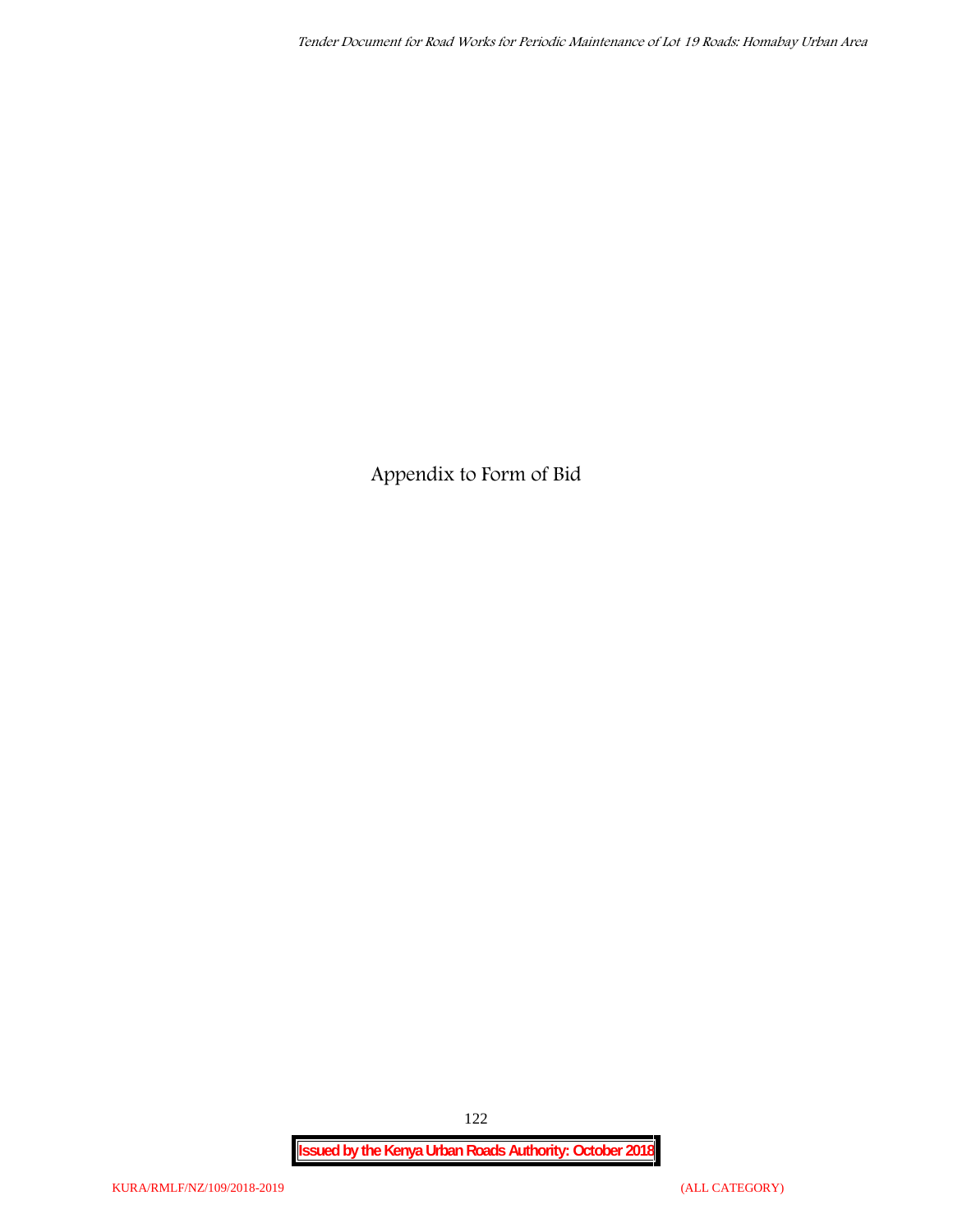| CONDITIONS OF CONTRACT                         | <b>CLAUSE</b> | <b>AMOUNT</b>                                                   |
|------------------------------------------------|---------------|-----------------------------------------------------------------|
| <b>Bid Security</b>                            |               | Kshs. 300,000.00 (Unconditional bank                            |
|                                                |               | guarantee only)                                                 |
| Instructions in Writing                        | 2.5           | Execution of works under site instructions                      |
|                                                |               | from Resident Engineer to commence                              |
|                                                |               | within three (3) days                                           |
| Amount of Performance Security                 | 10.1          | 5 per cent of Tender Sum in the form of                         |
| (Unconditional Bank Guarantee)                 |               | Unconditional Bank Guarantee                                    |
| Program to be submitted                        | 14.1          | Immediately after issuance of Order to<br>Commence              |
| Cash flow estimate to be submitted             | 14.3          | Immediately after issuance of Order to                          |
|                                                |               | Commence                                                        |
| Minimum amount of Third Party Insurance        | 23.2          | 1% of the Contract Sum                                          |
| Period for commencement, from Engineer's       | 41.1          | 14 days                                                         |
| order to commence                              |               |                                                                 |
| Time for completion                            | 43.1          | (6) months                                                      |
| Amount of liquidated damages                   | 47.1          | 0.05% of Contract Sum per day                                   |
| Limit of liquidated damages                    | 47.1          | 5% of Contract Sum                                              |
| Defects Liability period                       | 60.3          | 6 months                                                        |
| Percentage of Retention                        | 60.3          | 5% of Interim Payment Certificate                               |
| Limit of Retention Money                       | 60.3          | 5% of Contract Sum                                              |
| Minimum amount of interim certificates         | 60.2          | Kshs 3,000,000.00                                               |
| Time within which payment to be made after     | 60.10         | 28 days                                                         |
| Interim Payment Certificate signed by Engineer |               |                                                                 |
| Time within which payment to be made after     | 60.10         | 28 days                                                         |
| Final Payment Certificate signed by Engineer   |               |                                                                 |
| Appointer of Adjudicator                       | 67.3          | The Chartered Institute of Arbitrators                          |
|                                                |               | (Kenya)                                                         |
| Notice to Employer and Engineer                | 68.2          | The Employers address is:                                       |
|                                                |               | The Director General,                                           |
|                                                |               | Kenya Urban Roads Authority (KURA),                             |
|                                                |               | P.O. Box 41727 - 00100                                          |
|                                                |               | <b>NAIROBI</b>                                                  |
|                                                |               |                                                                 |
|                                                |               | The Engineer's address is:<br>Director (Road Asset and Corridor |
|                                                |               |                                                                 |
|                                                |               | Management),                                                    |
|                                                |               | Kenya Urban Roads Authority (KURA),<br>P.O. Box 41727 - 00100   |
|                                                |               | <b>NAIROBI</b>                                                  |
|                                                |               |                                                                 |

# **Appendix to Form of Bid (This appendix forms part of the bid)**

Signature of Tenderer…………………………………….……. Date ………………………

123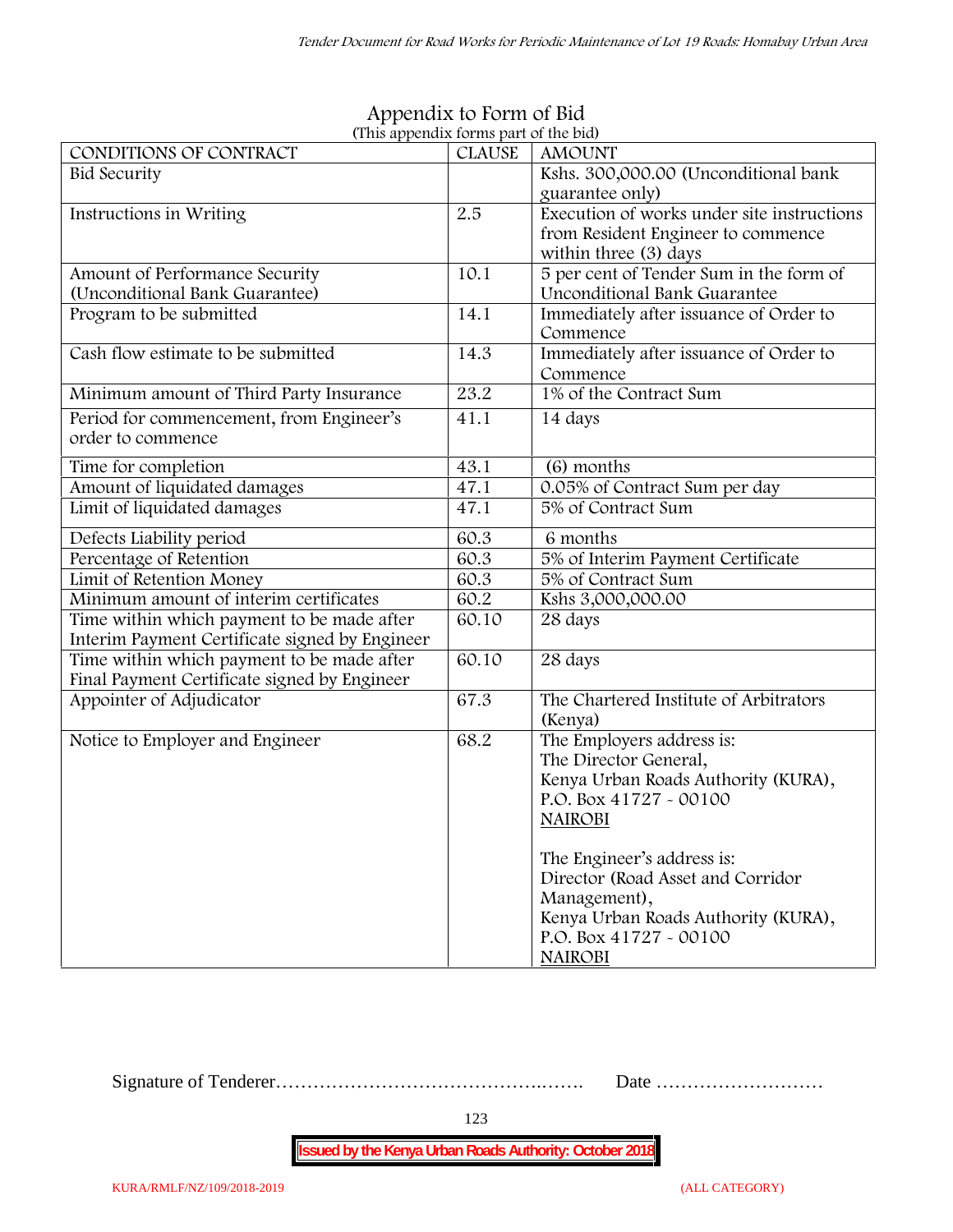**Form of Bid Security**

124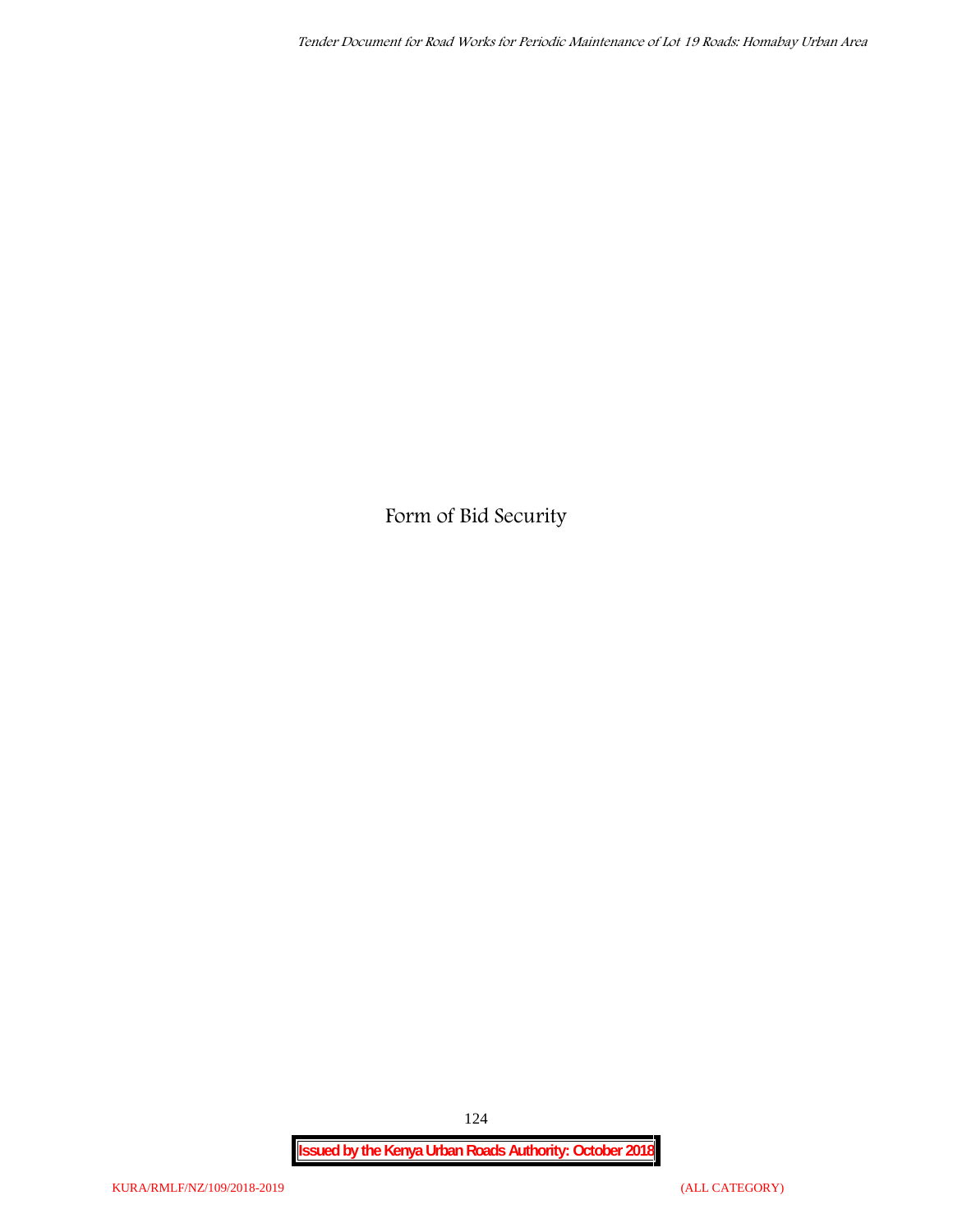### **TENDER BANK GUARANTEE**

Note: The bidder shall complete only this form of Bank guarantee. No other Form of Bid Bond or any other forms of security will be accepted. Bidders who fail to comply with this requirement will be disqualified.

WHEREAS [*Name of bidder*]. ………………………………………………………………………………………………

(herein after called "the Bidder") has submitted his bid dated ………….…………

**for the**

## **PERIODIC MAINTENANCE OF LOT 19 ROADS: HOMABAY URBAN AREA**

, hereinafter called "the bid"

KNOW ALL MEN by these presents that we [*Name of Bank*]

………………………………………………………………………………………………………

of [Name of Country]

………………………………………………………………………………………………

having our registered offices at

………………………………………………………………………………………………

(hereinafter called the Bank) are bound unto the Director General, Kenya Urban Roads Authority, (hereinafter called "the Employer") in the sum of

(in words Kshs)………………………………………………………………………….

……………………………………………………………………………………………

(In figures Kshs)……………………………………………………

for which payment will be well and truly made to the said Employer the Bank binds itself, its successors and assigns by these presents.

SEALED with the common Seal of the said Bank this ……………………… day of 20……..

125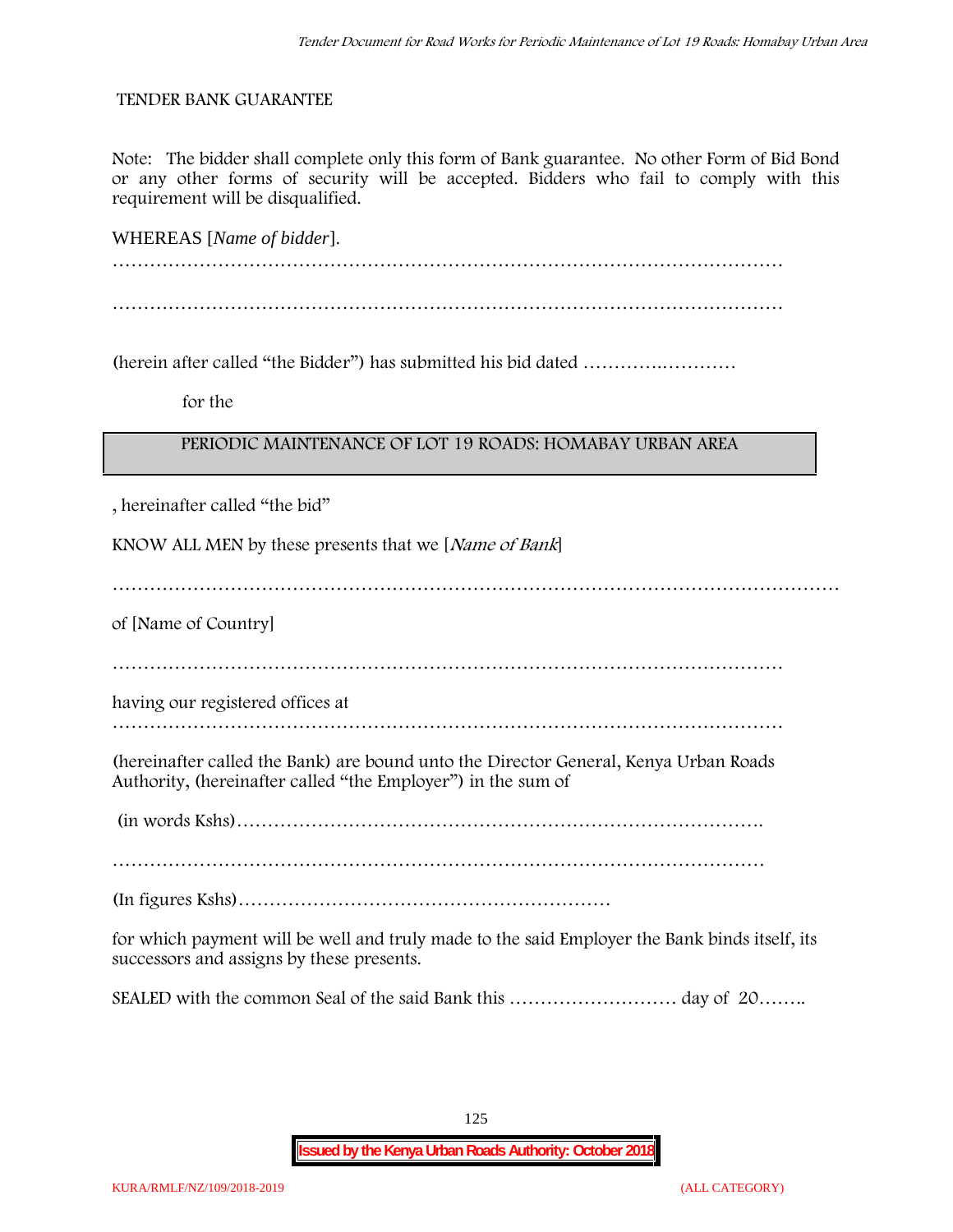#### THE CONDITIONS of this obligation are:

- 1. If the bidder withdraws his Bid during the period of bid validity specified by the Bidder on the Bid Form; or
- 2. If the Bidder refuses to accept the correction of errors in his bid; or
- 3. If the Bidder having been notified of the acceptance of his bid by the Employer during the period of bid validity

(i) Fails or refuses to execute the Form of Agreement in accordance with the Instructions to Tenderers when required or

(ii) Fails or refuses to furnish the Performance Security, in accordance with the Instructions to Bidders.

We undertake to pay to the Employer up to the above amount upon receipt of his first written demand, without the Employer having to substantiate his demand, provided that in his demand the Employer will note that the amount claimed by him is due to him owing to the occurrence of any of the above conditions, specifying the occurred condition or conditions.

This guarantee will remain in force up to and including thirty days after the date of expiration of the bid validity, as stated in the Instructions to Bidders.

At the request of the Employer the Bid validity period may be extended by mutual agreement between the Employer and the Bidder and we undertake to extend the validity of this surety accordingly without you having to inform us of such an extension of the Bid validity period if within this period the Bidder has been notified of the acceptance of his Bid. This Surety shall remain valid up to the time the Contract Agreement has been executed.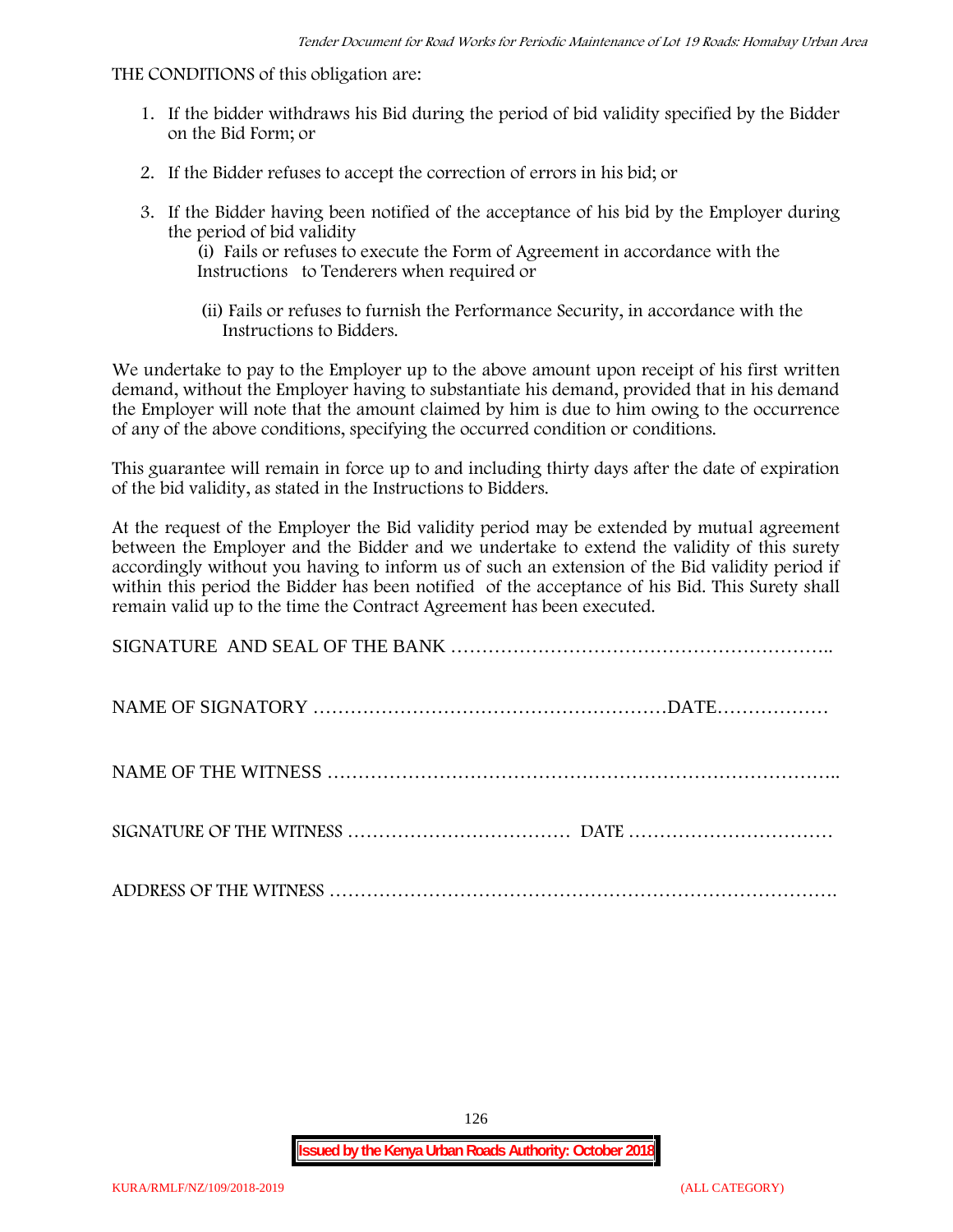# **SECTION XI: SCHEDULES OF SUPPLEMENTARY INFORMATION**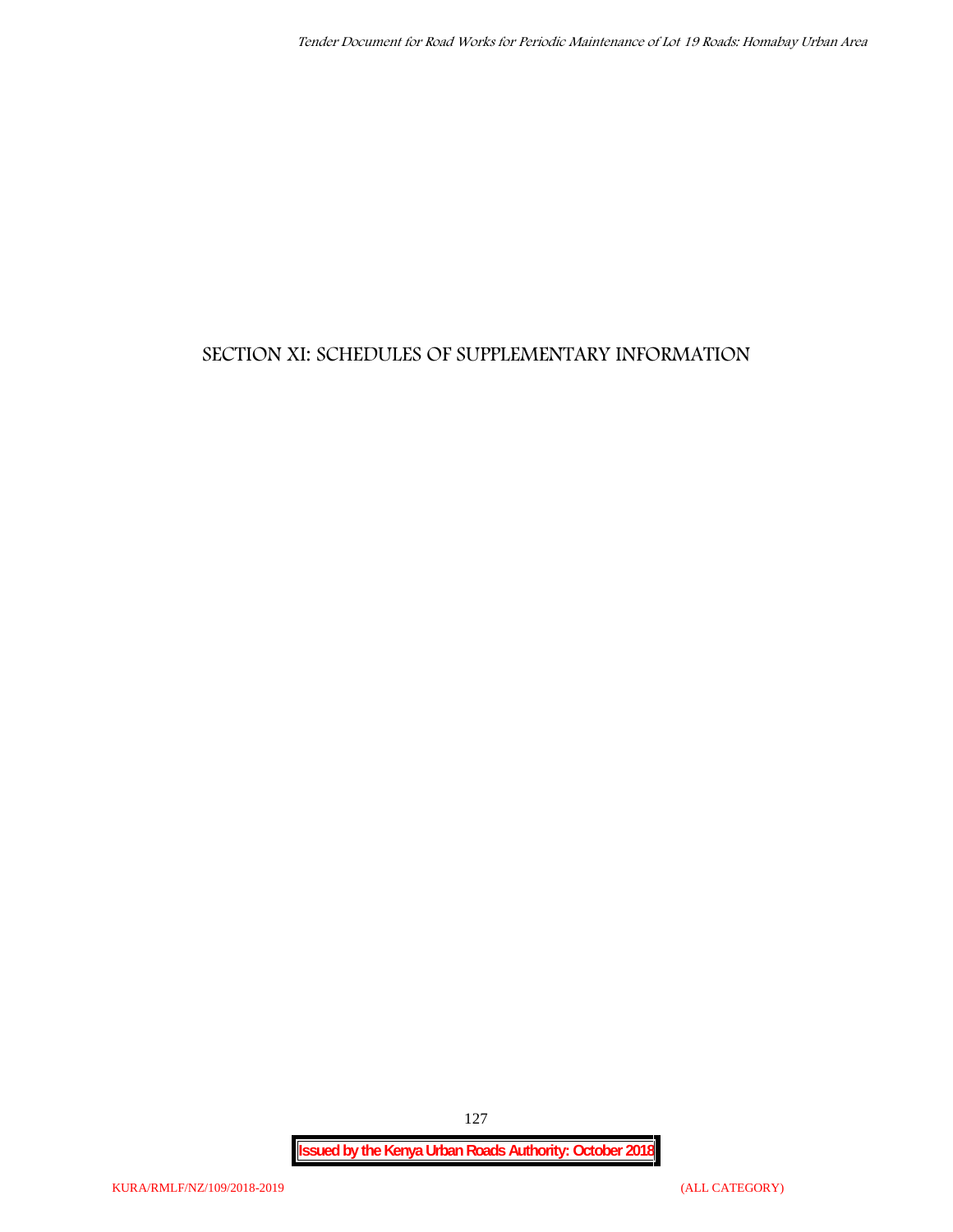| SCHEDULE 4: MAJOR ITEMS OF CONSTRUCTION PLANT AND EQUIPMENT Error! Bookmark not |  |
|---------------------------------------------------------------------------------|--|
| defined.                                                                        |  |
|                                                                                 |  |
| SCHEDULE 6: SCHEDULE OF ROADWORKS CARRIED OUT BY THE BIDER IN THE LAST          |  |
|                                                                                 |  |
|                                                                                 |  |
|                                                                                 |  |
|                                                                                 |  |
|                                                                                 |  |
| SCHEDULE 11: DECLARATION FORM (DEBARMENT)  Error! Bookmark not defined.         |  |

128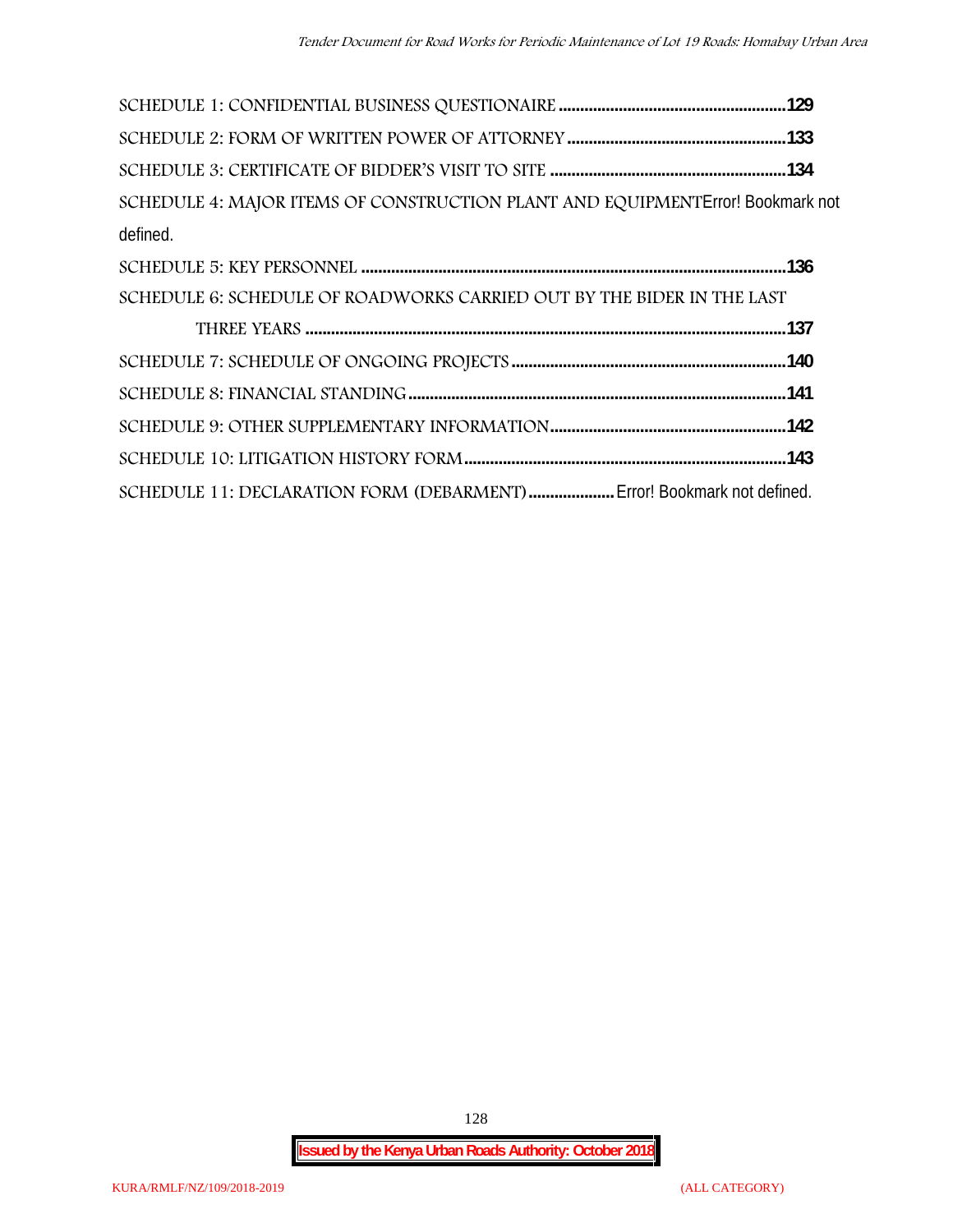**SCHEDULE 1: CONFIDENTIAL BUSINESS QUESTIONAIRE**

This Confidential Business Questionnaire of the Government of Kenya shall be completed by the Bidder.

**Issued by the Kenya Urban Roads Authority: October 2018**

129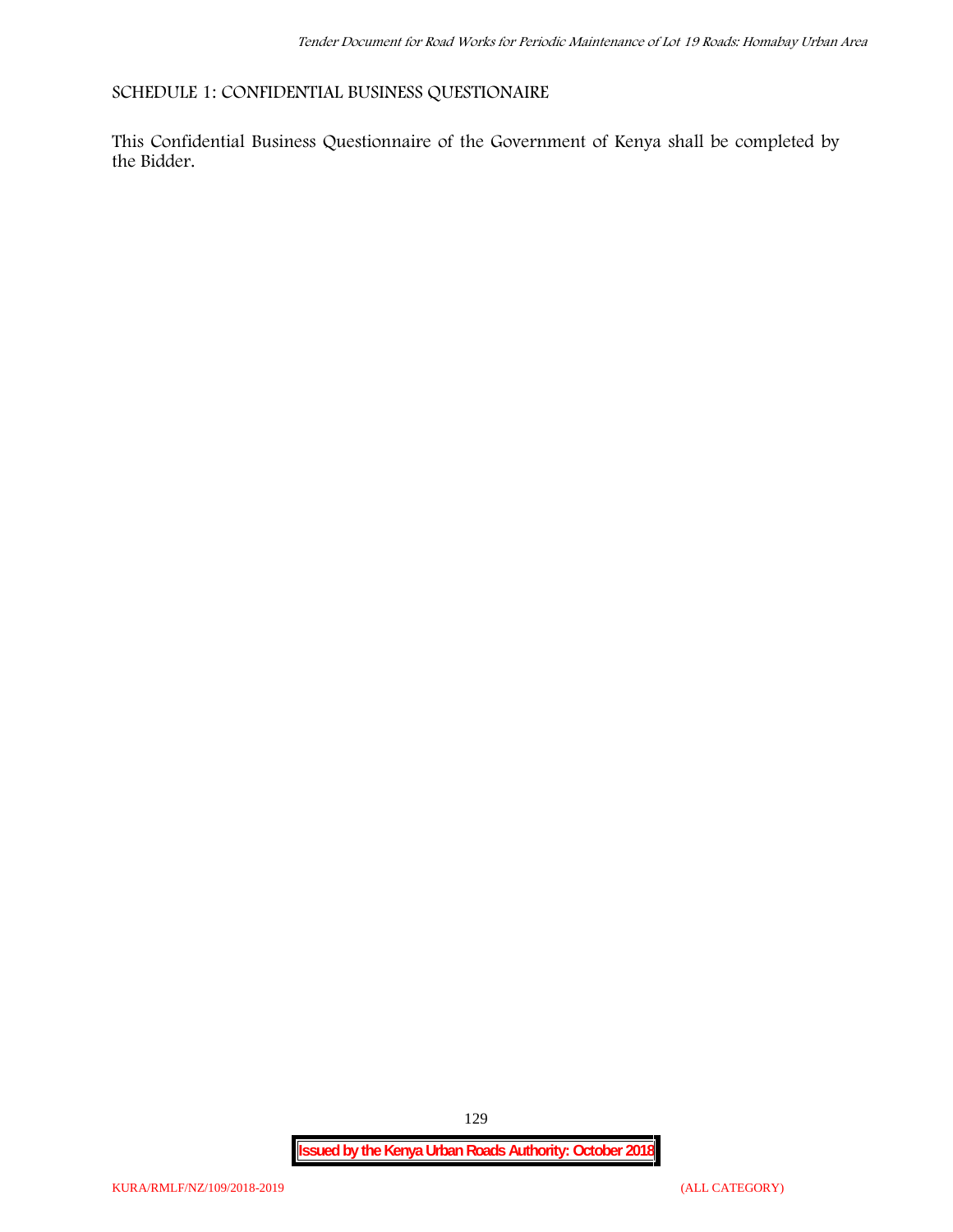## **REPUBLIC OF KENYA**

# **CONFIDENTIAL BUSINESS QUESTIONNAIRE**

| You are requested to give the particulars indicated in Part 1 and either Part 2 (a). $2(b)$ or $2(c)$<br>whichever applies to your type of business.<br>You are advised that it is a serious offence to give false information on this Form. |  |  |  |  |
|----------------------------------------------------------------------------------------------------------------------------------------------------------------------------------------------------------------------------------------------|--|--|--|--|
| Part 1 - General.                                                                                                                                                                                                                            |  |  |  |  |
| Business name                                                                                                                                                                                                                                |  |  |  |  |
|                                                                                                                                                                                                                                              |  |  |  |  |
| Location of business premises                                                                                                                                                                                                                |  |  |  |  |
|                                                                                                                                                                                                                                              |  |  |  |  |
|                                                                                                                                                                                                                                              |  |  |  |  |
|                                                                                                                                                                                                                                              |  |  |  |  |
|                                                                                                                                                                                                                                              |  |  |  |  |
| Maximum value of business which you can handle at any one time:                                                                                                                                                                              |  |  |  |  |
|                                                                                                                                                                                                                                              |  |  |  |  |
|                                                                                                                                                                                                                                              |  |  |  |  |
|                                                                                                                                                                                                                                              |  |  |  |  |
| Part 2(a) - Sole Proprietor:                                                                                                                                                                                                                 |  |  |  |  |
| Your name in full                                                                                                                                                                                                                            |  |  |  |  |
|                                                                                                                                                                                                                                              |  |  |  |  |
|                                                                                                                                                                                                                                              |  |  |  |  |
|                                                                                                                                                                                                                                              |  |  |  |  |
|                                                                                                                                                                                                                                              |  |  |  |  |

130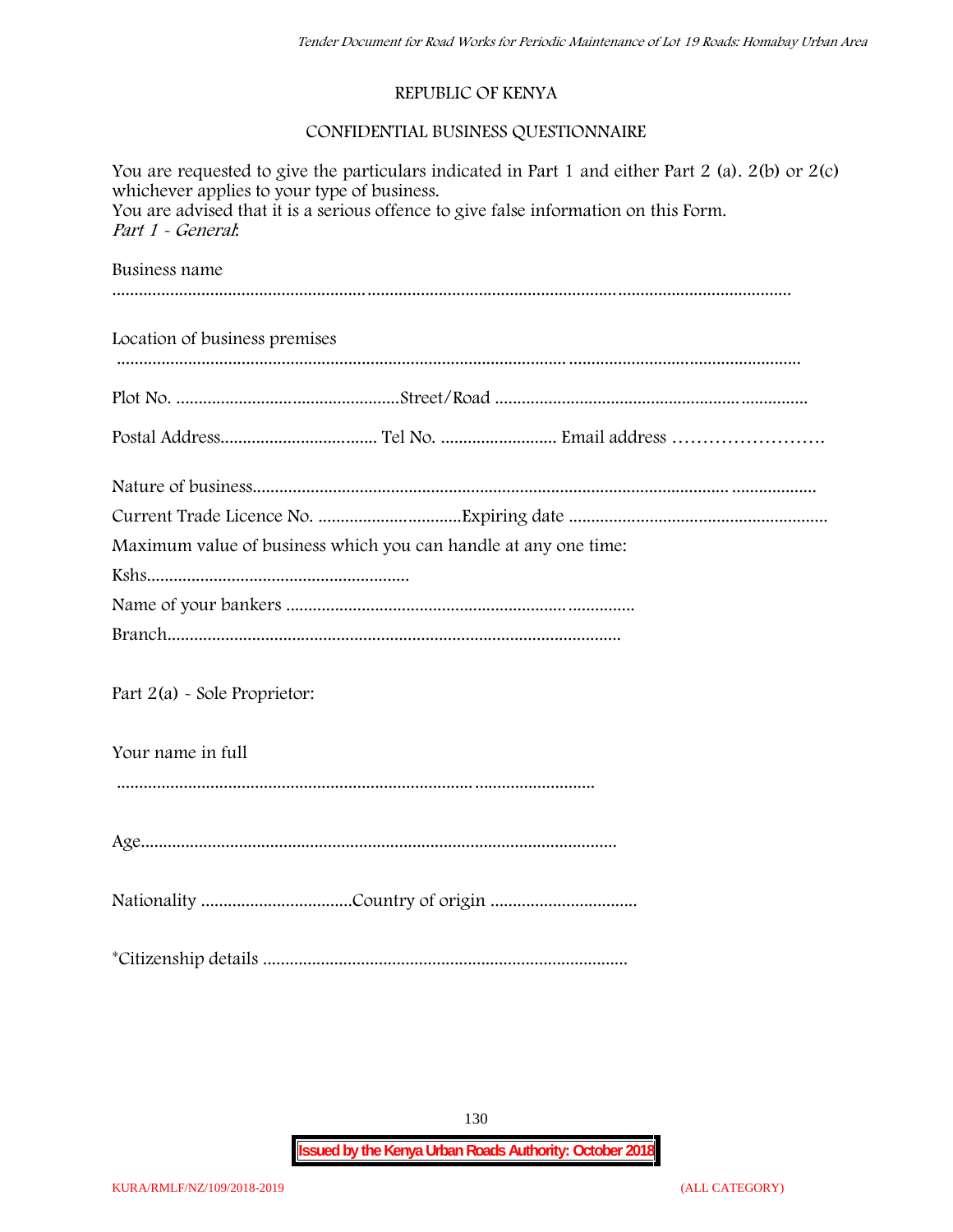| Part $2(b)$ - Partnership: |                                                      |                                  |        |
|----------------------------|------------------------------------------------------|----------------------------------|--------|
| Name                       | Give details of partners as follows:<br>Nationality  | Citizenship Details <sup>•</sup> | Shares |
|                            |                                                      |                                  |        |
|                            |                                                      |                                  |        |
|                            |                                                      |                                  |        |
|                            |                                                      |                                  |        |
|                            |                                                      |                                  |        |
|                            | Part 2(c) - Registered Company:                      |                                  |        |
|                            |                                                      |                                  |        |
|                            | State the nominal and issued capital of the company- |                                  |        |
|                            |                                                      |                                  |        |
|                            |                                                      |                                  |        |
|                            | Give details of all directors as follows:            |                                  |        |
| Name                       | Nationality                                          | Citizenship Details <sup>•</sup> | Shares |
|                            |                                                      |                                  |        |
|                            |                                                      |                                  |        |
|                            |                                                      |                                  |        |
|                            |                                                      |                                  |        |
|                            |                                                      |                                  |        |

- Attach proof of citizenship (Compulsory)
- Attach certified copy of Form CR12 (Compulsory)  $\bullet$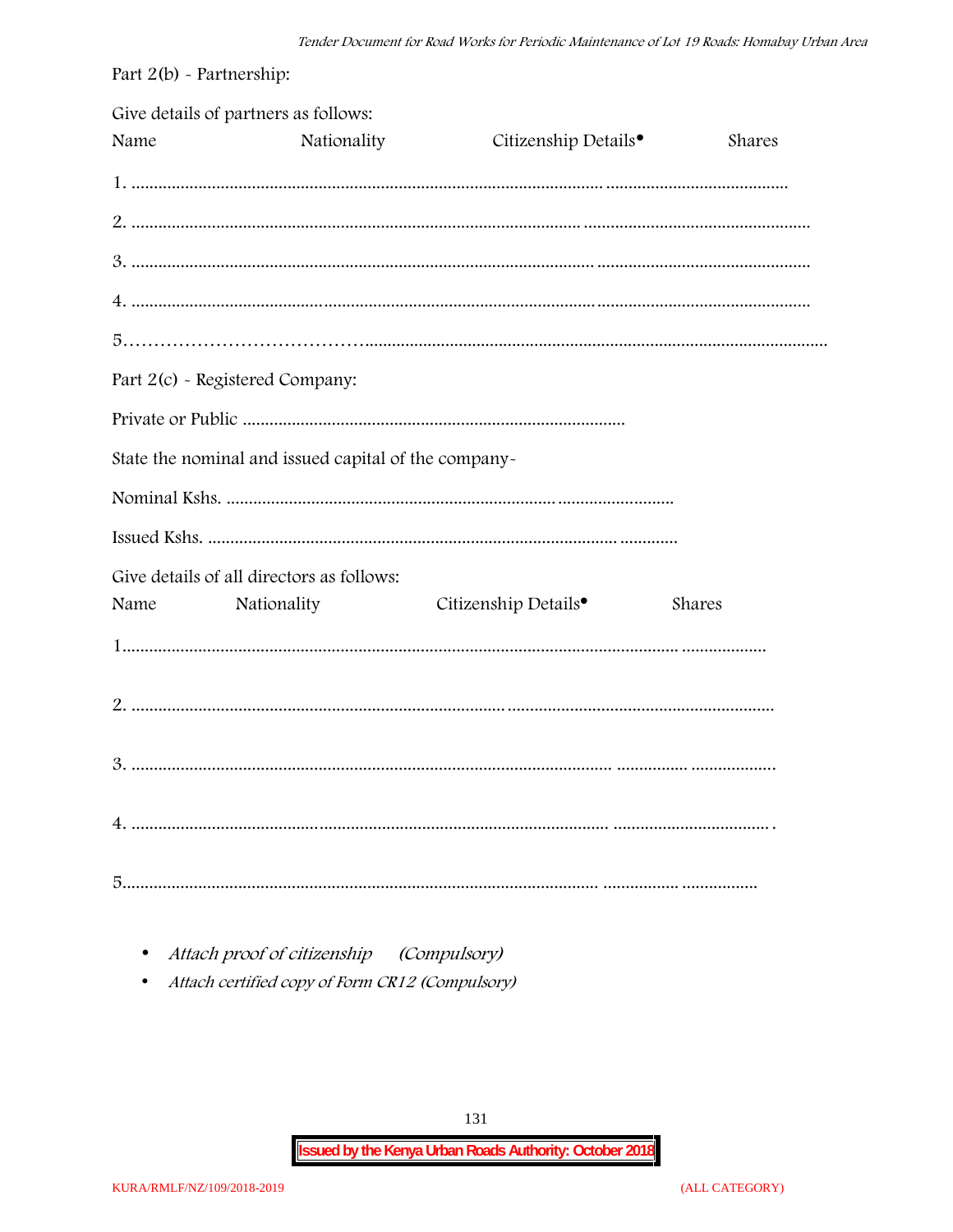Part 3: Interest in the Firm:

Is there any person / persons in the Kenya Urban Roads Authority (KURA) who has interest in this firm? Yes /No\*\*………………………….

I certify that the information given above is correct.

............................... .............................................................. Date Signature of Bidder

**\*\* Delete as necessary**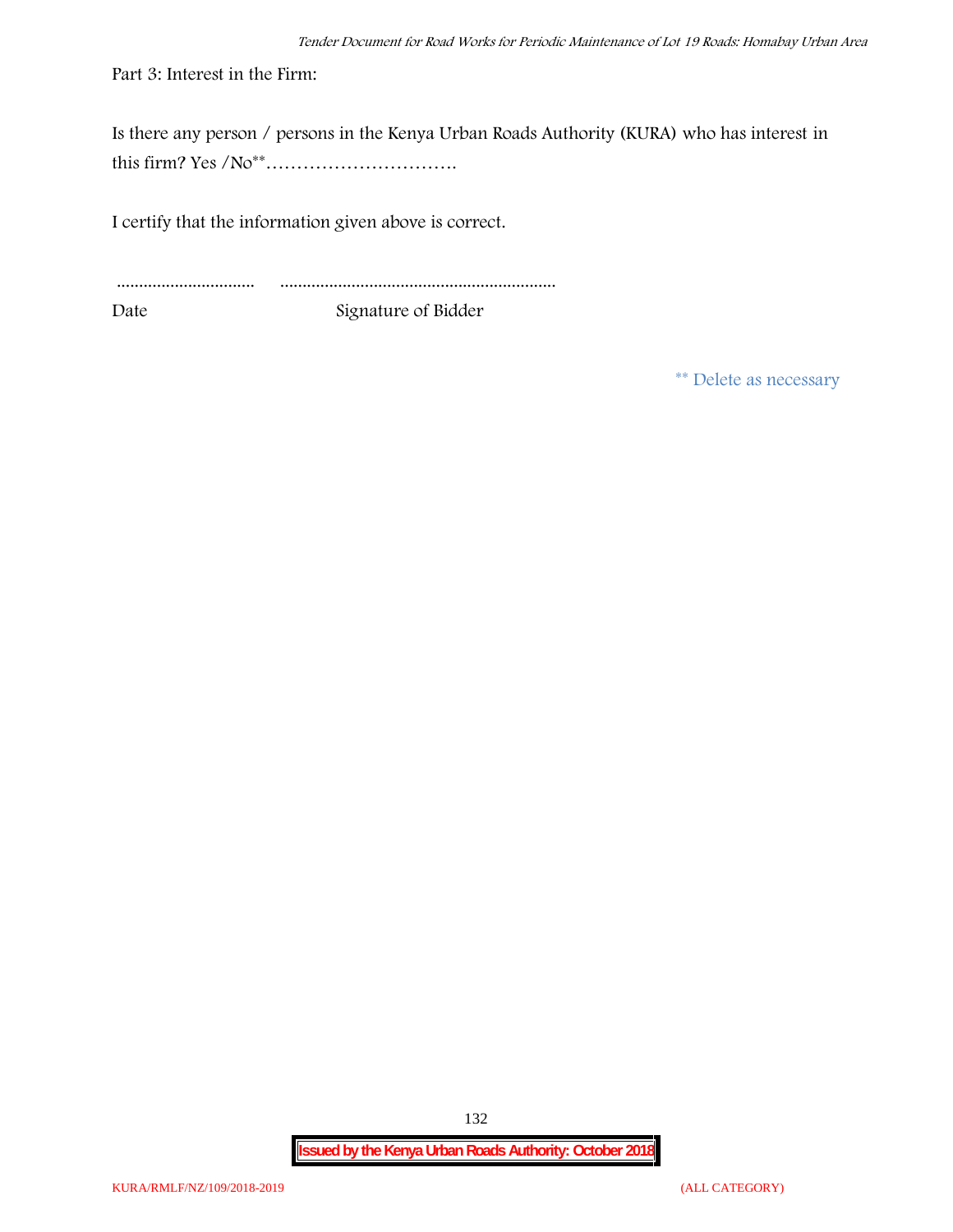## **SCHEDULE 2: FORM OF WRITTEN POWER OF ATTORNEY**

The Bidder shall state here below the name(s) and address of his representative(s) who is/are authorized to receive on his behalf correspondence in connection with the Bid.

………………………………………………………….. (Name of Bidder's Representative in block letters)

………………………………………………………….. (Address of Bidder's Representative)

………………………………………………………….. (Signature of Bidder's Representative)

Alternate:

………………………………………………………….. (Name of Bidder's Representative in block letters)

………………………………………………………………………… (Address of Bidder's Representative)

………………………………………………………….. (Signature of Bidder's Representative)

\*To be filled by all Bidders.

\*Both representative and alternate **must** attach copy of National Identification card or Passport.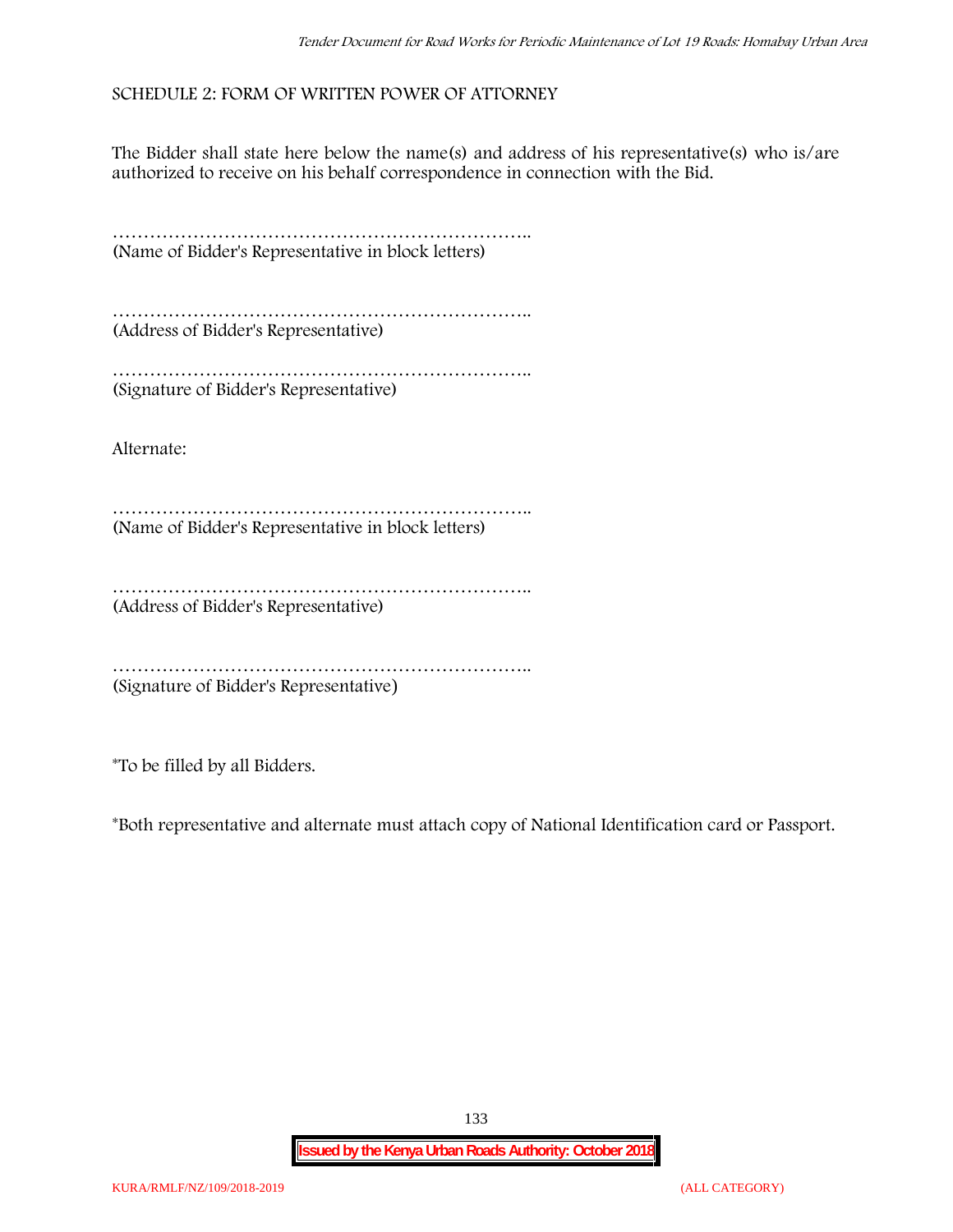**SCHEDULE 3: CERTIFICATE OF BIDDER'S VISIT TO SITE**

This is to certify that

[*Name/s*]……………………………………………………………………………………

………………………………………………………………….

Being the authorized representative/Agent of [*Name of bidder*]

…………………………………………………………………………………………………

…………………………………………………………………………………………………

participated in the organised inspection visit of the site of the works for the

## **PERIODIC MAINTENANCE OF LOT 19 ROADS: HOMABAY URBAN AREA**

held on………………………. day of……………………………20……………………….

| (Employer's Representative)         |               |
|-------------------------------------|---------------|
|                                     |               |
|                                     |               |
| (Name of Employer's Representative) | (Designation) |

NOTE: This form is to be completed at the time of the organized site visit.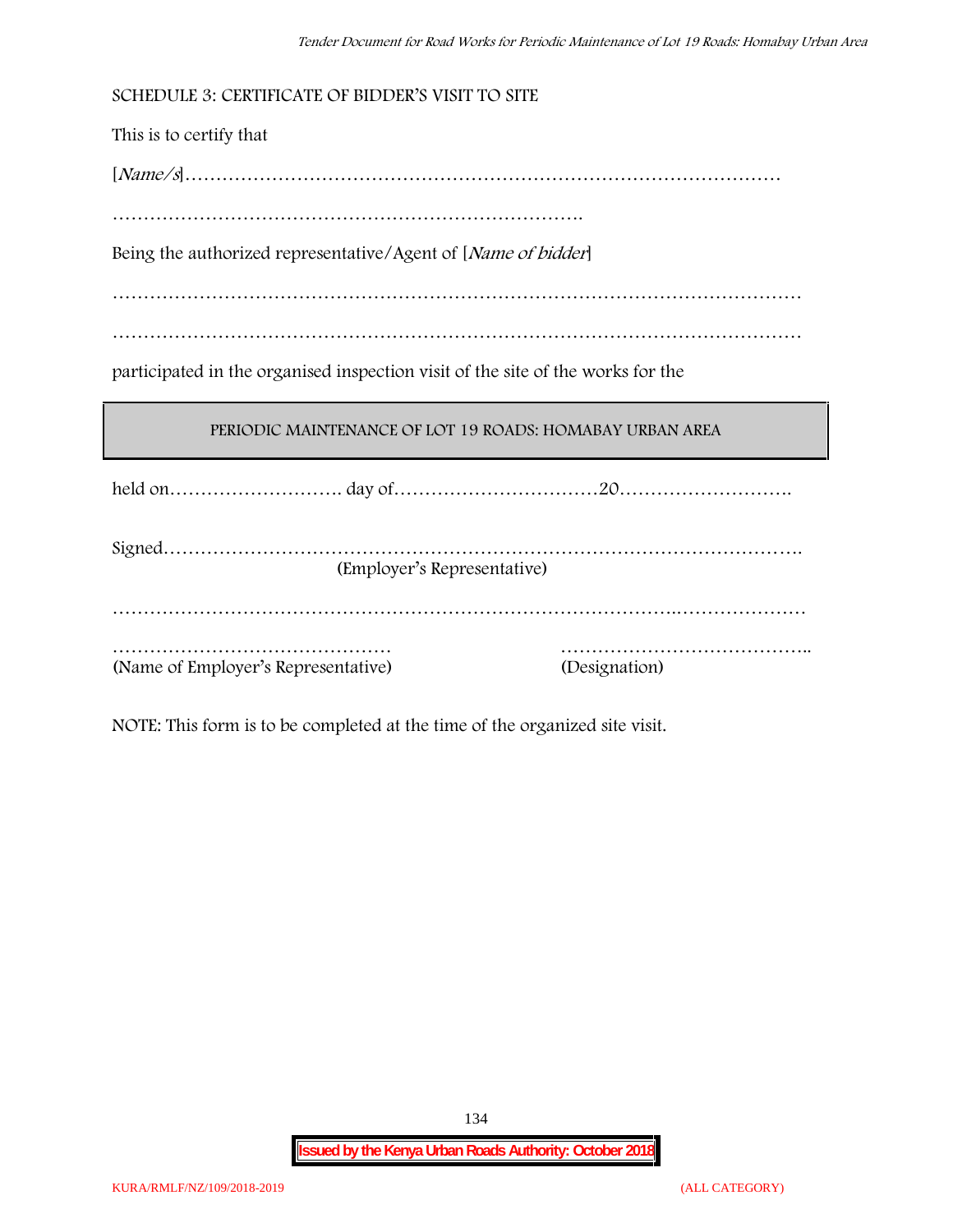### **SCHEDULE 4: MAJOR ITEMS OF CONSTRUCTION PLANT AND EQUIPMENT**

The Bidder shall enter in this schedule all major items of plant and equipment which he proposes to bring to site. Only reliable plant in good working order and suitable for the work required of it shall be shown on this Schedule. Summary of the same shall be entered in Section 5: Qualification Criteria, Part 7.

| commence)<br>(Days after<br>Arrival on<br>Date of<br>Project   |        |
|----------------------------------------------------------------|--------|
| Power<br>Rating                                                |        |
| Leased/<br>Imported<br>Owned/                                  |        |
| Source                                                         |        |
| Imported)<br>Estimated<br>CIF<br>Mombasa<br>(If to be<br>Value |        |
| Capacity t or $\mathbf{m}^3$                                   |        |
| Used<br>New or                                                 |        |
| Year of Manufactur $_{\rm e}$                                  |        |
| each<br>Σά                                                     |        |
| Description<br>Type,<br>Model,<br>Make                         |        |
| I certify that the above information is correct.               |        |
| (Signature of Bidder)                                          | (Date) |

135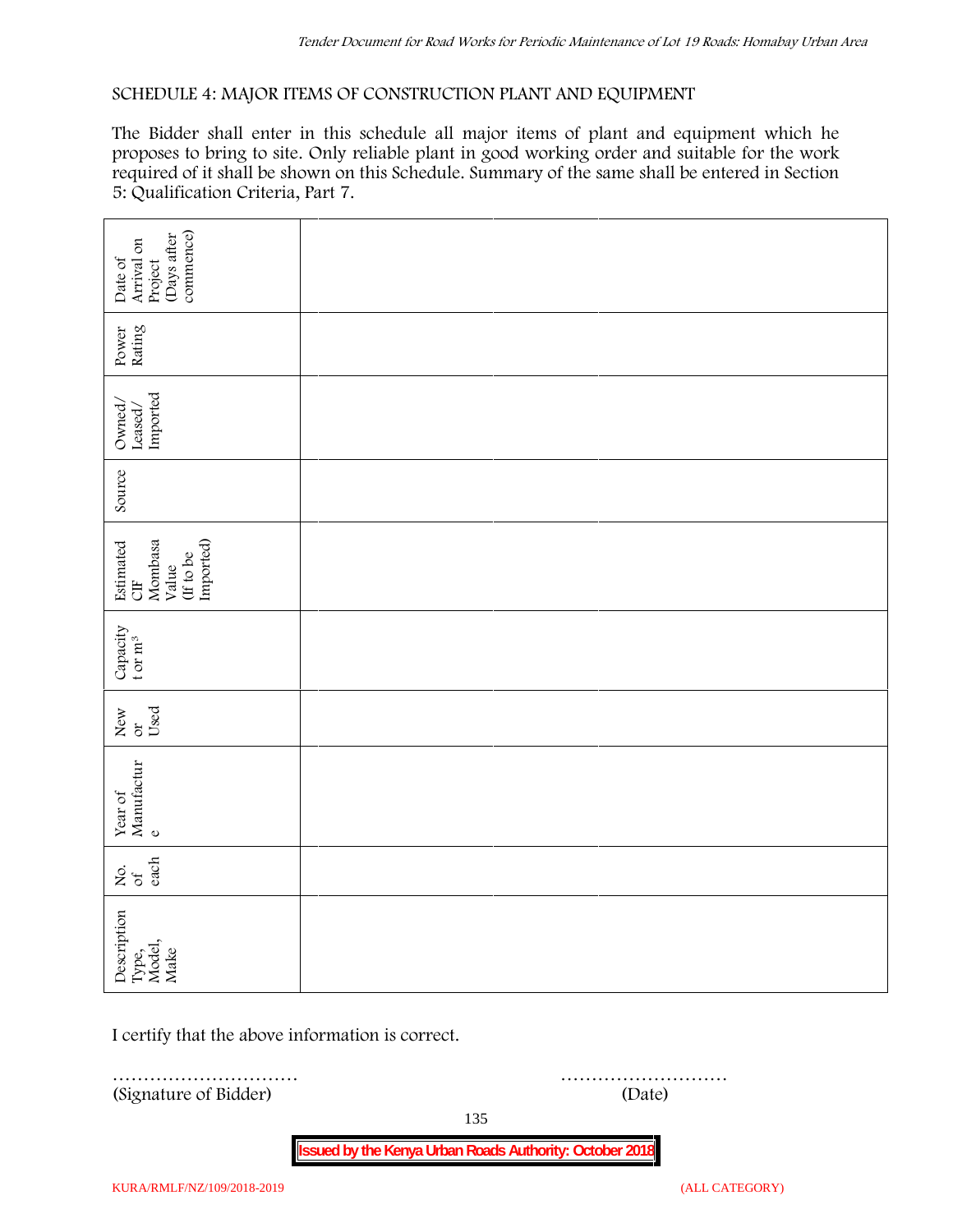#### **SCHEDULE 5: KEY PERSONNEL**

| <b>DESIGNATION</b>                                           | <b>NAME</b> | <b>NATIONALITY</b> | SUMMARY OF QUALIFICATIONS AND<br><b>EXPERIENCE</b> |                                |                                 |  |
|--------------------------------------------------------------|-------------|--------------------|----------------------------------------------------|--------------------------------|---------------------------------|--|
|                                                              |             |                    | Qualifications                                     | General<br>Experience<br>(Yrs) | Specific<br>Experience<br>(Yrs) |  |
| Headquarters                                                 |             |                    |                                                    |                                |                                 |  |
|                                                              |             |                    |                                                    |                                |                                 |  |
| Partner/Director<br>or other key staff<br>(give designation) |             |                    |                                                    |                                |                                 |  |
|                                                              |             |                    |                                                    |                                |                                 |  |
| Site Office                                                  |             |                    |                                                    |                                |                                 |  |
| 1. Site Agent                                                |             |                    |                                                    |                                |                                 |  |
| 2. Site Surveyor                                             |             |                    |                                                    |                                |                                 |  |
| 3. Foreman                                                   |             |                    |                                                    |                                |                                 |  |
|                                                              |             |                    |                                                    |                                |                                 |  |
|                                                              |             |                    |                                                    |                                |                                 |  |
|                                                              |             |                    |                                                    |                                |                                 |  |

**Note:** The Bidder shall list in this schedule the key personnel he will employ from the Contractor's headquarters and from the Contractor's site office to direct and execute the work together with their qualifications, experience, position held and nationality in accordance with Clause 15.2 and 16.3 of the Conditions of Contract Part II (where required, use separate sheets to add extra data for column 4). Bidders shall attach certified copies of academic certificates, and CVs of all key staff.

I certify that the above information is correct.

(Signature of Bidder) (Date)

………………………… ………………………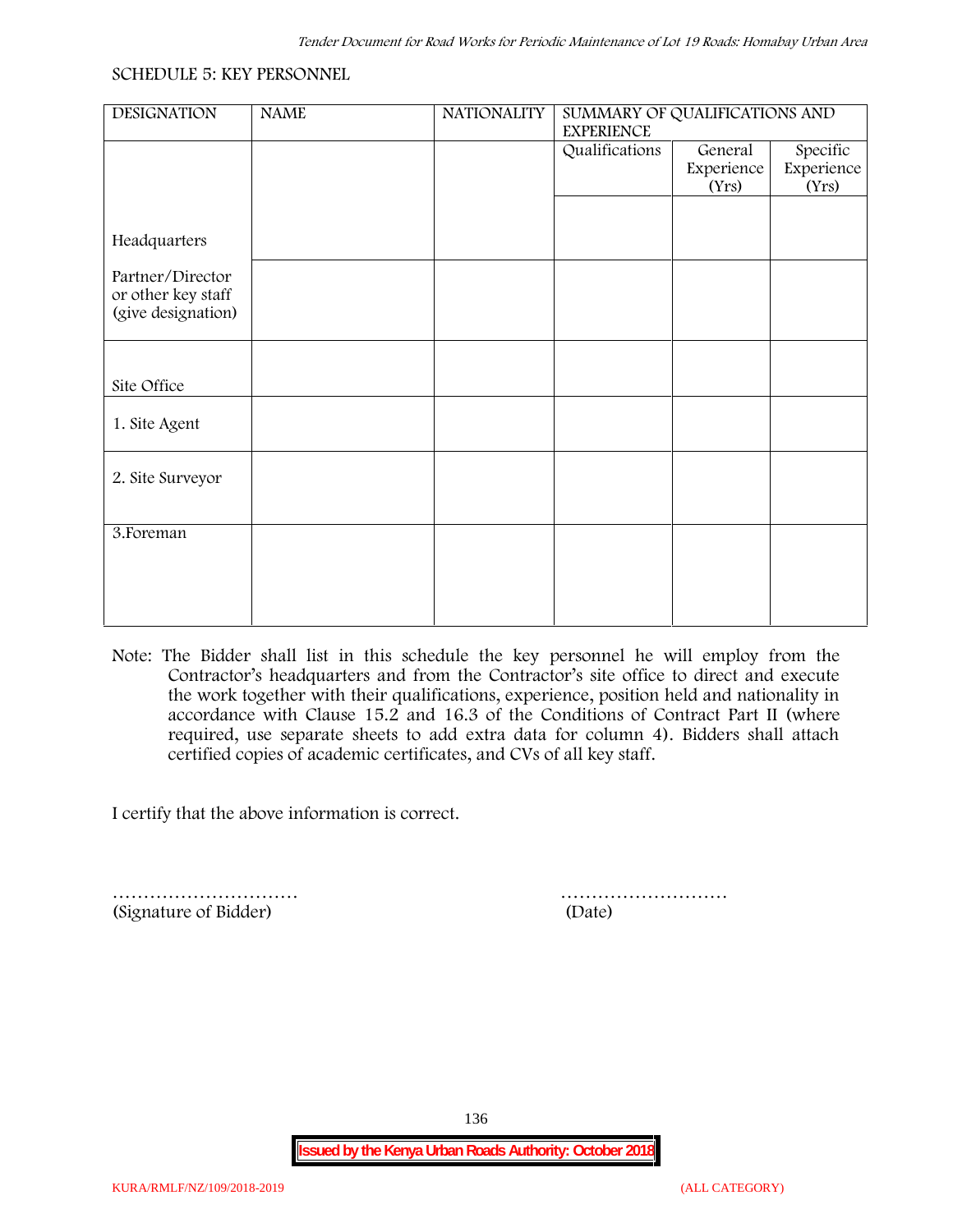#### **SCHEDULE 6: SCHEDULE OF ROADWORKS CARRIED OUT BY THE BIDER IN THE LAST THREE YEARS**

#### **SCHEDULE 6A: COMPLETED WORKS**

| DESCRIPTION OF WORKS | NAME OF CLIENT | VALUE OF<br>WORKS (KSHS) $^\ast$ | YEAR COMPLETED/<br><b>REMARKS</b> |
|----------------------|----------------|----------------------------------|-----------------------------------|
|                      |                |                                  |                                   |
|                      |                |                                  |                                   |
|                      |                |                                  |                                   |
|                      |                |                                  |                                   |
|                      |                |                                  |                                   |
|                      |                |                                  |                                   |
|                      |                |                                  |                                   |
|                      |                |                                  |                                   |
|                      |                |                                  |                                   |
|                      |                |                                  |                                   |
|                      |                |                                  |                                   |
|                      |                |                                  |                                   |
|                      |                |                                  |                                   |
|                      |                |                                  |                                   |

**Note:** Bidders shall attach certified copies of letters of award (for each listed project), certified copies of completion certificates.

I certify that the above works were successfully carried out by this Bidder.

(Signature of Bidder) (Date)

………………………… ………………………

\* **Value in KShs using Central Bank of Kenya mean exchange rate at a reference date 7 days before date of BID opening**

137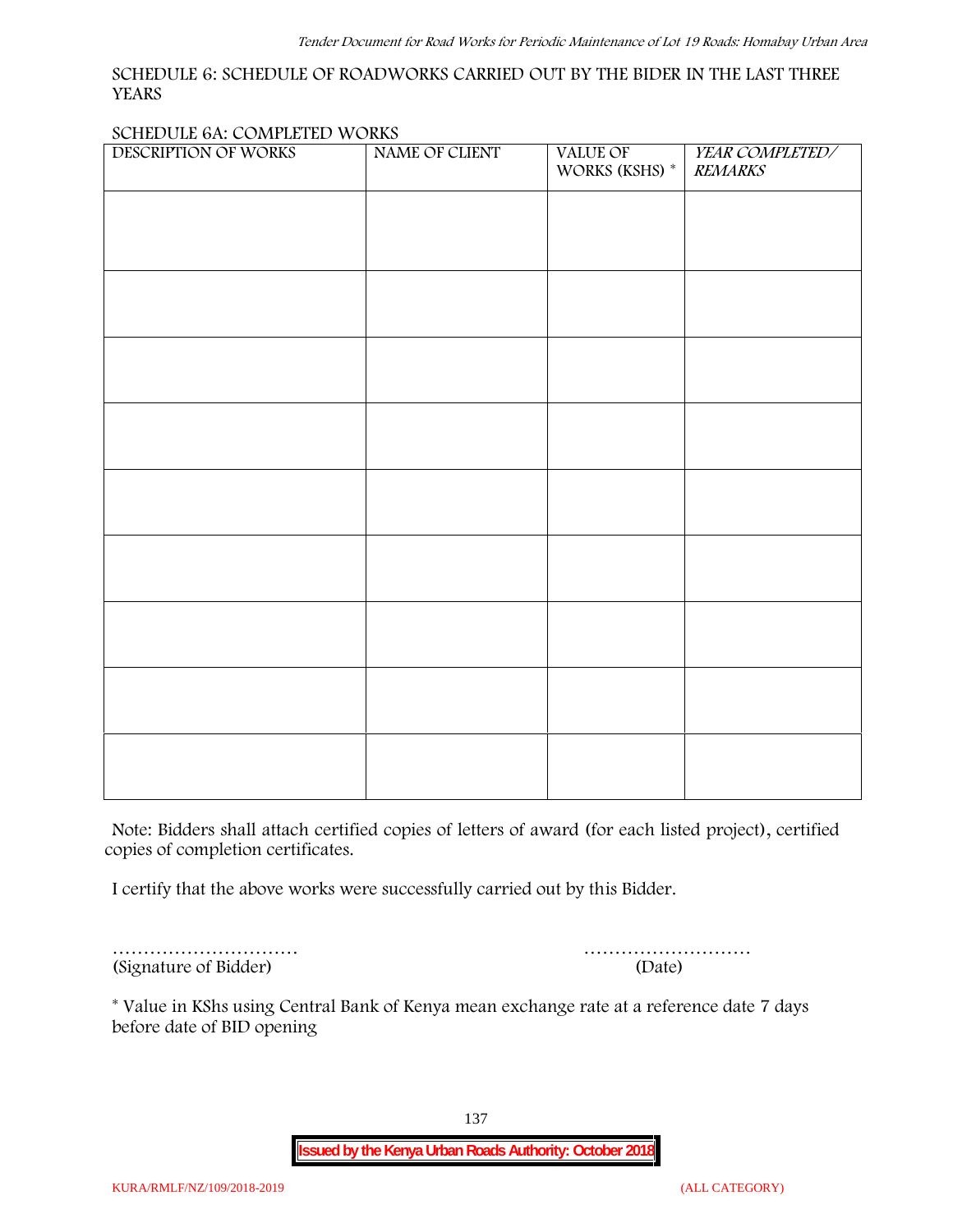### **SCHEDULE 6B: NON-COMPLETED WORKS BEYOND COMPLETION DATE**

| DESCRIPTION OF WORKS | NAME OF CLIENT | VALUE OF<br>WORKS (KSHS) * | YEAR COMPLETED/<br><b>REMARKS</b> |
|----------------------|----------------|----------------------------|-----------------------------------|
|                      |                |                            |                                   |
|                      |                |                            |                                   |
|                      |                |                            |                                   |
|                      |                |                            |                                   |
|                      |                |                            |                                   |
|                      |                |                            |                                   |
|                      |                |                            |                                   |
|                      |                |                            |                                   |
|                      |                |                            |                                   |
|                      |                |                            |                                   |
|                      |                |                            |                                   |
|                      |                |                            |                                   |
|                      |                |                            |                                   |
|                      |                |                            |                                   |
|                      |                |                            |                                   |
|                      |                |                            |                                   |
|                      |                |                            |                                   |

**Note:** Bidders shall attach certified copies of letters of award (for each listed project), certified evidence for executed works for non-completed projects e.g copy of recent payment certificate.

I certify that the above works were successfully carried out by this Bidder.

(Signature of Bidder) (Date)

………………………… ………………………

\* **Value in KShs using Central Bank of Kenya mean exchange rate at a reference date 7 days before date of BID opening**

138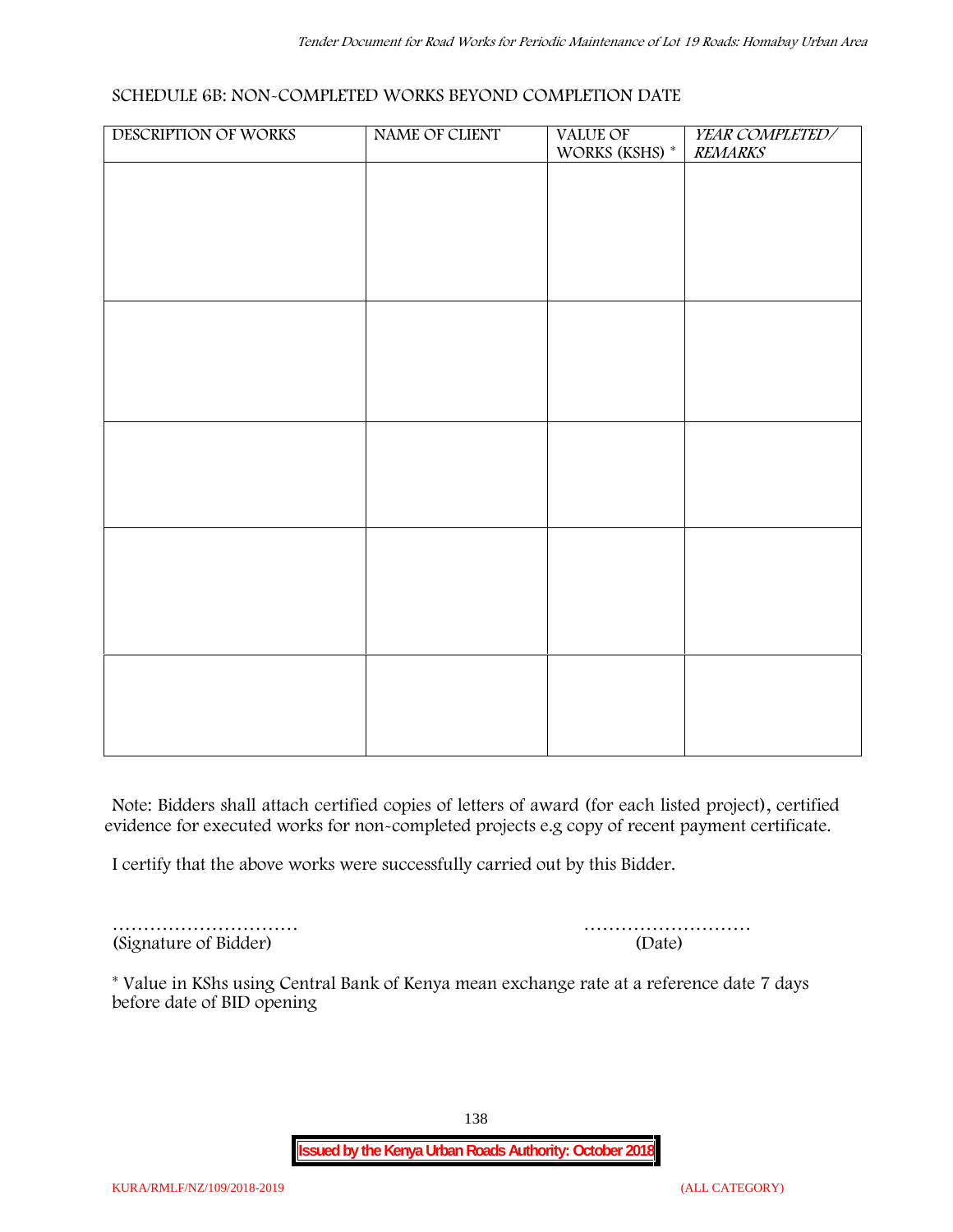## **SCHEDULE 6C: SPECIFIC EXPERIENCE**

| DESCRIPTION OF WORKS | NAME OF CLIENT | VALUE OF<br>WORKS (KSHS) * | YEAR COMPLETED/<br><b>REMARKS</b> |
|----------------------|----------------|----------------------------|-----------------------------------|
|                      |                |                            |                                   |
|                      |                |                            |                                   |
|                      |                |                            |                                   |
|                      |                |                            |                                   |
|                      |                |                            |                                   |
|                      |                |                            |                                   |
|                      |                |                            |                                   |
|                      |                |                            |                                   |
|                      |                |                            |                                   |
|                      |                |                            |                                   |
|                      |                |                            |                                   |
|                      |                |                            |                                   |
|                      |                |                            |                                   |
|                      |                |                            |                                   |
|                      |                |                            |                                   |
|                      |                |                            |                                   |
|                      |                |                            |                                   |

**Note:** Bidders shall attach certified copies of letters of award (for each listed project), certified evidence for executed works for non-completed projects e.g copy of recent payment certificate.

I certify that the above works were successfully carried out by this Bidder.

(Signature of Bidder) (Date)

………………………… ………………………

\* **Value in KShs using Central Bank of Kenya mean exchange rate at a reference date 7 day before date of BID opening**

139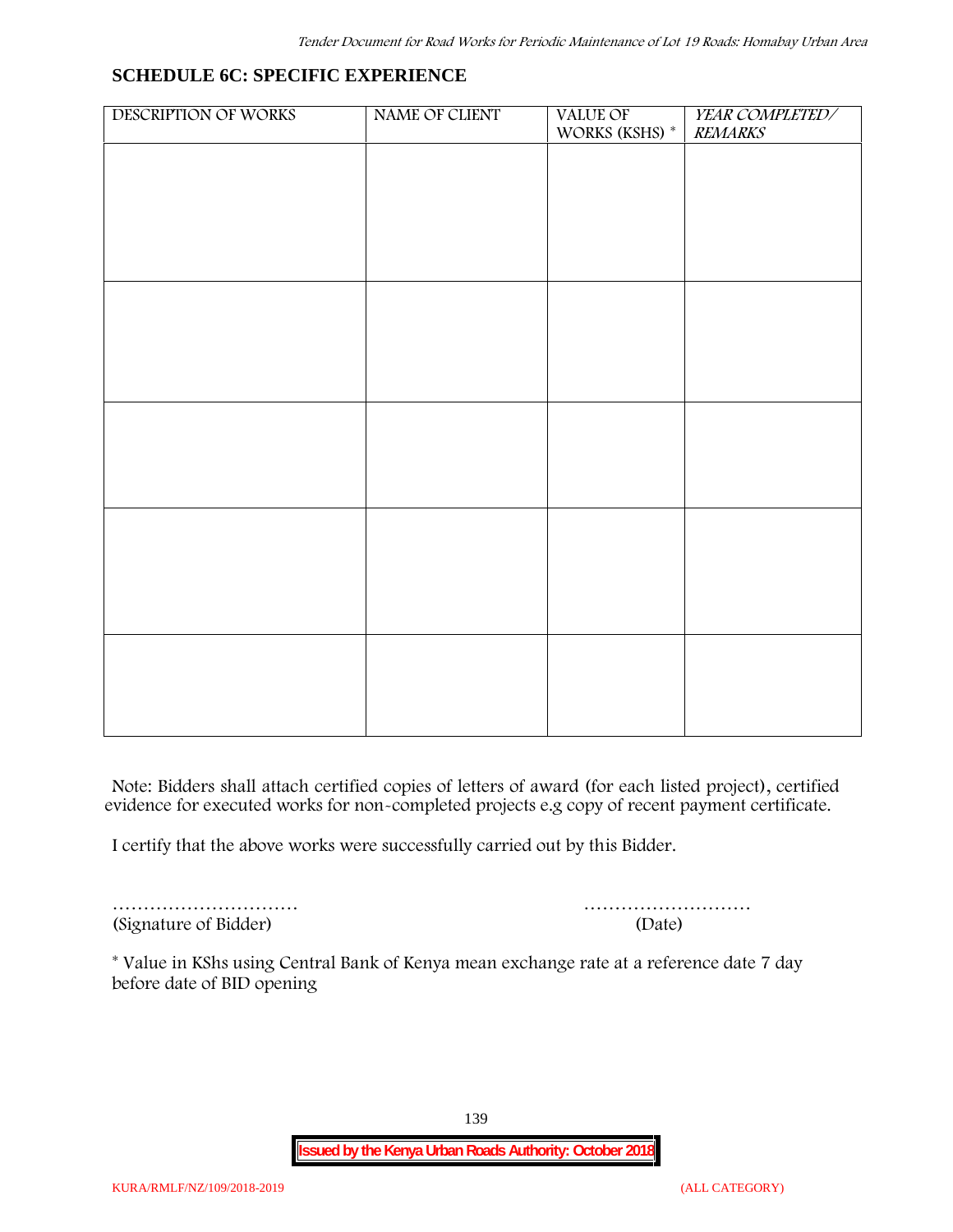#### **SCHEDULE 7: SCHEDULE OF ONGOING PROJECTS**

| DESCRIPTION OF<br><b>WORKS</b> | NAME OF<br>${\tt CLIENT}$ | DATE OF<br>$\mathsf{COMMENC}$<br><b>EMENT</b> | DATE OF<br>COMPLETION | VALUE OF<br>WORKS (KSHS) | <b>VALUE</b><br>COMPLETED<br>UP TO DATE<br>$\%$ | PHYSICALLY<br>COMPLETED<br>$\,$ UP TO DATE<br>$\%$ |  |
|--------------------------------|---------------------------|-----------------------------------------------|-----------------------|--------------------------|-------------------------------------------------|----------------------------------------------------|--|
|                                |                           |                                               |                       |                          |                                                 |                                                    |  |
|                                |                           |                                               |                       |                          |                                                 |                                                    |  |
|                                |                           |                                               |                       |                          |                                                 |                                                    |  |
|                                |                           |                                               |                       |                          |                                                 |                                                    |  |
|                                |                           |                                               |                       |                          |                                                 |                                                    |  |
|                                |                           |                                               |                       |                          |                                                 |                                                    |  |
|                                |                           |                                               |                       |                          |                                                 |                                                    |  |
|                                |                           |                                               |                       |                          |                                                 |                                                    |  |
|                                |                           |                                               |                       |                          |                                                 |                                                    |  |

**Note:** 1. Bidders shall attach certified copies of letters of award (for each listed project) and any certified evidence for executed works e.g copy of recent payment certificate.

2. Bidders must indicate all their on-going works as at the time of bidding. Any non disclosure shall constitute non-responsiveness)

I certify that the above works are being carried out by me and that the above information is correct.

(Signature of Bidder) (Date)

………………………… ………………………

140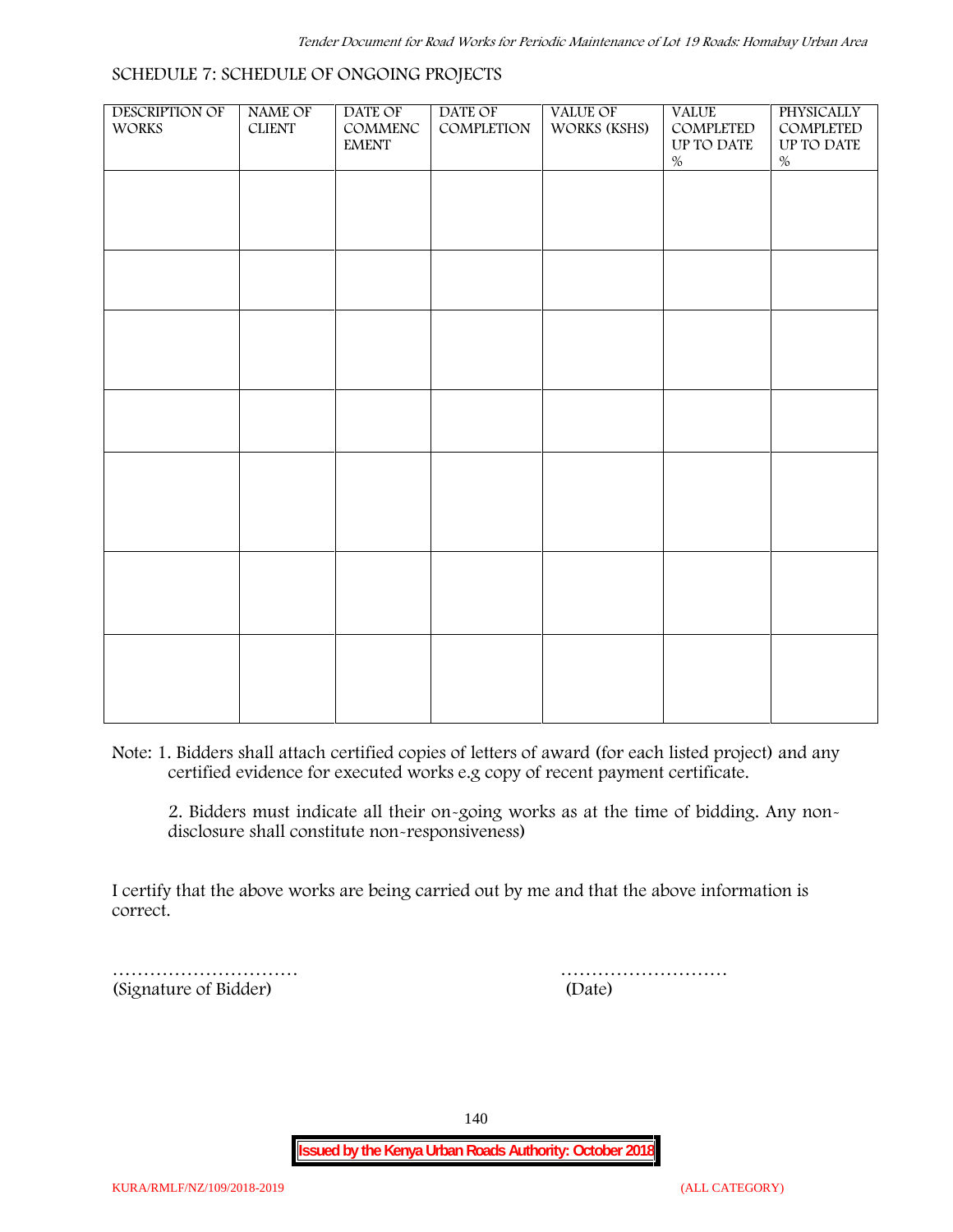#### **SCHEDULE 8: FINANCIAL STANDING**

- 1 Submit copies of audited profit and loss statements and balance sheet for the last five calendar years and estimated projection for the next two years with certified English translation where appropriate.
- 2 Give turnover figures for each of the last two (2) financial years. Quote in millions and decimal thereof.

|                               | Year 1(2016) | Year 2(2017) |
|-------------------------------|--------------|--------------|
|                               | Ksh.         | Ksh.         |
| Road works                    |              |              |
| Other civil Engineering works |              |              |
| Other (specify)               |              |              |
| Total                         |              |              |

### SUMMARY OF ASSETS AND LIABILTIES OF THE AUDITED FINANCIAL STATEMENTS OF THE LAST TWO (2) FINANCIAL YEARS.

|                              | Year 1(2016) | Year 2(2017) |
|------------------------------|--------------|--------------|
|                              | KShs.        | KShs.        |
| 1. Total Assets              |              |              |
| 2. Current Assets            |              |              |
| 3. Bank Credit Line Value    |              |              |
| 4. Total Liabilities         |              |              |
| 5. Current Liabilities       |              |              |
| 6. Net Worth (1-4)           |              |              |
| 7. Working capital $(2+3-4)$ |              |              |

## (a) Name/Address of Commercial Bank providing credit line

………………………………………………………………………………………………

………………………………………………………………………………………………

(b) Total amount of credit line KShs………………………………………………

Attach a certified copy of Undertaking of the Bank to provide the credit.

(c) Attach bank statements for the last six (6) months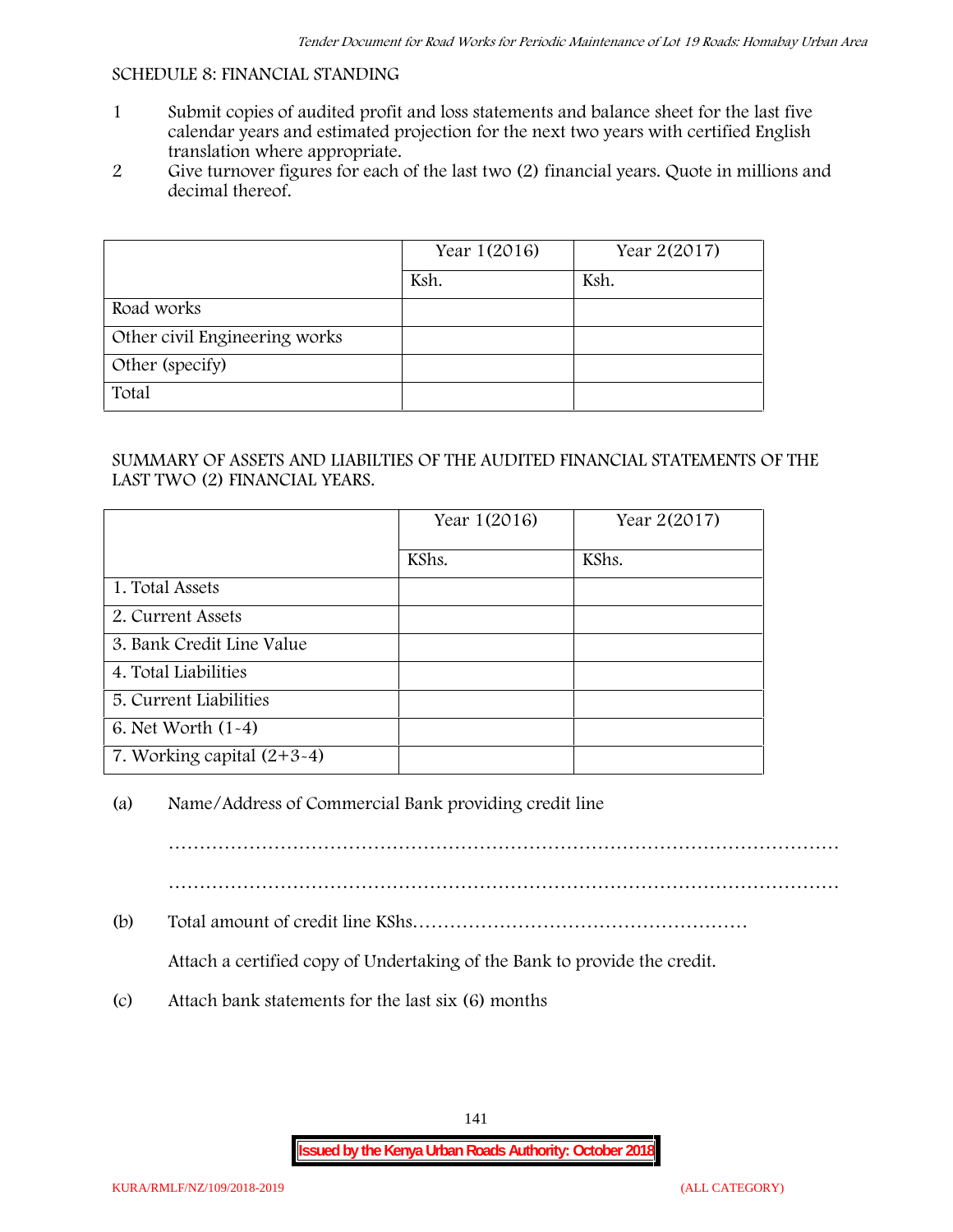### **SCHEDULE 9: OTHER SUPPLEMENTARY INFORMATION**

Financial reports for the last three years, balance sheets, profit and loss statements, auditors' reports etc. List them below and attach copies. ………………………………………………………………………………………………… ………………………………………………………………………………………………… ………………………………………………………………………………………………… ………………………………………………………………………………………………… Evidence of access to financial resources to meet the qualification requirements. Cash in hand, lines of credit etc. List below and attach copies of supporting documents ………………………………………………………………………………………………… …………………………………………………………………………………………………. ………………………………………………………………………………………………… Name, address, telephone, telex, fax numbers and email of the Bidders Bankers who may provide reference if contacted by the Contracting Authority. ……………………………………………………………………………………………….. ………………………………………………………………………………………………. ………………………………………………………………………………………………. I certify that the above information is correct. ……………………………. …………………………………….. Date Signature of Bidder

(To be signed by authorized representative and officially stamped)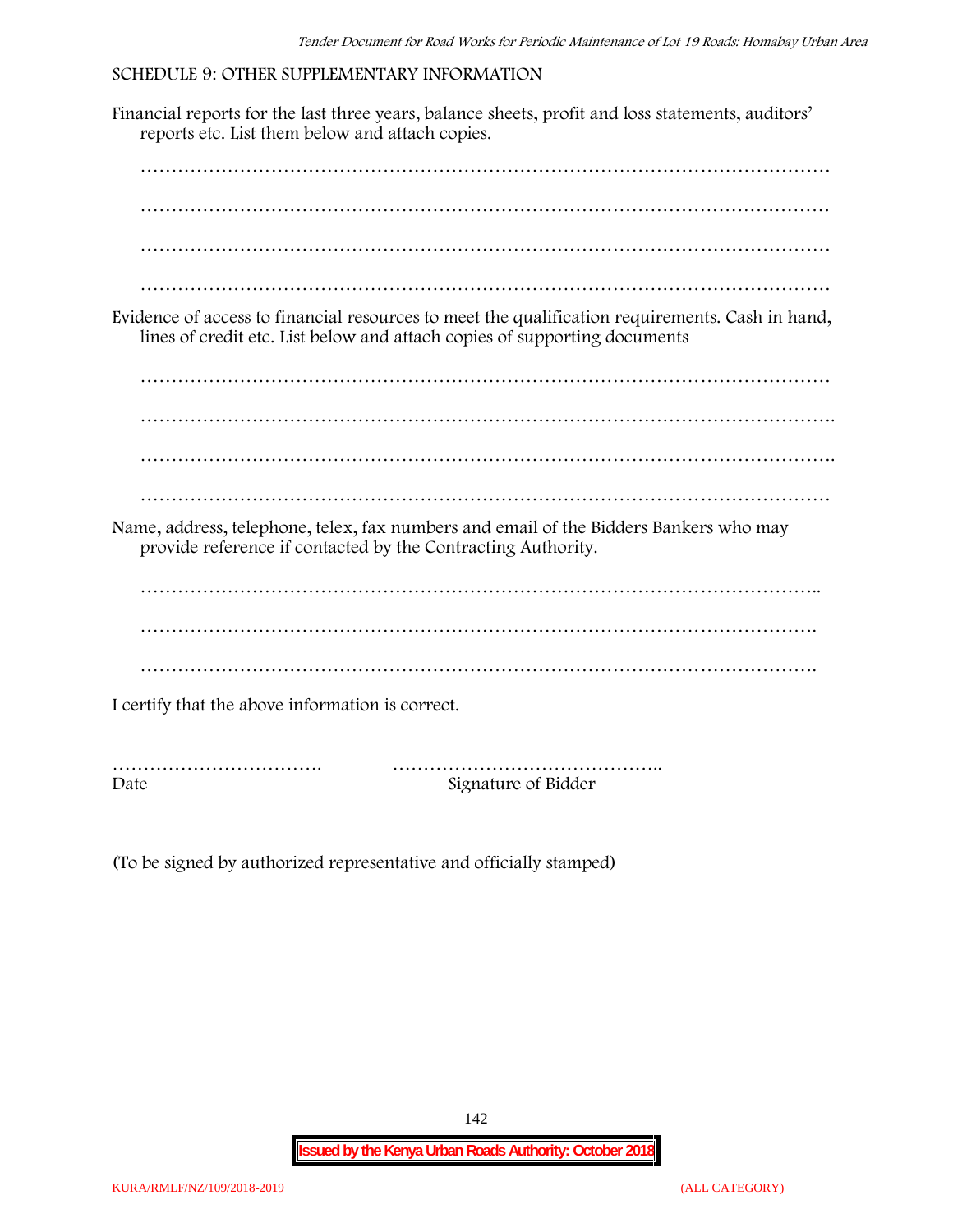# **SCHEDULE 10: LITIGATION HISTORY FORM**

Information on current litigation in which the Bidder is involved.

| <b>OTHER PARTY (IES)</b> | CAUSE OF DISPUTE | AMOUNT INVOLVED (KSHS) |
|--------------------------|------------------|------------------------|
|                          |                  |                        |
|                          |                  |                        |
|                          |                  |                        |
|                          |                  |                        |
|                          |                  |                        |

I certify that the above information is correct.

| Date | Signature of Bidder |
|------|---------------------|

(To be signed by authorized representative and officially stamped)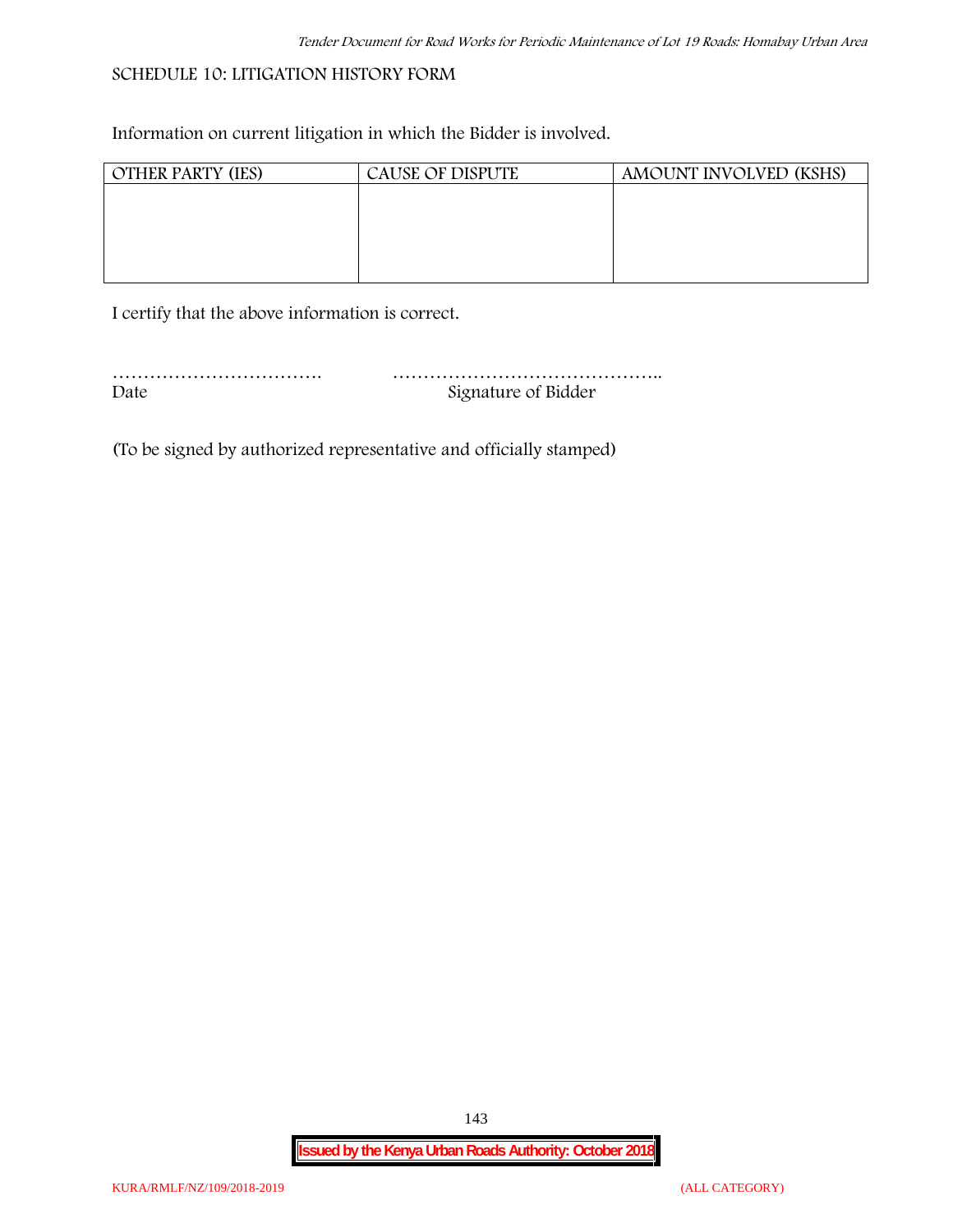### **SCHEDULE 11: DECLARATION FORM FOR BANKRUPT OR INSOLVENT**

**AND DEBARMENT** Date To The Kenya Urban Roads Authority P.O Box 41727 – 00100, IKM Place, 5th Ngong Ave, Nairobi, KENYA. Ladies and Gentlemen, The Tenderer i.e. (full name and complete physical and postal address) ……………………………………………………………………………………………………… ……………………declare the following: a) That I/ We have not been debarred from participating in public procurement by anybody, institution or person.

b) That I/ We have not been involved in and will not be involved in corrupt and fraudulent practices regarding public procurement anywhere.

c) That I/ We are not insolvent, in receivership, bankrupt or in the process of being wound up and is not the subject of legal proceedings relating to the foregoing.

d) That I/We are not under any ongoing investigation by the Ethics and Anti-Corruption Commission (EACC) for any corrupt and/or economic crimes or practices.

e) That I/ We are not associated with any other Tenderer participating in this Tender.

f) That I/We do hereby confirm that all the information given in this tender is accurate, factual and true to the best of our knowledge.

Yours sincerely,

……………………………………………………

Name of Tenderer

………………………………………………………………………………..

Signature of duly authorised person signing the Tender

…………………………………………………………………………..

Name and Capacity of duly authorised person signing the Tender

………………………………………

Stamp or Seal of Tenderer

144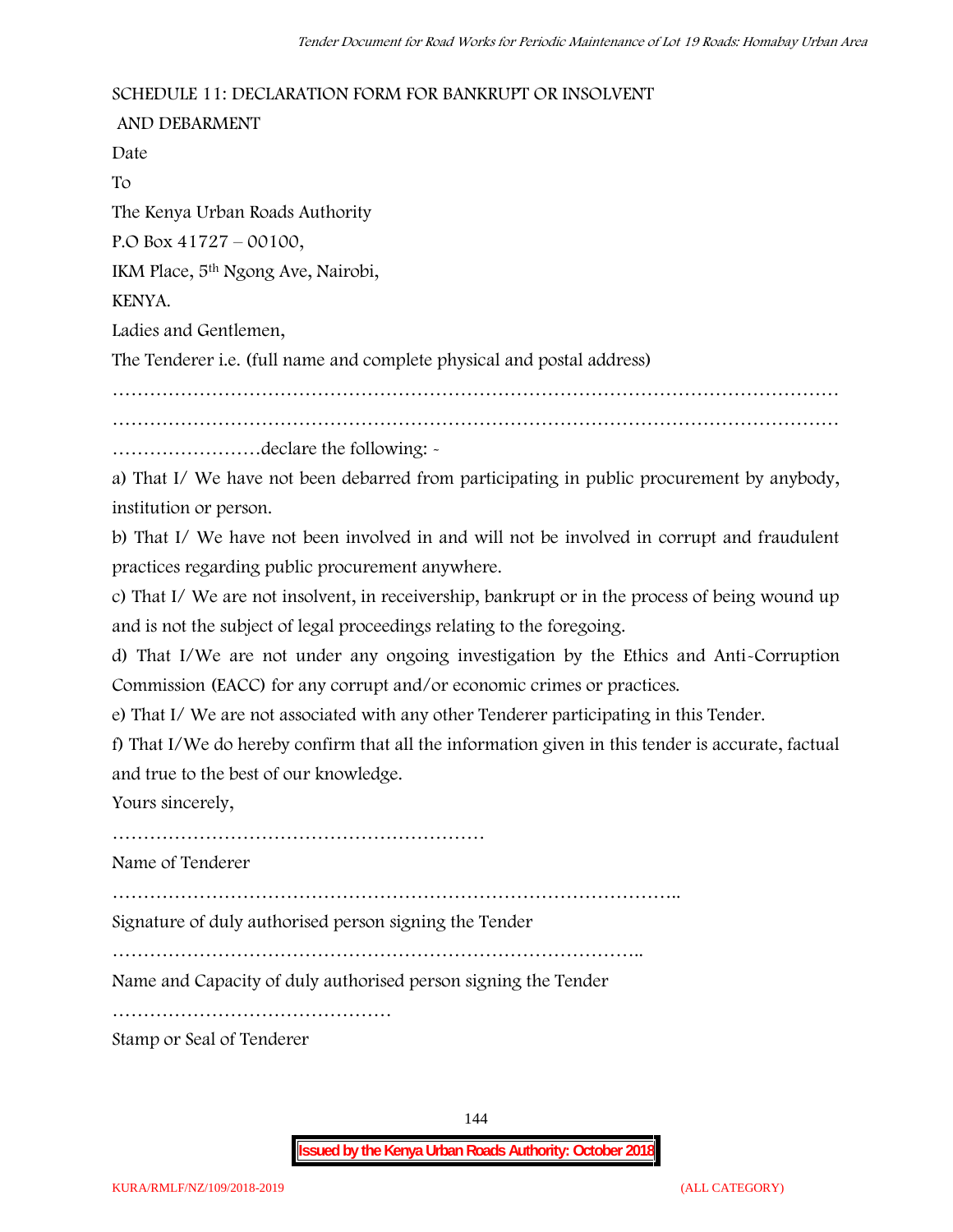### **SCHEDULE 12: ANTI CORRUPTION DECLARATION / COMMITMENT / PLEDGE FORM**

| Public Procurement is based on a free, fair and competitive tendering process which should                                                                                                                                                                                                                                                                        |  |
|-------------------------------------------------------------------------------------------------------------------------------------------------------------------------------------------------------------------------------------------------------------------------------------------------------------------------------------------------------------------|--|
| not be open to abuse.                                                                                                                                                                                                                                                                                                                                             |  |
|                                                                                                                                                                                                                                                                                                                                                                   |  |
| $\mathbf{I} \cap \mathbf{M}$ and $\mathbf{I} \cap \mathbf{M}$ and $\mathbf{I} \cap \mathbf{I}$ and $\mathbf{I} \cap \mathbf{I}$ and $\mathbf{I} \cap \mathbf{I}$ and $\mathbf{I} \cap \mathbf{I}$ and $\mathbf{I} \cap \mathbf{I}$ and $\mathbf{I} \cap \mathbf{I}$ and $\mathbf{I} \cap \mathbf{I}$ and $\mathbf{I} \cap \mathbf{I}$ and $\mathbf{I} \cap \math$ |  |

| I/We will not offer or facilitate, directly or indirectly, any inducement or reward to any |
|--------------------------------------------------------------------------------------------|
| public officer, their relations or business associates, in connection with tender No.      |
|                                                                                            |
| contract if I/We am/are successful.                                                        |

Signed by ……………………………… C.E.O. or Authorized Representative.

**In case of sub-contracting**

Signed by ………………………………….. CEO of the firm to be subcontracted

145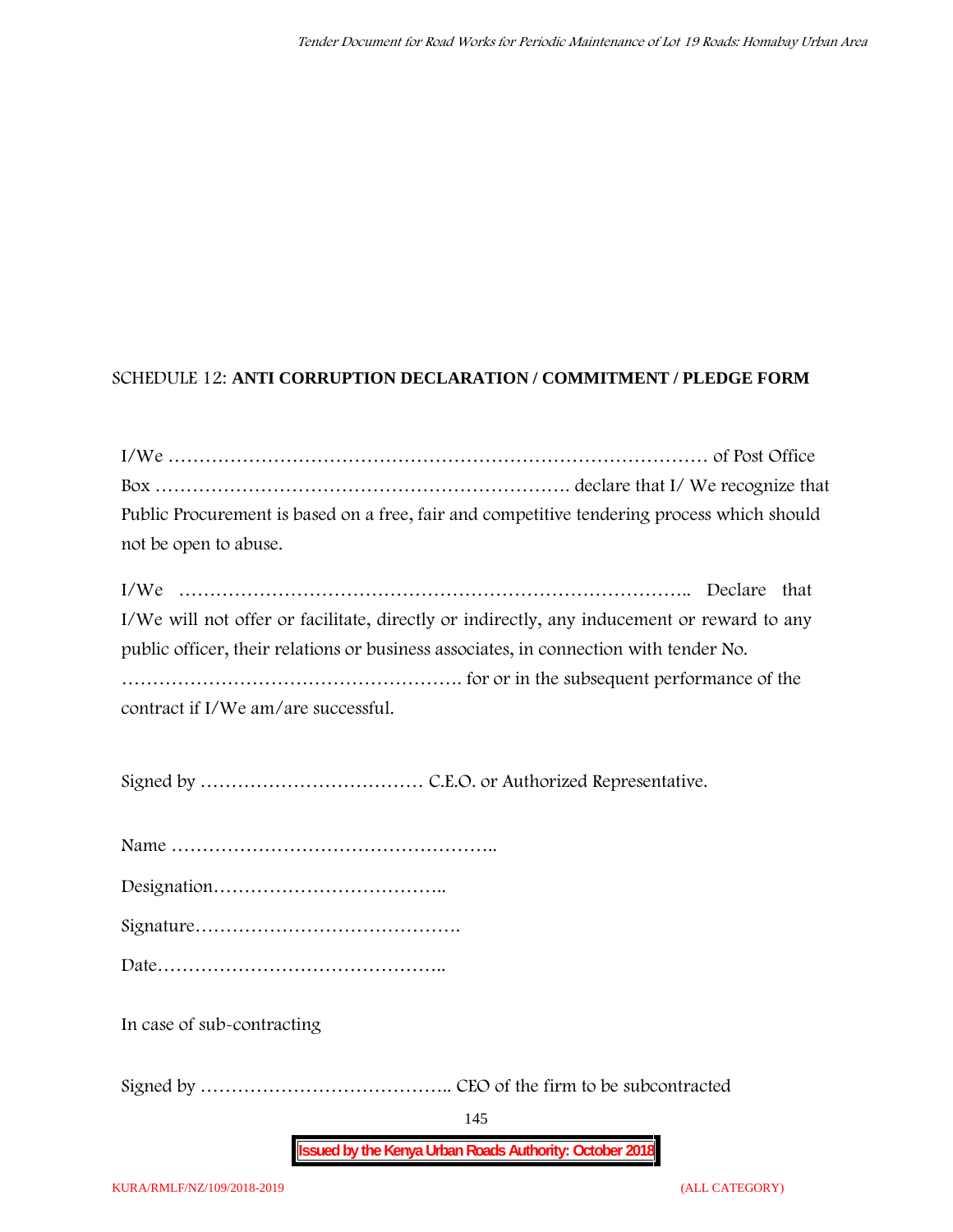Name…………………………………………… Designation…………………………………….. Signature…………………………………. Date………………………………………..

# **SECTION XII: FORM OF AGREEMENT**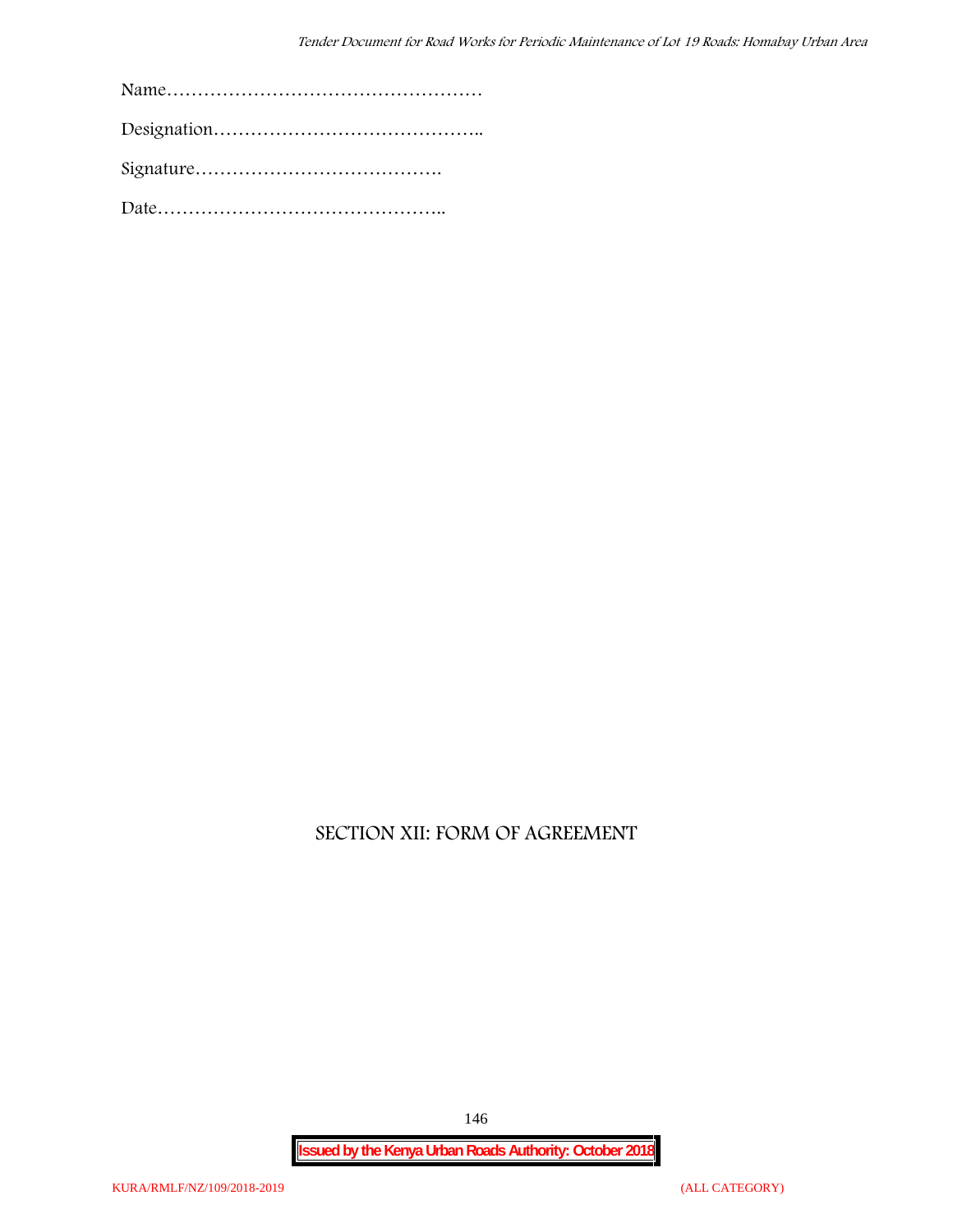## **FORM OF AGREEMENT**

THIS AGREEMENT is made on the …………………… day of …………………. 20 …………… between the **KENYA URBAN ROADS AUTHORITY** of **P. O. BOX 41727-00100, NAIROBI, KENYA** hereinafter called "the Employer" of the one part and **M/s ………………………………………………………………** hereinafter called Contractor" of the other part.

WHEREAS the Employer is desirous that certain works should be executed, viz.

**PERIODIC MAINTENANCE OF LOT 19 ROADS (HOMABAY URBAN AREA)** and has a Contract with the Contractor for the execution completion and maintenance of such works in the region NOW THIS AGREEMENT WITNESSETH as follows:

In this agreement words and expressions shall have the same meanings as are respectively assigned to them in the Conditions of Contract hereinafter referred to.

The following document shall be deemed to form and be read and construed as part of this Agreement, viz.:

- The form of bid dated **………………………….**
- The Conditions of Contract (FIDIC IV) Part 2
- The Conditions of Contract (FIDIC IV) Part 1
- The Special Specification
- The Standard Specifications
- The Priced Bill of Quantities
- The Letter of Award and Acceptance
- Schedules of Supplementary Information
- -The Drawings
- -Other documents as may be agreed and listed

All aforesaid documents are hereinafter referred to as "The Contract".

In consideration of the payment to be made by the Employer to the Contractor, the Contractor hereby covenants with the Employer to execute, complete and maintain the works in conformity in all respects with the provisions of the Contract.

The Employer hereby covenants to pay the Contractor in consideration of the execution, completion and maintenance of the works the Contract Price at the times and in the manner prescribed by the Contract.

IN WITNESS WHEREOF the parties have hereunto set their respective hands on the day and year first above written.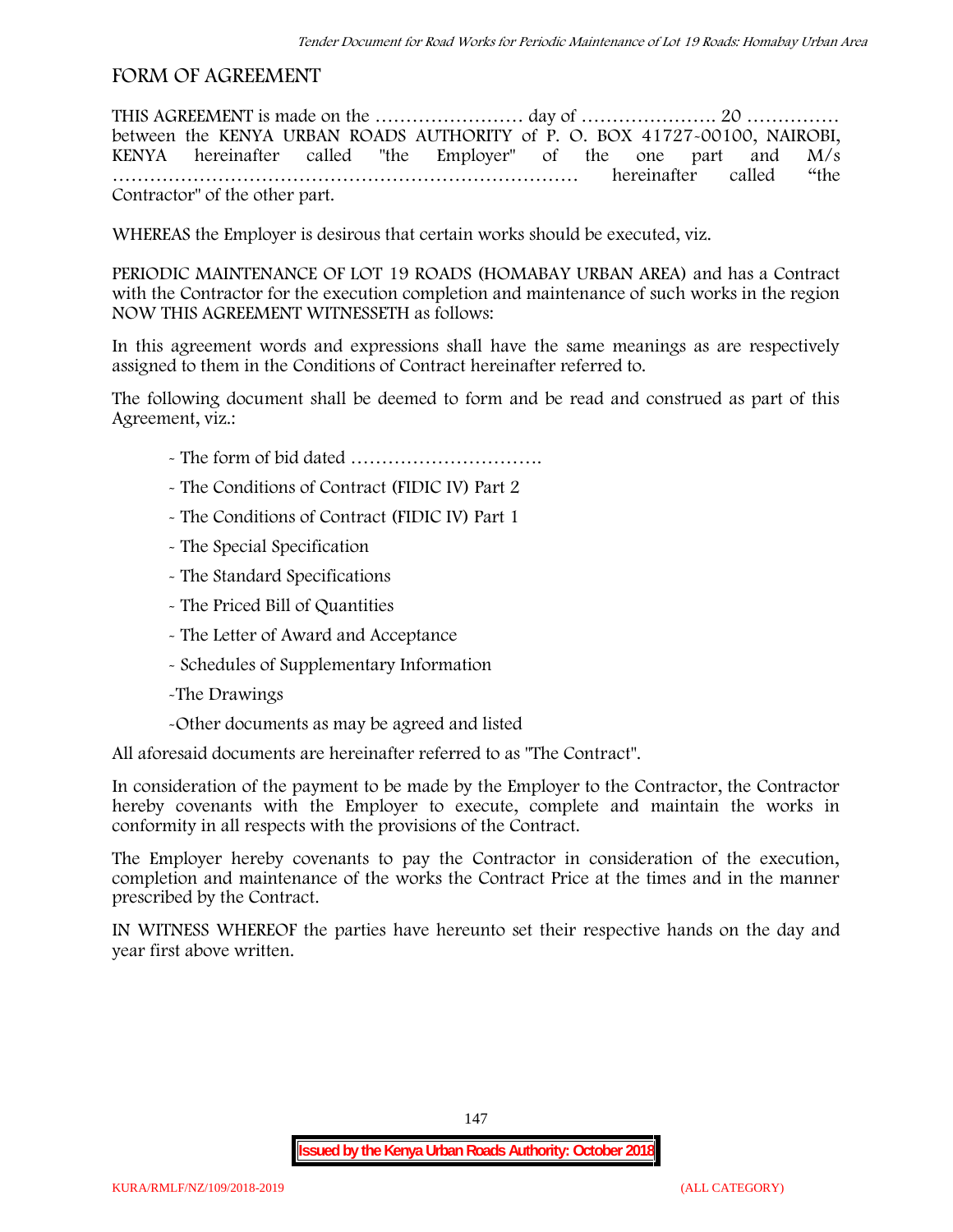| SIGNED SEALED AND DELIVERED |  |
|-----------------------------|--|
|-----------------------------|--|

| By the said Employer:   | (Director General, Kenya Urban Roads Authority)<br>For and on behalf of the said Employer |
|-------------------------|-------------------------------------------------------------------------------------------|
| In the presence of:     | (Name and Designation of Witness)                                                         |
|                         | (Signature of Witness)                                                                    |
|                         | (Address Of witness)                                                                      |
|                         |                                                                                           |
| By the said Contractor: |                                                                                           |
|                         | (Signature)                                                                               |
|                         | (Name of the Director)                                                                    |
| In the presence of:     | (Name and Designation of Witness)                                                         |
|                         | (Signature of Witness)                                                                    |
|                         | (Address Of witness)                                                                      |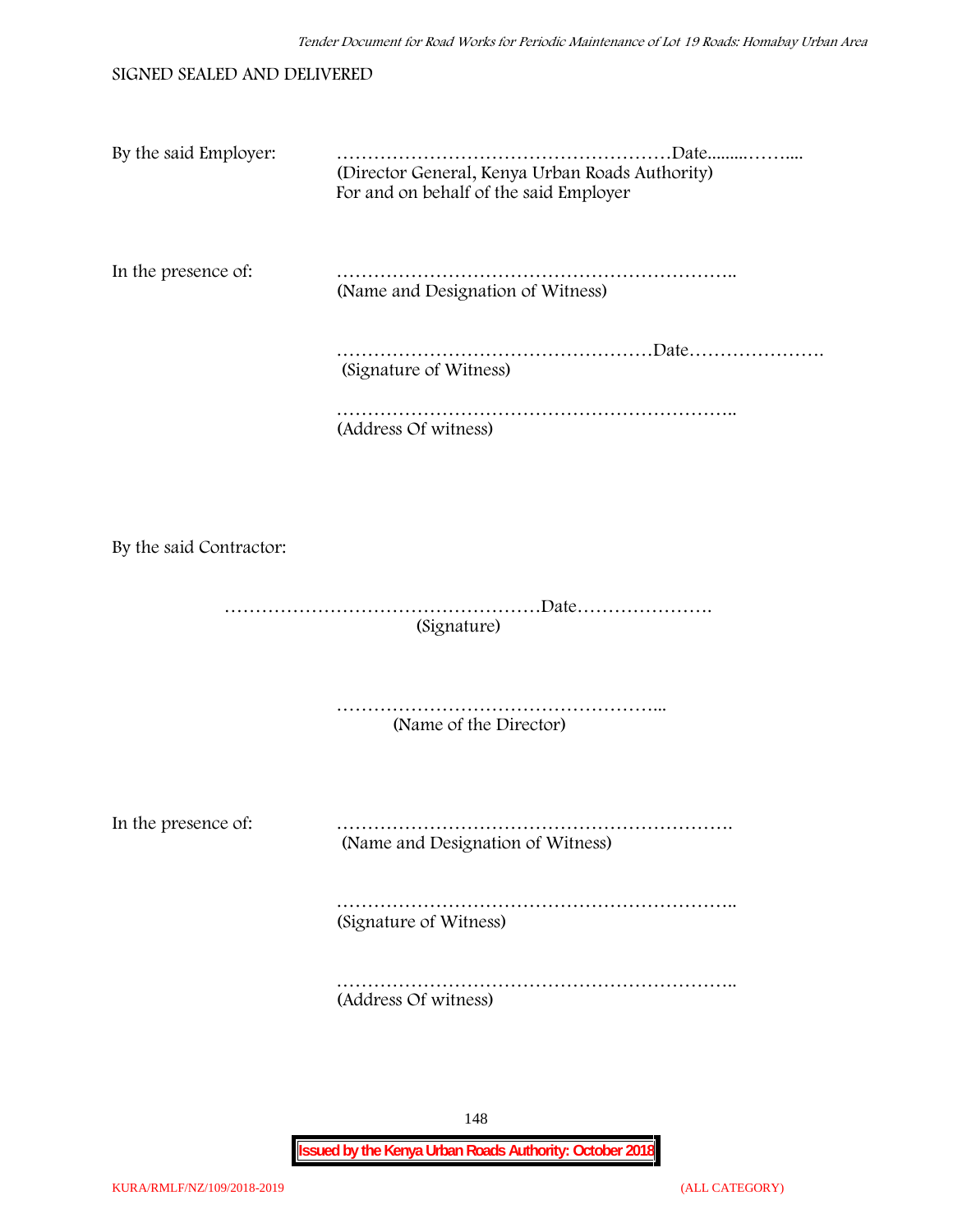# **SECTION XIII: FORM OF PERFORMANCE BANK GUARANTEE (UNCONDITIONAL)**

**Issued by the Kenya Urban Roads Authority: October 2018**

149